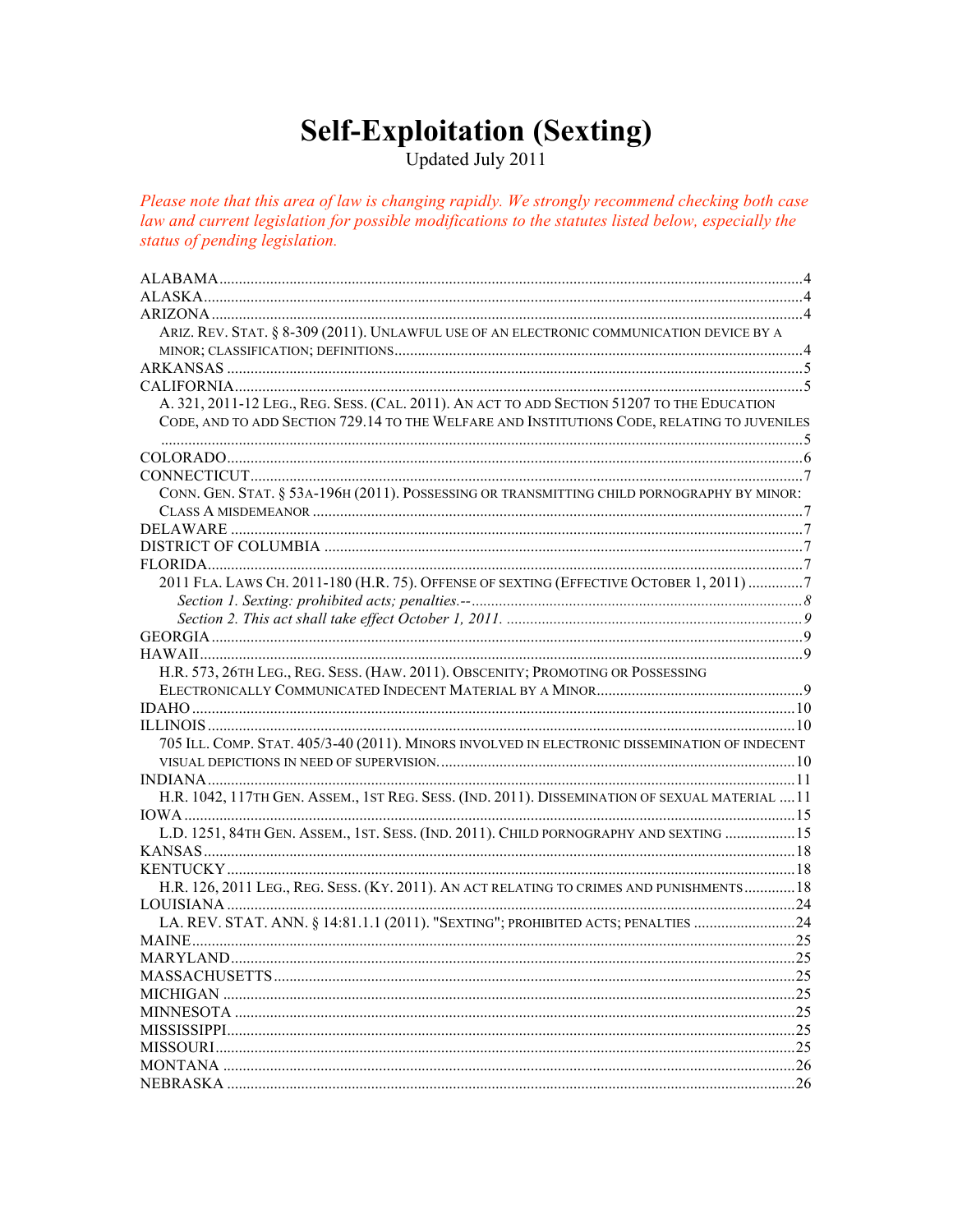| NEB. REV. STAT. § 28-1463.03 (2010). VISUAL DEPICTION OF SEXUALLY EXPLICIT CONDUCT; PROHIBITED                                                                                        |  |
|---------------------------------------------------------------------------------------------------------------------------------------------------------------------------------------|--|
| NEB. REV. STAT. § 28-813.01 (2010). SEXUALLY EXPLICIT CONDUCT; VISUAL DEPICTION; UNLAWFUL;                                                                                            |  |
|                                                                                                                                                                                       |  |
|                                                                                                                                                                                       |  |
| 2011 NEV. STAT. CH. 245 (S. 277). REVISES PROVISIONS GOVERNING CERTAIN ACTS BY JUVENILES                                                                                              |  |
| RELATING TO THE POSSESSION, TRANSMISSION AND DISTRIBUTION OF CERTAIN SEXUAL IMAGES.                                                                                                   |  |
|                                                                                                                                                                                       |  |
|                                                                                                                                                                                       |  |
|                                                                                                                                                                                       |  |
| A. 1561, 214TH LEG., 2D SESS., (N.J. 2011). CREATES DIVERSIONARY PROGRAM FOR JUVENILES WHO ARE                                                                                        |  |
|                                                                                                                                                                                       |  |
|                                                                                                                                                                                       |  |
|                                                                                                                                                                                       |  |
|                                                                                                                                                                                       |  |
| S. 3439, 234TH SESS. (N.Y. 2011). AN ACT TO AMEND THE EXECUTIVE LAW AND THE PENAL LAW, IN<br>RELATION TO EDUCATING CHILDREN ON THE ELECTRONIC SENDING AND POSTING OF CERTAIN IMAGES37 |  |
|                                                                                                                                                                                       |  |
|                                                                                                                                                                                       |  |
|                                                                                                                                                                                       |  |
| H.R. 53, 129TH GEN. ASSEM., 2011-12 REG. SESS. (OHIO 2011). TO PROHIBIT A MINOR, BY USE OF A                                                                                          |  |
| TELECOMMUNICATIONS DEVICE OR OTHER MEANS, FROM KNOWINGLY CREATING, RECEIVING,                                                                                                         |  |
| EXCHANGING, SENDING, OR POSSESSING A PHOTOGRAPH OR OTHER MATERIAL SHOWING A MINOR IN A                                                                                                |  |
|                                                                                                                                                                                       |  |
| H.R. 80, 129TH GEN. ASSEM., 2011-12 REG. SESS. (OHIO 2011). TO PROHIBIT A MINOR, BY USE OF A                                                                                          |  |
| TELECOMMUNICATIONS DEVICE, FROM KNOWINGLY SHARING, EXCHANGING, SENDING, OR POSTING A                                                                                                  |  |
| PHOTOGRAPH, VIDEO, OR OTHER MATERIAL THAT SHOWS A MINOR IN A STATE OF NUDITY  45                                                                                                      |  |
|                                                                                                                                                                                       |  |
| H.R. 2006, 53RD LEG., 1ST REG. SESS. (2011). CRIMES AND PUNISHMENTS; INCLUDING DESCRIPTION OF                                                                                         |  |
|                                                                                                                                                                                       |  |
|                                                                                                                                                                                       |  |
| S. 677, 76TH LEGIS. ASSEM., REG. SESS. (OR. 2011). RELATING TO CRIME; DECLARING AN EMERGENCY;                                                                                         |  |
| PROVIDING FOR CRIMINAL SENTENCE REDUCTION THAT REQUIRES APPROVAL BY A TWO-THIRDS MAJORITY                                                                                             |  |
|                                                                                                                                                                                       |  |
| S. 678, 76TH LEGIS. ASSEM., REG. SESS. (OR. 2011). RELATING TO CRIME; DECLARING AN EMERGENCY;                                                                                         |  |
| PROVIDING FOR CRIMINAL SENTENCE REDUCTION THAT REQUIRES APPROVAL BY A TWO-THIRDS MAJORITY                                                                                             |  |
|                                                                                                                                                                                       |  |
|                                                                                                                                                                                       |  |
| H.R. 815, 195TH GEN. ASSEM., REG. SESS. (PA. 2011). AN ACT AMENDING TITLE 18 (CRIMES AND                                                                                              |  |
| OFFENSES) OF THE PENNSYLVANIA CONSOLIDATED STATUTES, FURTHER PROVIDING FOR THE OFFENSE OF                                                                                             |  |
|                                                                                                                                                                                       |  |
| S. 850, 195TH GEN. ASSEM., REG. SESS. (PA. 2011). AN ACT AMENDING TITLES 18 (CRIMES AND                                                                                               |  |
| OFFENSES) AND 42 (JUDICIARY AND JUDICIAL PROCEDURE) OF THE PENNSYLVANIA CONSOLIDATED                                                                                                  |  |
| STATUTES, IN MINORS, PROVIDING FOR THE OFFENSE OF CYBERBULLYING AND SEXTING BY MINORS; IN                                                                                             |  |
|                                                                                                                                                                                       |  |
|                                                                                                                                                                                       |  |
| 2011 R.I. PUB. LAWS CH. 11-270 (H.R. 5094). AN ACT RELATING TO CRIMINAL OFFENSES - CHILDREN.                                                                                          |  |
|                                                                                                                                                                                       |  |
|                                                                                                                                                                                       |  |
| H.R. 3130/S. 296, 119TH GEN. ASSEM., 1ST REG. SESS. (S.C. 2011). TO AMEND THE CODE OF LAWS OF                                                                                         |  |
| SOUTH CAROLINA, 1976, BY ADDING SECTION 63-19-2470 SO AS TO CREATE THE OFFENSE OF SEXTING68                                                                                           |  |
| S. 179, 86TH LEGIS. ASSEM., REG. SESS. (S.D. 2011). DEFINE AND PROHIBIT THE OFFENSES OF JUVENILE                                                                                      |  |
| SEXTING AND AGGRAVATED JUVENILE SEXTING AND TO PROVIDE FOR CERTAIN SANCTIONS AND REMEDIES                                                                                             |  |
|                                                                                                                                                                                       |  |
|                                                                                                                                                                                       |  |
|                                                                                                                                                                                       |  |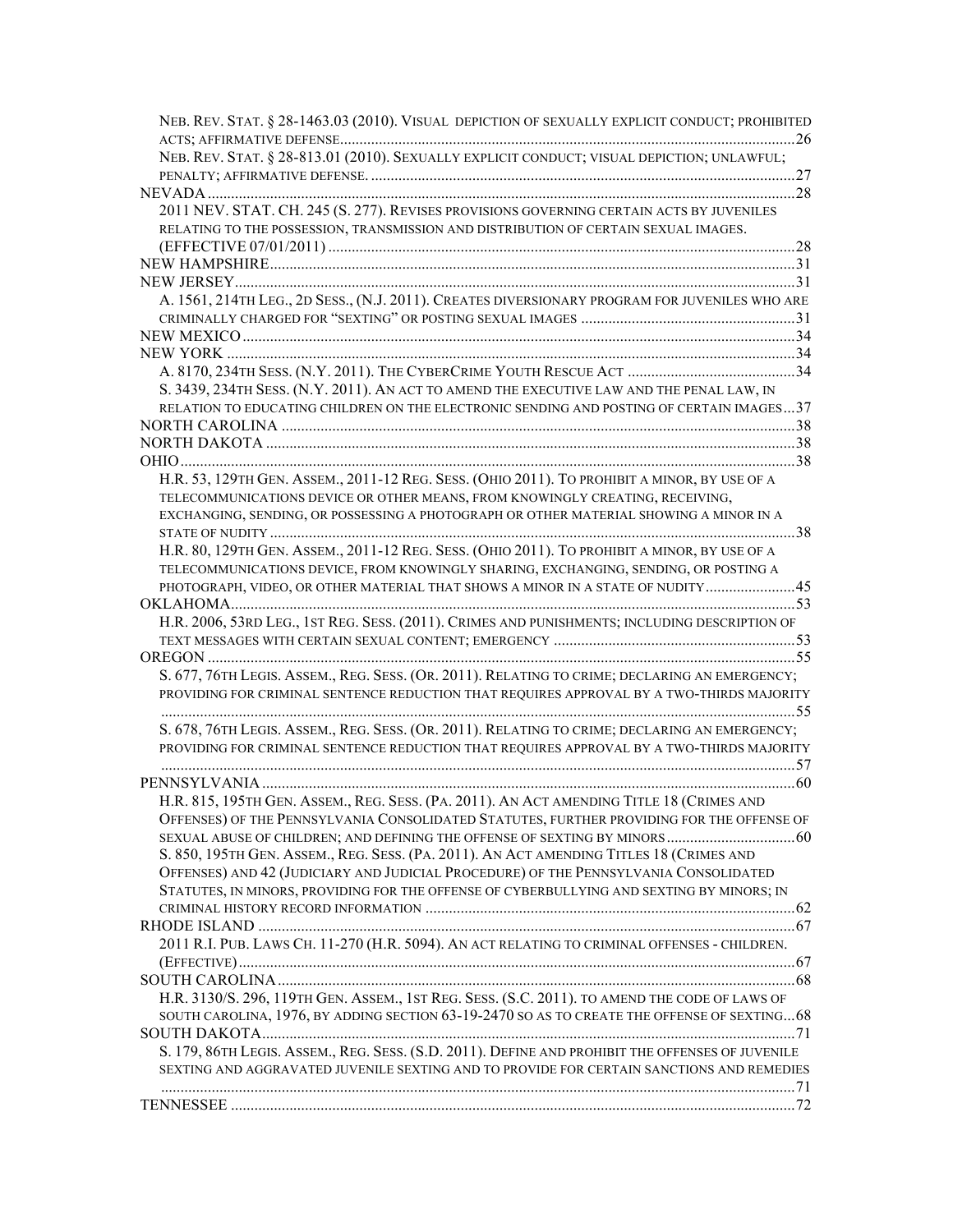| <b>TEXAS</b>                                                                                 | 72 |
|----------------------------------------------------------------------------------------------|----|
| 2011 TEX. SESS. LAW SERV. CH. 1322 (S. 407). RELATING TO THE CREATION OF THE OFFENSE OF      |    |
| ELECTRONIC TRANSMISSION OF CERTAIN VISUAL MATERIAL DEPICTING A MINOR AND TO CERTAIN          |    |
| EDUCATIONAL PROGRAMS CONCERNING THE PREVENTION AND AWARENESS OF THAT OFFENSE  72             |    |
| UTAH.                                                                                        |    |
|                                                                                              |    |
| VT. STAT. ANN. TIT. 13, § 2802B (2011). MINOR ELECTRONICALLY DISSEMINATING INDECENT MATERIAL |    |
|                                                                                              |    |
|                                                                                              |    |
|                                                                                              |    |
|                                                                                              |    |
|                                                                                              |    |
| <b>WYOMING</b>                                                                               |    |
|                                                                                              |    |
|                                                                                              |    |
|                                                                                              |    |
|                                                                                              |    |
| GUAM PUB. L. NO. 31-09 (2011). AN ACT TO AMEND § § 19.69, 19.70, AND 61.20 OF TITLE 9, GUAM  |    |
| CODE ANNOTATED; TO ADD NEW § § 61.20.1, 28.90, 29.100, AND 28.101 TO TITLE 17, GUAM CODE     |    |
|                                                                                              |    |
| PUERTO RICO.                                                                                 |    |
|                                                                                              | 98 |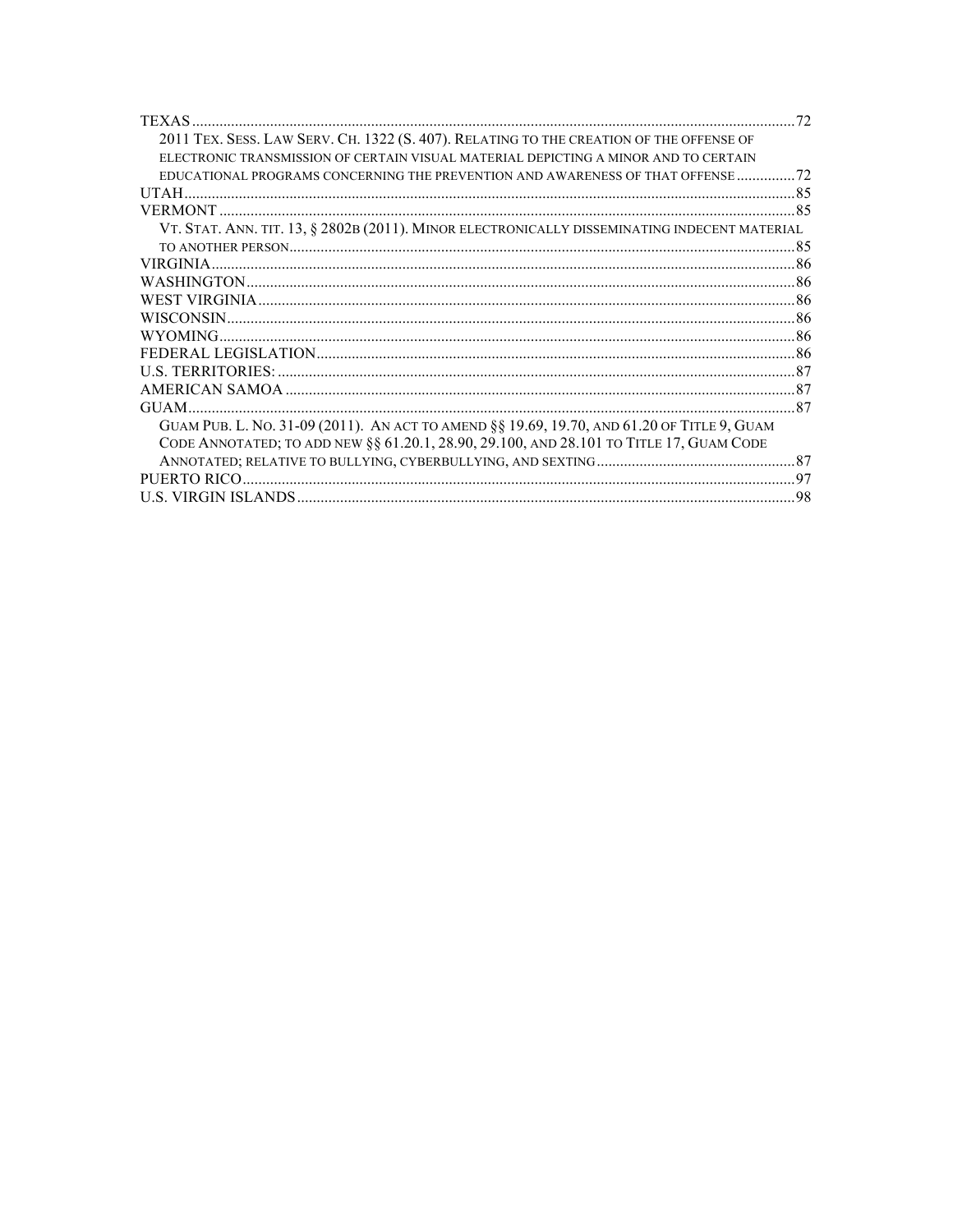# **ALABAMA**

No distinction

# **ALASKA**

No distinction

# **ARIZONA**

## **ARIZ. REV. STAT. § 8-309 (2011). UNLAWFUL USE OF AN ELECTRONIC COMMUNICATION DEVICE BY A MINOR; CLASSIFICATION; DEFINITIONS**

**A.** It is unlawful for a juvenile to intentionally or knowingly use an electronic communication device to transmit or display a visual depiction of a minor that depicts explicit sexual material.

**B.** It is unlawful for a juvenile to intentionally or knowingly possess a visual depiction of a minor that depicts explicit sexual material and that was transmitted to the juvenile through the use of an electronic communication device.

**C.** It is not a violation of subsection B of this section if all of the following apply:

1. The juvenile did not solicit the visual depiction.

2. The juvenile took reasonable steps to destroy or eliminate the visual depiction or report the visual depiction to the juvenile's parent, guardian, school official or law enforcement official.

**D.** A violation of subsection A of this section is a petty offense if the juvenile transmits or displays the visual depiction to one other person. A violation of subsection A of this section is a class 3 misdemeanor if the juvenile transmits or displays the visual depiction to more than one other person.

**E.** A violation of subsection B of this section is a petty offense.

**F.** Any violation of this section that occurs after adjudication for a prior violation of this section or after completion of a diversion program as a result of a referral or petition charging a violation of this section is a class 2 misdemeanor.

**G.** For the purposes of this section: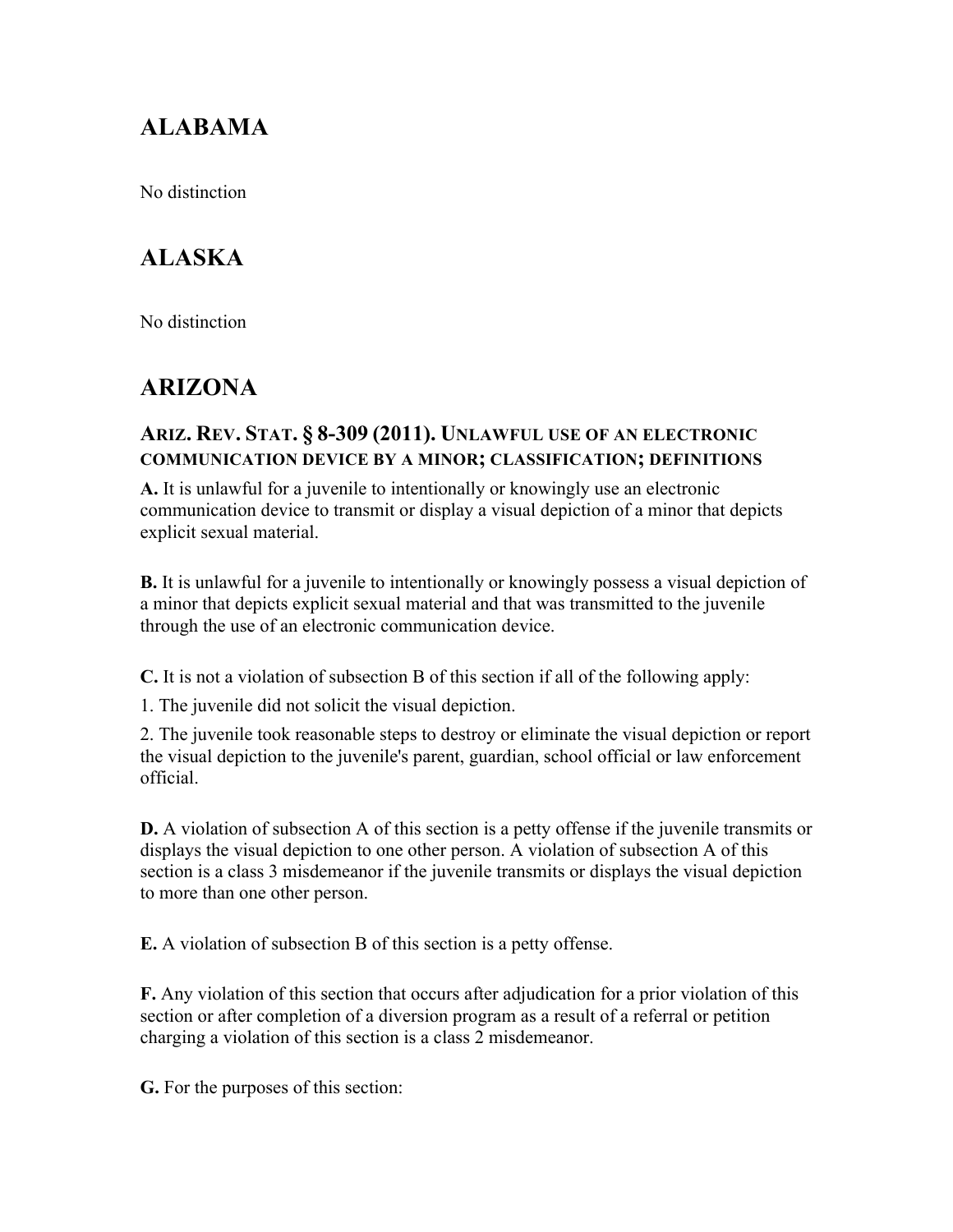1. "Electronic communication device" has the same meaning prescribed in § 13-3560.

2. "Explicit sexual material" means material that depicts human genitalia or that depicts nudity, sexual activity, sexual conduct, sexual excitement or sadomasochistic abuse as defined in § 13-3501.

3. "Visual depiction" has the same meaning prescribed in § 13-3551.

## **ARKANSAS**

No distinction

## **CALIFORNIA**

## **A. 321, 2011-12 LEG., REG. SESS. (CAL. 2011). AN ACT TO ADD SECTION 51207 TO THE EDUCATION CODE, AND TO ADD SECTION 729.14 TO THE WELFARE AND INSTITUTIONS CODE, RELATING TO JUVENILES**

*Bill Status: In Assembly Committee on Appropriations as of 05/27/2011*

#### THE PEOPLE OF THE STATE OF CALIFORNIA DO ENACT AS FOLLOWS:

SECTION 1. The Legislature finds and declares all of the following:

(a) According to the CTIA Wireless Association, as of 2009, there are 285.6 million wireless subscribers in the United States. On average, each subscriber sends 152.7 text messages on a monthly basis.

(b) Sexting, which is defined as the sending or receiving of sexually explicit pictures or video images via cellular phone or similar electronic device, is a growing problem among minors.

According to a 2008 survey conducted by the National Campaign to Prevent Teen and Unplanned Pregnancy, 20 percent of teens between 13 and 19 years of age have sent or posted nude or semi-nude pictures or videos of themselves.

(c) While teens generally send these images to an intended recipient, more often than not, these images are shared with others.

Thirty-eight percent of teens report that they have received sexts that were meant for someone else but were shared with them.

(d) The potential for these images to reach such a wide and unknown audience can cause the person ridicule and greatly compromise his or her future educational and career opportunities.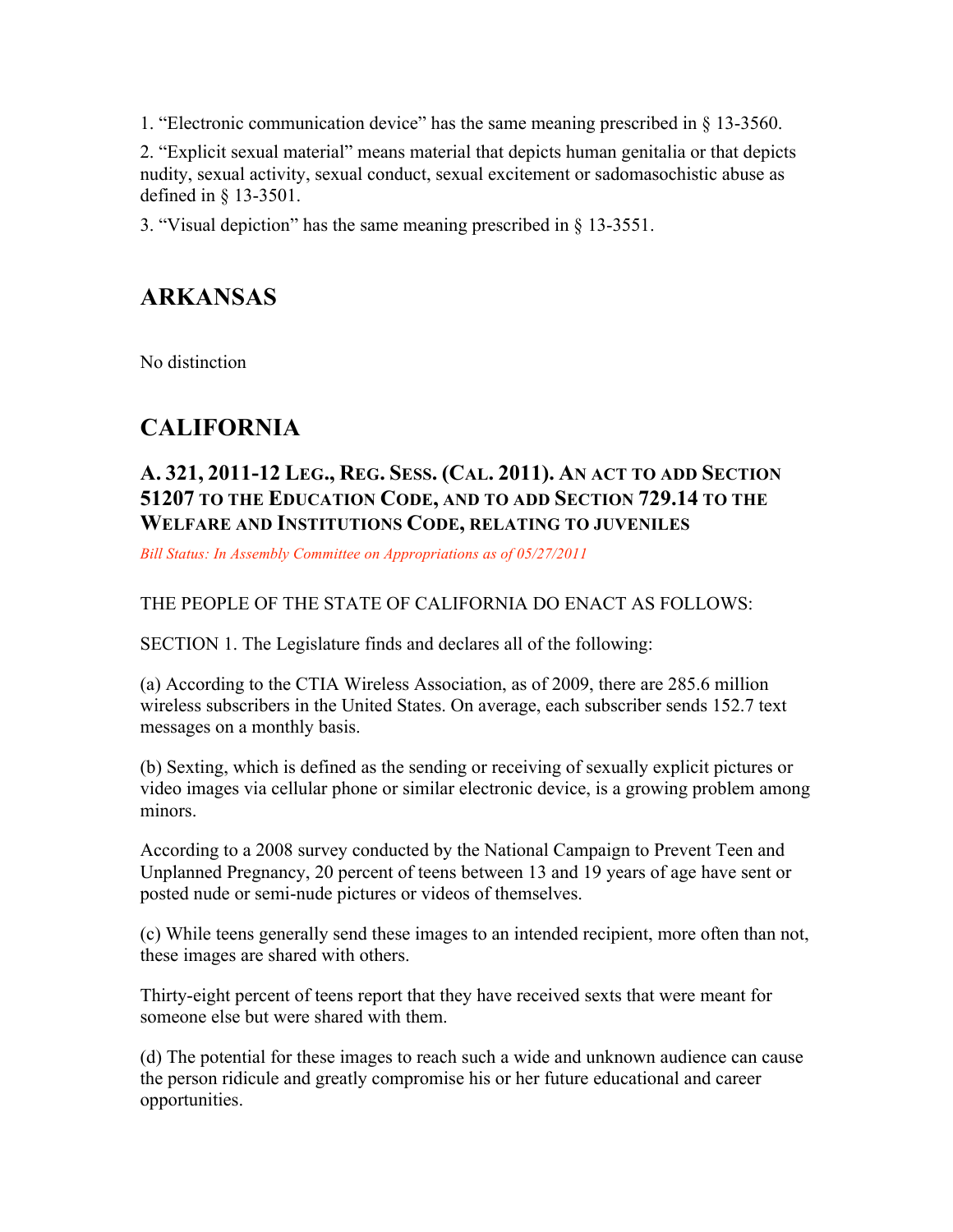(e) United States Senator Robert Menendez of New Jersey introduced the SAFE Internet Act (S. 1047), which would allocate \$175 million to funding the program and authorize the Director of the Bureau of Justice Assistance to make grants available to schools, state agencies, and nonprofit organizations to assist in providing education programs for children about the dangers of sexting.

(f) In an incident of cyberbullying, photos of a sexual encounter can be recorded on a cell phone camera and posted on the Internet within an hour.

(g) According to the Pew Research Center, sexting has become a form of "relationship currency" that causes girls, in particular, to feel pressure to send sexually explicit images.

(h) Sexting extends beyond being a source of embarrassment, but can also prevent those pictured in the images from obtaining certain types of employment and even scholarships.

(i) Developments in technology and communication has allowed for widespread dissemination of these damaging images within moments. The nature of today's technology is such that these images may never be recovered or removed from the Internet.

**SEC. 2. Section 51207 is added to the Education Code , to read: 51207. A school district may provide instruction regarding the potential risks and consequences of creating and sharing sexually suggestive or sexually explicit materials through cellular telephones, social networking Internet Web sites, computer networks, or other digital media.**

SEC. 2. **SEC. 3.** Section 729.14 is added to the Welfare and Institutions Code, to read:

729.14. If a minor is found to be a person described in Section 602 by reason of the commission of an offense described in Section 311.11 of the Penal Code, the court shall, in addition to any other fine, sentence, or as a condition of probation, order the minor to pay a fine not exceeding one thousand dollars (\$1,000), and attend **perform community service and attend** counseling at the expense of the minor's parents. The court shall take into consideration the ability of the minor's parents consistent with Section 730.7 to pay; however, no minor shall be relieved of attending counseling because of the minor's parents' inability to pay for the counseling imposed by this section.

## **COLORADO**

No distinction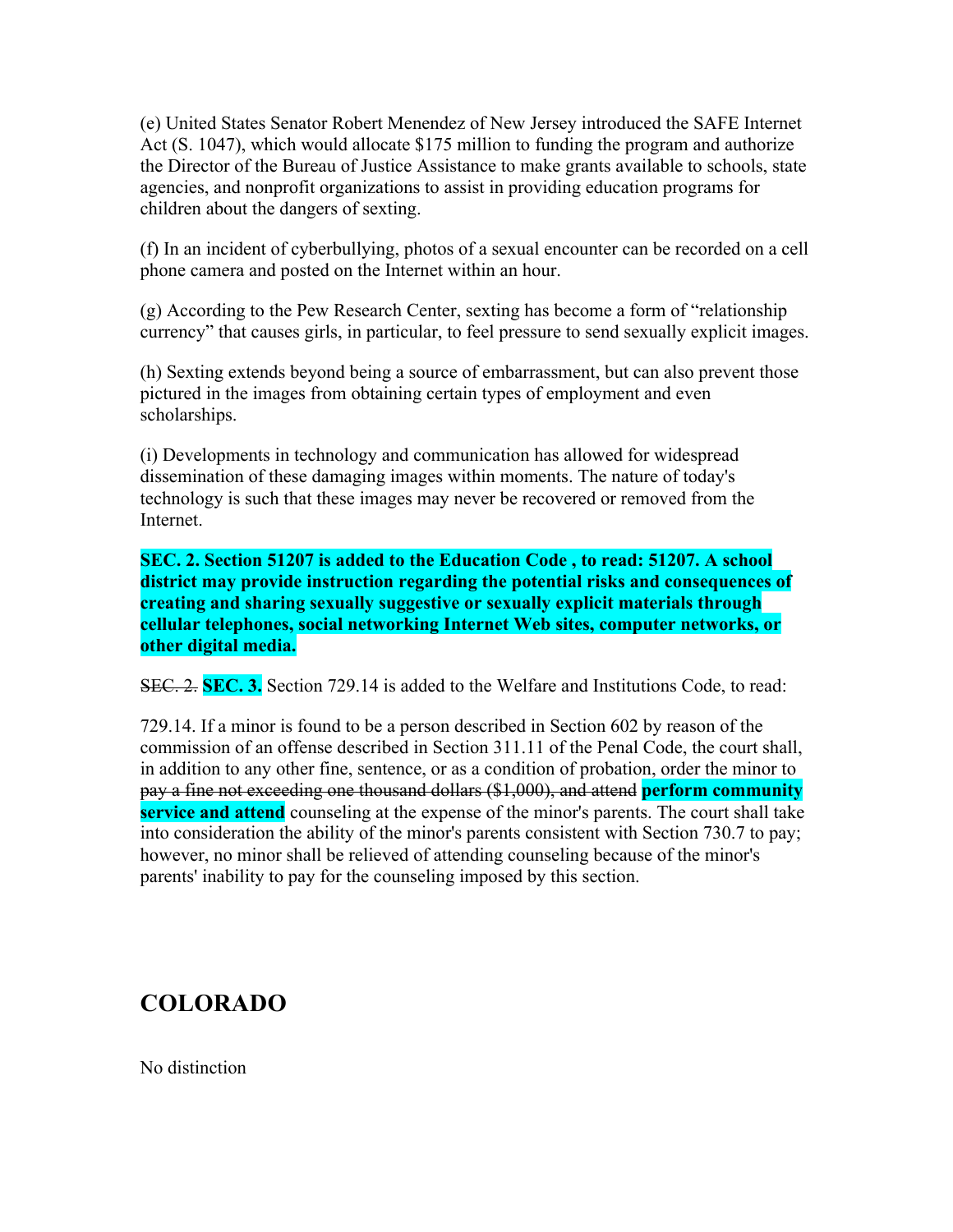# **CONNECTICUT**

#### **CONN. GEN. STAT. § 53A-196H (2011). POSSESSING OR TRANSMITTING CHILD PORNOGRAPHY BY MINOR: CLASS A MISDEMEANOR**

(a) (1) No person who is thirteen years of age or older but under eighteen years of age may knowingly possess any visual depiction of child pornography that the subject of such visual depiction knowingly and voluntarily transmitted by means of an electronic communication device to such person and in which the subject of such visual depiction is a person thirteen years of age or older but under sixteen years of age.

(2) No person who is thirteen years of age or older but under sixteen years of age may knowingly and voluntarily transmit by means of an electronic communication device a visual depiction of child pornography in which such person is the subject of such visual depiction to another person who is thirteen years of age or older but under eighteen years of age.

(b) As used in this section, "child pornography" and "visual depiction" have the same meanings as provided in section 53a-193, and "electronic communication device" means any electronic device that is capable of transmitting a visual depiction, including a computer, computer network and computer system, as those terms are defined in section 53a-250, and a cellular or wireless telephone.

(c) Any person who violates the provisions of this section shall be guilty of a class A misdemeanor.

# **DELAWARE**

No distinction

# **DISTRICT OF COLUMBIA**

No distinction

# **FLORIDA**

## **2011 FLA. LAWS CH. 2011-180 (H.R. 75). OFFENSE OF SEXTING (EFFECTIVE OCTOBER 1, 2011)**

*Bill Status: Enrolled – Effective 10/01/2011*

Be It Enacted by the Legislature of the State of Florida: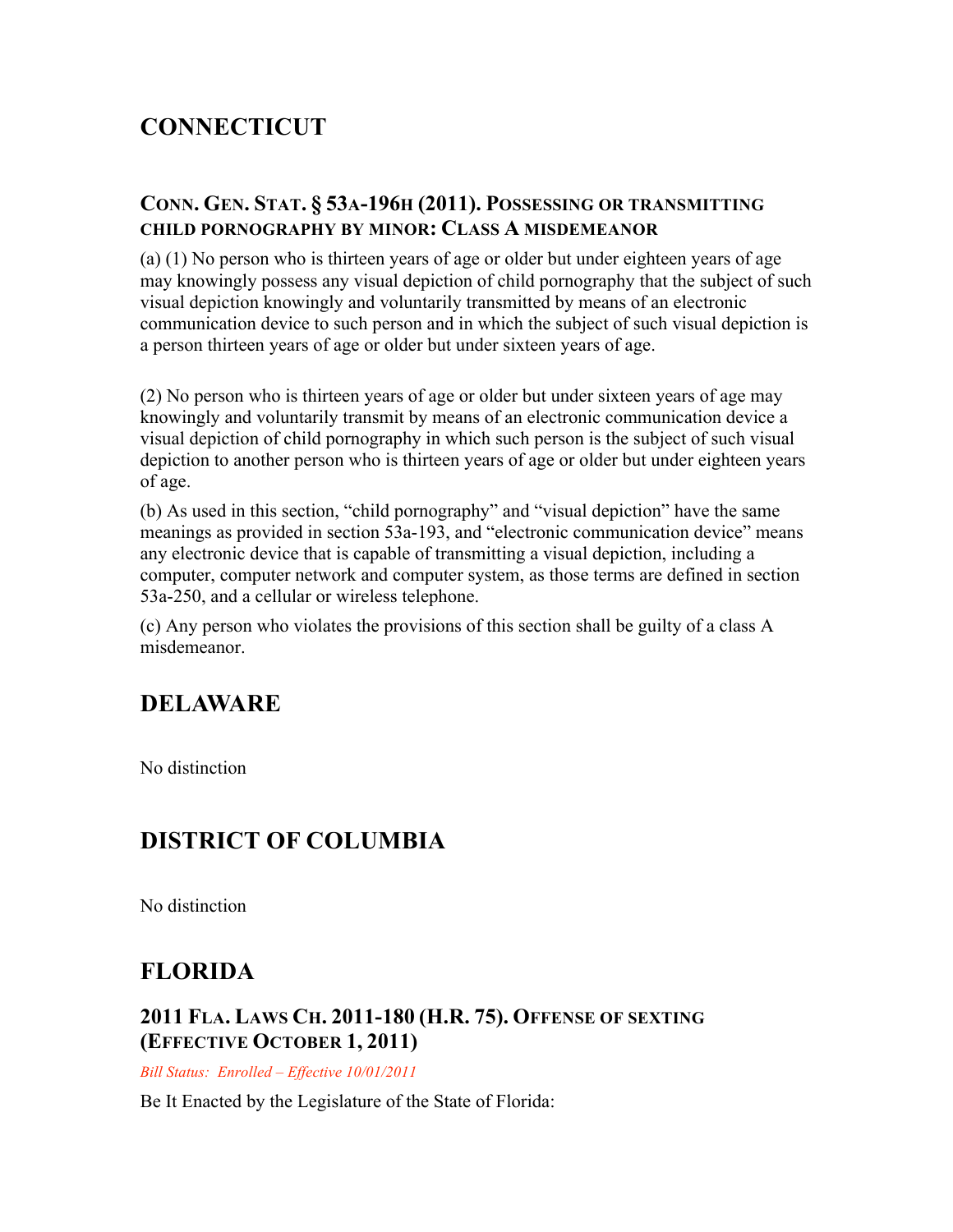Section 1. **Sexting; prohibited acts; penalties.--**

**(1) A minor commits the offense of sexting if he or she knowingly:**

**(a) Uses a computer, or any other device capable of electronic data transmission or distribution, to transmit or distribute to another minor any photograph or video of any person which depicts nudity, as defined in s. 847.001(9), Florida Statutes, and is harmful to minors, as defined in s. 847.001(6), Florida Statutes.**

**(b) Possesses a photograph or video of any person that was transmitted or distributed by another minor which depicts nudity, as defined in s. 847.001(9), Florida Statutes, and is harmful to minors, as defined in s. 847.001(6), Florida Statutes. A minor does not violate paragraph this paragraph if all of the following apply:**

**1. The minor did not solicit the photograph or video.**

**2. The minor took reasonable steps to report the photograph or video to the minor's legal guardian or to a school or law enforcement official.**

**3. The minor did not transmit or distribute the photograph or video to a third party.**

**(2)(a) The transmission or distribution of multiple photographs or videos prohibited by paragraph (1)(a) is a single offense if the photographs or videos were transmitted or distributed within the same 24–hour period.**

**(b) The possession of multiple photographs or videos that were transmitted or distributed by a minor prohibited by paragraph (1)(b) is a single offense if the photographs or videos were transmitted or distributed by a minor in the same 24– hour period.**

**(3) A minor who violates subsection (1):**

**(a) Commits a noncriminal violation for a first violation, punishable by 8 hours of community service or, if ordered by the court in lieu of community service, a \$60 fine. The court may also order the minor to participate in suitable training or instruction in lieu of, or in addition to, community service or a fine.**

**(b) Commits a misdemeanor of the first degree for a violation that occurs after being found to have committed a noncriminal violation for sexting, punishable as provided in s. 775.082 or s. 775.083, Florida Statutes.**

**(c) Commits a felony of the third degree for a violation that occurs after being found to have committed a misdemeanor of the first degree for sexting, punishable as provided in s. 775.082, s. 775.083, or s. 775.084, Florida Statutes.**

**(4) This section does not prohibit the prosecution of a minor for a violation of any law of this state if the photograph or video that depicts nudity also includes the**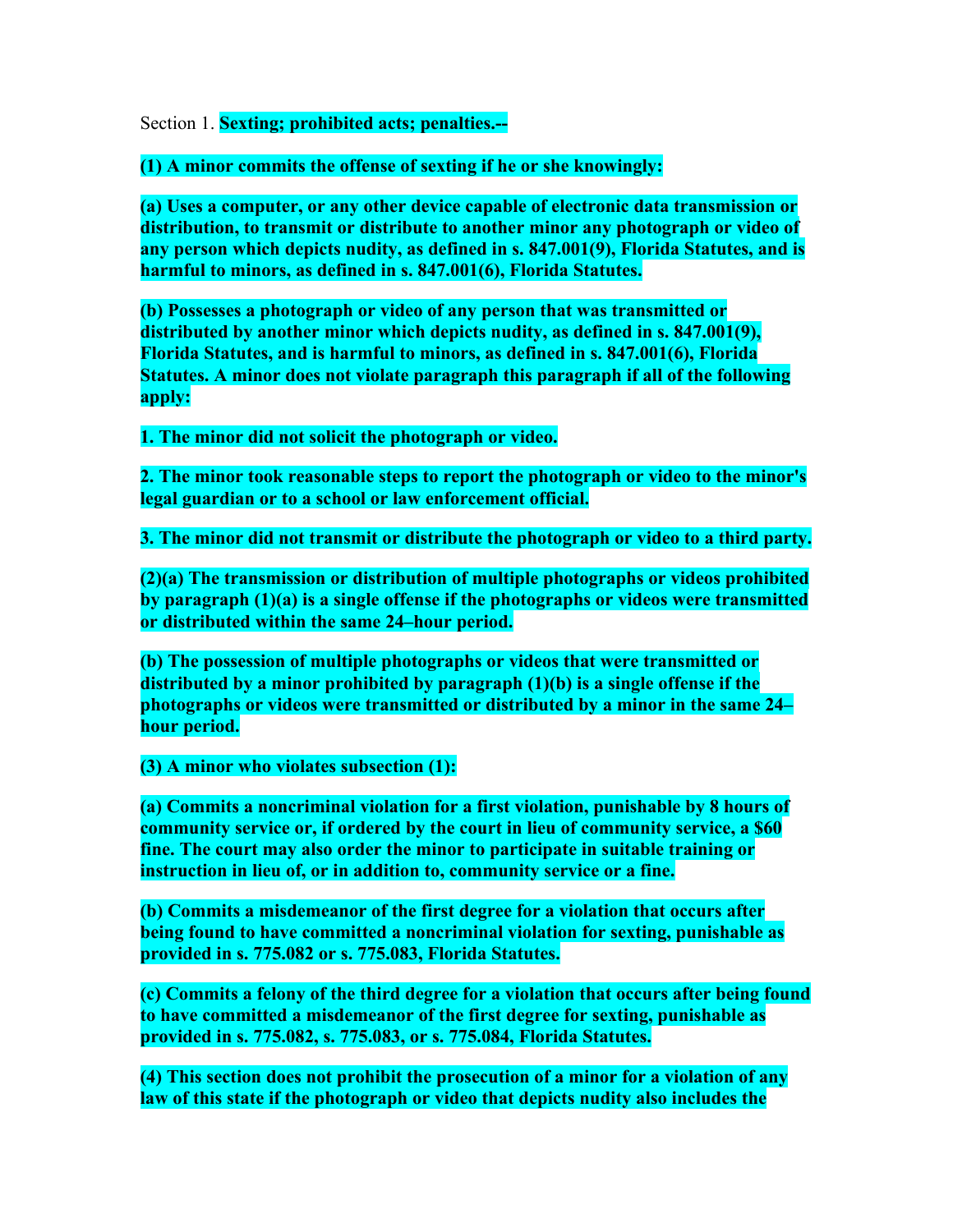**depiction of sexual conduct or sexual excitement, and does not prohibit the prosecution of a minor for stalking under s. 784.048, Florida Statutes.**

**(5) As used in this section, the term "found to have committed" means a determination of guilt that is the result of a plea or trial, or a finding of delinquency that is the result of a plea or an adjudicatory hearing, regardless of whether adjudication is withheld.**

Section 2. This act shall take effect October 1, 2011.

## **GEORGIA**

No distinction

## **HAWAII**

No distinction

#### **H.R. 573, 26TH LEG., REG. SESS. (HAW. 2011). OBSCENITY; PROMOTING OR POSSESSING ELECTRONICALLY COMMUNICATED INDECENT MATERIAL BY A MINOR**

#### *Bill Status: In House Committee on Judiciary as of 01/24/2011*

SECTION 1. Chapter 712, Hawaii Revised Statutes, is amended by adding a new section to be appropriately designated and to read as follows:

"§712- Promoting or possession of electronically communicated indecent material by a minor. (1) A minor commits the offense of promoting electronically communicated indecent material if the minor intentionally or knowingly transfers to another person, by use of a computer or electronic communication, a nude depiction of that minor's self.

(2) No person shall possess indecent material described under subsection (1). This subsection shall not apply to a person who involuntarily receives the indecent material and, as soon as possible takes reasonable steps, whether successful or not, to destroy or delete the indecent material.

(3) All records of arrest and adjudication of a minor under this section shall be expunged when the minor reaches eighteen years of age.

(4) As used in this section:

"Computer" shall have the same meaning as in section 708-890.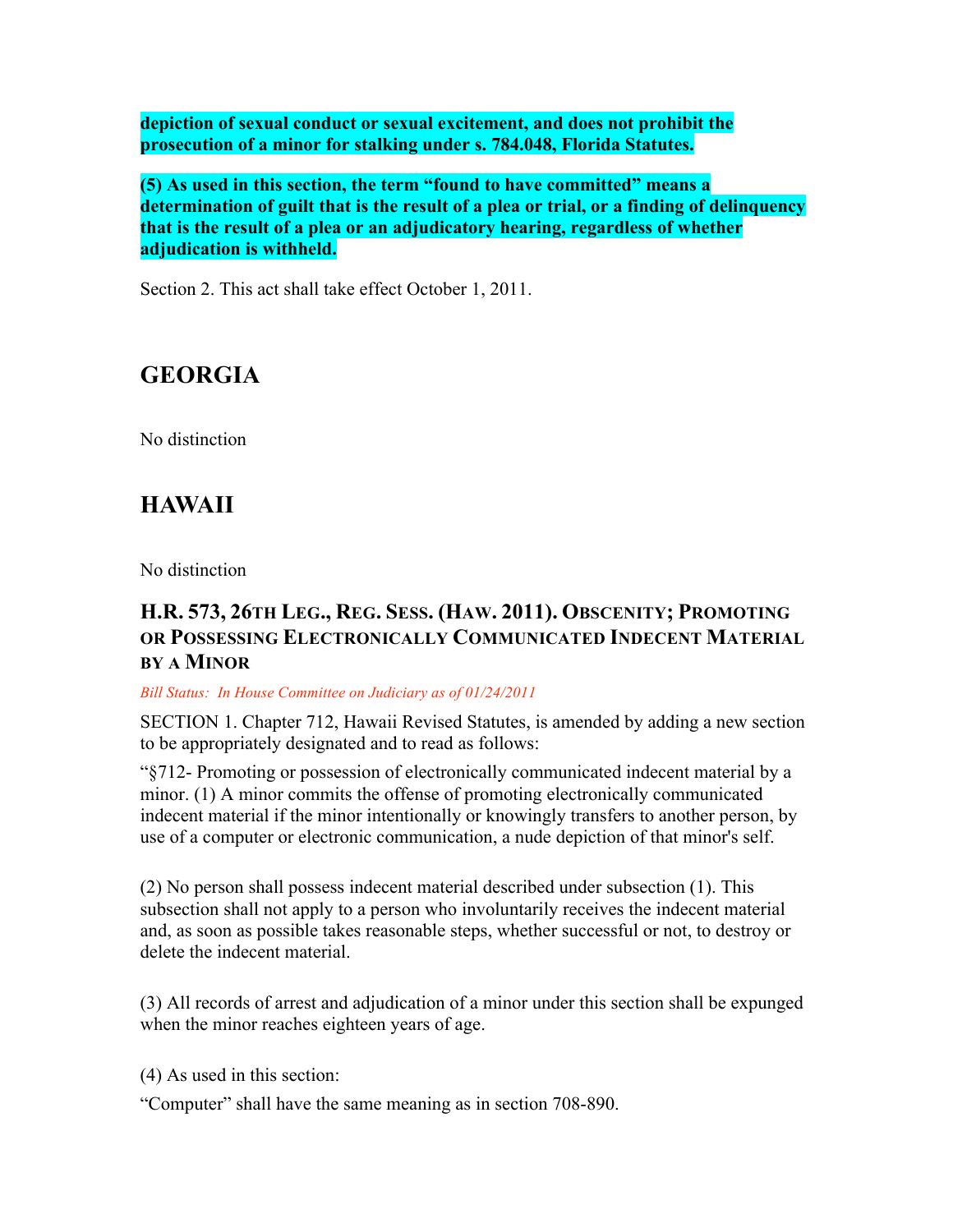"Electronic communication" shall have the same meaning as in section 711-1111. "Minor" means any person under eighteen years of age.

(5) A minor convicted under subsection (1) or (2) shall be adjudicated under chapter 571.

An adult convicted under subsection (2) shall be guilty of a class C felony."

SECTION 2. This Act does not affect rights and duties that matured, penalties that were incurred, and proceedings that were begun before its effective date.

SECTION 3. New statutory material is underscored.

SECTION 4. This Act shall take effect upon its approval.

# **IDAHO**

No distinction

# **ILLINOIS**

## **705 ILL. COMP. STAT. 405/3-40 (2011). MINORS INVOLVED IN ELECTRONIC DISSEMINATION OF INDECENT VISUAL DEPICTIONS IN NEED OF SUPERVISION.**

(a) For the purposes of this Section:

"Computer" has the meaning ascribed to it in Section 16D-2 of the Criminal Code of 1961.

"Electronic communication device" means an electronic device, including but not limited to a wireless telephone, personal digital assistant, or a portable or mobile computer, that is capable of transmitting images or pictures.

"Indecent visual depiction" means a depiction or portrayal in any pose, posture, or setting involving a lewd exhibition of the unclothed or transparently clothed genitals, pubic area, buttocks, or, if such person is female, a fully or partially developed breast of the person.

"Minor" means a person under 18 years of age.

(b) A minor shall not distribute or disseminate an indecent visual depiction of another minor through the use of a computer or electronic communication device.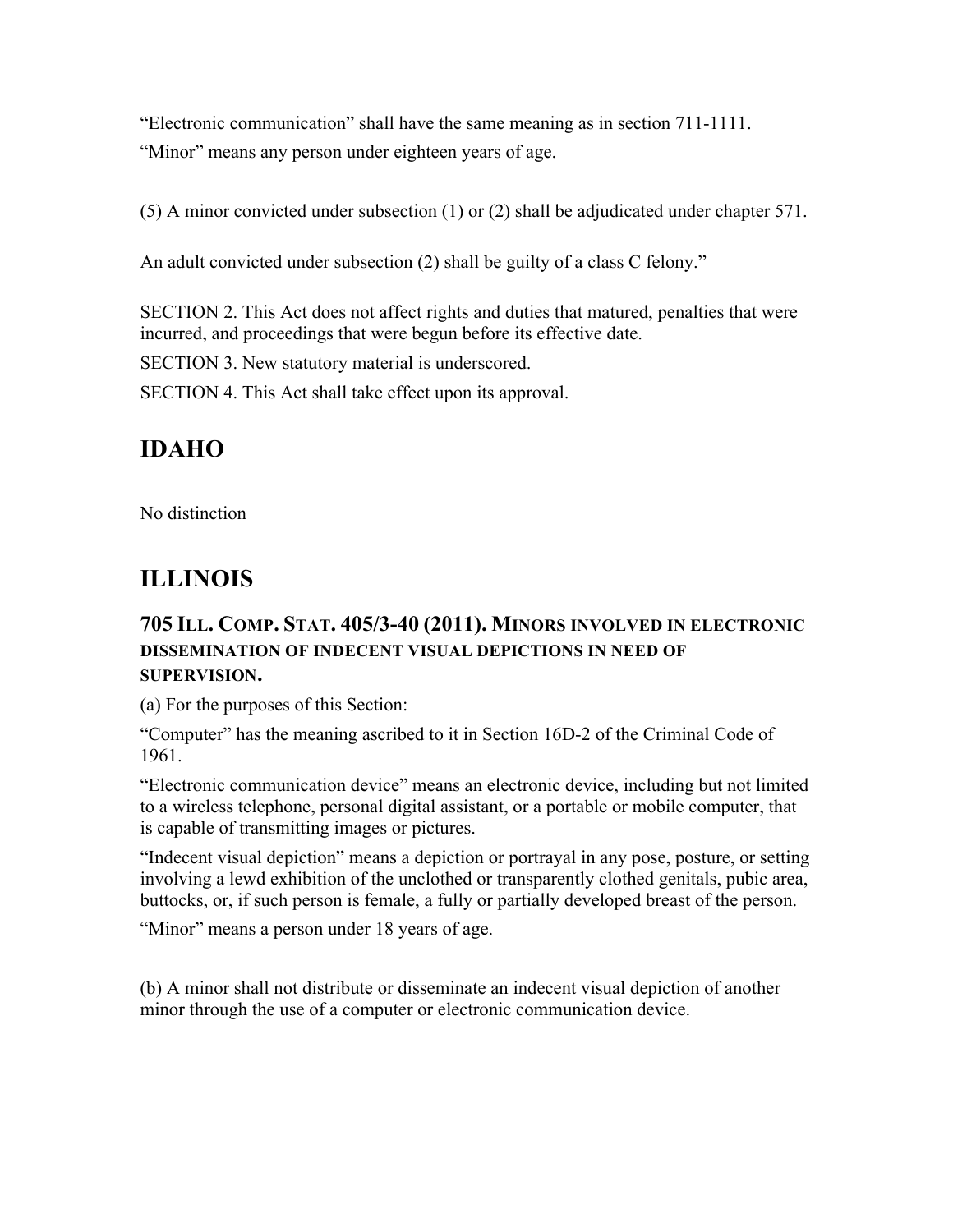(c) Adjudication. A minor who violates subsection (b) of this Section may be subject to a petition for adjudication and adjudged a minor in need of supervision.

(d) Kinds of dispositional orders. A minor found to be in need of supervision under this Section may be:

(1) ordered to obtain counseling or other supportive services to address the acts that led to the need for supervision; or

(2) ordered to perform community service.

(e) Nothing in this Section shall be construed to prohibit a prosecution for disorderly conduct, public indecency, child pornography, a violation of the Harassing and Obscene Communications Act, or any other applicable provision of law.

## **INDIANA**

No distinction

#### **H.R. 1042, 117TH GEN. ASSEM., 1ST REG. SESS. (IND. 2011). DISSEMINATION OF SEXUAL MATERIAL**

*Bill Status: Passed House – In Senate Committee on Corrections, Criminal, and Civil Matters as of 03/31/2011*

A BILL FOR AN ACT to amend the Indiana Code concerning criminal law and procedure. Be it enacted by the General Assembly of the State of Indiana: SOURCE: IC 20-26-5-33; (11)HB1042.1.1. -->

SECTION 1. IC 20-26-5-33 IS ADDED TO THE INDIANA CODE AS A **NEW** SECTION TO READ AS FOLLOWS [EFFECTIVE JULY 1, 2011]:

**Sec. 33. A school corporation may offer classes, instruction, or programs regarding the potential risks and consequences of creating and sharing sexually suggestive or explicit materials through cellular telephones, social networking web sites, computer networks, and other digital media.** SOURCE: IC 20-33-8-13.5; (11)HB1042.1.2. -->

SECTION 2. IC 20-33-8-13.5, AS ADDED BY P.L.106-2005, SECTION 7, IS AMENDED TO READ AS FOLLOWS [EFFECTIVE JULY 1, 2011]:

Sec. 13.5. (a) Discipline rules adopted by the governing body of a school corporation under section 12 of this chapter must:

(1) prohibit bullying; and

(2) include provisions concerning education, parental involvement, reporting, investigation, and intervention.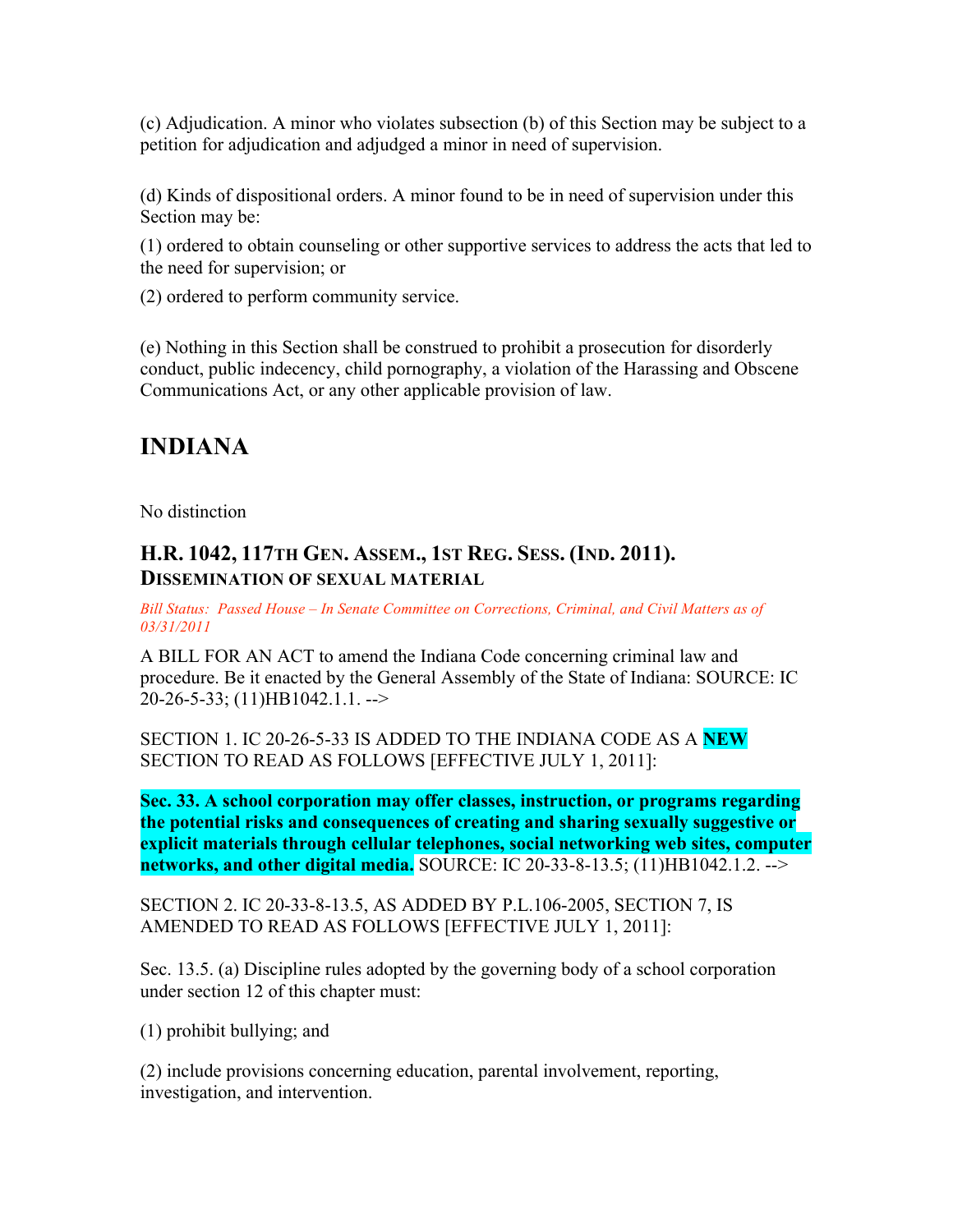(b) The discipline rules described in subsection (a) must apply when a student is: ---------- ---------------------------------------------------------------------

(1) on school grounds immediately before or during school hours, immediately after school hours, or at any other time when the school is being used by a school group;

(2) off school grounds at a school activity, function, or event;

(3) traveling to or from school or a school activity, function, or event; or

(4) using property or equipment provided by the school.

**(c) The discipline rules described in subsection (a) must prohibit bullying through the use of data or computer software that is accessed through a:**

**(1) computer;**

**(2) computer system; or**

**(3) computer network; of a school corporation.**

(c) **(d)** This section may not be construed to give rise to a cause of action against a person or school corporation based on an allegation of noncompliance with this section. Noncompliance with this section may not be used as evidence against a school corporation in a cause of action. SOURCE: IC 35-42-4-4;  $(11)HB1042.1.3. \rightarrow$ 

SECTION 3. IC 35-42-4-4, AS AMENDED BY P.L.216-2007, SECTION 43, IS AMENDED TO READ AS FOLLOWS [EFFECTIVE JULY 1, 2011]:

Sec. 4. (a) As used in this section:

"Disseminate" means to transfer possession for free or for a consideration.

"Matter" has the same meaning as in IC 35-49-1-3.

"Performance" has the same meaning as in IC 35-49-1-7.

"Sexual conduct" means sexual intercourse, deviate sexual conduct, exhibition of the uncovered genitals intended to satisfy or arouse the sexual desires of any person, sadomasochistic abuse, sexual intercourse or deviate sexual conduct with an animal, or any fondling or touching of a child by another person or of another person by a child intended to arouse or satisfy the sexual desires of either the child or the other person.

(b) A person who knowingly or intentionally:

(1) manages, produces, sponsors, presents, exhibits, photographs, films, videotapes, or creates a digitized image of any performance or incident that includes sexual conduct by a child under eighteen (18) years of age;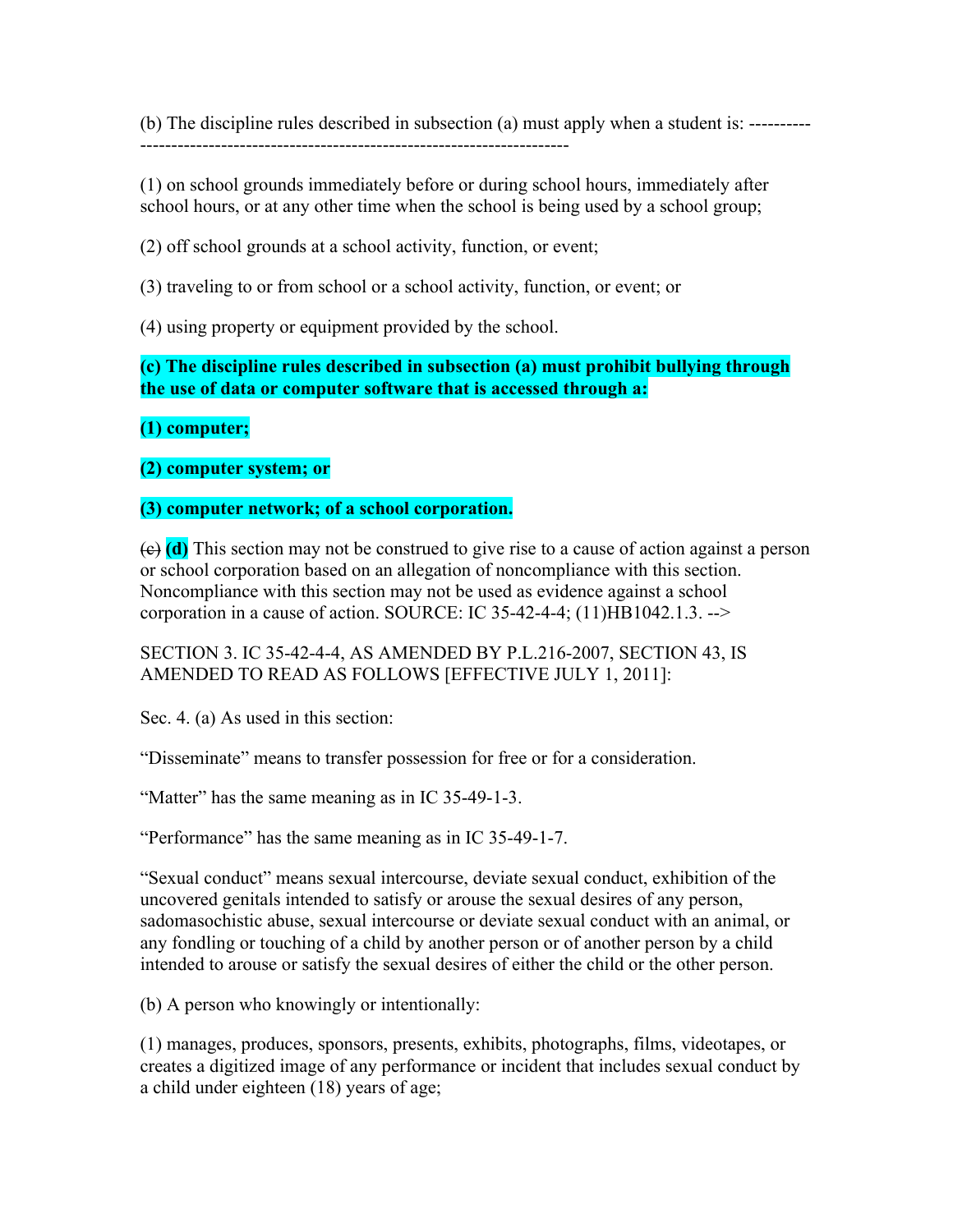(2) disseminates, exhibits to another person, offers to disseminate or exhibit to another person, or sends or brings into Indiana for dissemination or exhibition matter that depicts or describes sexual conduct by a child under eighteen (18) years of age; or ------------------ -------------------------------------------------------------

(3) makes available to another person a computer, knowing that the computer's fixed drive or peripheral device contains matter that depicts or describes sexual conduct by a child less than eighteen (18) years of age; commits child exploitation, a Class C felony.

(c) A person who knowingly or intentionally possesses:

(1) a picture;

(2) a drawing;

(3) a photograph;

(4) a negative image;

(5) undeveloped film;

(6) a motion picture;

(7) a videotape;

(8) a digitized image; or

(9) any pictorial representation; that depicts or describes sexual conduct by a child who the person knows is less than sixteen (16) years of age or who appears to be less than sixteen (16) years of age, and that lacks serious literary, artistic, political, or scientific value commits possession of child pornography, a Class D felony.

(d) Subsections (b) and (c) do not apply to a bona fide school, museum, or public library that qualifies for certain property tax exemptions under IC 6-1.1-10, or to an employee of such a school, museum, or public library acting within the scope of the employee's employment when the possession of the listed materials is for legitimate scientific or educational purposes.

**(e) Except as provided in subsection (f), it is a defense to a prosecution under subsections (b)(1), (b)(2) and (c) if all the following apply:**

**(1) A cellular telephone, another wireless or cellular communications device, or a social networking web site was used to possess, produce, or disseminate the image.**

**(2) The defendant is not more than four (4) years older or younger than the person who is depicted in the image or who received the image.**

**(3) The relationship between the defendant and the person who received the image or who is depicted in the image was a dating relationship or an ongoing personal**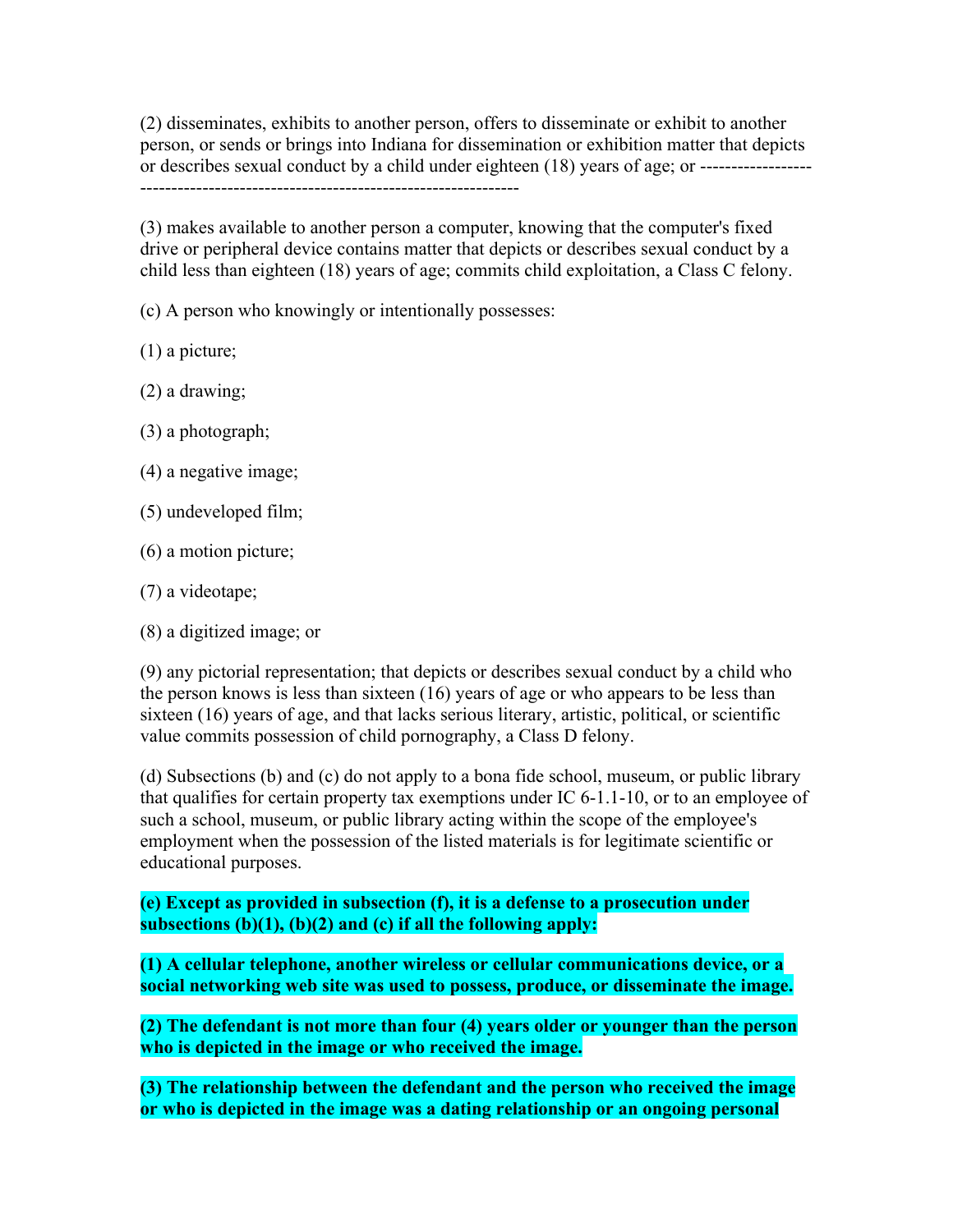**relationship. For purposes of this subdivision, the term "ongoing personal relationship" does not include a family relationship.**

**(4) The crime was committed by a person less than twenty-two (22) years of age.** ----- --------------------------------------------------------------------------

**(5) The person receiving the image or who is depicted in the image acquiesced in the defendant's conduct.**

**(f) The defense to a prosecution described in subsection (e) does not apply if the image is disseminated to a person other than the person:**

**(1) who sent the image; or**

**(2) who is depicted in the image.** SOURCE: IC 35-49-3-4; (11)HB1042.1.4. -->

SECTION 4. IC 35-49-3-4 IS AMENDED TO READ AS FOLLOWS [EFFECTIVE JULY 1, 2011]:

Sec. 4. **(a)** It is a defense to a prosecution under section 3 of this chapter for the defendant to show:

(1) that the matter was disseminated or that the performance was performed for legitimate scientific or educational purposes;

(2) that the matter was disseminated or displayed to or that the performance was performed before the recipient by a bona fide school, museum, or public library that qualifies for certain property tax exemptions under IC 6-1.1-10, or by an employee of such a school, museum, or public library acting within the scope of his **the employee's** employment;

(3) that he **the defendant** had reasonable cause to believe that the minor involved was eighteen (18) years old or older and that the minor exhibited to the defendant a draft card, driver's license, birth certificate, or other official or apparently official document purporting to establish that the minor was eighteen (18) years old or older; or

(4) that he **the defendant** was a salesclerk, motion picture projectionist, usher, or ticket taker, acting within the scope of his **the defendant's** employment and that he **the defendant** had no financial interest in the place where he **the defendant** was so employed. **(b) Except as provided in subsection (c), it is a defense to a prosecution under section 3 of this chapter if all the following apply:**

**(1) A cellular telephone, another wireless or cellular communications device, or a social networking web site was used to disseminate matter to a minor that is harmful to minors.**

**(2) The defendant is not more than four (4) years older or younger than the person who received the matter that is harmful to minors.**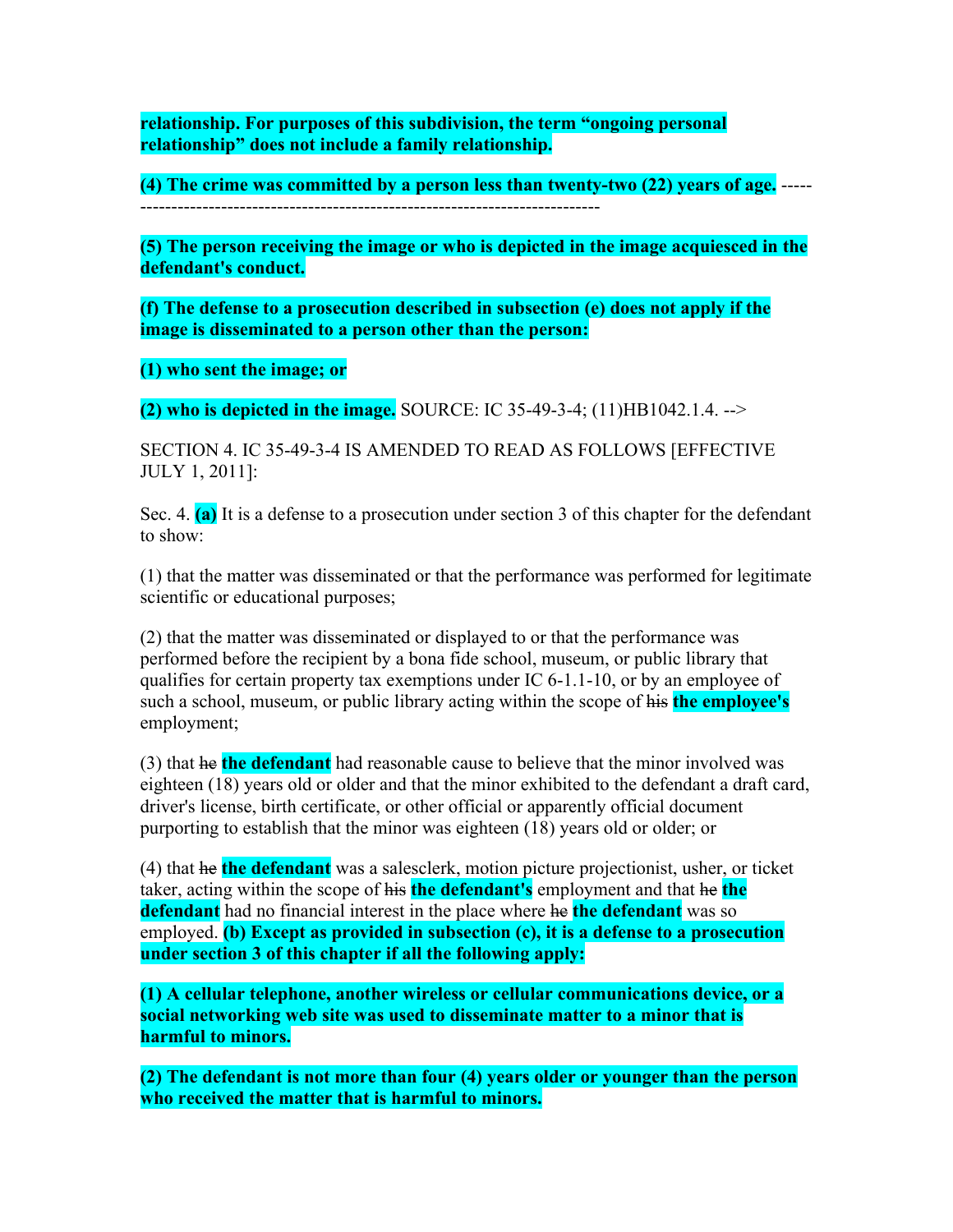**(3) The relationship between the defendant and the person who received the matter that is harmful to minors was a dating relationship or an ongoing personal relationship. For purposes of this subdivision, the term "ongoing personal relationship" does not include a family relationship.**

**(4) The crime was committed by a person less than twenty-two (22) years of age.**

**(5) The person receiving the matter expressly or implicitly acquiesced in the defendant's conduct.**

**(c) The defense to a prosecution described in subsection (b) does not apply if the image is disseminated to a person other than the person:**

**(1) who sent the image; or**

**(2) who is depicted in the image.**

**IOWA**

No distinction

#### **L.D. 1251, 84TH GEN. ASSEM., 1ST. SESS. (IND. 2011). CHILD PORNOGRAPHY AND SEXTING**

*Bill Status: Draft Text Filed by Attorney General on 01/06/2011*

BE IT ENACTED BY THE GENERAL ASSEMBLY OF THE STATE OF IOWA:

Section 1. Section 728.1, subsection 3, Code 2011, is amended to read as follows:

3. "Material" means any book, magazine, newspaper or other printed or written material or any picture, drawing, photograph, motion picture, or other pictorial representation or any statue or other figure, or any recording, transcription or mechanical, chemical or electrical reproduction**, or any live transmission,** or any other articles, equipment, machines or materials.

Sec. 2. Section 728.1, subsection 7, paragraphs e through g. Code 2011, are amended to read as follows:

e. Sadomasochistic abuse of a minor for the purpose of arousing or satisfying the sexual desires of a person who may view a **visual** depiction of the abuse.

f. Sadomasochistic abuse of a person by a minor for the purpose of arousing or satisfying the sexual desires of a person who may view a **visual** depiction of the abuse.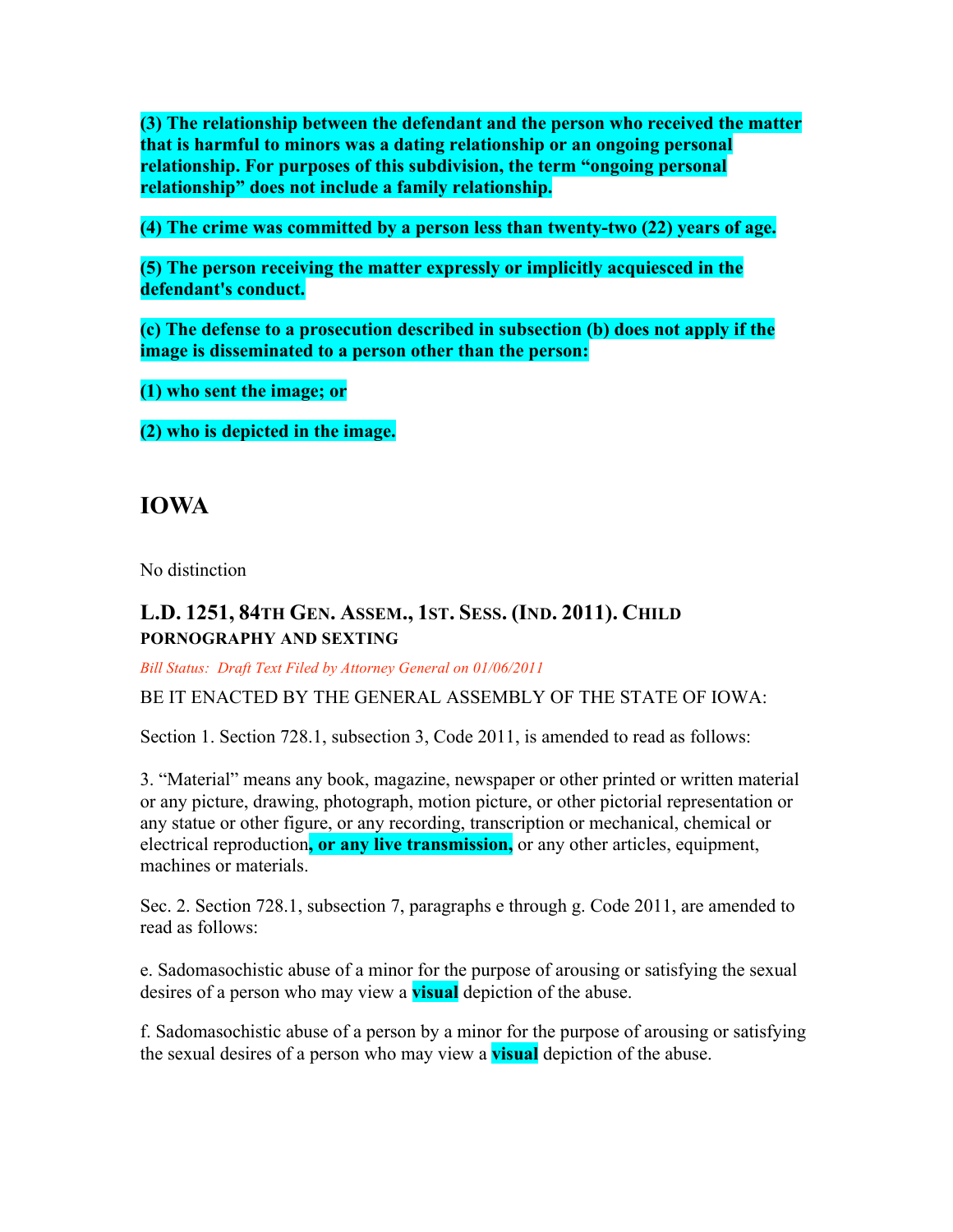g. Nudity of a minor for the purpose of arousing or satisfying the sexual desires of a person who may view a **visual** depiction of the nude minor.

Sec. 3. Section 728.1, Code 2011, is amended by adding the following new subsection:

**NEW SUBSECTION.** 11. "Visual depiction" means but is not limited to any picture, slide, photograph, digital or electronic image, negative image, undeveloped film, motion picture, videotape, digital or electronic recording, live transmission, or other pictorial or three-dimensional representation.

Sec. 4. Section 728.12, subsection 1, Code 2011, is amended to read as follows:

1. It shall be unlawful to employ, use, persuade, induce, entice, coerce, solicit, knowingly permit, or otherwise cause or attempt to cause a minor to engage in a prohibited sexual act or in the simulation of a prohibited sexual act. A person must know, or have reason to know, or intend that the act or simulated act may be photographed, filmed, or otherwise preserved in a negative, slide, book, magazine, computer, computer disk, or other print or visual medium, or be preserved in an electronic, magnetic, or optical storage system, or in any other type of storage system **visual depiction**. A person who commits a violation of this subsection commits a class "C" felony. Notwithstanding section 902.9, the court may assess a fine of not more than fifty thousand dollars for each offense under this subsection in addition to imposing any other authorized sentence.

Sec. 5. Section 728.12, subsection 3, unnumbered paragraph 1, Code 2011, is amended to read as follows:

It shall be unlawful to knowingly purchase or possess a negative, slide, book, magazine, computer, computer disk, or other print or visual medium, or an electronic, magnetic, or optical storage system, or any other type of storage system which depicts **visual depiction of** a minor engaging in a prohibited sexual act or the simulation of a prohibited sexual act. A person who commits a violation of this subsection commits an aggravated misdemeanor for a first offense and a class "D" felony for a second or subsequent offense. For purposes of this subsection, an offense is considered a second or subsequent offense if, prior to the person's having been convicted under this subsection, any of the following apply:

Sec. 6. Section 728.14, Code 2011, is amended to read as follows:

728.14 Commercial film and photographic print processor reports of depictions of minors engaged in prohibited sexual acts.

1. A commercial film and photographic print processor who has knowledge of or observes, within the scope of the processor's professional capacity or employment, a film, photograph, video tape, negative, or slide which depicts **visual depiction of** a minor whom the processor knows or reasonably should know to be under the age of eighteen, engaged in a prohibited sexual act or in the simulation of a prohibited sexual act, shall report the **visual** depiction to the county attorney immediately or as soon as possible as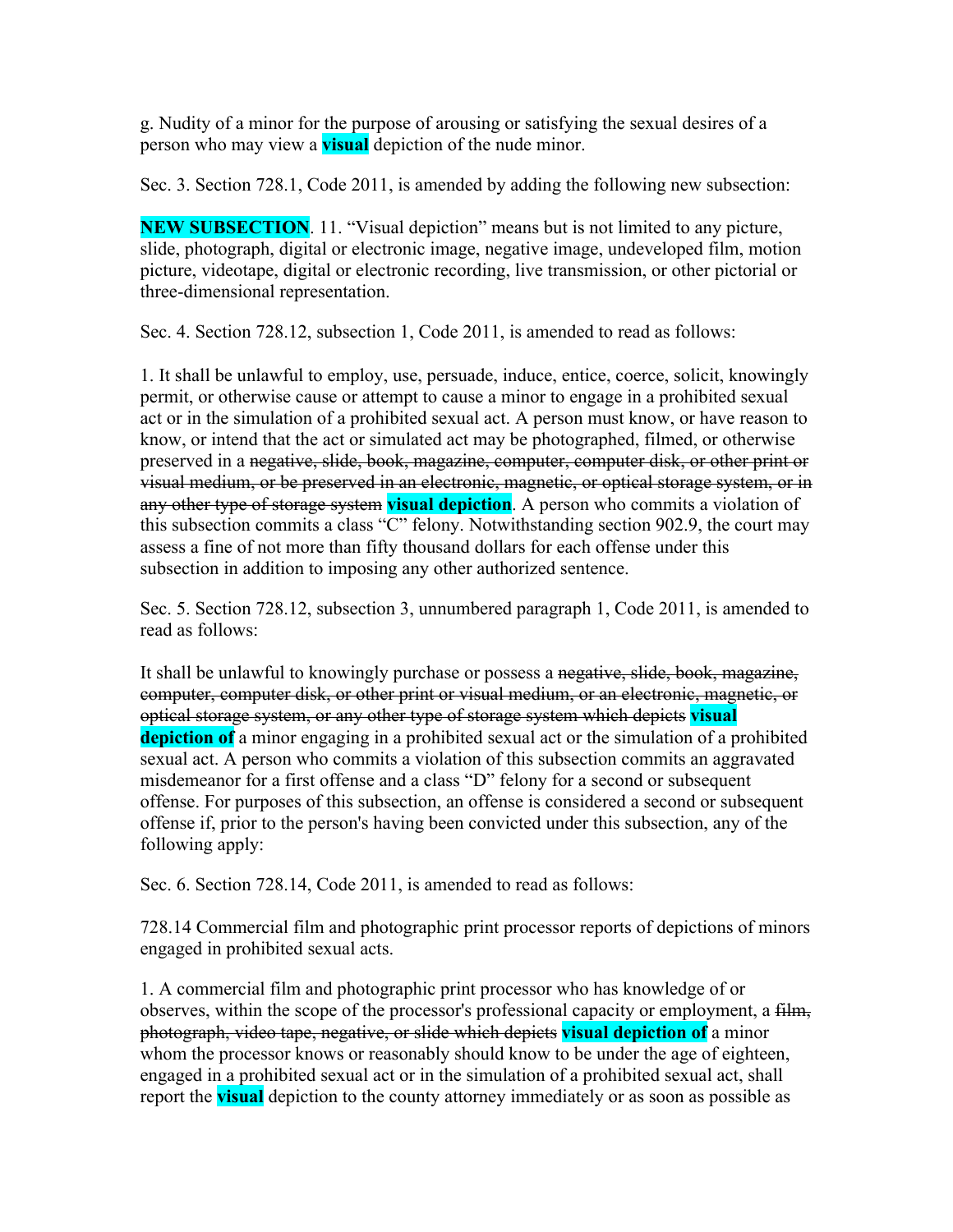required in this section. The processor shall not report to the county attorney **visual** depictions involving mere nudity of the minor, but shall report **visual** depictions involving a prohibited sexual act. This section shall not be construed to require a processor to review all films, photographs, video tapes, negatives, or slides **visual depictions** delivered to the processor within the processor's professional capacity or employment.

**2.** For purposes of this section, "prohibited sexual act" means any of the following:

a. A sex act as defined in section 702.17.

b. An act of bestiality involving a minor.

c. Fondling or touching the pubes or genitals of a minor for the purpose of arousing or satisfying the sexual desires of a person who may view a **visual** depiction of the act.

d. Fondling or touching the pubes or genitals of a person by a minor for the purpose of arousing or satisfying the sexual desires of a person who may view a **visual** depiction of the act.

e. Sadomasochistic abuse of a minor for the purpose of arousing or satisfying the sexual desires of a person who may view a **visual** depiction of the abuse.

f. Sadomasochistic abuse of a person by a minor for the purpose of arousing or satisfying the sexual desires of a person who may view a **visual** depiction of the abuse.

g. Nudity of a minor for the purpose of arousing or satisfying the sexual desires of a person who may view a **visual** depiction of the nude minor.

2. **3.** A person who violates this section is guilty of a simple misdemeanor.

#### EXPLANATION

This bill relates to the possession, distribution, and reporting of obscene material.

The bill modifies the definition of "material" in Code chapter 728 to include live transmissions.

Under the bill, the modification of the definition of the term "material" results in changes to the elements of the following criminal offenses within Code chapter 728: dissemination of obscene material to minors (Code section 728.2), admitting minors to premises where obscene material is exhibited (Code section 728.3), rental or sale of hardcore pornography (Code section 728.4), sexual exploitation of a minor (Code section 728.12(2)), and telephone dissemination of obscene material (Code section 728.15).

The bill also defines the term "visual depiction" within Code chapter 728 to include any picture, slide, photograph, digital or electronic image, negative image, undeveloped film,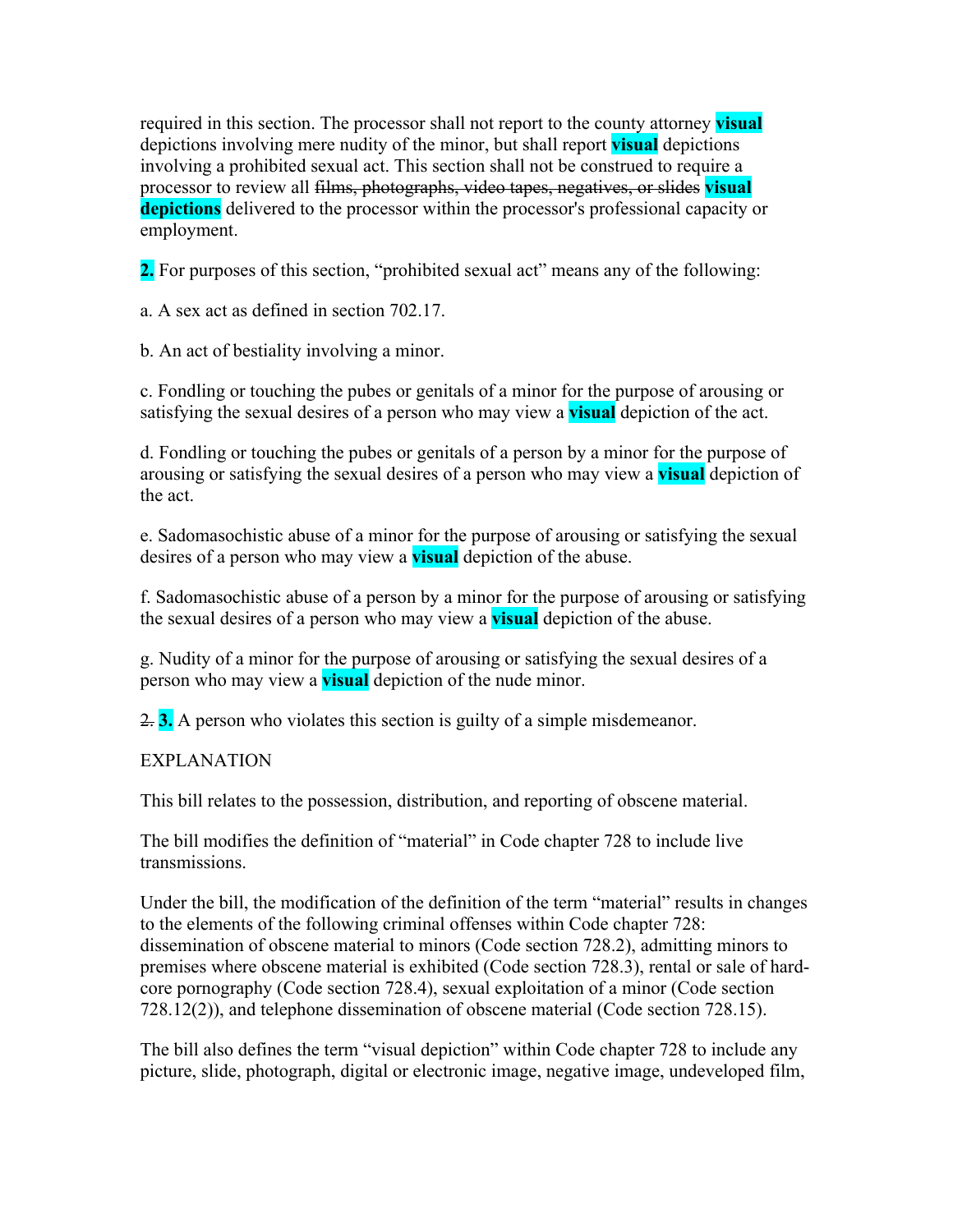motion picture, videotape, digital or electronic recording, live transmission, or other pictorial or three-dimensional representation.

The bill modifies the elements of the criminal offense of sexual exploitation of a minor in Code section 728.12(1) and (3) by substituting references for a computer and other types of storage systems with the term "visual depiction" as defined by the bill. The bill also substitutes "visual depiction" for storage systems referenced in Code section 728.14 to conform with the sexual exploitation of a minor changes in Code section 728.12.

In addition, the word "visual" is added before the word "depiction" throughout Code chapter 728 to conform with the changes made by the bill.

The changes in the bill to the criminal offense of sexual exploitation of a minor in Code section 728.12(3) are in response to the *State* v. *Muhlenbruch*, 728 N.W.2d 212 (Iowa 2007).

# **KANSAS**

No distinction

# **KENTUCKY**

No distinction

## **H.R. 126, 2011 LEG., REG. SESS. (KY. 2011). AN ACT RELATING TO CRIMES AND PUNISHMENTS**

*Bill Status: Passed House – In Senate Committee on Judiciary as of 02/16/2011*

Be it enacted by the General Assembly of the Commonwealth of Kentucky:

Section 1. KRS 531.010 is amended to read as follows:

**(1)** As used in this chapter:

**(a)**(1) "Distribute" means to transfer possession of, whether with or without consideration**:**.

**(b)**(2) "Matter" means any book, magazine, newspaper, or other printed or written material or any picture, drawing, photograph, motion picture, live image transmitted over the Internet or other electronic network, or other pictorial representation or any statue or other figure, or any recording transcription or mechanical, chemical or electrical reproduction or any other articles, equipment, machines, or materials**;**.

**(c)**(3) "Obscene" means: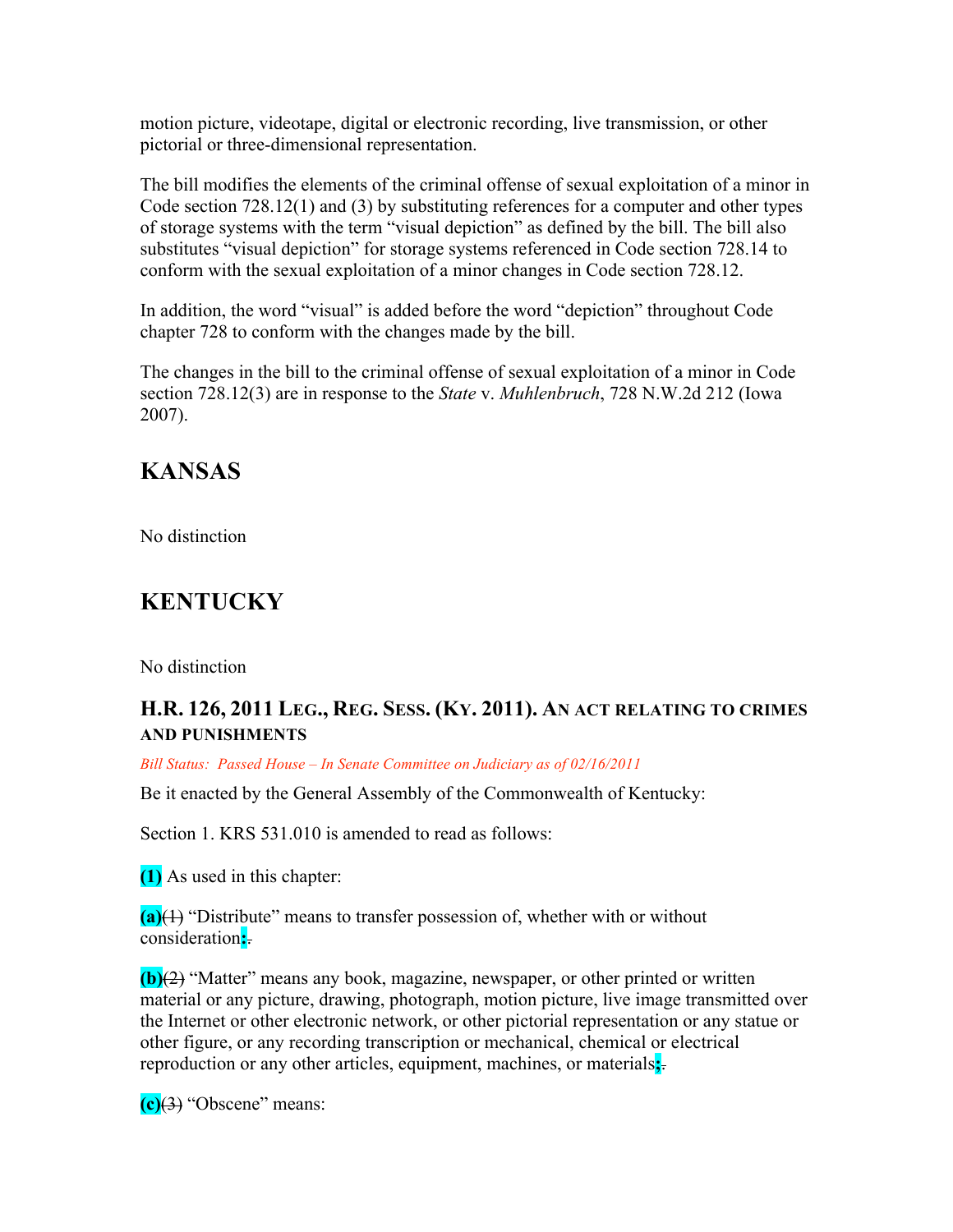**1.**(a) To the average person, applying contemporary community standards, the predominant appeal of the matter, taken as a whole, is to prurient interest in sexual conduct; and

**2.**(b) The matter depicts or describes the sexual conduct in a patently offensive way; and

**3.**(e) The matter, taken as a whole, lacks serious literary, artistic, political, or scientific value**; and**.

**(d)**(4) "Sexual conduct" means acts of masturbation, homosexuality, lesbianism, bestiality, sexual intercourse, or deviant sexual intercourse; or physical contact with the genitals, flagellation, or excretion for the purpose of sexual stimulation or gratification.

**(2) As used in this chapter, where lack of consent is an element of an offense or consent is a defense, a person is deemed incapable of consent when he or she is:**

**(a) Less than eighteen (18) years old;**

**(b) A mentally retarded person or suffers from a mental illness as defined in KRS 510.010;**

**(c) Mentally incapacitated as defined in KRS 510.010; or**

**(d) Physically helpless as defined in KRS 510.010.**

Section 2. KRS 531.090 is amended to read as follows:

(1) A person is guilty of voyeurism when:

(a) He or she intentionally:

1. Uses or causes the use of any camera, videotape, photooptical, photoelectric, **computer, cellular telephone,** or other image recording device for the purpose of observing, viewing, photographing, filming, or videotaping the sexual conduct, genitals, or nipple of the female breast **of themselves or** of another person without that person's consent; or

2. Uses the unaided eye or any device designed to improve visual acuity for the purpose of observing or viewing the sexual conduct, genitals, or nipple of the female breast of another person without that person's consent; or

3. Enters or remains unlawfully in or upon the premises of another for the purpose of observing or viewing the sexual conduct, genitals, or nipple of the female breast of another person without the person's consent; and

(b) The other person is in a place where a reasonable person would believe that his or her sexual conduct, genitals, or nipple of the female breast will not be observed, viewed, photographed, filmed, or videotaped without his or her knowledge.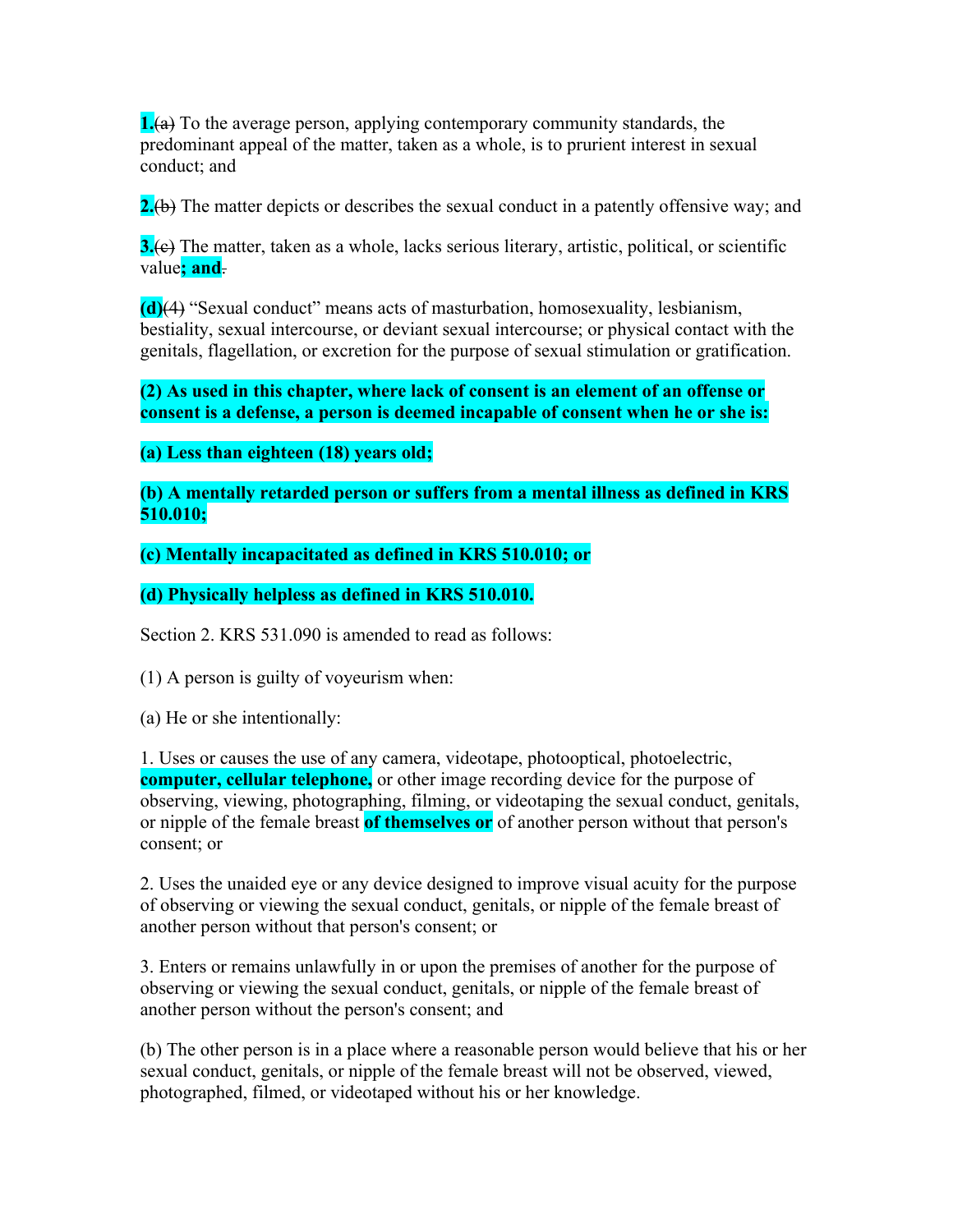(2) The provisions of subsection (1) of this section shall not apply to:

(a) A law enforcement officer during a lawful criminal investigation; or

(b) An employee of the Department of Corrections, the Department of Juvenile Justice, a private prison, a local jail, or a local correctional facility whose actions have been authorized for security or investigative purposes.

(3) Unless objected to by the victim or victims of voyeurism, the court on its own motion or on motion of the Commonwealth's attorney shall:

(a) Order the sealing of all photographs, film, videotapes, or other images that are introduced into evidence during a prosecution under this section or are in the possession of law enforcement, the prosecution, or the court as the result of a prosecution under this section; and

(b) At the conclusion of a prosecution under this section, unless required for additional prosecutions, order the destruction of all of the photographs, film, videotapes, or other images that are in possession of law enforcement, the prosecution, or the court.

(4) Voyeurism is a Class A misdemeanor **unless it is committed by a minor who has not previously been convicted of a violation of this section, in which case the minor shall be subject to subsection (7) of Section 5 of this Act**.

Section 3. KRS 531.100 is amended to read as follows:

(1) A person is guilty of video voyeurism when he or she intentionally:

(a) Uses or causes the use of any camera, videotape, photooptical, photoelectric, **computer, cellular telephone,** or other image recording device for the purpose of observing, viewing, photographing, filming, or videotaping the sexual conduct, genitals, or nipple of the female breast of **one's self or** another person without that person's consent; and

(b) Uses or divulges any image so obtained for consideration; or

(c) Distributes any image so obtained by live or recorded visual medium, electronic mail, the Internet, or a commercial on-line service.

(2) **Except as provided in subsection (3) of this section,** video voyeurism is a Class D felony.

**(3) The disposition shall be as provided in subsection (7) of Section 5 of this Act if:**

**(a) The defendant was a minor at the time of the commission of the offense; and**

**(b) This is a first violation of this section.**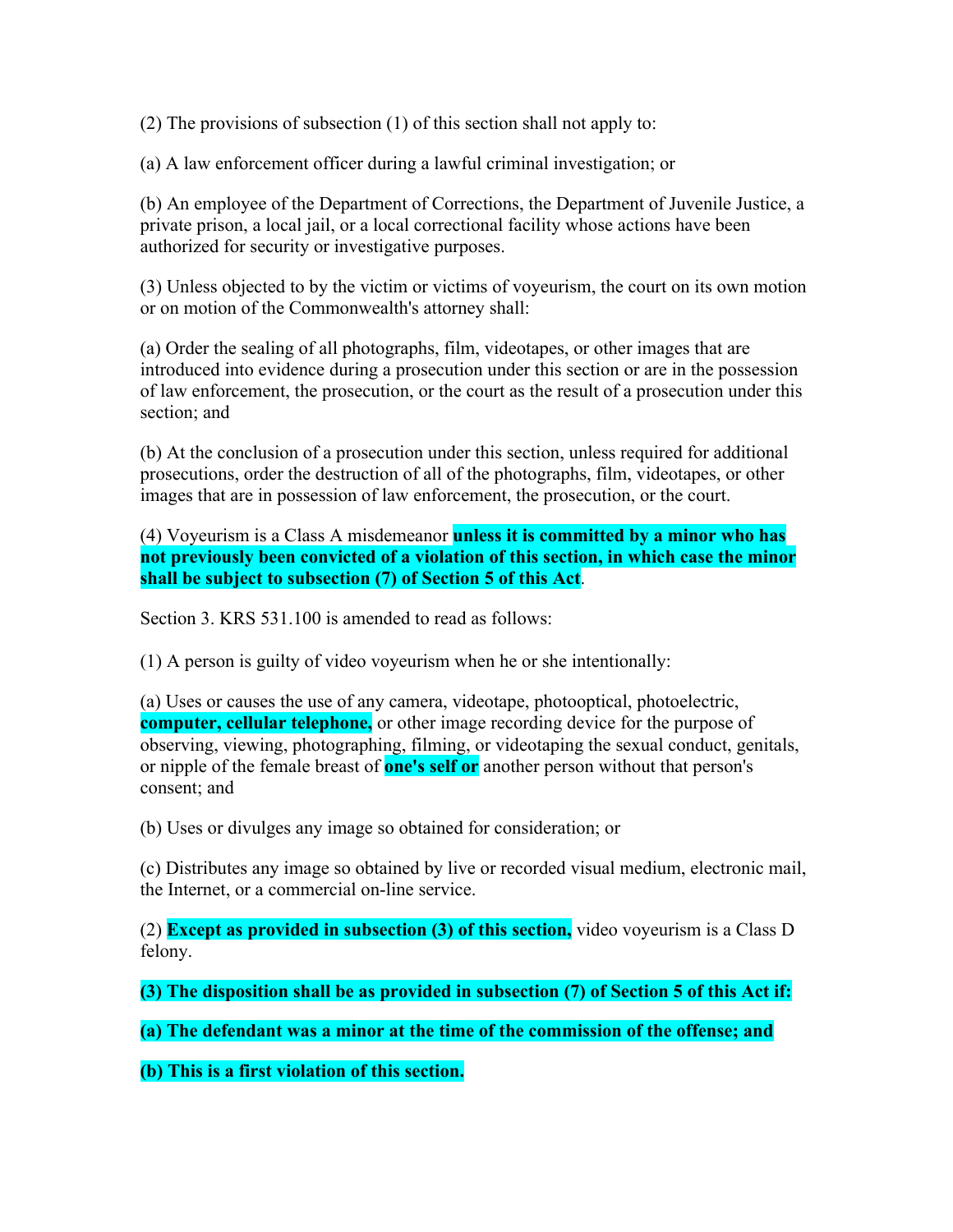Section 4, KRS 531, 340 is amended to read as follows:

(1) A person is guilty of distribution of matter portraying a sexual performance by a minor when, having knowledge of its content and character, he or she:

(a) Sends or causes to be sent into this state for sale or distribution; or

(b) Brings or causes to be brought into this state for sale or distribution; or

(c) In this state, he or she **for profit or gain**:

1. Exhibits for profit or gain; or

2. Distributes; or

3. Offers to distribute; or

4. Has in his or her possession with intent to distribute, exhibit for profit or gain or offer to distribute,

any matter portraying a sexual performance by a minor.

(2) Any person who has in his or her possession more than one (1) unit of material coming within the provision of KRS 531.300(2) shall be rebuttably presumed to have such material in his or her possession with the intent to distribute it.

(3) **Except as provided in subsection (4) of this section,** distribution of matter portraying a sexual performance by a minor is a Class D felony for the first offense and a Class C felony for each subsequent offense.

**(4) The disposition shall be as provided in subsection (7) of Section 5 of this Act if:**

**(a) The defendant was a minor at the time of the commission of the offense; and**

**(b) This is a first violation of this section.**

Section 5. KRS 635.060 is amended to read as follows:

If in its decree the juvenile court finds that the child comes within the purview of this chapter, the court, at the dispositional hearing, may:

(1) Order the child or his **or her** parents, guardian, or person exercising custodial control to make restitution or reparation to any injured person to the extent, in the sum and upon the conditions as the court determines. However, no parent, guardian, or person exercising custodial control shall be ordered to make restitution or reparation unless the court has provided notice of the hearing, provided opportunity to be heard, and made a finding that the person's failure to exercise reasonable control or supervision was a substantial factor in the child's delinquency; or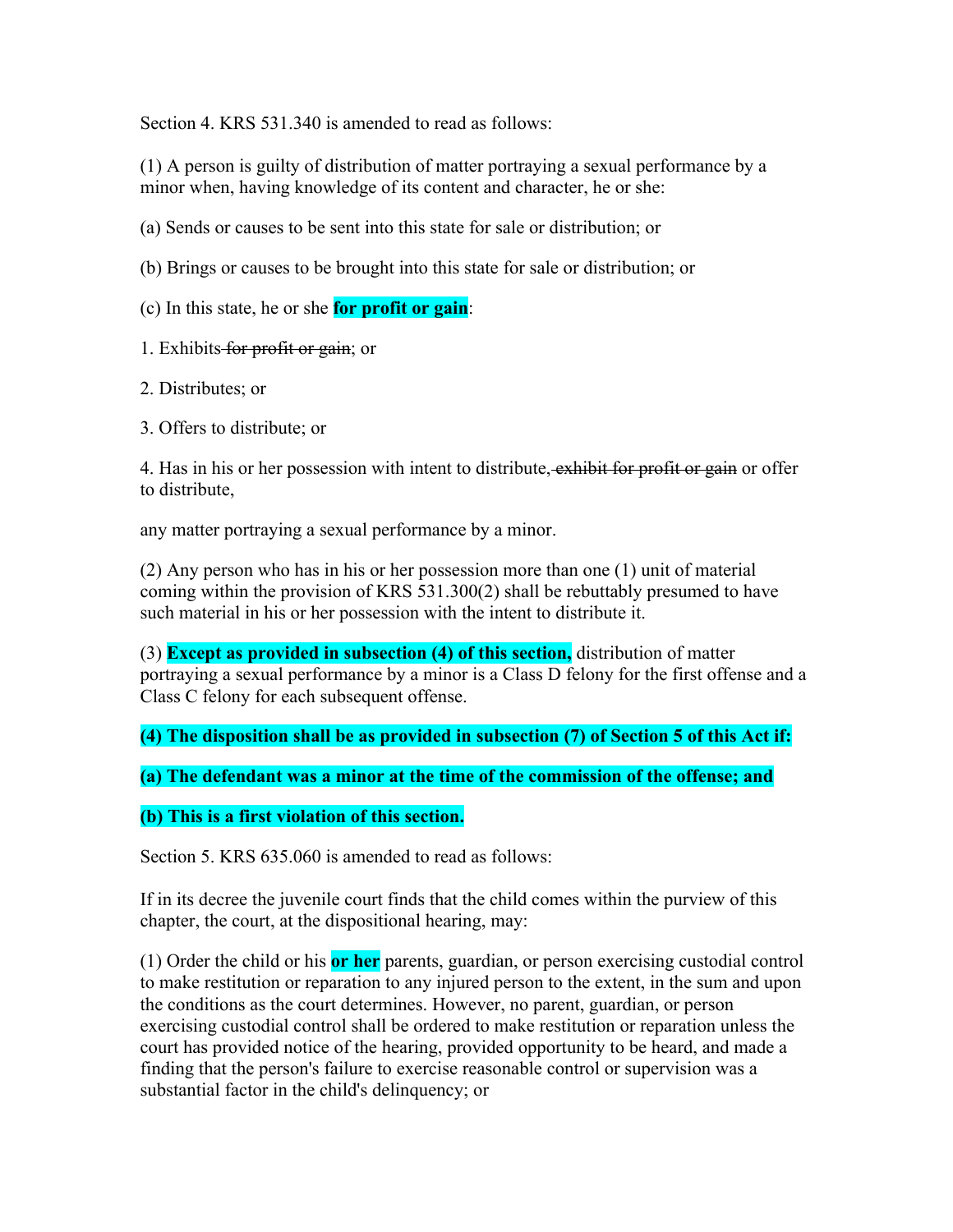(2) Place the child under parental supervision in the child's own home or in a suitable home or boarding home, upon the conditions that the court shall determine, or place the child on probation under conditions that the court shall determine. At the time the child is placed on probation, the court shall explain to the child the sanctions which may be imposed if the court's conditions are violated, and shall include notice of those sanctions as part of its written order of probation. A child placed on probation shall be subject to the visitation and supervision of a probation officer or an employee of the Department of Juvenile Justice. Except as provided in KRS 635.083, a child placed on probation or parental supervision shall remain subject to the jurisdiction of the court until the child becomes eighteen (18) years of age, unless the child is discharged prior thereto by the court, except that if a person is placed on probation after the person reaches the age of seventeen (17) years and six (6) months, the probation shall be for a period not to exceed one (1) year; or

(3) Commit or recommit the child to the custody of the Department of Juvenile Justice, or grant guardianship to a child-caring facility, a child-placing agency authorized to care for the child, or place the child under the custody and supervision of a suitable person. If the child is detained in an approved secure juvenile detention facility or juvenile holding facility in accordance with KRS 15A.200 to 15A.240 at the time the child is committed or recommitted to the custody of the Department of Juvenile Justice, the Department of Juvenile Justice shall accept physical custody of the child, remove the child from the approved secure juvenile detention facility or juvenile holding facility, and secure appropriate placement as soon as possible but not to exceed thirty-five (35) days of the time of commitment or recommitment. The Department of Juvenile Justice shall pay for the cost of detention from the date of commitment or recommitment, on the current charge, until the child is removed from the detention facility and placed. All orders of commitment may include advisory recommendations the court may deem proper in the best interests of the child and of the public. The commitment or placement shall be until the age of eighteen (18), subject to KRS 635.070 and to the power of the court to terminate the order and discharge the child prior thereto, except that if the commitment or placement is after a person has reached the age of seventeen (17) years and six (6) months, the commitment or placement shall be for an indeterminate period not to exceed one (1) year. The court, in its discretion, upon motion by the child and with the concurrence of the Department of Juvenile Justice, may authorize an extension of commitment up to age twenty-one (21) to permit the Department of Juvenile Justice to assist the child in establishing independent living arrangements; or

(4) If the child is fourteen (14) years of age but less than sixteen (16) years of age, order that the child be confined in an approved secure juvenile detention facility, juvenile holding facility, or approved detention program as authorized by the Department of Juvenile Justice in accordance with KRS Chapter 15A for a period of time not to exceed forty-five (45) days; or

(5) If the child is sixteen (16) years of age or older, order that the child be confined in an approved secure juvenile detention facility, juvenile holding facility, or approved detention program as authorized by the Department of Juvenile Justice in accordance with KRS Chapter 15A for a period of time not to exceed ninety (90) days; or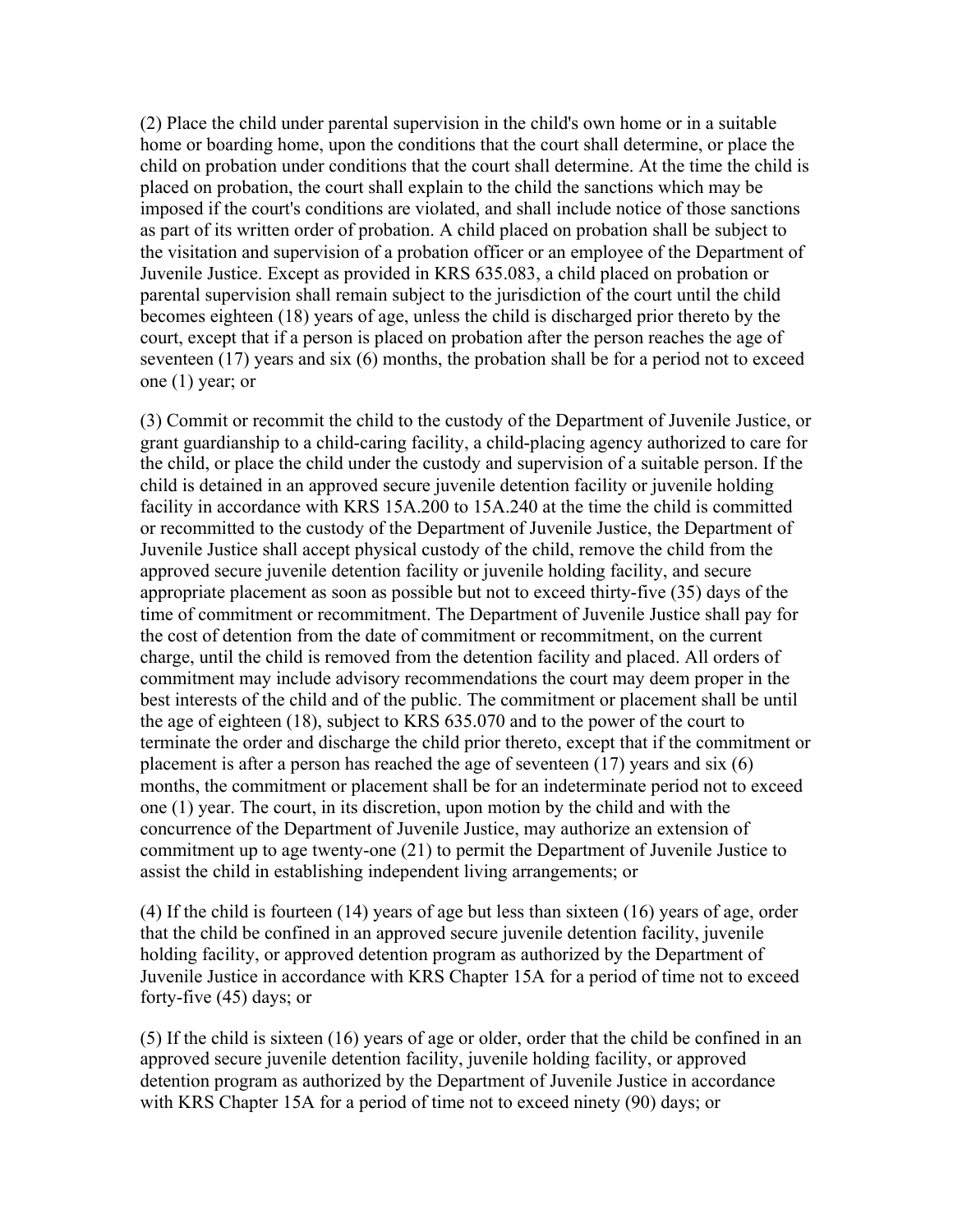(6) Any combination of the dispositions listed above except that, if a court probates or suspends a commitment in conjunction with any other dispositional alternative, that fact shall be explained to the juvenile and contained in a written order.

The Department of Juvenile Justice shall pay for the confinement of children confined pursuant to subsection (4) or (5) of this section in accordance with the statewide detention plan and administrative regulations implementing the plan.

**(7) For a person adjudicated guilty under subsection (4) of Section 2 of this Act, subsection (3) of Section 3 of this Act, or subsection (4) of Section 4 of this Act, a first offense shall be a violation, and the court shall impose a fine pursuant to KRS 635.085(1)(c). In addition to the fine imposed, the court shall require the child to participate in a community services work program as provided in KRS 635.080, except that the duration of the community services work program shall be set at forty (40) hours. No child sanctioned pursuant to this subsection shall be committed solely based upon this offense.**

?SECTION 6. A NEW SECTION OF KRS CHAPTER 531 IS CREATED TO READ AS FOLLOWS:

**Any other statute to the contrary notwithstanding, a minor who commits an offense which contains any of the elements specified in Section 2, 3, or 4 of this Act or who possesses an image of a child prohibited by those sections shall only be charged with a violation of Section 2, 3, or 4 of this Act for a first offense.** 

Section 7. KRS 216.302 is amended to read as follows:

(1) A person commits a Class C felony when the person knowingly by force or duress causes another person to commit or to attempt to commit suicide.

(2) A person commits a Class D felony when the person, with the purpose of assisting another person to commit or to attempt to commit suicide, knowingly and intentionally either:

(a) Provides the physical means by which another person commits or attempts to commit suicide; or

(b) Participates in a physical act by which another person commits or attempts to commit suicide.

**(3) (a) A person commits a Class D felony when the person, regardless of the age of the defendant or the age of the victim, causes a person whose image is taken or transmitted in violation of Section 2, 3, or 4 of this Act or in violation of KRS Chapter 531 to commit suicide.**

**(b) A person may be convicted of a violation of this subsection and a violation of Section 2, 3, or 4 of this Act.**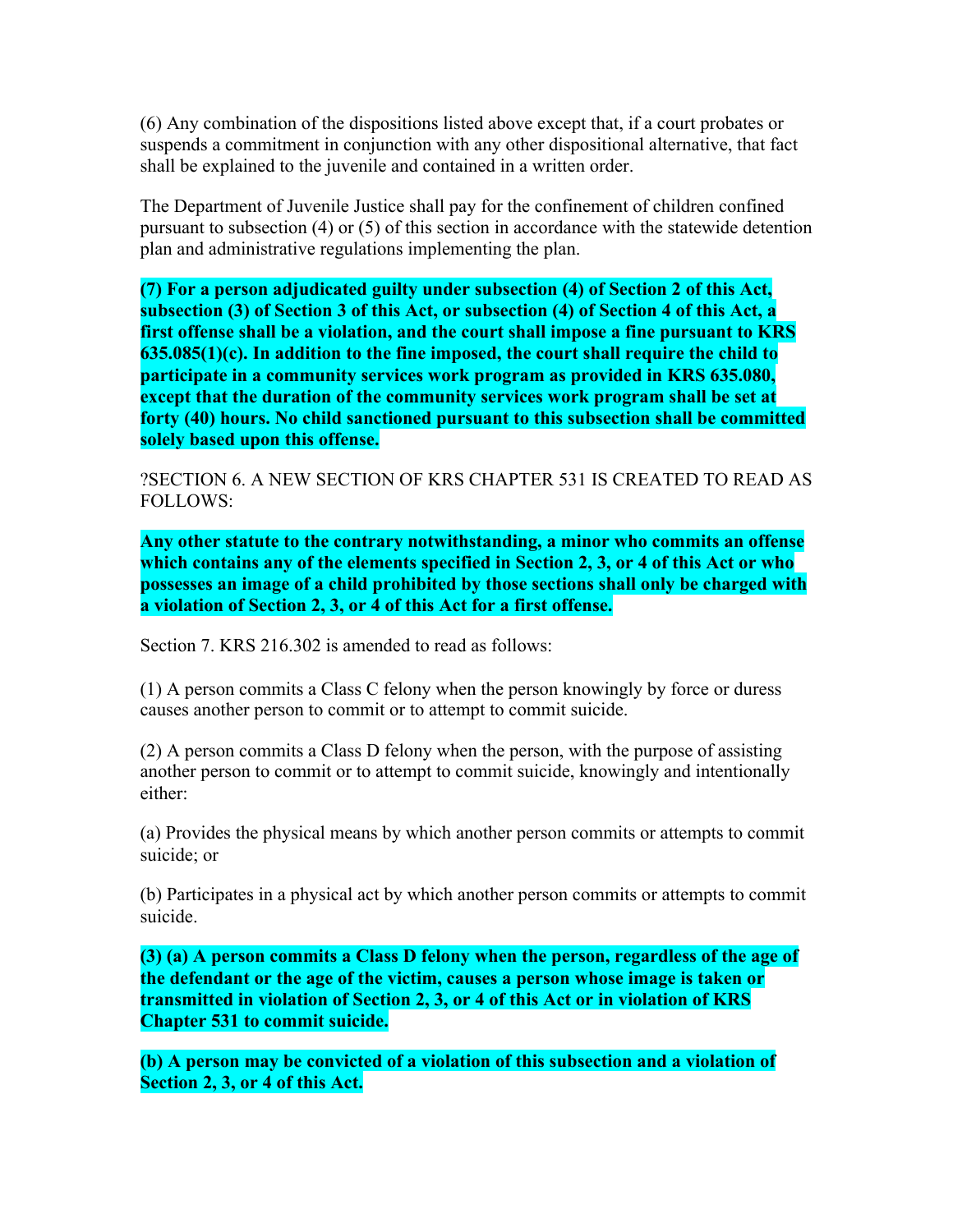## **LOUISIANA**

## **LA. REV. STAT. ANN. § 14:81.1.1 (2011). "SEXTING"; PROHIBITED ACTS; PENALTIES**

A. (1) No person under the age of seventeen years shall knowingly and voluntarily use a computer or telecommunication device to transmit an indecent visual depiction of himself to another person.

 (2) No person under the age of seventeen years shall knowingly possess or transmit an indecent visual depiction that was transmitted by another under the age of seventeen years in violation of the provisions of Paragraph (1) of this Subsection.

B. For purposes of this Section:

 (1) "Indecent visual depiction" means any photograph, videotape, film, or other reproduction of a person under the age of seventeen years engaging in sexually explicit conduct, and includes data stored on any computer, telecommunication device, or other electronic storage media which is capable of conversion into a visual image.

 (2) "Sexually explicit conduct" means masturbation or lewd exhibition of the genitals, pubic hair, anus, vulva, or female breast nipples of a person under the age of seventeen years.

 (3) "Telecommunication device" means an analog or digital electronic device which processes data, telephonic, video, or sound transmission as part of any system involved in the sending or receiving of voice, sound, data, or video transmissions.

 (4) "Transmit" means to give, distribute, transfer, transmute, circulate, or disseminate by use of a computer or telecommunication device.

C. (1) For a violation of the provisions of Paragraph (A)(1) of this Section, the offender's disposition shall be governed exclusively by the provisions of Title VII of the Louisiana Children's Code.

 $(2)$  (a) For a first offense in violation of Paragraph  $(A)(2)$  of this Section, the offender shall be fined not less than one hundred dollars nor more than two hundred fifty dollars, imprisoned for not more than ten days, or both. Imposition or execution of the sentence shall not be suspended unless the offender is placed on probation with a minimum condition that he perform two eight-hour days of court-approved community service.

 (b) For a second offense in violation of Paragraph (A)(2) of this Section, the offender shall be fined not less than two hundred fifty dollars nor more than five hundred dollars, imprisoned for not less than ten days nor more than thirty days, or both. Imposition or execution of the sentence shall not be suspended unless the offender is placed on probation with a minimum condition that he perform five eight-hour days of courtapproved community service.

 (c) For a third or any subsequent offense in violation of Paragraph (A)(2) of this Section, the offender shall be fined not less than five hundred dollars nor more than seven hundred fifty dollars, imprisoned for not less than thirty days nor more than six months, or both. Imposition or execution of the sentence shall not be suspended unless the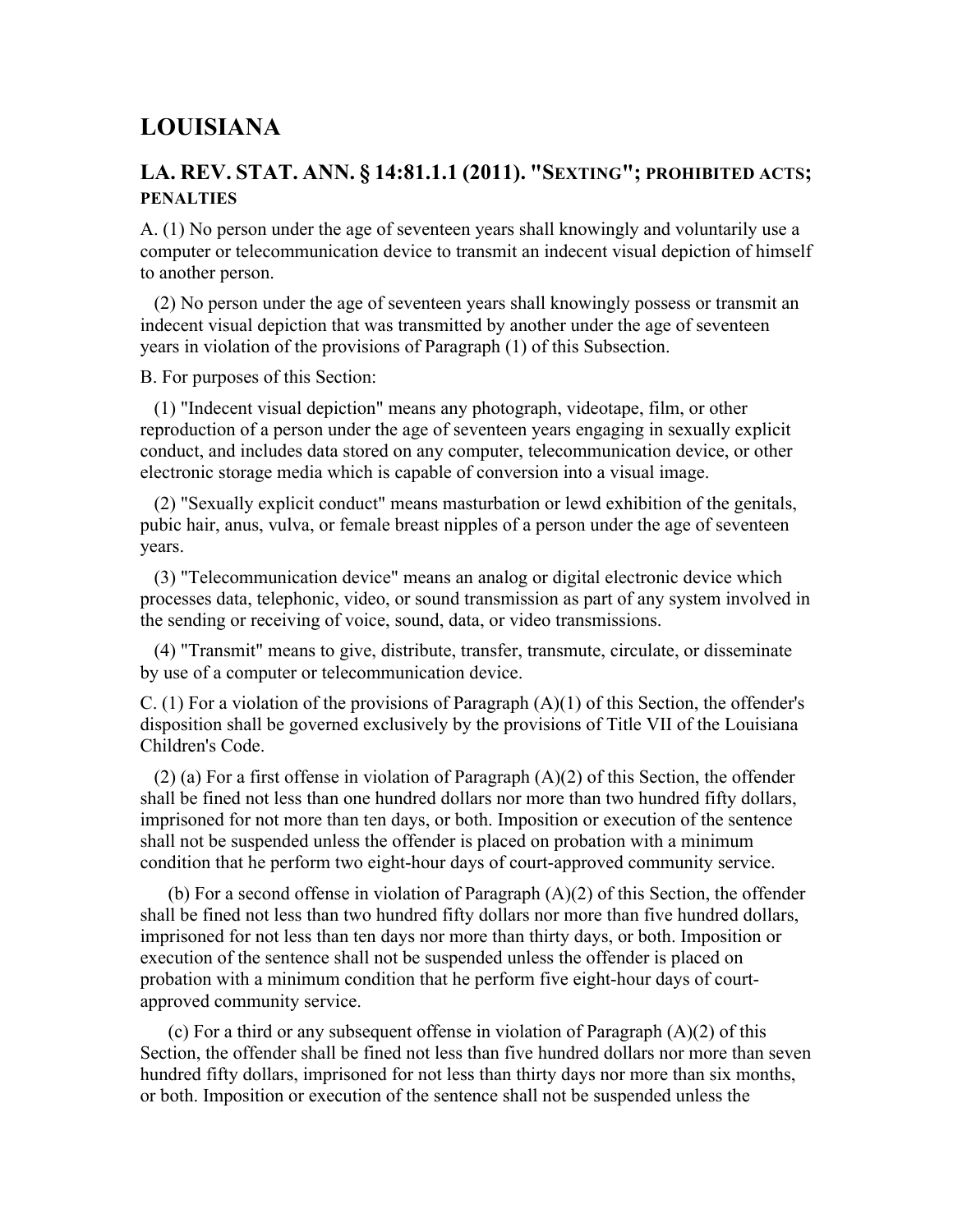offender is placed on probation with a minimum condition that he perform ten eight-hour days of court-approved community service.

## **MAINE**

No distinction

# **MARYLAND**

No distinction

# **MASSACHUSETTS**

No distinction

# **MICHIGAN**

No distinction

# **MINNESOTA**

No distinction

# **MISSISSIPPI**

No distinction

# **MISSOURI**

No distinction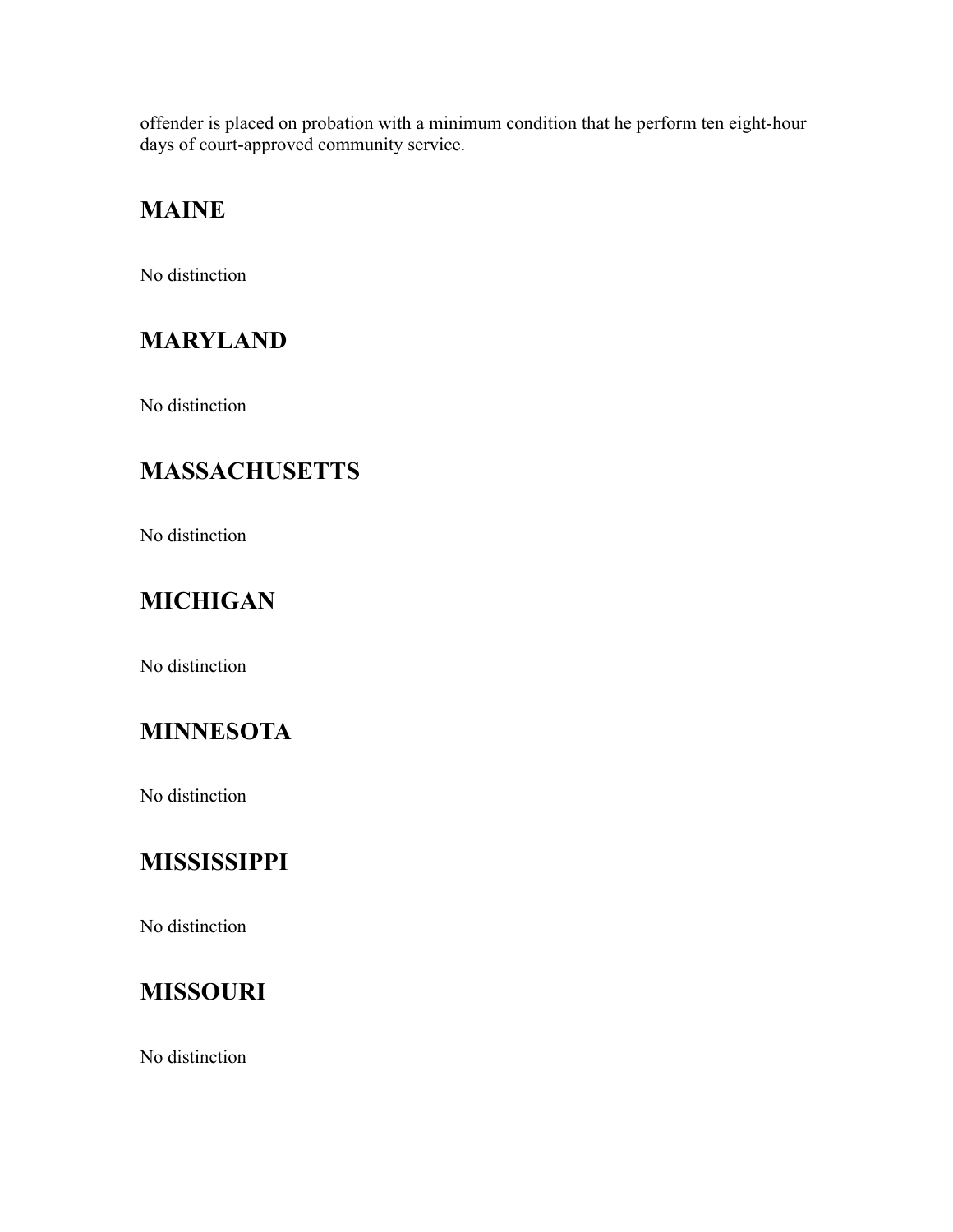## **MONTANA**

No distinction

# **NEBRASKA**

#### **NEB. REV. STAT. § 28-1463.03 (2010). VISUAL DEPICTION OF SEXUALLY EXPLICIT CONDUCT; PROHIBITED ACTS; AFFIRMATIVE DEFENSE**

(1) It shall be unlawful for a person to knowingly make, publish, direct, create, provide, or in any manner generate any visual depiction of sexually explicit conduct which has a child as one of its participants or portrayed observers.

(2) It shall be unlawful for a person knowingly to purchase, rent, sell, deliver, distribute, display for sale, advertise, trade, or provide to any person any visual depiction of sexually explicit conduct which has a child as one of its participants or portrayed observers.

(3) It shall be unlawful for a person to knowingly employ, force, authorize, induce, or otherwise cause a child to engage in any visual depiction of sexually explicit conduct which has a child as one of its participants or portrayed observers.

(4) It shall be unlawful for a parent, stepparent, legal guardian, or any person with custody and control of a child, knowing the content thereof, to consent to such child engaging in any visual depiction of sexually explicit conduct which has a child as one of its participants or portrayed observers.

(5) It shall be an affirmative defense to a charge brought pursuant to subsection (1) of this section if the defendant was less than eighteen years of age at the time the visual depiction was created and the visual depiction of sexually explicit conduct includes no person other than the defendant.

(6) It shall be an affirmative defense to a charge brought pursuant to subsection (2) of this section if (a) the defendant was less than eighteen years of age, (b) the visual depiction of sexually explicit conduct includes no person other than the defendant, (c) the defendant had a reasonable belief at the time the visual depiction was sent to another that it was being sent to a willing recipient, and (d) the recipient was at least fifteen years of age at the time the visual depiction was sent.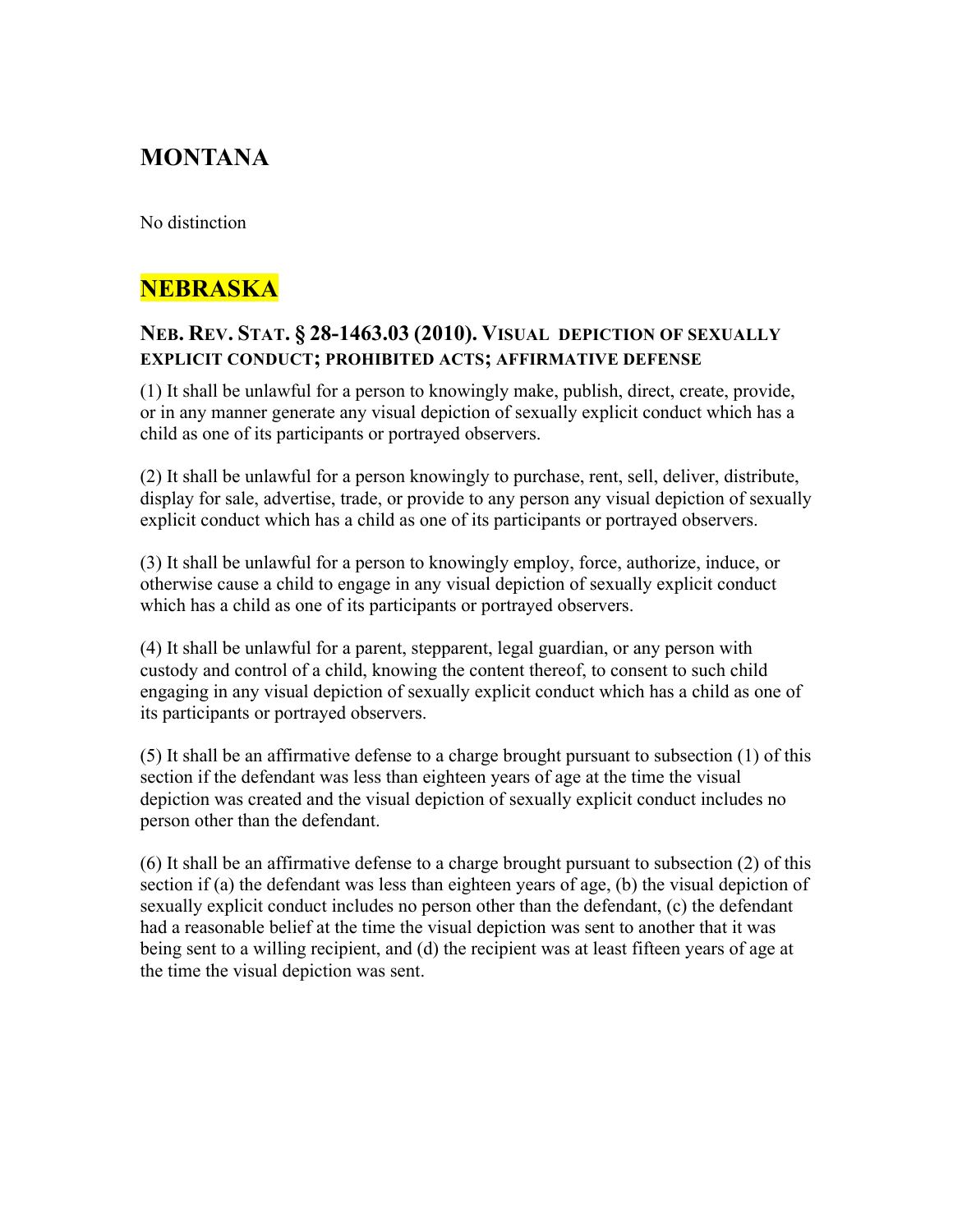#### **NEB. REV. STAT. § 28-813.01 (2010). SEXUALLY EXPLICIT CONDUCT; VISUAL DEPICTION; UNLAWFUL; PENALTY; AFFIRMATIVE DEFENSE.**

(1) It shall be unlawful for a person to knowingly possess any visual depiction of sexually explicit conduct, as defined in section 28-1463.02, which has a child, as defined in such section, as one of its participants or portrayed observers.

(2) (a) Any person who is under nineteen years of age at the time he or she violates this section shall be guilty of a Class IV felony for each offense.

 (b) Any person who is nineteen years of age or older at the time he or she violates this section shall be guilty of a Class III felony for each offense.

 (c) Any person who violates this section and has previously been convicted of a violation of this section or section 28-308, 28-309, 28-310, 28-311, 28-313, 28-314, 28- 315, 28-319, 28-319.01, 28-320.01, 28-833, 28-1463.03, or 28-1463.05 or subsection (1) or (2) of section 28-320 shall be guilty of a Class IC felony for each offense.

(3) It shall be an affirmative defense to a charge made pursuant to this section that:

(a) The visual depiction portrays no person other than the defendant; or

(b) (i) The defendant was less than nineteen years of age;

(ii) the visual depiction of sexually explicit conduct portrays a child who is fifteen years of age or older;

(iii) the visual depiction was knowingly and voluntarily generated by the child depicted therein;

(iv) the visual depiction was knowingly and voluntarily provided by the child depicted in the visual depiction;

(v) the visual depiction contains only one child;

(vi) the defendant has not provided or made available the visual depiction to another person except the child depicted who originally sent the visual depiction to the defendant; and

(vii) the defendant did not coerce the child in the visual depiction to either create or send the visual depiction.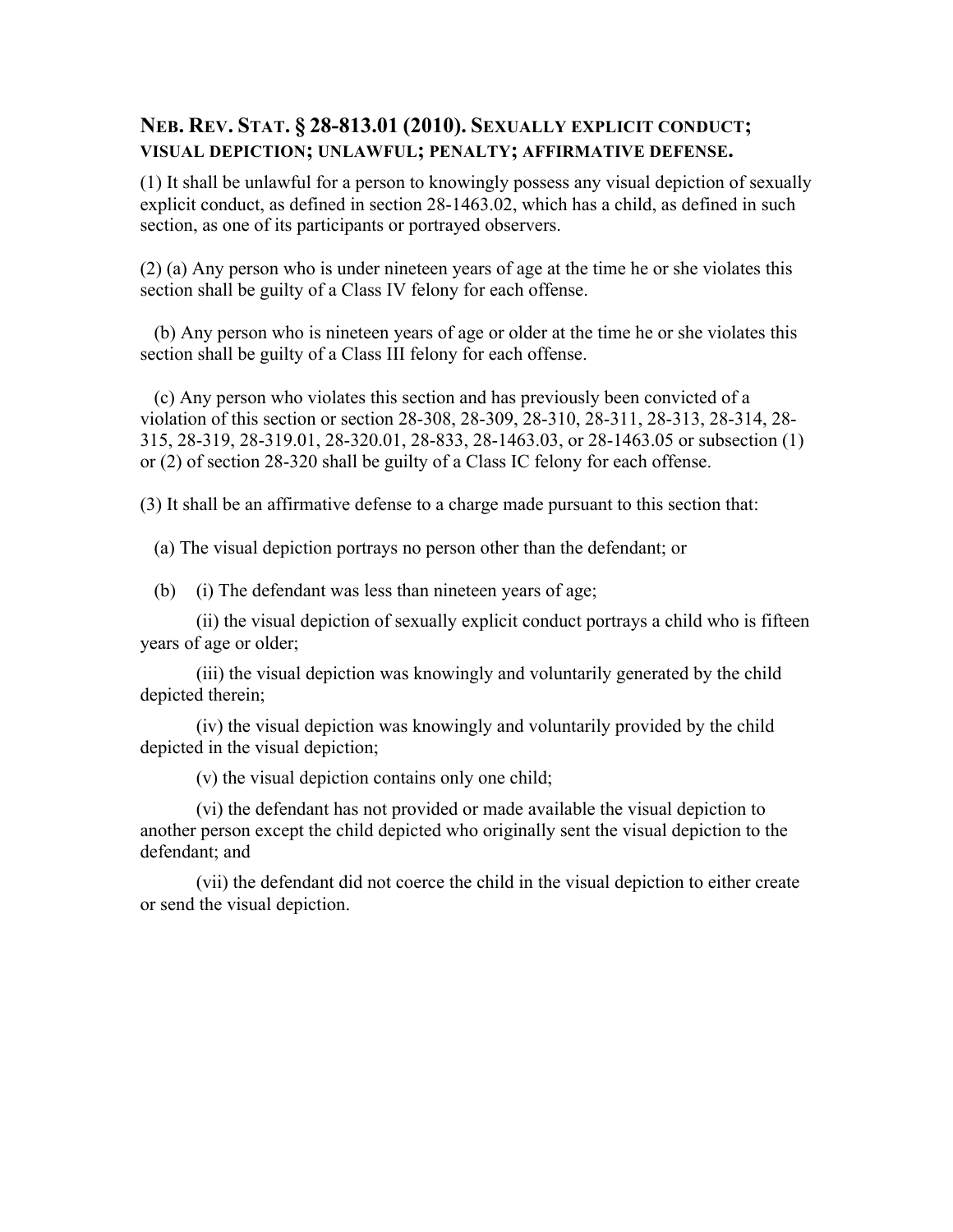## **NEVADA**

## **2011 NEV. STAT. CH. 245 (S. 277). REVISES PROVISIONS GOVERNING CERTAIN ACTS BY JUVENILES RELATING TO THE POSSESSION, TRANSMISSION AND DISTRIBUTION OF CERTAIN SEXUAL IMAGES. (EFFECTIVE 07/01/2011)**

\*

Section 1. Chapter 200 of NRS is hereby amended by adding thereto a new section to read as follows:

**1. A minor shall not knowingly and willfully use an electronic communication device to transmit or distribute a sexual image of himself or herself to another person.**

**2. A minor shall not knowingly and willfully use an electronic communication device to transmit or distribute a sexual image of another minor who is older than, the same age as or not more than 4 years younger than the minor transmitting the sexual image.**

**3. A minor shall not knowingly and willfully possess a sexual image that was transmitted or distributed as described in subsection 1 or 2 if the minor who is the subject of the sexual image is older than, the same age as or not more than 4 years younger than the minor who possesses the sexual image. It is an affirmative defense to a violation charged pursuant to this subsection if the minor who possesses a sexual image:**

**(a) Did not knowingly purchase, procure, solicit or request the sexual image or take any other action to cause the sexual image to come into his or her possession; and**

**(b) Promptly and in good faith, and without retaining or allowing any person, other than a law enforcement agency or a school official, to access any sexual image:**

**(1) Took reasonable steps to destroy each image; or**

**(2) Reported the matter to a law enforcement agency or a school official and gave the law enforcement agency or school official access to each image.**

**4. A minor who violates subsection 1:**

**(a) For the first violation:**

**(1) Is a child in need of supervision, as that term is used in title 5 of NRS, and is not a delinquent child; and**

**(2) Is not considered a sex offender or juvenile sex offender and is not subject to registration or community notification as a juvenile sex offender pursuant to title 5 of NRS, or as a sex offender pursuant to NRS 179D.010 to 179D.550, inclusive.**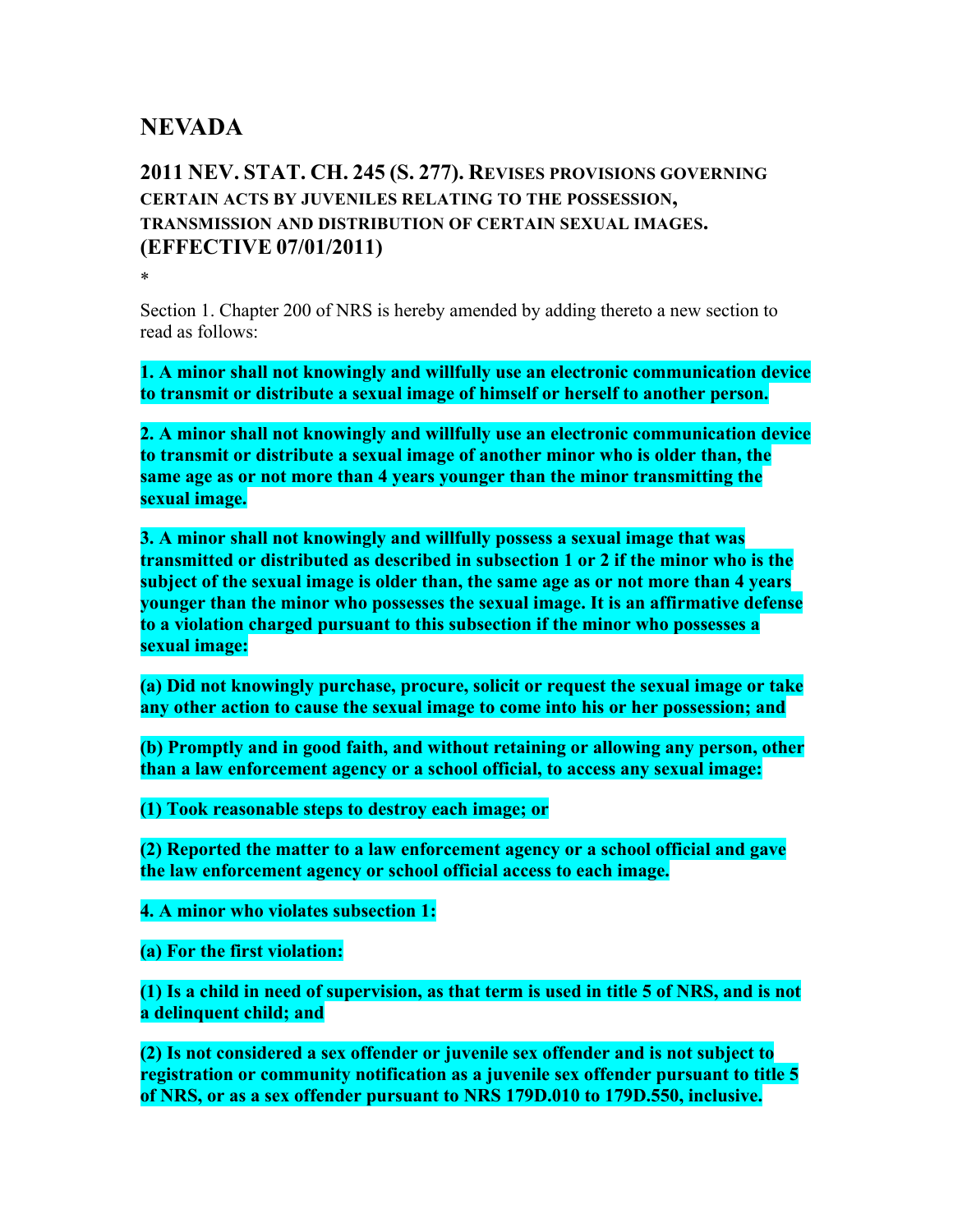#### **(b) For the second or a subsequent violation:**

**(1) Commits a delinquent act, and the court may order the detention of the minor in the same manner as if the minor had committed an act that would have been a misdemeanor if committed by an adult; and**

**(2) Is not considered a sex offender or juvenile sex offender and is not subject to registration or community notification as a juvenile sex offender pursuant to title 5 of NRS, or as a sex offender pursuant to NRS 179D.010 to 179D.550, inclusive.**

**5. A minor who violates subsection 2:**

**(a) Commits a delinquent act, and the court may order the detention of the minor in the same manner as if the minor had committed an act that would have been a misdemeanor if committed by an adult; and**

**(b) Is not considered a sex offender or juvenile sex offender and is not subject to registration or community notification as a juvenile sex offender pursuant to title 5 of NRS, or as a sex offender pursuant to NRS 179D.010 to 179D.550, inclusive.**

**6. A minor who violates subsection 3:**

**(a) Is a child in need of supervision, as that term is used in title 5 of NRS, and is not a delinquent child; and**

**(b) Is not considered a sex offender or juvenile sex offender and is not subject to registration or community notification as a juvenile sex offender pursuant to title 5 of NRS, or as a sex offender pursuant to NRS 179D.010 to 179D.550, inclusive.**

**7. As used in this section:**

**(a) "Electronic communication device" means any electronic device that is capable of transmitting or distributing a sexual image, including, without limitation, a cellular phone, personal digital assistant, computer, computer network and computer system.**

**(b) "Minor" means a person who is under 18 years of age.**

**(c) "School official" means a principal, vice principal, school counselor or school police officer.**

**(d) "Sexual conduct" has the meaning ascribed to it in NRS 200.700.**

**(e) "Sexual image" means any visual depiction, including, without limitation, any photograph or video, of a minor simulating or engaging in sexual conduct or of a minor as the subject of a sexual portrayal.**

**(f) "Sexual portrayal" has the meaning ascribed to it in NRS 200.700.**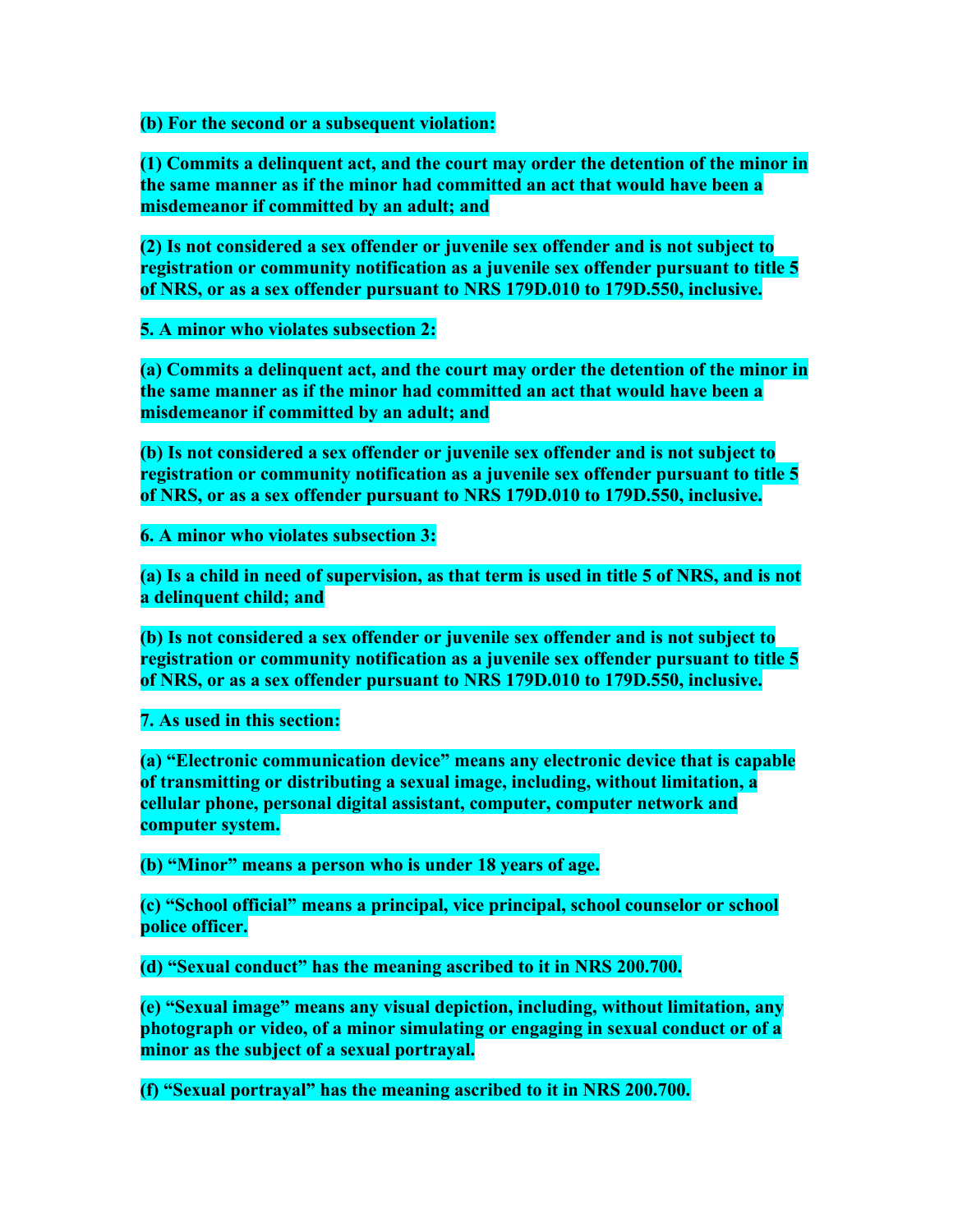Sec. 2. NRS 200.740 is hereby amended to read as follows:

200.740 For the purposes of NRS 200.710 to 200.735, inclusive, **and section 1 of this act,** to determine whether a person was a minor, the court or jury may:

1. Inspect the person in question;

2. View the performance;

3. Consider the opinion of a witness to the performance regarding the person's age;

4. Consider the opinion of a medical expert who viewed the performance; or

5. Use any other method authorized by the rules of evidence at common law.

Sec. 3. NRS 62B.320 is hereby amended to read as follows:

62B.320 1. Except as otherwise provided in this title, the juvenile court has exclusive original jurisdiction in proceedings concerning any child living or found within the county who is alleged or adjudicated to be in need of supervision because the child:

(a) Is subject to compulsory school attendance and is a habitual truant from school;

(b) Habitually disobeys the reasonable and lawful demands of the parent or guardian of the child and is unmanageable; [or]

(c) Deserts, abandons or runs away from the home or usual place of abode of the child and is in need of care or rehabilitation [.] **; or**

#### **(d) Uses an electronic communication device to transmit or distribute a sexual image of himself or herself to another person or to possess a sexual image in violation of section 1 of this act.**

2. A child who is subject to the jurisdiction of the juvenile court pursuant to this section must not be considered a delinquent child.

#### **3. As used in this section:**

**(a) "Electronic communication device" has the meaning ascribed to it in section 1 of this act.**

**(b) "Sexual image" has the meaning ascribed to it in section 1 of this act.**

Sec. 4. NRS 388.123 is hereby amended to read as follows:

388.123 "Cyber-bullying" means bullying through the use of electronic communication. **The term includes the use of electronic communication to transmit or distribute a**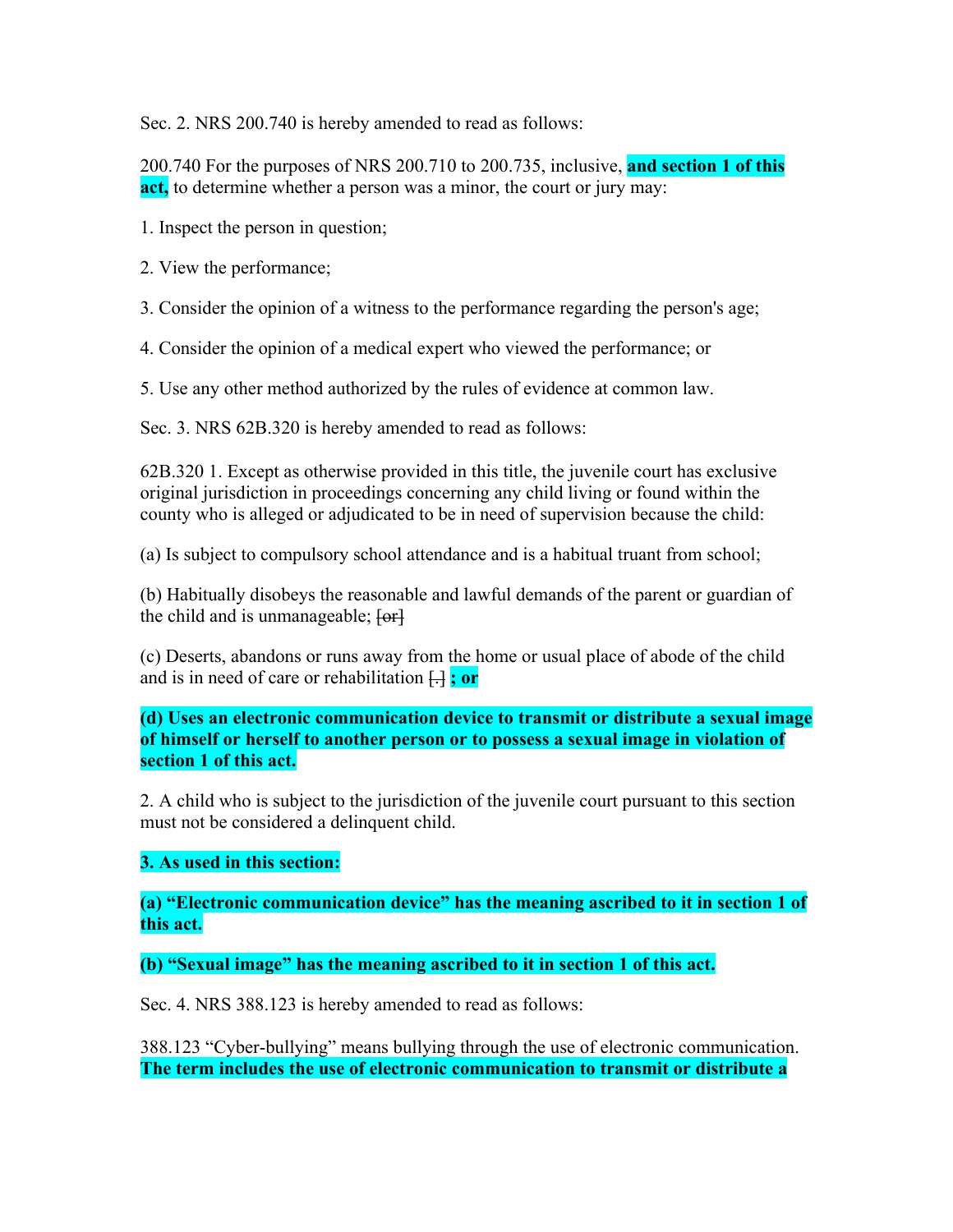**sexual image of a minor. As used in this section, "sexual image" has the meaning ascribed to it in section 1 of this act.**

Sec. 5. This act becomes effective on July 1, 2011.

## **NEW HAMPSHIRE**

No distinction

## **NEW JERSEY**

No distinction

## **A. 1561, 214TH LEG., 2D SESS., (N.J. 2011). CREATES DIVERSIONARY PROGRAM FOR JUVENILES WHO ARE CRIMINALLY CHARGED FOR "SEXTING" OR POSTING SEXUAL IMAGES**

*Bill Status: Passed both Houses 06/29/2011*

An Act creating a diversionary program for certain juveniles1**, amending P.L.1982, c.81**1 and supplementing Title 2A of the New Jersey Statutes.

Be It Enacted by the Senate and General Assembly of the State of New Jersey:

11. Section 2 of P.L.1982, c.81 (C.2A:4A-71) is amended to read as follows:

2. Review and processing of complaints. a. The jurisdiction of the court in any complaint filed pursuant to section 11 of P.L.1982, c.77 (C. 2A:4A-30) shall extend to the juvenile who is the subject of the complaint and his parents or guardian.

b. Every complaint shall be reviewed by court intake services for recommendation as to whether the complaint should be dismissed, diverted, or referred for court action. Where the complaint alleges a crime which, if committed by an adult, would be a crime of the first, second, third or fourth degree, or alleges a repetitive disorderly persons offense or any disorderly persons offense defined in chapter 35 or chapter 36 of Title 2C, the complaint shall be referred for court action, unless the prosecutor otherwise consents to diversion. Court intake services shall consider the following factors in determining whether to recommend diversion:

(1) The seriousness of the alleged offense or conduct and the circumstances in which it occurred;

(2) The age and maturity of the juvenile;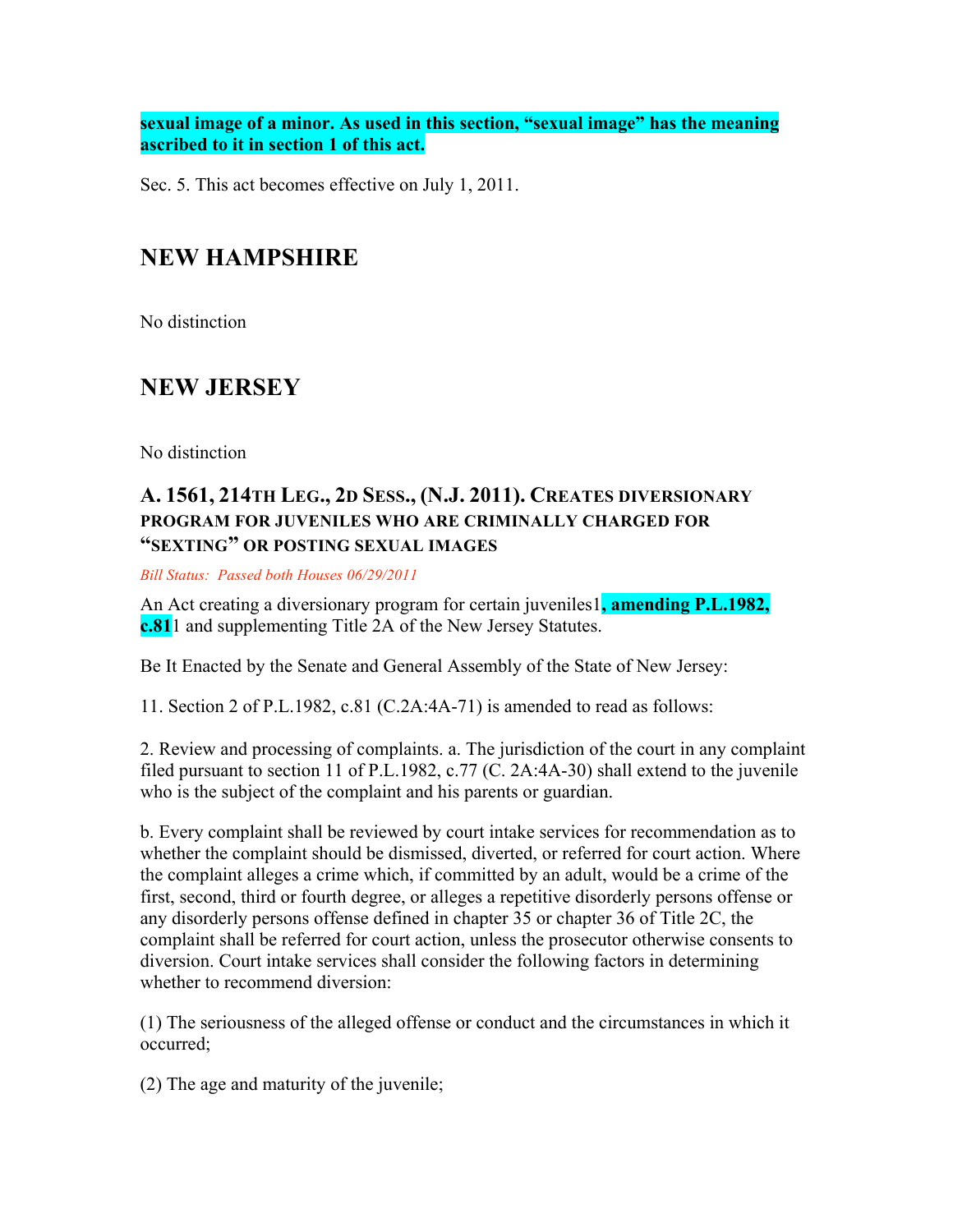(3) The risk that the juvenile presents as a substantial danger to others;

(4) The family circumstances, including any history of drugs, alcohol abuse or child abuse on the part of the juvenile, his parents or guardian;

(5) The nature and number of contacts with court intake services and the court that the juvenile or his family have had;

(6) The outcome of those contacts, including the services to which the juvenile or family have been referred and the results of those referrals;

(7) The availability of appropriate services outside referral to the court;

(8) Any recommendations expressed by the victim or complainant, or arresting officer, as to how the case should be resolved; [and]

(9) Any recommendation expressed by the county prosecutor**; and**

**(10) The offense alleged is an eligible offense pursuant to section 3 of P.L. , c. (C. )(pending before the Legislature as this bill) and the juvenile is eligible to participate in the educational reform program set forth section 3 of P.L. ,c. (C. ) (pending before the Legislature as this bill)**.1

(cf: P.L. 1988, c.44, s.17)

1**2. (New section) Where a complaint against a juvenile pursuant to section 11 of P.L.1982, c.77 (C.2A:4A-30) alleges that the juvenile has committed an eligible offense satisfying the criteria set forth in subsection c. of section 3 of P.L. , c. (C. ) (pending before the Legislature as this bill) and the court has approved diversion of the complaint pursuant to section 4 of P.L.1982, c.81 (C.2A:4A-73) the resolution of the complaint shall include participation in an educational program set forth in 3 of P.L. , c. (C. ) (pending before the Legislature as this bill).**1

1[1.] **3. (New section).**1 a. As used in P.L. , c. (C. ) (pending before the Legislature as this bill), "eligible offense" means an offense 1[under N.J.S.2C:24-4]1 in which:

(1) the facts of the case involve the creation, exhibition or distribution 1[without malicious intent]1 of a photograph depicting nudity as defined in 1[that section] **N.J.S.2C:24-4**1 through the use of 1**an electronic communication device,**1 an interactive wireless communications device or a computer; and

(2) the creator and subject of the photograph are juveniles or were juveniles at the time of its making.

b. The Attorney General, in consultation with the Administrative Director of the Administrative Office of the Courts, shall develop an educational program for juveniles who have committed an eligible offense as defined under the provisions of subsection a. of this section. 1[The county prosecutor shall determine whether a juvenile shall be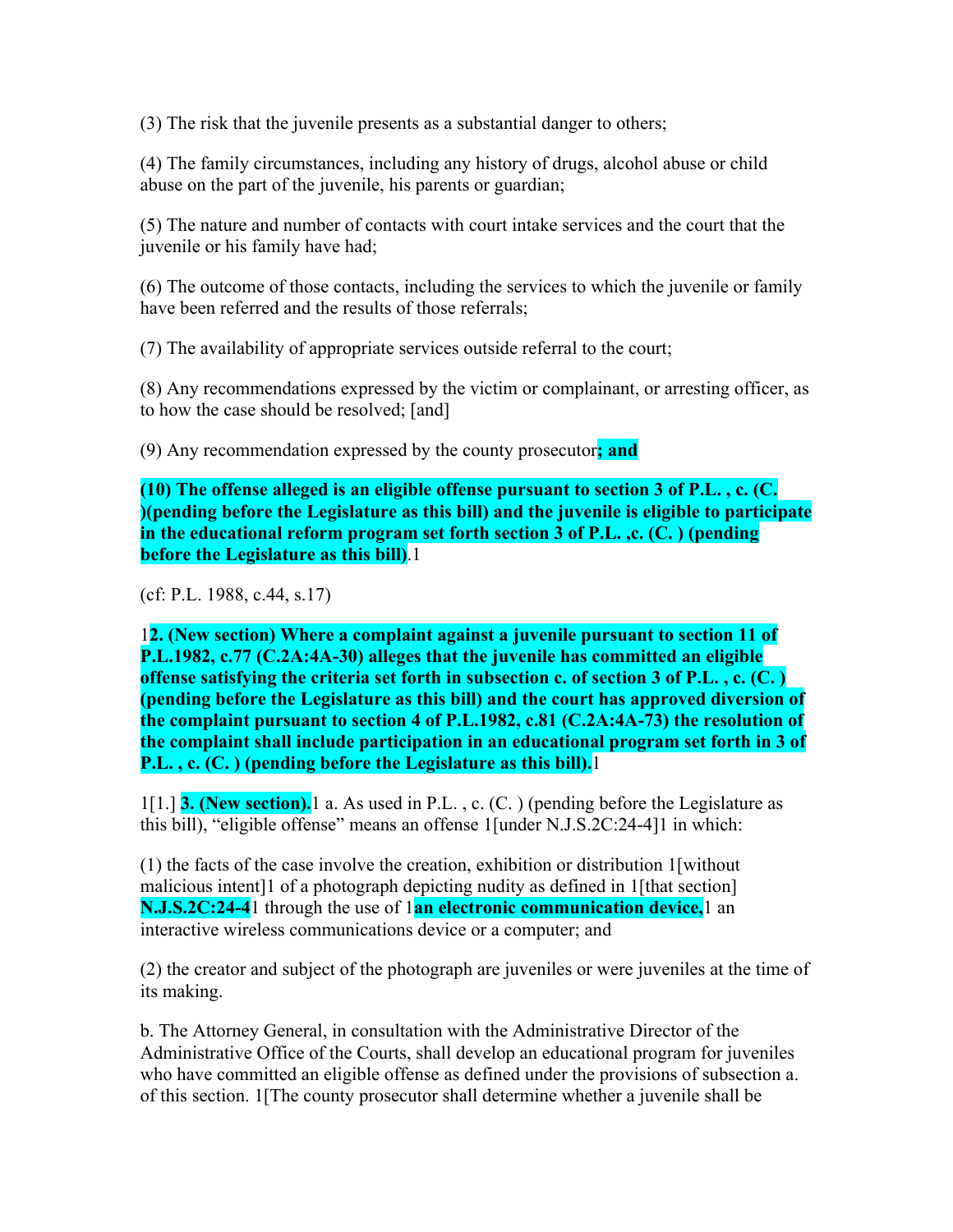admitted to the program.]1 A juvenile who successfully completes the program shall have the opportunity to avoid prosecution for the eligible offense.

c. Admission to the program shall be limited to 1[juveniles who] **cases where**1:

(1) 1[have] **the juvenile has**1 not previously been adjudicated delinquent for or convicted of a 1[criminal offense under Title 2C of the New Jersey Statutes or the laws of the United States] **crime or offense which, if committed by an adult, would constitute aggravated sexual assault; sexual assault; aggravated assault; aggravated criminal sexual contact; endangering the welfare of a child pursuant to N.J.S.2C:24-4; luring or enticing a child pursuant to section 1 of P.L.1993, c.291 (C.2C:13-6); luring or enticing an adult pursuant to section 1 of P.L.2005, c.1 (C.2C:13-7) or an attempt to commit any of the enumerated offenses** 1;

(2) 1[were] **the juvenile was**1 not aware that 1[their] **his**1 actions could constitute and did not have the intent to commit a criminal offense;

(3) 1[may be harmed by the imposition of criminal sanctions] **there is a likelihood that the juvenile's offense is related to a condition or situation that would be conducive to change through his participation in the educational program**1; and

(4) 1[would likely be deterred from engaging in similar conduct in the future by completing the program] **the benefits to society in admitting the juvenile into this educational program outweigh the harm done to society by abandoning criminal prosecution**1.

d. The educational program shall provide information concerning:

(1) the legal consequences of and penalties for sharing sexually suggestive or explicit materials, including applicable federal and State statutes;

(2) the non-legal consequences of sharing sexually suggestive or explicit materials including, but not limited to, the effect on relationships, loss of educational and employment opportunities, and being barred or removed from school programs and extracurricular activities;

(3) how the unique characteristics of cyberspace and the Internet, including searchibility, replicability, and an infinite audience, can produce long-term and unforeseen consequences for sharing sexually suggestive or explicit materials; and

(4) the 1**possible** 1 connection between bullying and cyber-bullying and juveniles sharing sexually suggestive or explicit materials.

e. The Attorney General may promulgate guidelines to effectuate the provisions of this act.

1[2.] **4.**1 This act shall take effect on the first day of the seventh month after enactment.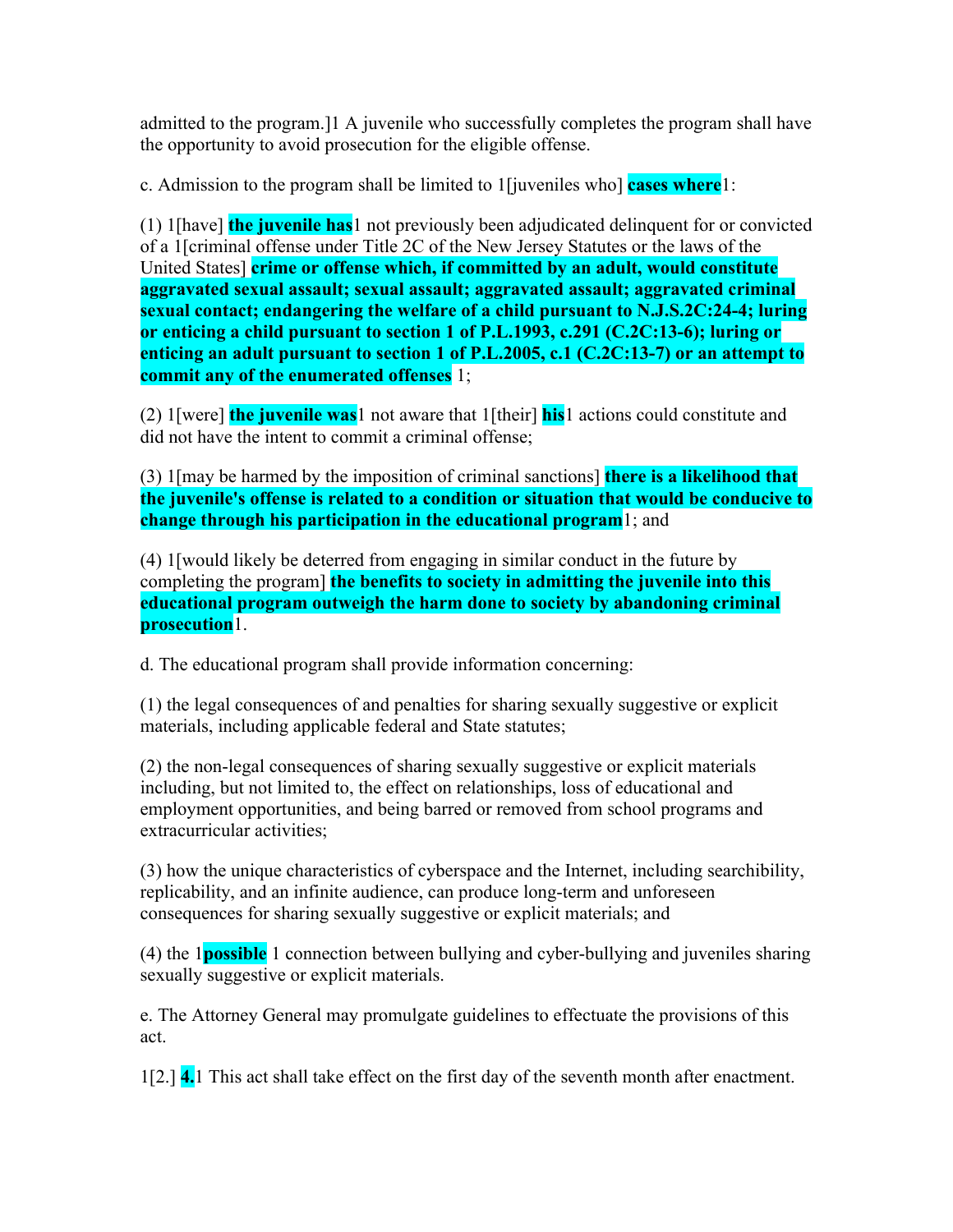## **NEW MEXICO**

No distinction

## **NEW YORK**

No distinction

#### **A. 8170, 234TH SESS. (N.Y. 2011). THE CYBERCRIME YOUTH RESCUE ACT**

*Bill Status: Passed Senate. Returned to Assembly for final passage on 06/21/2011*

The People of the State of New York, represented in Senate and Assem-bly, do enact as follows:

Section 1. This act shall be known and may be cited as "the cybercrime youth rescue act".

§ 2. Article 6 of the social services law is amended by adding a new title 11 to read as follows:

#### **TITLE 11 EDUCATION REFORM PROGRAM**

**Section 458-l. Education reform program.**

**§ 458-l. Education reform program. 1. As used in this section:**

**(a) "eligible person" means an individual who is the subject of a pending petition in family court alleging he or she has committed an eligible offense or a person who has been charged, in criminal court, with an eligible offense as that term is defined in paragraph (b) of this subdivision.**

**(b) "eligible offense" means a crime or offense committed by an eligi-ble person that involved cyberbullying or the sending or receipt of obscenity, as defined in subdivision one of section 235.00 of the penal law, or nudity, as defined in subdivision two of section 235.20 of the penal law, when the sender and the receiver thereof were both under the age of twenty at the time of such communication, but not more than five years apart in age.**

**(c) "program" means the education reform program developed pursuant to subdivision two of this section.**

**2. The office of children and family services, hereinafter the "office," shall develop and implement, in consultation with the division of criminal justice services and the**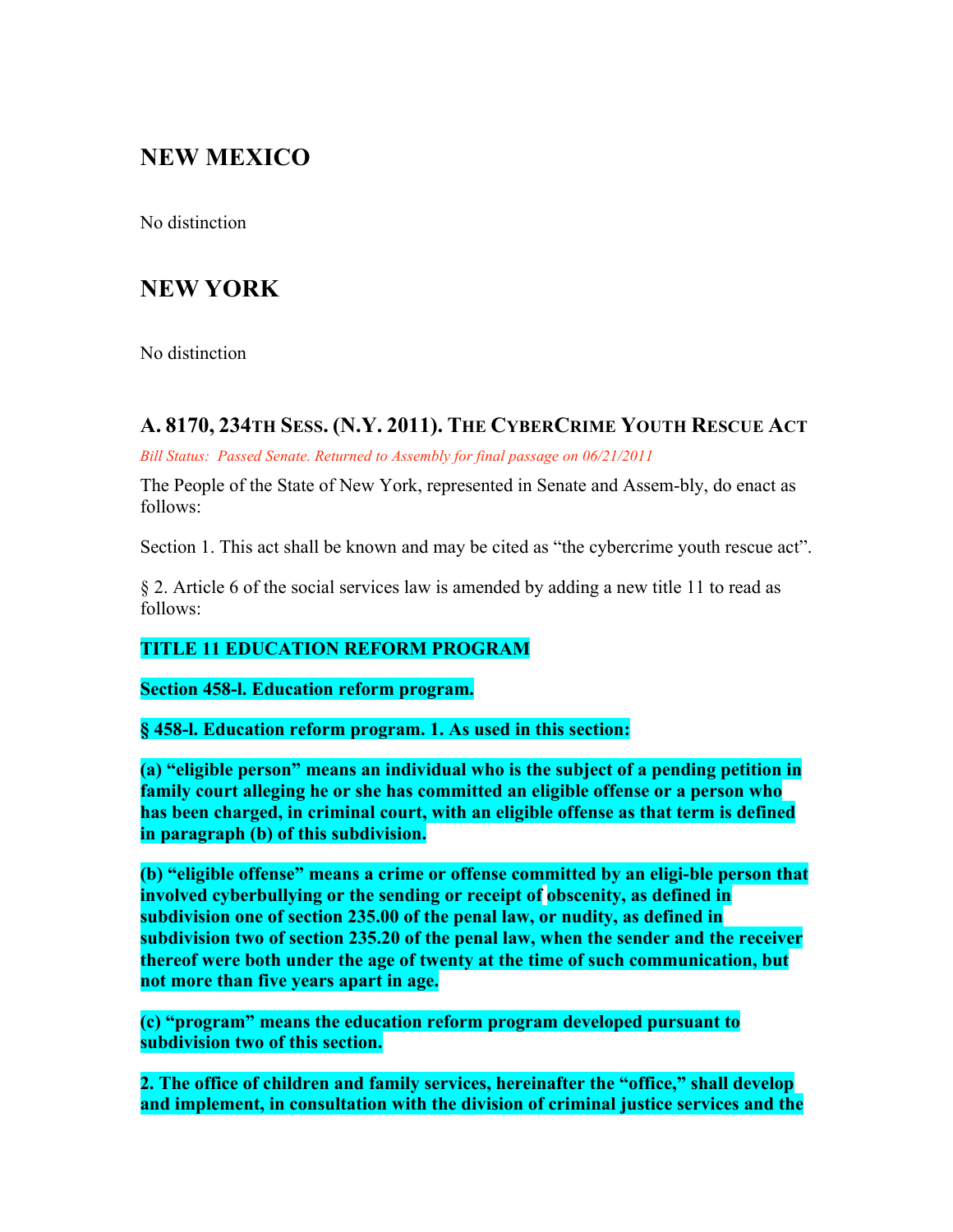**state education department, an education reform program for eligible persons who have been required to complete such program pursuant to article three or seven of the family court act or section 60.37 of the penal law.**

**3. The program shall be available in every judicial district in the state; provided that if the office determines that there is not a suffi-cient number of eligible offenses in a judicial district to mandate the implementation of a program, provisions shall be made for the residents of such judicial district to participate in a program in another judi-cial district where a program exists if practicable with regard to trav-el and cost, or to complete the education course online.**

**4. The program shall involve up to eight hours of instruction and shall provide, at a minimum, information concerning:**

**(a) the legal consequences of and potential penalties for sharing sexually suggestive materials, explicit materials or abusive materials, including sanctions imposed under applicable federal and state statutes;**

**(b) the non-legal consequences of sharing sexually suggestive materi-als, explicit materials or abusive materials, including, but not limited to, the possible effect on relationships, loss of educational and employment opportunities, and the potential for being barred or removed from school programs and extracurricular activities;**

**(c) how the unique characteristics of cyberspace and the internet, including the potential ability of an infinite audience to utilize the internet to search for and replicate materials, can produce long-term and unforeseen consequences for sharing sexually suggestive materials, explicit materials or abusive materials; and**

**(d) the potential connection between bullying and cyber-bullying and juveniles sharing sexually suggestive materials, explicit materials or abusive materials.**

**5. Upon receipt of the court order, pursuant to the family court act or section 60.37 of the penal law, directing an eligible person to attend the program, the office, after consultation with the eligible person and the attorney for such person, shall schedule the eligible person to attend the next available session of the program and shall send written notice of the scheduling, along with the date, time and location of the session or sessions, to the eligible person, the attor-ney for such person and the clerk of the referring court.**

**6. Within twenty days of the date upon which the eligible person completes the program, the office shall provide such person with a certification that he or she has successfully completed the program.**

§ 3. Subdivision 1 of section 315.3 of the family court act, as amended by chapter 237 of the laws of 1991, is amended to read as follows:

1. Except where the petition alleges that the respondent has committed a designated felony act, the court may at any time prior to the entering of a finding under section 352.1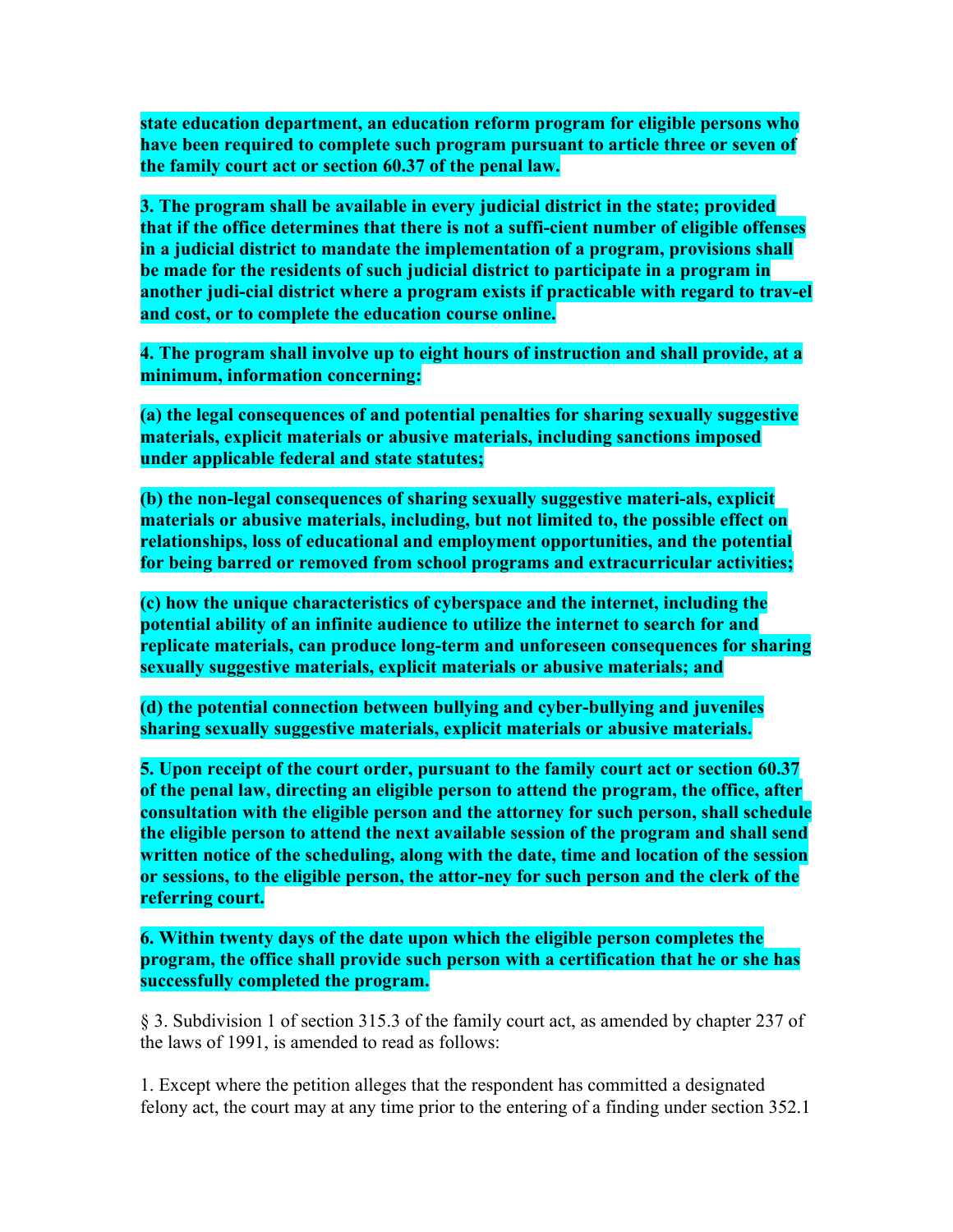and with the consent of the respondent order that the proceeding be "adjourned in contemplation of dismissal".

An adjournment in contemplation of dismissal is an adjournment of the proceeding, for a period not to exceed six months, with a view to ultimate dismissal of the petition in furtherance of justice. Upon issuing such an order, providing such terms and conditions as the court deems appropriate, the court must release the respondent. The court may, as a condition of an adjournment in contemplation of dismissal order, in cases where the record indicates that the consumption of alcohol may have been a contributing factor, require the respondent to attend and complete an alcohol awareness program established pursuant to paragraph six-a of subdivision (a) of section 19.07 of the mental hygiene law.

**The court may, as a condition of an adjournment in contemplation of dismissal order, in cases where the record indicates that the respondent is an eligible person as defined in section four hundred fifty-eight-l of the social services law and has allegedly committed an eligible offense as defined in such section, direct the respondent to attend and complete an education reform program established pursuant to section four hundred fifty-eight-l of the social services law.** Upon ex parte motion by the presentment agency, or upon the court's own motion, made at the time the order is issued or at any time during its duration, the court may restore the matter to the calendar. If the proceeding is not restored, the petition is, at the expiration of the order, deemed to have been dismissed by the court in furtherance of justice.

§ 4. Subdivision 1 of section 353.1 of the family court act, as added by chapter 920 of the laws of 1982, is amended to read as follows:

1. The court may conditionally discharge the respondent if the court, having regard for the nature and circumstances of the crime and for the history, character and condition of the respondent, is of the opinion that consistent with subdivision two of section 352.2, neither the public interest nor the ends of justice would be served by a placement and that probation supervision is not appropriate. **The court may, as a condition of a conditional discharge, in cases where the record indi-cates the respondent qualifies as an eligible person and has been adju-dicated for an eligible offense as defined in section four hundred fifty-eight-l of the social services law, require the respondent to attend and complete an education reform program established pursuant to section four hundred fifty-eight-l of the social services law.**

§ 5. Paragraph (i) of subdivision (d) of section 735 of the family court act, as added by section 7 of part E of chapter 57 of the laws of 2005, is amended to read as follows:

(i) providing, at the first contact, information on the availability of or a referral to services in the geographic area where the youth and his or her family are located that may be of benefit in avoiding the need to file a petition under this article; including the availability, for up to twenty-one days, of a residential respite program, if the youth and his or her parent or other person legally responsible for his or her care agree, and the availability of other non-residential crisis intervention programs such as family crisis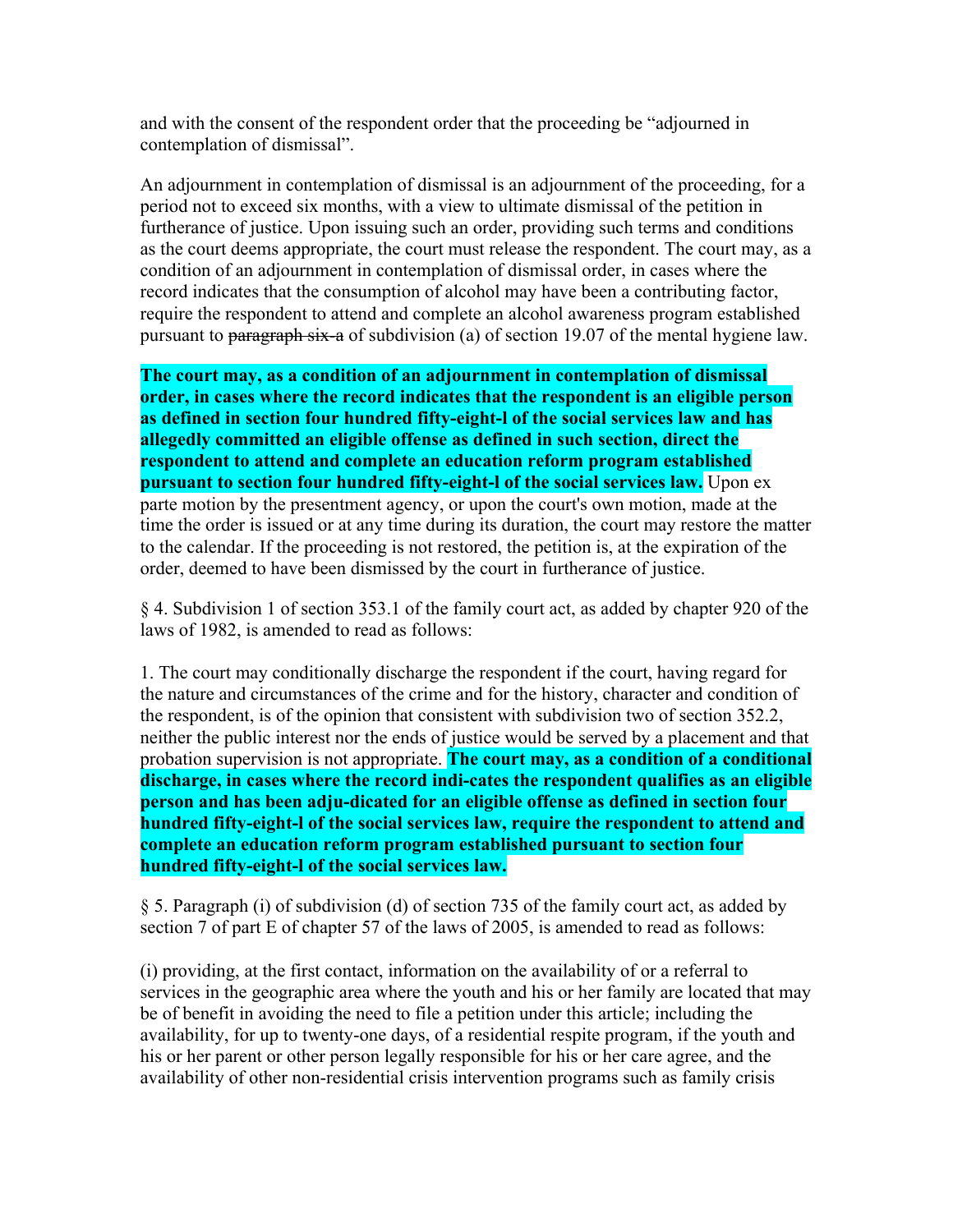counseling or alternative dispute resolution programs **or an educational program as defined in section four hundred fifty-eight-l of the social services law**.

§ 6. The penal law is amended by adding a new section 60.37 to read as follows:

#### **§ 60.37 Authorized disposition; certain offenses.**

**When a person has been charged with an offense and the elements of such offense meet the criteria of an "eligible offense" and such person qualifies as an "eligible person" as such terms are defined in section four hundred fifty-eight-l of the social services law, the court may, as a condition of probation or a conditional discharge, direct that the defendant participate in an education reform program pursuant to subdi-vision two of section four hundred fifty-eight-l of the social services law.**

§ 7. This act shall take effect on the one hundred eightieth day after it shall have become a law; provided that, effective immediately, the commissioner of the office of children and family services shall promulgate any rules and regulations and take all other actions necessary to implement the provisions of this act on or before such effective date.

### **S. 3439, 234TH SESS. (N.Y. 2011). AN ACT TO AMEND THE EXECUTIVE LAW AND THE PENAL LAW, IN RELATION TO EDUCATING CHILDREN ON THE ELECTRONIC SENDING AND POSTING OF CERTAIN IMAGES**

*Bill Status: In Senate Committee on Finance as of 05/02/2011*

The People of the State of New York, represented in Senate and Assembly, do enact as follows:

Section 1. Subdivision 16 of section 501 of the executive law, as renumbered by chapter 170 of the laws of 1994, is renumbered subdivision 17 and a new subdivision 16 is added to read as follows:

**16. To establish an educational outreach program for text message, email and internet posting awareness by providing for an ongoing public information and educational campaign about the harm that may arise from adolescents sending, receiving or posting on the internet messages that may include, but are not limited to, provocative or nude images and photographs of themselves.**

**(a) Such program shall be designed to promote (i) increased awareness of the potential long-term harm to privacy interests associated with the sending, receiving or posting of such images and photographs; and (ii) coordination of public and private efforts, including but not limited to efforts of educators, community organizations and other groups, to provide educational outreach programs to adolescents and their parents and caregivers, emphasizing such potential long-term harm.**

**(b) The following strategies, among others, may be used to promote awareness of the potential long-term harm to adolescents' privacy interests by the sending, receiving**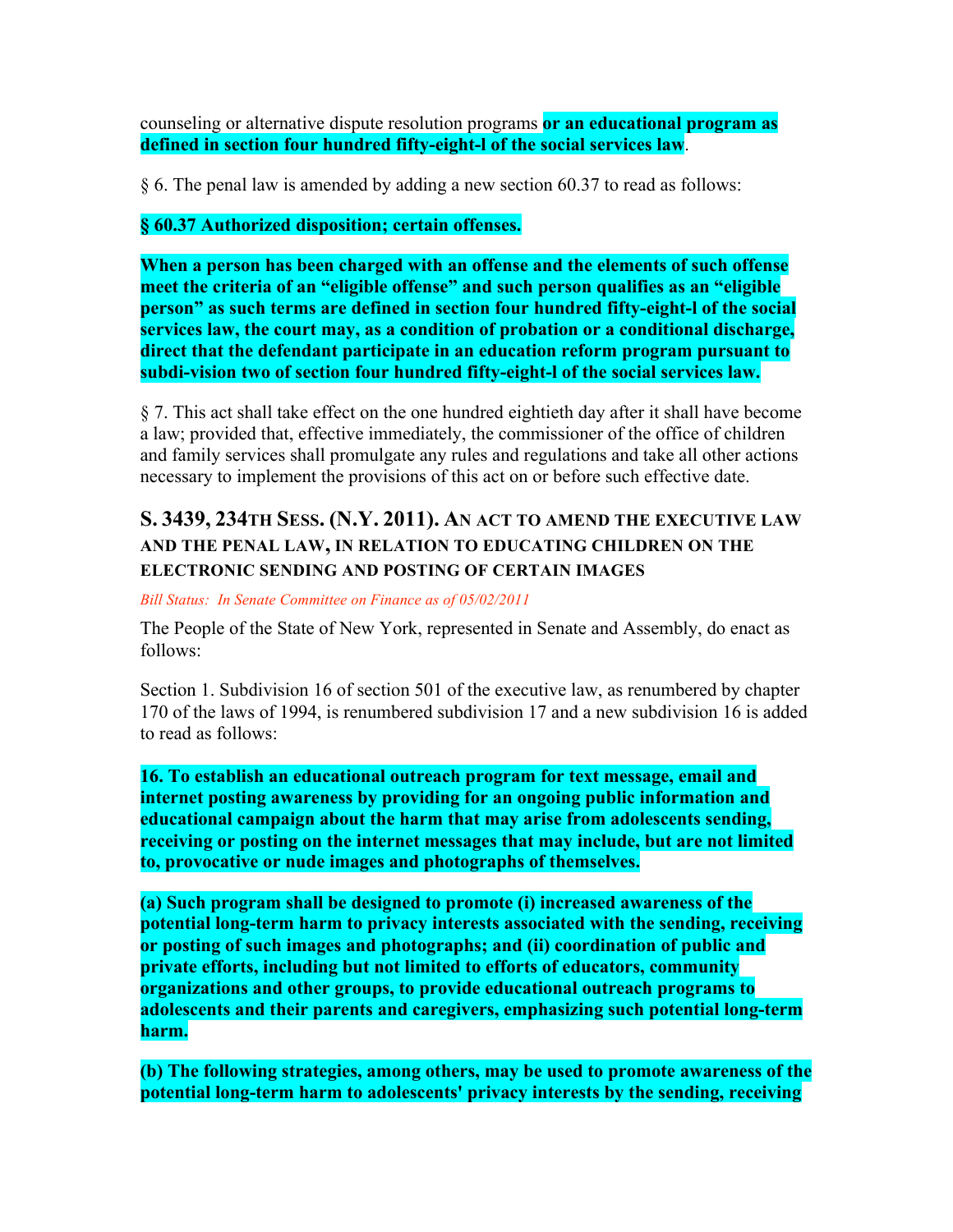**or posting of such images and photo-graphs: (i) outreach campaigns by means of print, radio and television public service announcements, advertisements, posters, internet postings and other materials; (ii) community informational forums; and (iii) distribution of information through educators, mentors, and community members.**

§ 2. The penal law is amended by adding a new section 40.20 to read as follows:

**§ 40.20 Certain acts by a young person.**

**In any prosecution pursuant to section 235.21 or 235.22 or section 263.10, 263.11, 263.15 or 263.16 of this chapter, it is an affirmative defense that the defendant was less than eighteen years old, and that there is a less than four years age difference between the defendant and the recipient at the time of the act, and the depiction or description was not obtained in violation of section 250.45 or 250.50 of this chap-ter, and both the defendant and the recipient expressly or impliedly acquiesced in the conduct, and the defendant did not intend to or profit from such conduct. The affirmative defense shall not be available for any subsequent transfer of the depiction or description, and shall only apply to the original single transfer to a single recipient.**

§ 3. This act shall take effect immediately; provided, however, that section one of this act shall take effect on the ninetieth day after it shall have become a law.

# **NORTH CAROLINA**

No distinction

# **NORTH DAKOTA**

No distinction

## **OHIO**

No distinction

## **H.R. 53, 129TH GEN. ASSEM., 2011-12 REG. SESS. (OHIO 2011). TO PROHIBIT A MINOR, BY USE OF A TELECOMMUNICATIONS DEVICE OR OTHER MEANS, FROM KNOWINGLY CREATING, RECEIVING, EXCHANGING, SENDING,**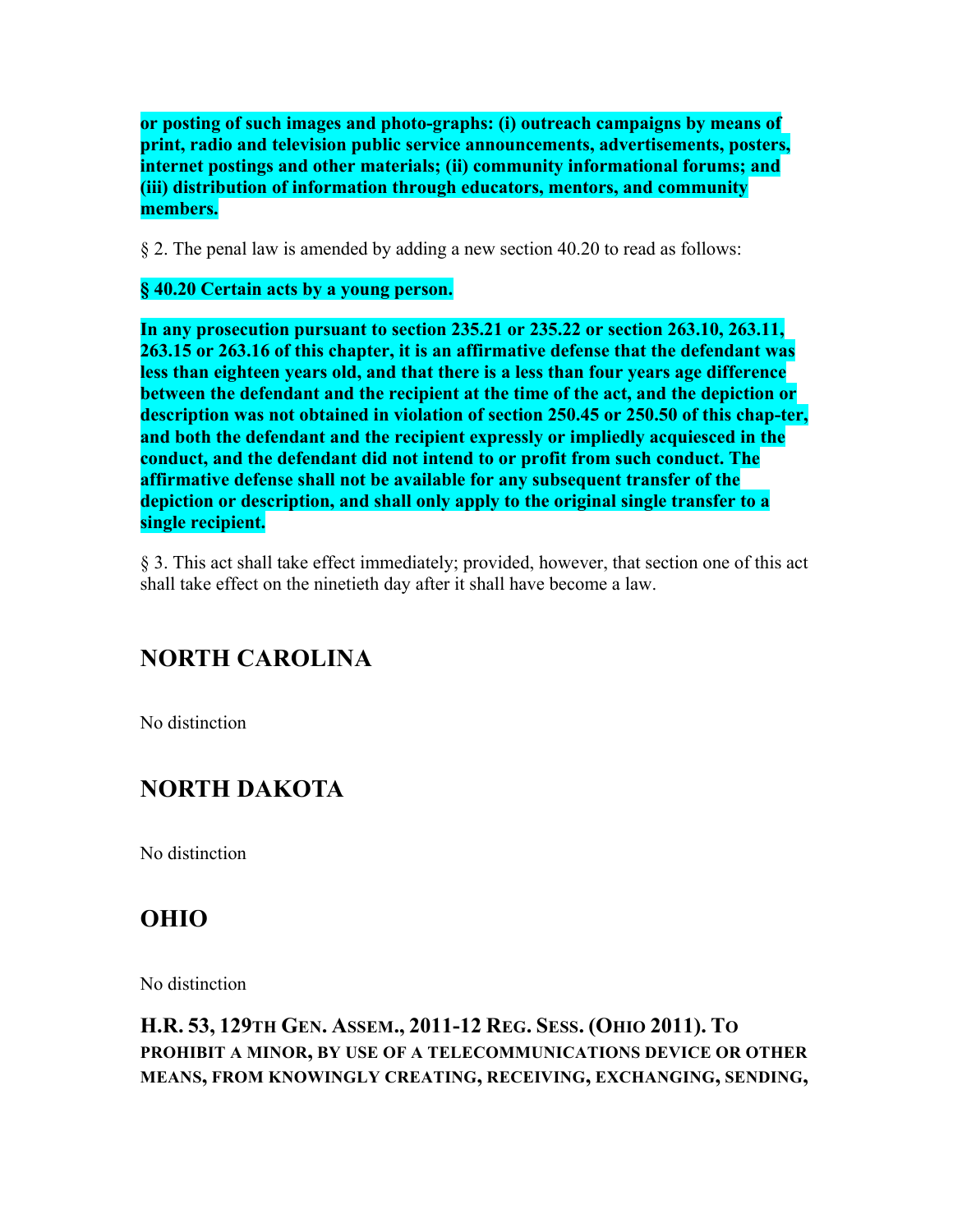#### **OR POSSESSING A PHOTOGRAPH OR OTHER MATERIAL SHOWING A MINOR IN A STATE OF NUDITY**

*Bill Status: In House Committee on Criminal Justice as of 02/01/2011*

#### A BILL

To amend sections 2151.022 and 2152.02 and to enact section 2907.324 of the Revised Code to prohibit a minor, by use of a telecommunications device or other means, from knowingly creating, receiving, exchanging, sending, or possessing a photograph or other material showing a minor in a state of nudity.

BE IT ENACTED BY THE GENERAL ASSEMBLY OF THE STATE OF OHIO:

Section 1. That sections 2151.022 and 2152.02 be amended and section 2907.324 of the Revised Code be enacted to read as follows:

Sec. 2151.022. As used in this chapter, "unruly child" includes any of the following:

(A) Any child who does not submit to the reasonable control of the child's parents, teachers, guardian, or custodian, by reason of being wayward or habitually disobedient;

(B) Any child who is an habitual truant from school and who previously has not been adjudicated an unruly child for being an habitual truant;

(C) Any child who behaves in a manner as to injure or endanger the child's own health or morals or the health or morals of others;

(D) Any child who violates a **section 2907.324 of the Revised Code for the first time or who violates any other** law, other than division (C) of section 2907.39, division (A) of section 2923.211, division (C)(1) or (D) of section 2925.55, or section 2151.87 of the Revised Code, that is applicable only to a child.

Sec. 2152.02. As used in this chapter:

(A) "Act charged" means the act that is identified in a complaint, indictment, or information alleging that a child is a delinquent child.

(B) "Admitted to a department of youth services facility" includes admission to a facility operated, or contracted for, by the department and admission to a comparable facility outside this state by another state or the United States.

(C)(1) "Child" means a person who is under eighteen years of age, except as otherwise provided in divisions  $(C)(2)$  to  $(7)$  of this section.

(2) Subject to division  $(C)(3)$  of this section, any person who violates a federal or state law or a municipal ordinance prior to attaining eighteen years of age shall be deemed a "child" irrespective of that person's age at the time the complaint with respect to that violation is filed or the hearing on the complaint is held.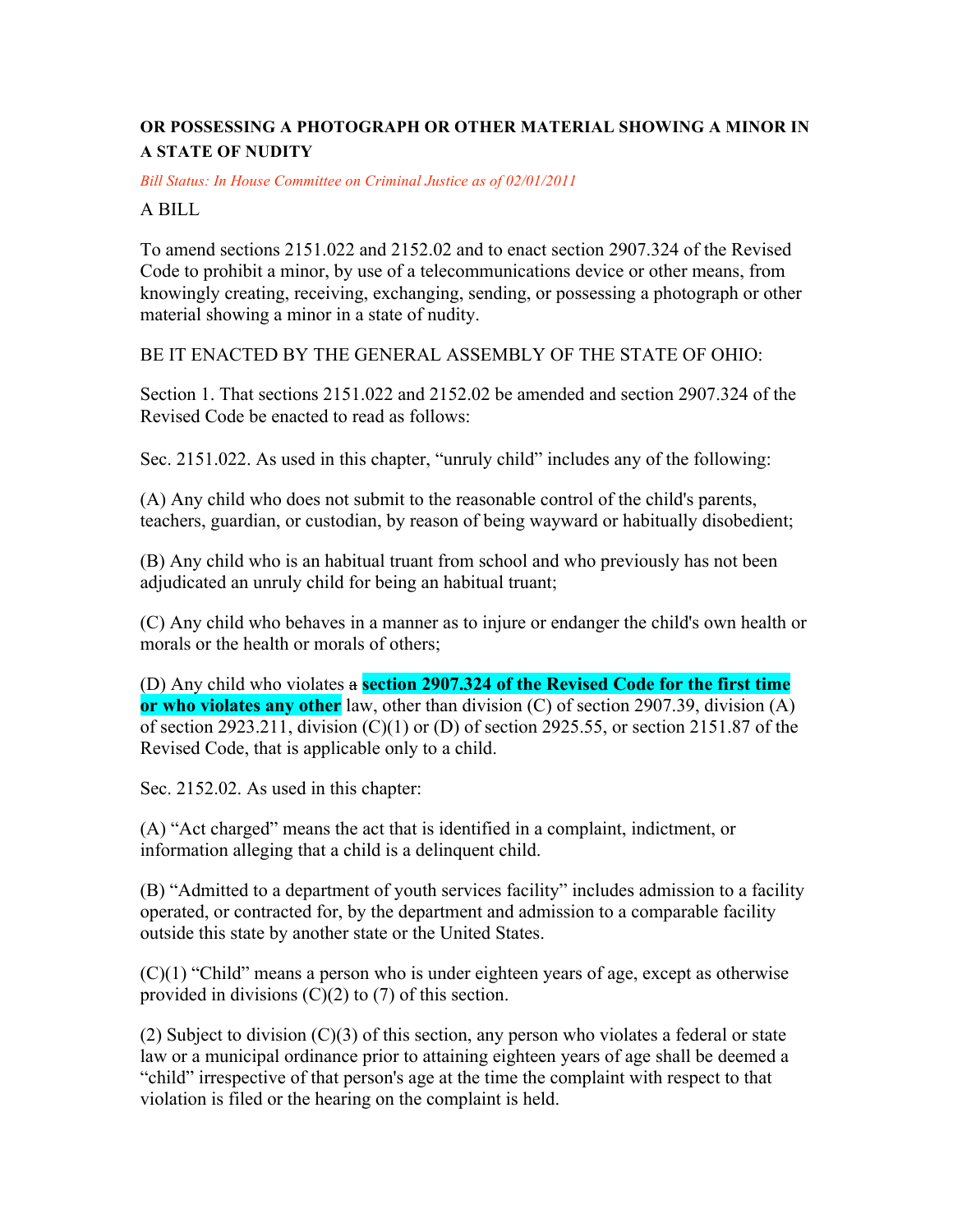(3) Any person who, while under eighteen years of age, commits an act that would be a felony if committed by an adult and who is not taken into custody or apprehended for that act until after the person attains twenty-one years of age is not a child in relation to that act.

(4) Any person whose case is transferred for criminal prosecution pursuant to section 2152.12 of the Revised Code shall be deemed after the transfer not to be a child in the transferred case.

(5) Any person whose case is transferred for criminal prosecution pursuant to section 2152.12 of the Revised Code and who subsequently is convicted of or pleads guilty to a felony in that case, and any person who is adjudicated a delinquent child for the commission of an act, who has a serious youthful offender dispositional sentence imposed for the act pursuant to section 2152.13 of the Revised Code, and whose adult portion of the dispositional sentence is invoked pursuant to section 2152.14 of the Revised Code, shall be deemed after the transfer or invocation not to be a child in any case in which a complaint is filed against the person.

(6) The juvenile court has jurisdiction over a person who is adjudicated a delinquent child or juvenile traffic offender prior to attaining eighteen years of age until the person attains twenty-one years of age, and, for purposes of that jurisdiction related to that adjudication, except as otherwise provided in this division, a person who is so adjudicated a delinquent child or juvenile traffic offender shall be deemed a "child" until the person attains twenty-one years of age. If a person is so adjudicated a delinquent child or juvenile traffic offender and the court makes a disposition of the person under this chapter, at any time after the person attains eighteen years of age, the places at which the person may be held under that disposition are not limited to places authorized under this chapter solely for confinement of children, and the person may be confined under that disposition, in accordance with division (F)(2) of section 2152.26 of the Revised Code, in places other than those authorized under this chapter solely for confinement of children.

(7) Any person who, while eighteen years of age, violates division  $(A)(1)$  or (2) of section 2919.27 of the Revised Code by violating a protection order issued or consent agreement approved under section 2151.34 or 3113.31 of the Revised Code shall be considered a child for the purposes of that violation of section 2919.27 of the Revised Code.

(D) "Chronic truant" means any child of compulsory school age who is absent without legitimate excuse for absence from the public school the child is supposed to attend for seven or more consecutive school days, ten or more school days in one school month, or fifteen or more school days in a school year.

(E) "Community corrections facility," "public safety beds," "release authority," and "supervised release" have the same meanings as in section 5139.01 of the Revised Code.

(F) "Delinquent child" includes any of the following: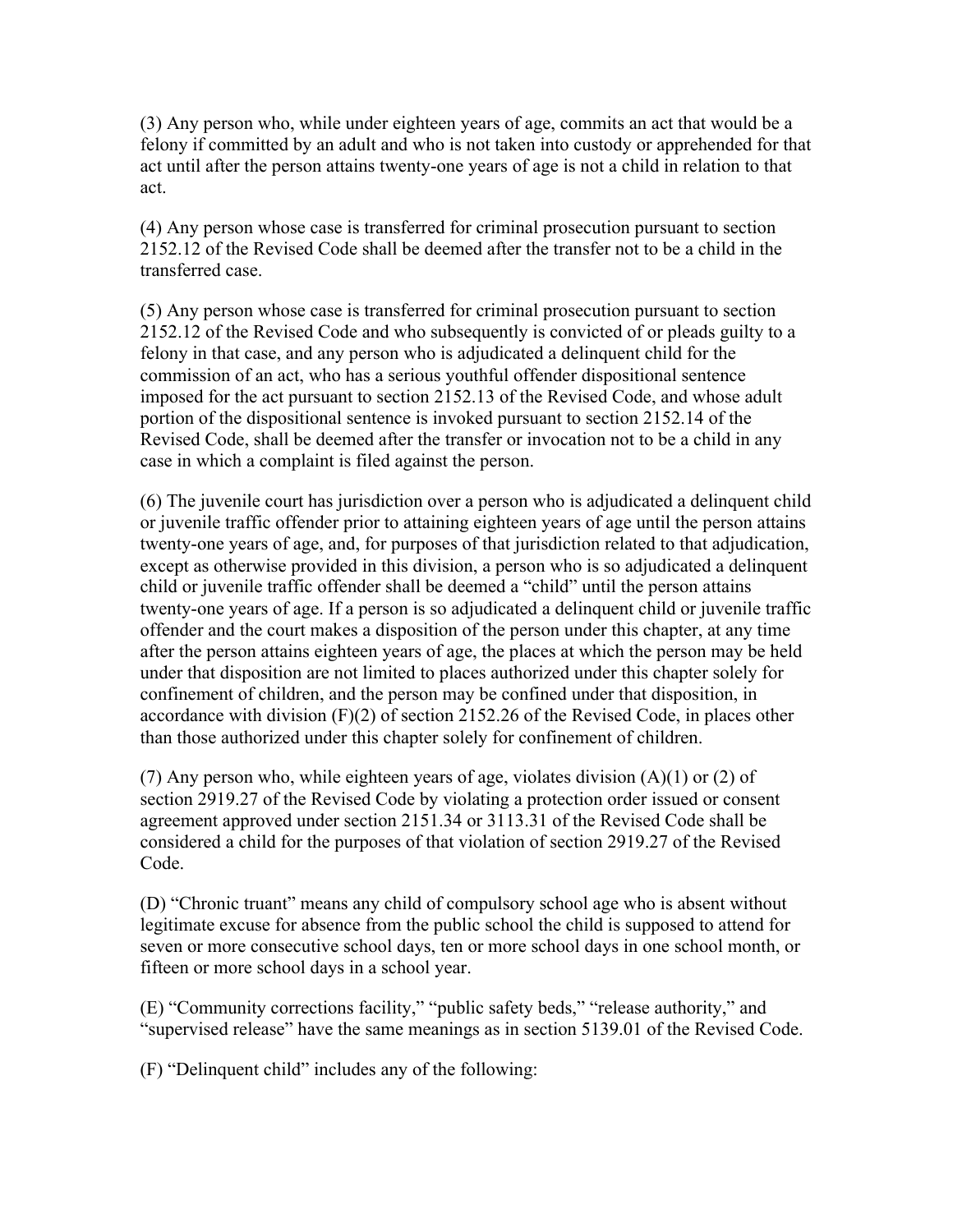(1) Any child, except a juvenile traffic offender, who violates any law of this state or the United States, or any ordinance of a political subdivision of the state, that would be an offense if committed by an adult;

(2) Any child who violates any lawful order of the court made under this chapter or under Chapter 2151. of the Revised Code other than an order issued under section 2151.87 of the Revised Code;

(3) Any child who violates **section 2907.324 of the Revised Code on a second or subsequent offense or who violates** division (C) of section 2907.39, division (A) of section 2923.211, or division  $(C)(1)$  or  $(D)$  of section 2925.55 of the Revised Code;

(4) Any child who is a habitual truant and who previously has been adjudicated an unruly child for being a habitual truant;

(5) Any child who is a chronic truant.

(G) "Discretionary serious youthful offender" means a person who is eligible for a discretionary SYO and who is not transferred to adult court under a mandatory or discretionary transfer.

(H) "Discretionary SYO" means a case in which the juvenile court, in the juvenile court's discretion, may impose a serious youthful offender disposition under section 2152.13 of the Revised Code.

(I) "Discretionary transfer" means that the juvenile court has discretion to transfer a case for criminal prosecution under division (B) of section 2152.12 of the Revised Code.

(J) "Drug abuse offense," "felony drug abuse offense," and "minor drug possession offense" have the same meanings as in section 2925.01 of the Revised Code.

(K) "Electronic monitoring" and "electronic monitoring device" have the same meanings as in section 2929.01 of the Revised Code.

(L) "Economic loss" means any economic detriment suffered by a victim of a delinquent act or juvenile traffic offense as a direct and proximate result of the delinquent act or juvenile traffic offense and includes any loss of income due to lost time at work because of any injury caused to the victim and any property loss, medical cost, or funeral expense incurred as a result of the delinquent act or juvenile traffic offense. "Economic loss" does not include non-economic loss or any punitive or exemplary damages.

(M) "Firearm" has the same meaning as in section 2923.11 of the Revised Code.

(N) "Juvenile traffic offender" means any child who violates any traffic law, traffic ordinance, or traffic regulation of this state, the United States, or any political subdivision of this state, other than a resolution, ordinance, or regulation of a political subdivision of this state the violation of which is required to be handled by a parking violations bureau or a joint parking violations bureau pursuant to Chapter 4521. of the Revised Code.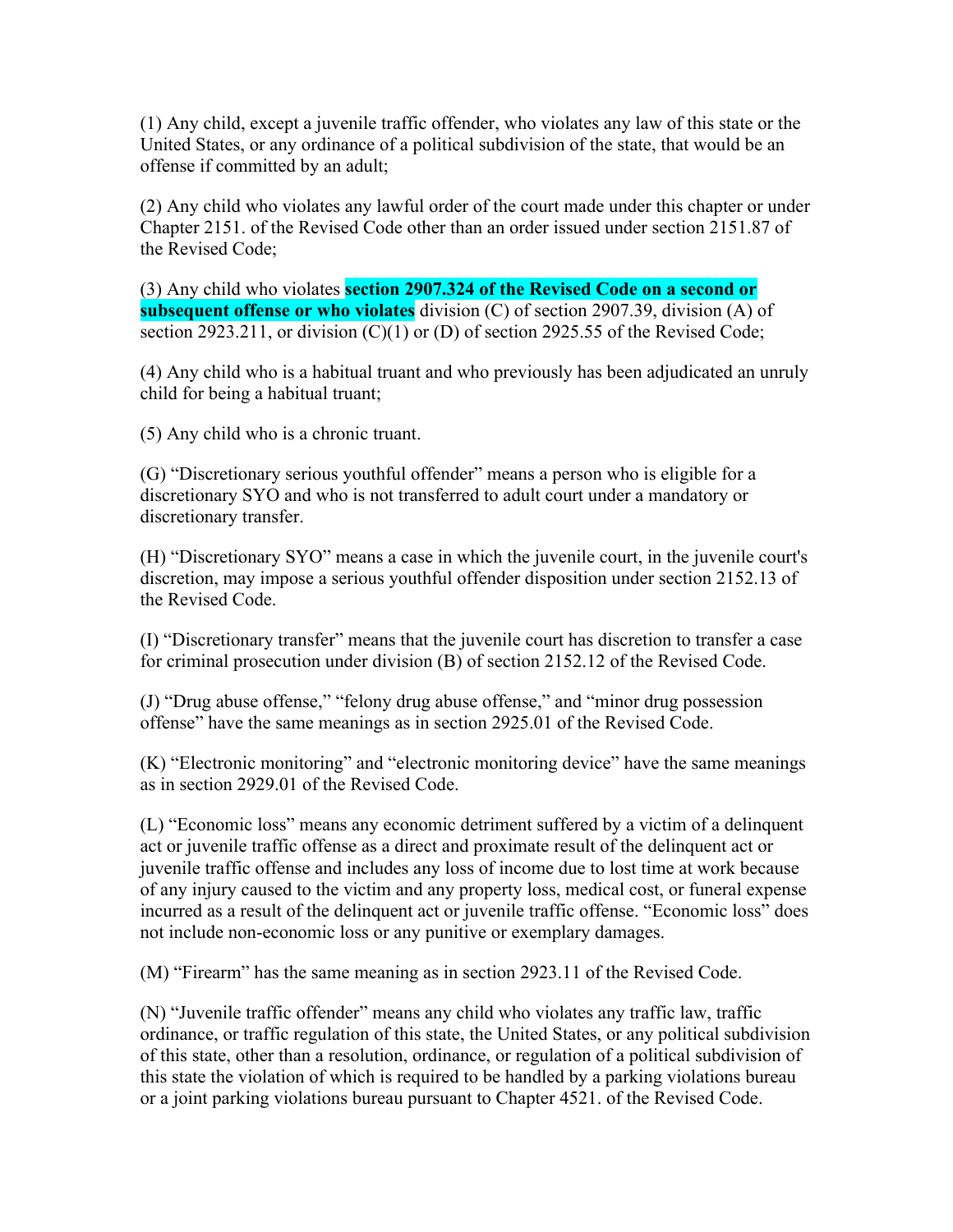(O) A "legitimate excuse for absence from the public school the child is supposed to attend" has the same meaning as in section 2151.011 of the Revised Code.

(P) "Mandatory serious youthful offender" means a person who is eligible for a mandatory SYO and who is not transferred to adult court under a mandatory or discretionary transfer.

(Q) "Mandatory SYO" means a case in which the juvenile court is required to impose a mandatory serious youthful offender disposition under section 2152.13 of the Revised Code.

(R) "Mandatory transfer" means that a case is required to be transferred for criminal prosecution under division (A) of section 2152.12 of the Revised Code.

(S) "Mental illness" has the same meaning as in section 5122.01 of the Revised Code.

(T) "Mentally retarded person" has the same meaning as in section 5123.01 of the Revised Code.

(U) "Monitored time" and "repeat violent offender" have the same meanings as in section 2929.01 of the Revised Code.

(V) "Of compulsory school age" has the same meaning as in section 3321.01 of the Revised Code.

(W) "Public record" has the same meaning as in section 149.43 of the Revised Code.

(X) "Serious youthful offender" means a person who is eligible for a mandatory SYO or discretionary SYO but who is not transferred to adult court under a mandatory or discretionary transfer.

(Y) "Sexually oriented offense," "juvenile offender registrant," "child-victim oriented offense," "tier I sex offender/child-victim offender," "tier II sex offender/child-victim offender," "tier III sex offender/child-victim offender," and "public registry-qualified juvenile offender registrant" have the same meanings as in section 2950.01 of the Revised Code.

(Z) "Traditional juvenile" means a case that is not transferred to adult court under a mandatory or discretionary transfer, that is eligible for a disposition under sections 2152.16, 2152.17, 2152.19, and 2152.20 of the Revised Code, and that is not eligible for a disposition under section 2152.13 of the Revised Code.

(AA) "Transfer" means the transfer for criminal prosecution of a case involving the alleged commission by a child of an act that would be an offense if committed by an adult from the juvenile court to the appropriate court that has jurisdiction of the offense.

(BB) "Category one offense" means any of the following: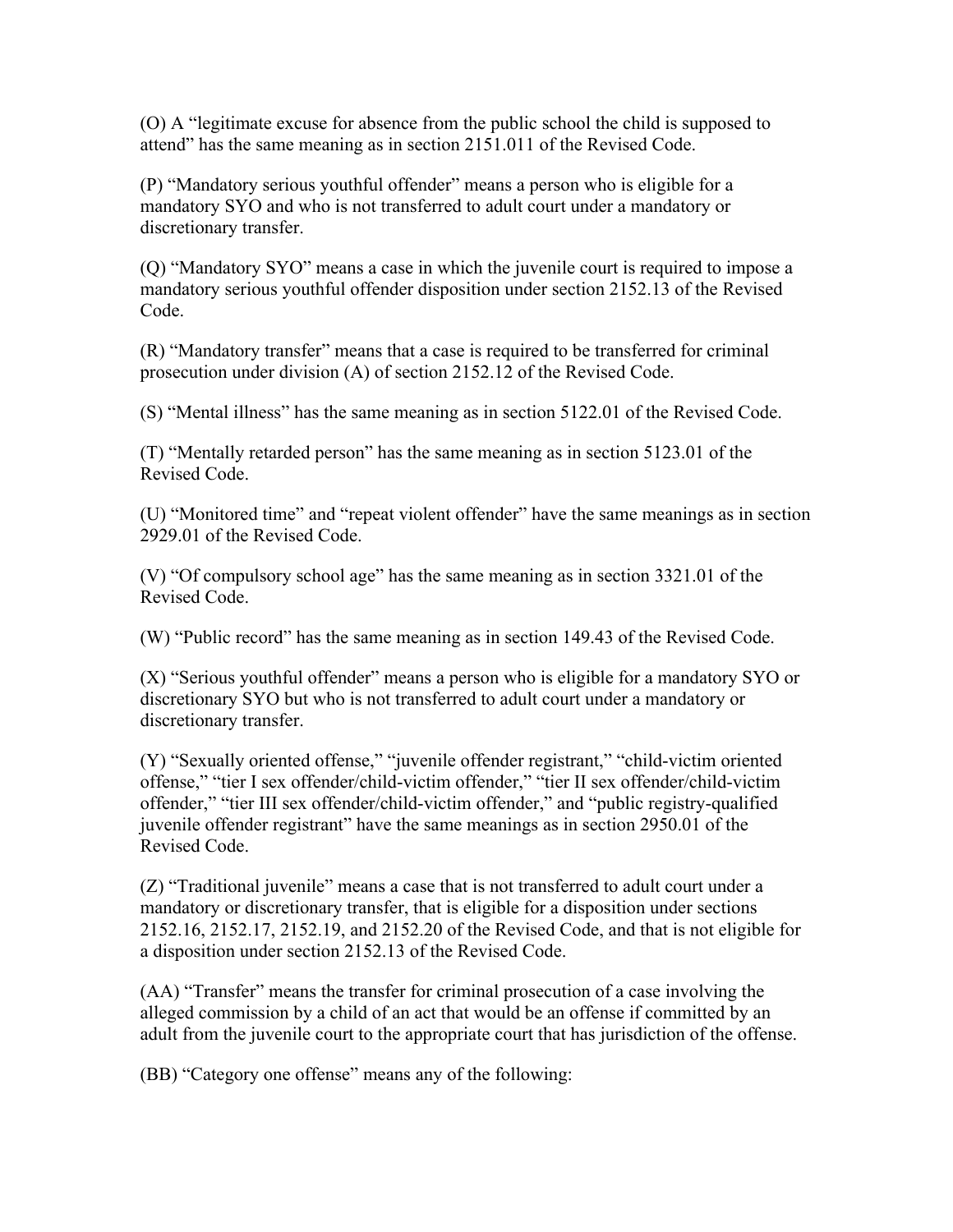(1) A violation of section 2903.01 or 2903.02 of the Revised Code;

(2) A violation of section 2923.02 of the Revised Code involving an attempt to commit aggravated murder or murder.

(CC) "Category two offense" means any of the following:

(1) A violation of section 2903.03, 2905.01, 2907.02, 2909.02, 2911.01, or 2911.11 of the Revised Code;

(2) A violation of section 2903.04 of the Revised Code that is a felony of the first degree;

(3) A violation of section 2907.12 of the Revised Code as it existed prior to September 3, 1996.

(DD) "Non-economic loss" means nonpecuniary harm suffered by a victim of a delinquent act or juvenile traffic offense as a result of or related to the delinquent act or juvenile traffic offense, including, but not limited to, pain and suffering; loss of society, consortium, companionship, care, assistance, attention, protection, advice, guidance, counsel, instruction, training, or education; mental anguish; and any other intangible loss.

**Sec. 2907.324. (A) No minor, by use of a telecommunications device or other means, shall knowingly create, receive, exchange, send, or possess a photograph, video, or other material that shows a minor, who is not the actor's child or ward, in a state of nudity.**

**(B) This section does not apply under any of the following circumstances:**

**(1) The photograph, video, or other material is or is to be created, received, exchanged, sent, or possessed for a bona fide artistic, medical, scientific, educational, religious, governmental, judicial, or other proper purpose by or to a physician, psychologist, sociologist, scientist, teacher, person pursuing bona fide studies for research, librarian, clergyman, prosecutor, judge, or other person having a proper interest in the photograph, video, or other material.**

**(2) The photograph, video, or other material depicts or appears to depict a minor less than thirteen years of age.**

**(3) The photograph, video, or other material depicts a minor engaged in sexual activity.**

**(4) The photograph, video, or other material depicts sado-masochistic abuse or violent conduct.**

**(5) The minor sends the photograph, video, or other material for pecuniary gain or in exchange for a thing of value or for the promise of pecuniary gain or a thing of value.**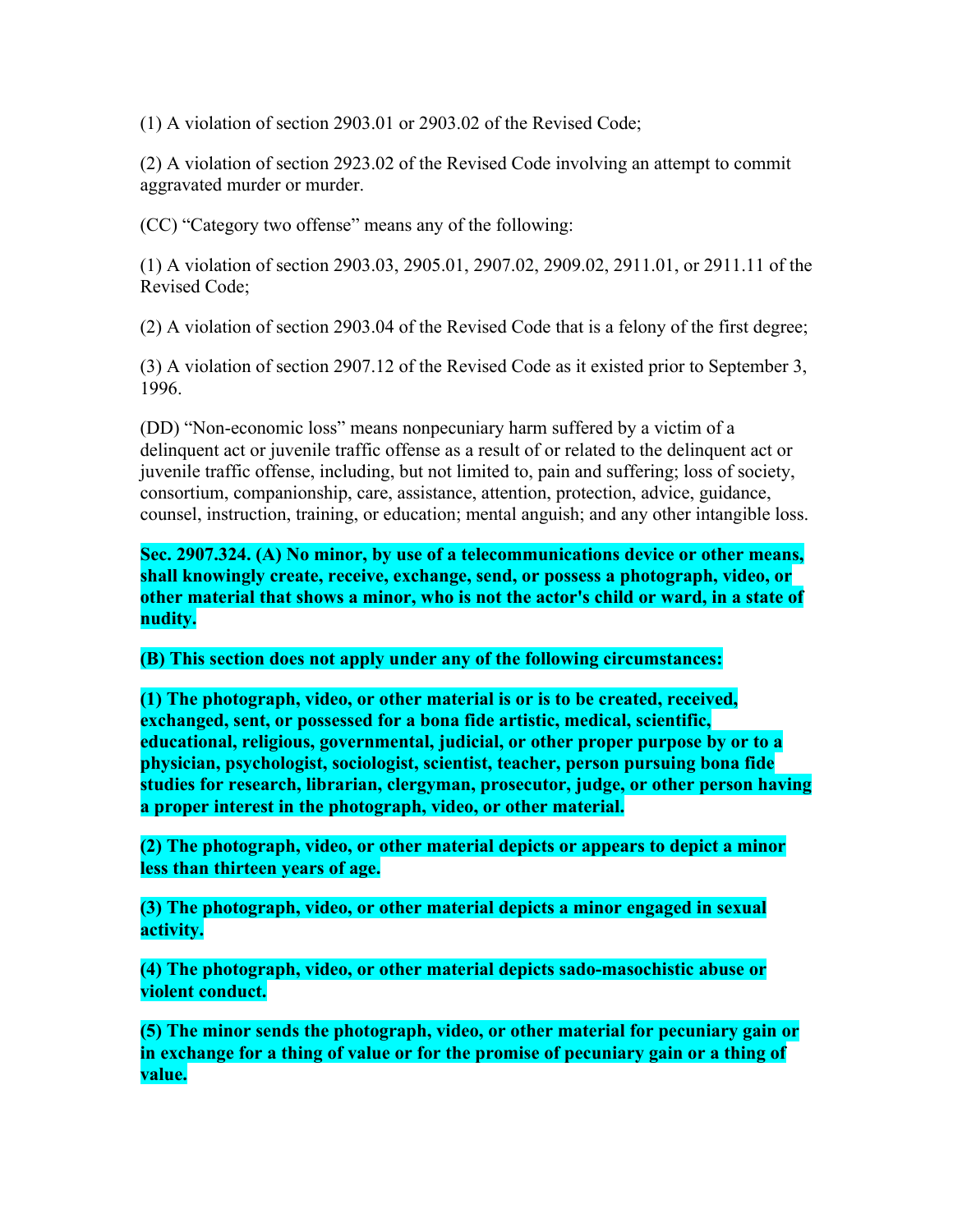**(6) The minor who possesses or receives the photograph, video, or other material paid money or exchanged a thing of value for the photograph, video, or other material or promised to pay money or exchange a thing of value for the photograph, video, or other material.**

**(7) The minor sends ten or more different photographs, videos, or other materials in violation of this section.**

**(8) The minor sends photographs, videos, or other materials in violation of this section to ten or more different telecommunication devices.**

**(9) The minor previously has been adjudicated two or more times to be in violation of this section.**

**(C) It is no defense to a charge under this section that the minor creates, receives, exchanges, sends, or possesses a photograph, video, or other material that shows themselves in a state of nudity.**

**(D) Whoever violates this section is guilty of illegal use of a telecommunications device involving a minor in a state of nudity. A minor shall be adjudged an unruly child on the first offense, with any disposition of the case that is appropriate under Chapter 2151. of the Revised Code. A second or subsequent offense is a delinquent act that would be a misdemeanor of the first degree if it could be committed as an adult.**

**(E) This section does not preclude a county prosecuting attorney from pursuing any felony charge against a minor who has used a telecommunications device or other means to knowingly create, receive, exchange, send, or possess a photograph, video, or other material that shows a minor in a state of nudity.**

**(F) A violation of this section does not make a minor subject to the registration and notification requirements of Chapter 2950. of the Revised Code.**

**(G) As used in this section, "state of nudity" means a lewd depiction, exhibition, representation, or showing of human male or female genitals, pubic area, or buttocks with less than a full, opaque covering, or of a female breast with less than a full, opaque covering of any portion thereof below the top of the nipple, or of covered male genitals in a discernibly turgid state, or involving a graphic focus on human male or female genitals.**

Section 2. That existing sections 2151.022 and 2152.02 of the Revised Code are hereby repealed.

Section 3. Section 2151.022 of the Revised Code is presented in this act as a composite of the section as amended by both Am. Sub. S.B. 53 and Am. Sub. H.B. 23 of the 126th General Assembly. The General Assembly, applying the principle stated in division (B) of section 1.52 of the Revised Code that amendments are to be harmonized if reasonably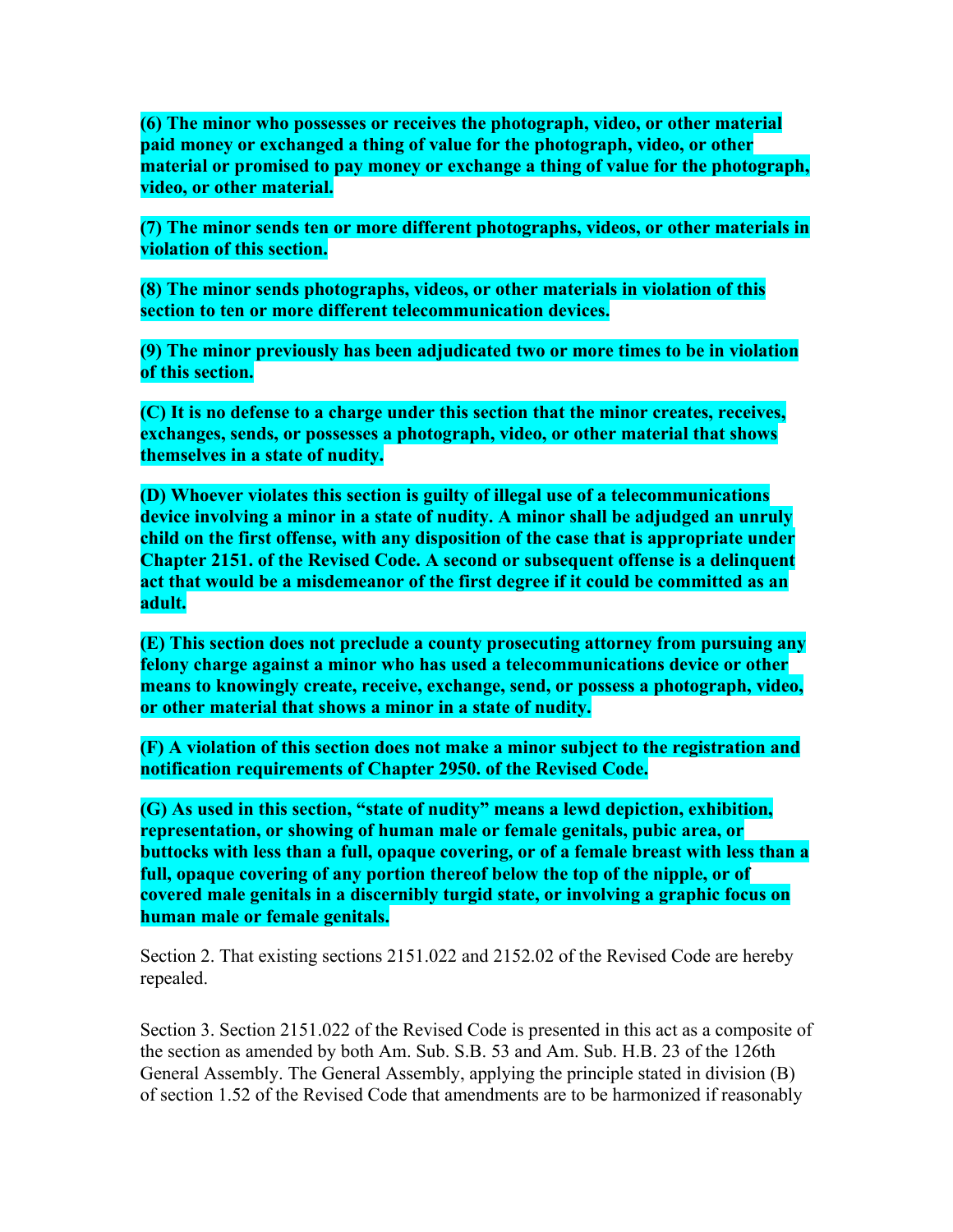capable of simultaneous operation, finds that the composite is the resulting version of the section in effect prior to the effective date of the section as presented in this act.

## **H.R. 80, 129TH GEN. ASSEM., 2011-12 REG. SESS. (OHIO 2011). TO PROHIBIT A MINOR, BY USE OF A TELECOMMUNICATIONS DEVICE, FROM KNOWINGLY SHARING, EXCHANGING, SENDING, OR POSTING A PHOTOGRAPH, VIDEO, OR OTHER MATERIAL THAT SHOWS A MINOR IN A STATE OF NUDITY**

*Bill Status: In House Committee on Criminal Justice as of 02/02/2011*

#### A BILL

To amend sections 2151.022, 2152.02, and 2907.323 and to enact section 2907.324 of the Revised Code to prohibit a minor, by use of a telecommunications device, from knowingly sharing, exchanging, sending, or posting a photograph, video, or other material that shows a minor in a state of nudity and to define a state of nudity for purposes of this prohibition, to limit the offense of "illegal use of a minor in a nudityoriented material or performance" to acts committed by persons 18 years of age or older, and to prohibit a minor from committing by means other than a telecommunications device delinquent acts that would be the offense of "illegal use of a minor in a nudityoriented material or performance" if committed by an adult.

BE IT ENACTED BY THE GENERAL ASSEMBLY OF THE STATE OF OHIO:

Section 1. That sections 2151.022, 2152.02, and 2907.323 be amended and section 2907.324 of the Revised Code be enacted to read as follows:

Sec. 2151.022. As used in this chapter, "unruly child" includes any of the following:

(A) Any child who does not submit to the reasonable control of the child's parents, teachers, guardian, or custodian, by reason of being wayward or habitually disobedient;

(B) Any child who is an habitual truant from school and who previously has not been adjudicated an unruly child for being an habitual truant;

(C) Any child who behaves in a manner as to injure or endanger the child's own health or morals or the health or morals of others;

(D) Any child who violates a law, other than division **(A)(1)(b), (B)(2), (C), or (D)(2) of section 2907.324, division** (C) of section 2907.39, division (A) of section 2923.211, division  $(C)(1)$  or  $(D)$  of section 2925.55, or section 2151.87 of the Revised Code, that is applicable only to a child.

Sec. 2152.02. As used in this chapter: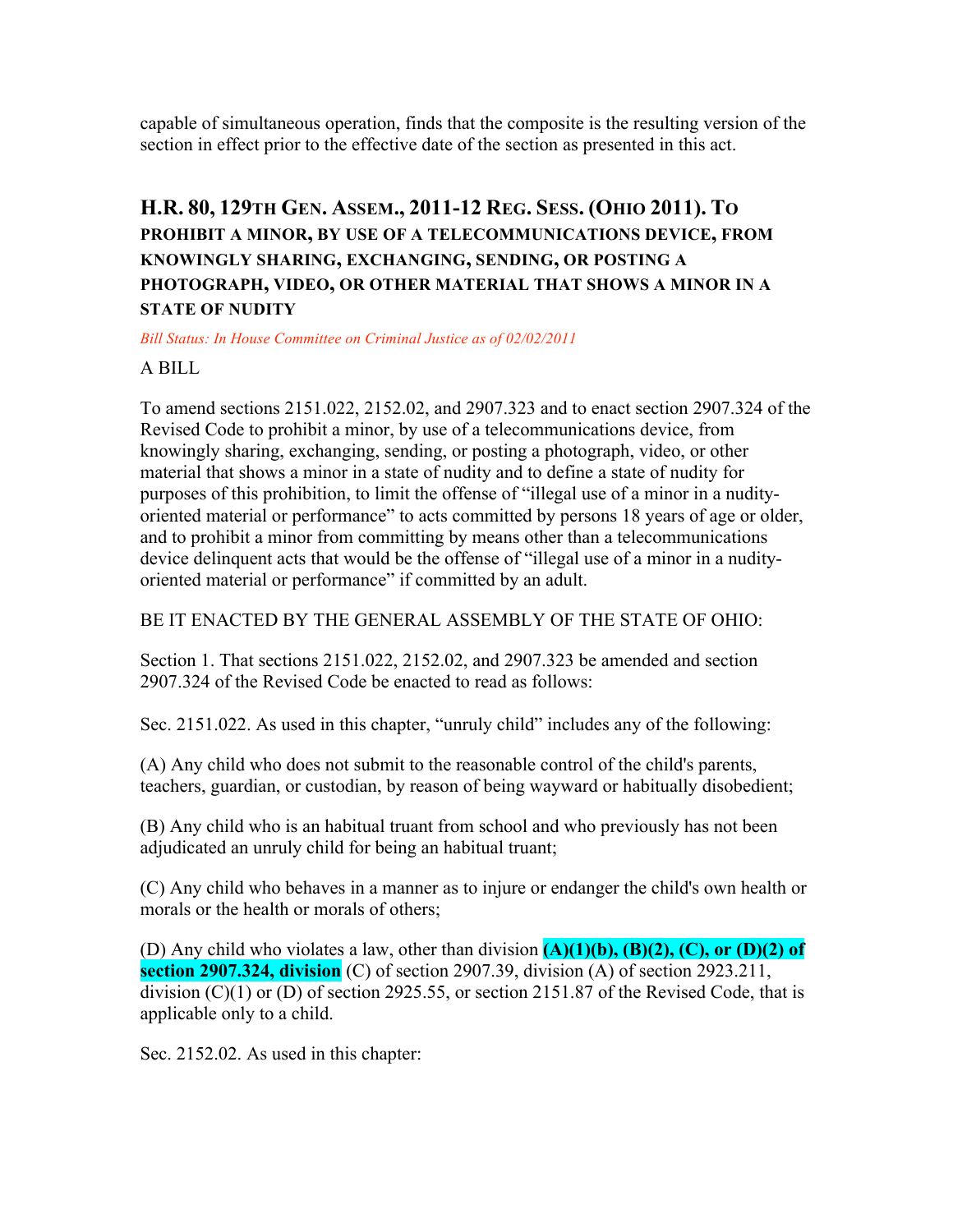(A) "Act charged" means the act that is identified in a complaint, indictment, or information alleging that a child is a delinquent child.

(B) "Admitted to a department of youth services facility" includes admission to a facility operated, or contracted for, by the department and admission to a comparable facility outside this state by another state or the United States.

(C)(1) "Child" means a person who is under eighteen years of age, except as otherwise provided in divisions  $(C)(2)$  to  $(7)$  of this section.

(2) Subject to division  $(C)(3)$  of this section, any person who violates a federal or state law or a municipal ordinance prior to attaining eighteen years of age shall be deemed a "child" irrespective of that person's age at the time the complaint with respect to that violation is filed or the hearing on the complaint is held.

(3) Any person who, while under eighteen years of age, commits an act that would be a felony if committed by an adult and who is not taken into custody or apprehended for that act until after the person attains twenty-one years of age is not a child in relation to that act.

(4) Any person whose case is transferred for criminal prosecution pursuant to section 2152.12 of the Revised Code shall be deemed after the transfer not to be a child in the transferred case.

(5) Any person whose case is transferred for criminal prosecution pursuant to section 2152.12 of the Revised Code and who subsequently is convicted of or pleads guilty to a felony in that case, and any person who is adjudicated a delinquent child for the commission of an act, who has a serious youthful offender dispositional sentence imposed for the act pursuant to section 2152.13 of the Revised Code, and whose adult portion of the dispositional sentence is invoked pursuant to section 2152.14 of the Revised Code, shall be deemed after the transfer or invocation not to be a child in any case in which a complaint is filed against the person.

(6) The juvenile court has jurisdiction over a person who is adjudicated a delinquent child or juvenile traffic offender prior to attaining eighteen years of age until the person attains twenty-one years of age, and, for purposes of that jurisdiction related to that adjudication, except as otherwise provided in this division, a person who is so adjudicated a delinquent child or juvenile traffic offender shall be deemed a "child" until the person attains twenty-one years of age. If a person is so adjudicated a delinquent child or juvenile traffic offender and the court makes a disposition of the person under this chapter, at any time after the person attains eighteen years of age, the places at which the person may be held under that disposition are not limited to places authorized under this chapter solely for confinement of children, and the person may be confined under that disposition, in accordance with division (F)(2) of section 2152.26 of the Revised Code, in places other than those authorized under this chapter solely for confinement of children.

(7) Any person who, while eighteen years of age, violates division  $(A)(1)$  or (2) of section 2919.27 of the Revised Code by violating a protection order issued or consent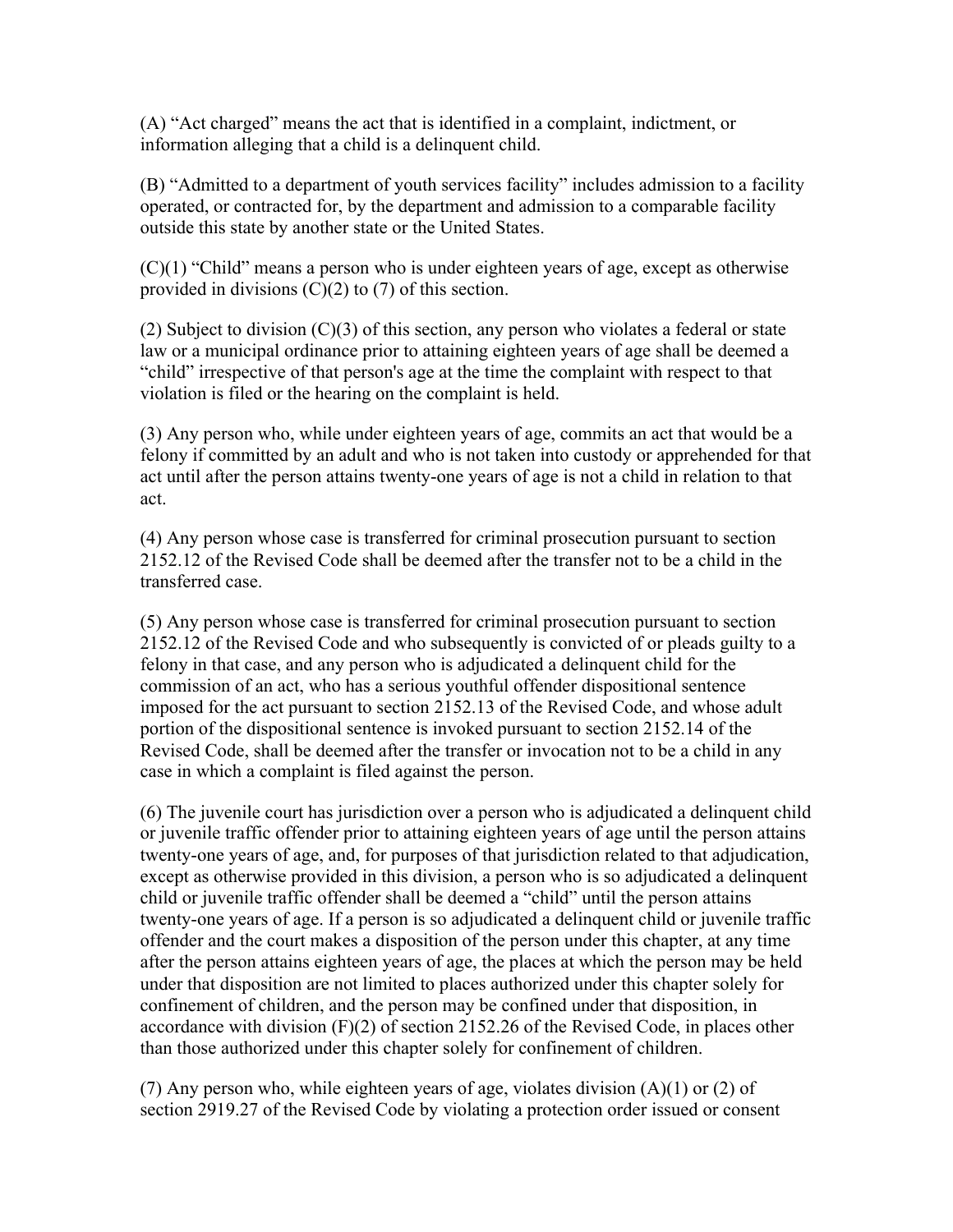agreement approved under section 2151.34 or 3113.31 of the Revised Code shall be considered a child for the purposes of that violation of section 2919.27 of the Revised Code.

(D) "Chronic truant" means any child of compulsory school age who is absent without legitimate excuse for absence from the public school the child is supposed to attend for seven or more consecutive school days, ten or more school days in one school month, or fifteen or more school days in a school year.

(E) "Community corrections facility," "public safety beds," "release authority," and "supervised release" have the same meanings as in section 5139.01 of the Revised Code.

(F) "Delinquent child" includes any of the following:

(1) Any child, except a juvenile traffic offender, who violates any law of this state or the United States, or any ordinance of a political subdivision of the state, that would be an offense if committed by an adult;

(2) Any child who violates any lawful order of the court made under this chapter or under Chapter 2151. of the Revised Code other than an order issued under section 2151.87 of the Revised Code;

(3) Any child who violates division **(A)(1)(b), (B)(2), (C), or (D)(2) of section 2907.324, division** (C) of section 2907.39, division (A) of section 2923.211, or division (C)(1) or (D) of section 2925.55 of the Revised Code;

(4) Any child who is a habitual truant and who previously has been adjudicated an unruly child for being a habitual truant;

(5) Any child who is a chronic truant.

(G) "Discretionary serious youthful offender" means a person who is eligible for a discretionary SYO and who is not transferred to adult court under a mandatory or discretionary transfer.

(H) "Discretionary SYO" means a case in which the juvenile court, in the juvenile court's discretion, may impose a serious youthful offender disposition under section 2152.13 of the Revised Code.

(I) "Discretionary transfer" means that the juvenile court has discretion to transfer a case for criminal prosecution under division (B) of section 2152.12 of the Revised Code.

(J) "Drug abuse offense," "felony drug abuse offense," and "minor drug possession offense" have the same meanings as in section 2925.01 of the Revised Code.

(K) "Electronic monitoring" and "electronic monitoring device" have the same meanings as in section 2929.01 of the Revised Code.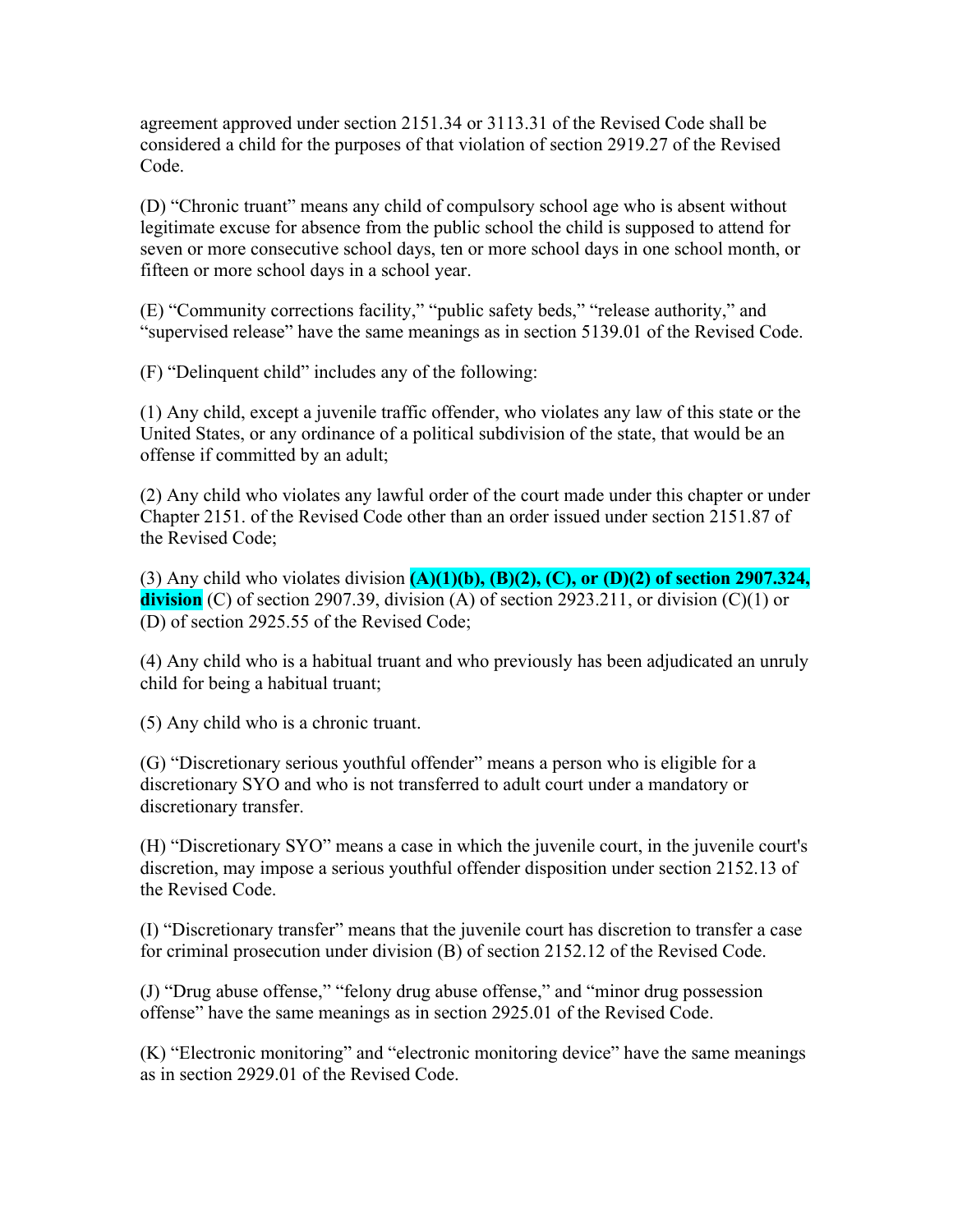(L) "Economic loss" means any economic detriment suffered by a victim of a delinquent act or juvenile traffic offense as a direct and proximate result of the delinquent act or juvenile traffic offense and includes any loss of income due to lost time at work because of any injury caused to the victim and any property loss, medical cost, or funeral expense incurred as a result of the delinquent act or juvenile traffic offense. "Economic loss" does not include non-economic loss or any punitive or exemplary damages.

(M) "Firearm" has the same meaning as in section 2923.11 of the Revised Code.

(N) "Juvenile traffic offender" means any child who violates any traffic law, traffic ordinance, or traffic regulation of this state, the United States, or any political subdivision of this state, other than a resolution, ordinance, or regulation of a political subdivision of this state the violation of which is required to be handled by a parking violations bureau or a joint parking violations bureau pursuant to Chapter 4521. of the Revised Code.

(O) A "legitimate excuse for absence from the public school the child is supposed to attend" has the same meaning as in section 2151.011 of the Revised Code.

(P) "Mandatory serious youthful offender" means a person who is eligible for a mandatory SYO and who is not transferred to adult court under a mandatory or discretionary transfer.

(Q) "Mandatory SYO" means a case in which the juvenile court is required to impose a mandatory serious youthful offender disposition under section 2152.13 of the Revised Code.

(R) "Mandatory transfer" means that a case is required to be transferred for criminal prosecution under division (A) of section 2152.12 of the Revised Code.

(S) "Mental illness" has the same meaning as in section 5122.01 of the Revised Code.

(T) "Mentally retarded person" has the same meaning as in section 5123.01 of the Revised Code.

(U) "Monitored time" and "repeat violent offender" have the same meanings as in section 2929.01 of the Revised Code.

(V) "Of compulsory school age" has the same meaning as in section 3321.01 of the Revised Code.

(W) "Public record" has the same meaning as in section 149.43 of the Revised Code.

(X) "Serious youthful offender" means a person who is eligible for a mandatory SYO or discretionary SYO but who is not transferred to adult court under a mandatory or discretionary transfer.

(Y) "Sexually oriented offense," "juvenile offender registrant," "child-victim oriented offense," "tier I sex offender/child-victim offender," "tier II sex offender/child-victim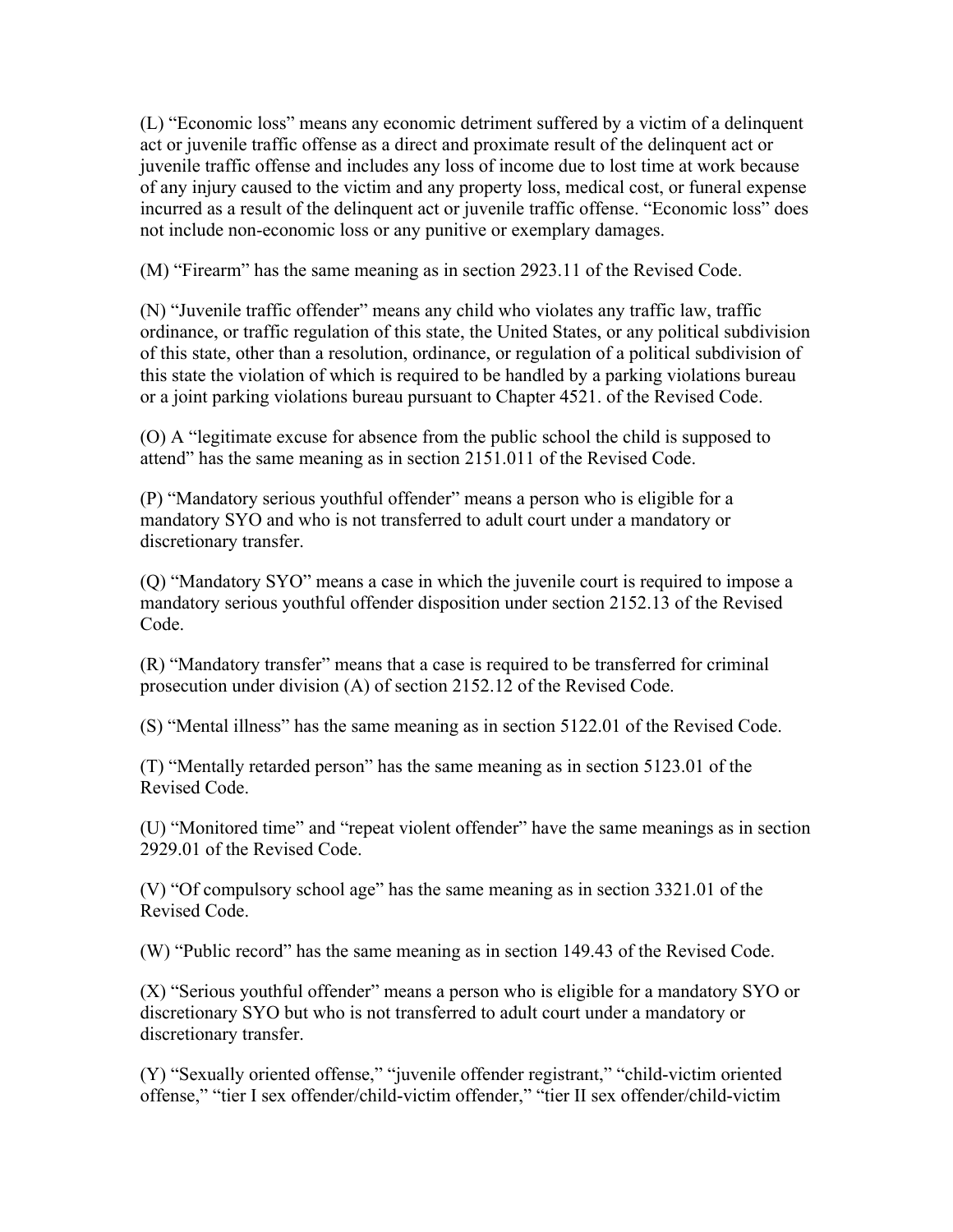offender," "tier III sex offender/child-victim offender," and "public registry-qualified juvenile offender registrant" have the same meanings as in section 2950.01 of the Revised Code.

(Z) "Traditional juvenile" means a case that is not transferred to adult court under a mandatory or discretionary transfer, that is eligible for a disposition under sections 2152.16, 2152.17, 2152.19, and 2152.20 of the Revised Code, and that is not eligible for a disposition under section 2152.13 of the Revised Code.

(AA) "Transfer" means the transfer for criminal prosecution of a case involving the alleged commission by a child of an act that would be an offense if committed by an adult from the juvenile court to the appropriate court that has jurisdiction of the offense.

(BB) "Category one offense" means any of the following:

(1) A violation of section 2903.01 or 2903.02 of the Revised Code;

(2) A violation of section 2923.02 of the Revised Code involving an attempt to commit aggravated murder or murder.

(CC) "Category two offense" means any of the following:

(1) A violation of section 2903.03, 2905.01, 2907.02, 2909.02, 2911.01, or 2911.11 of the Revised Code;

(2) A violation of section 2903.04 of the Revised Code that is a felony of the first degree;

(3) A violation of section 2907.12 of the Revised Code as it existed prior to September 3, 1996.

(DD) "Non-economic loss" means nonpecuniary harm suffered by a victim of a delinquent act or juvenile traffic offense as a result of or related to the delinquent act or juvenile traffic offense, including, but not limited to, pain and suffering; loss of society, consortium, companionship, care, assistance, attention, protection, advice, guidance, counsel, instruction, training, or education; mental anguish; and any other intangible loss.

Sec. 2907.323. (A) No person **who is eighteen years of age or older** shall do any of the following:

(1) Photograph any minor who is not the person's child or ward in a state of nudity, or create, direct, produce, or transfer any material or performance that shows the minor in a state of nudity, unless both of the following apply:

(a) The material or performance is, or is to be, sold, disseminated, displayed, possessed, controlled, brought or caused to be brought into this state, or presented for a bona fide artistic, medical, scientific, educational, religious, governmental, judicial, or other proper purpose, by or to a physician, psychologist, sociologist, scientist, teacher, person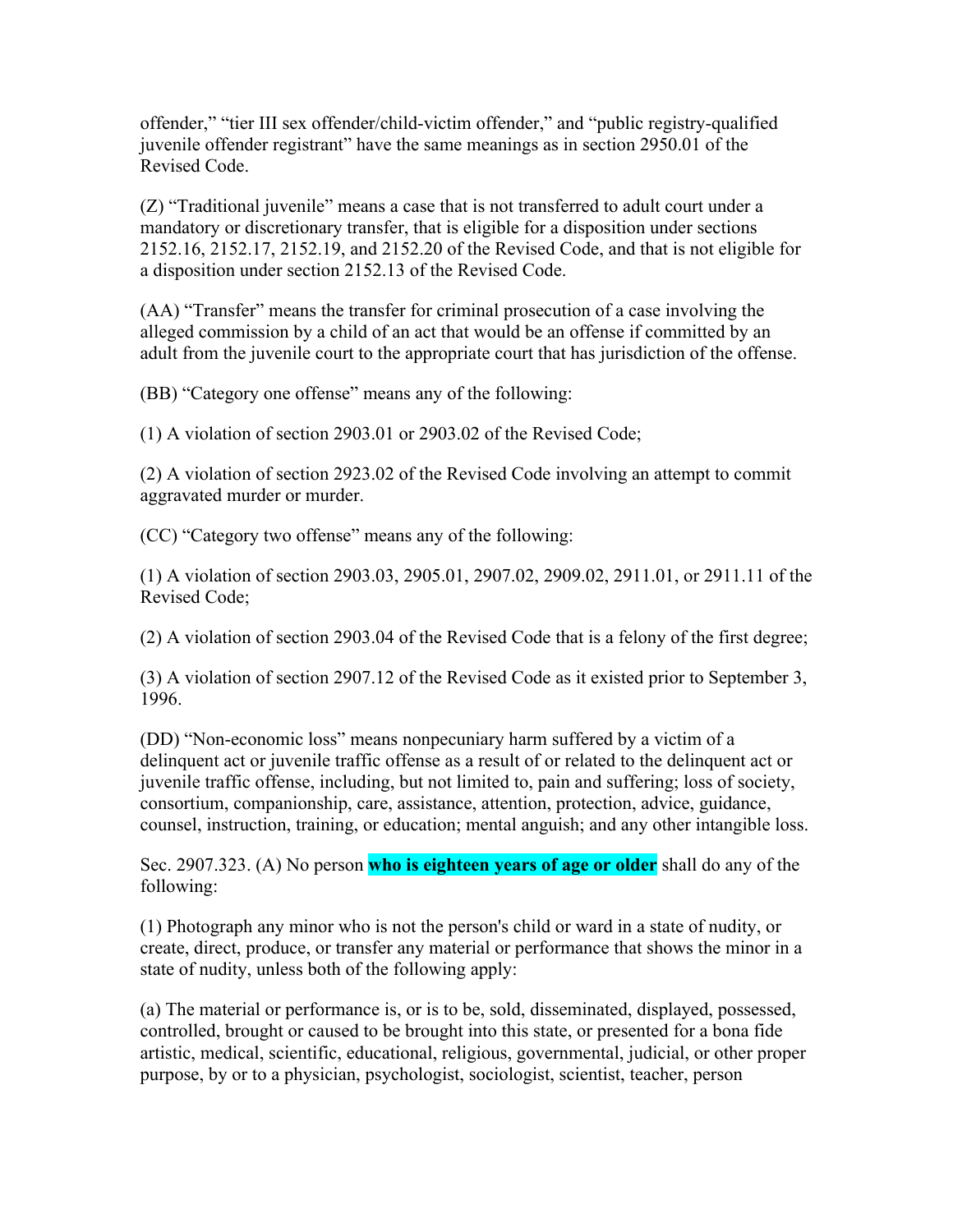pursuing bona fide studies or research, librarian, member of the clergy, **attorney,** prosecutor, judge, or other person having a proper interest in the material or performance;

(b) The minor's parents, guardian, or custodian consents in writing to the photographing of the minor, to the use of the minor in the material or performance, or to the transfer of the material and to the specific manner in which the material or performance is to be used.

(2) Consent to the photographing of the person's minor child or ward, or photograph the person's minor child or ward, in a state of nudity or consent to the use of the person's minor child or ward in a state of nudity in any material or performance, or use or transfer a material or performance of that nature, unless the material or performance is sold, disseminated, displayed, possessed, controlled, brought or caused to be brought into this state, or presented for a bona fide artistic, medical, scientific, educational, religious, governmental, judicial, or other proper purpose, by or to a physician, psychologist, sociologist, scientist, teacher, person pursuing bona fide studies or research, librarian, member of the clergy, **attorney,** prosecutor, judge, or other person having a proper interest in the material or performance;

(3) Possess or view any material or performance that shows a minor who is not the person's child or ward in a state of nudity, unless one of the following applies:

(a) The material or performance is sold, disseminated, displayed, possessed, controlled, brought or caused to be brought into this state, or presented for a bona fide artistic, medical, scientific, educational, religious, governmental, judicial, or other proper purpose, by or to a physician, psychologist, sociologist, scientist, teacher, person pursuing bona fide studies or research, librarian, member of the clergy, **attorney,** prosecutor, judge, or other person having a proper interest in the material or performance.

(b) The person knows that the parents, guardian, or custodian has consented in writing to the photographing or use of the minor in a state of nudity and to the manner in which the material or performance is used or transferred.

(B) Whoever violates this section is guilty of illegal use of a minor in a nudity-oriented material or performance. Whoever violates division  $(A)(1)$  or  $(2)$  of this section is guilty of a felony of the second degree. Except as otherwise provided in this division, whoever violates division (A)(3) of this section is guilty of a felony of the fifth degree. If the offender previously has been convicted of or pleaded guilty to a violation of this section or section 2907.321 or 2907.322 of the Revised Code, illegal use of a minor in a nudityoriented material or performance in violation of division (A)(3) of this section is a felony of the fourth degree. If the offender who violates division  $(A)(1)$  or  $(2)$  of this section also is convicted of or pleads guilty to a specification as described in section 2941.1422 of the Revised Code that was included in the indictment, count in the indictment, or information charging the offense, the court shall sentence the offender to a mandatory prison term as provided in division (D)(7) of section 2929.14 of the Revised Code and shall order the offender to make restitution as provided in division (B)(8) of section 2929.18 of the Revised Code.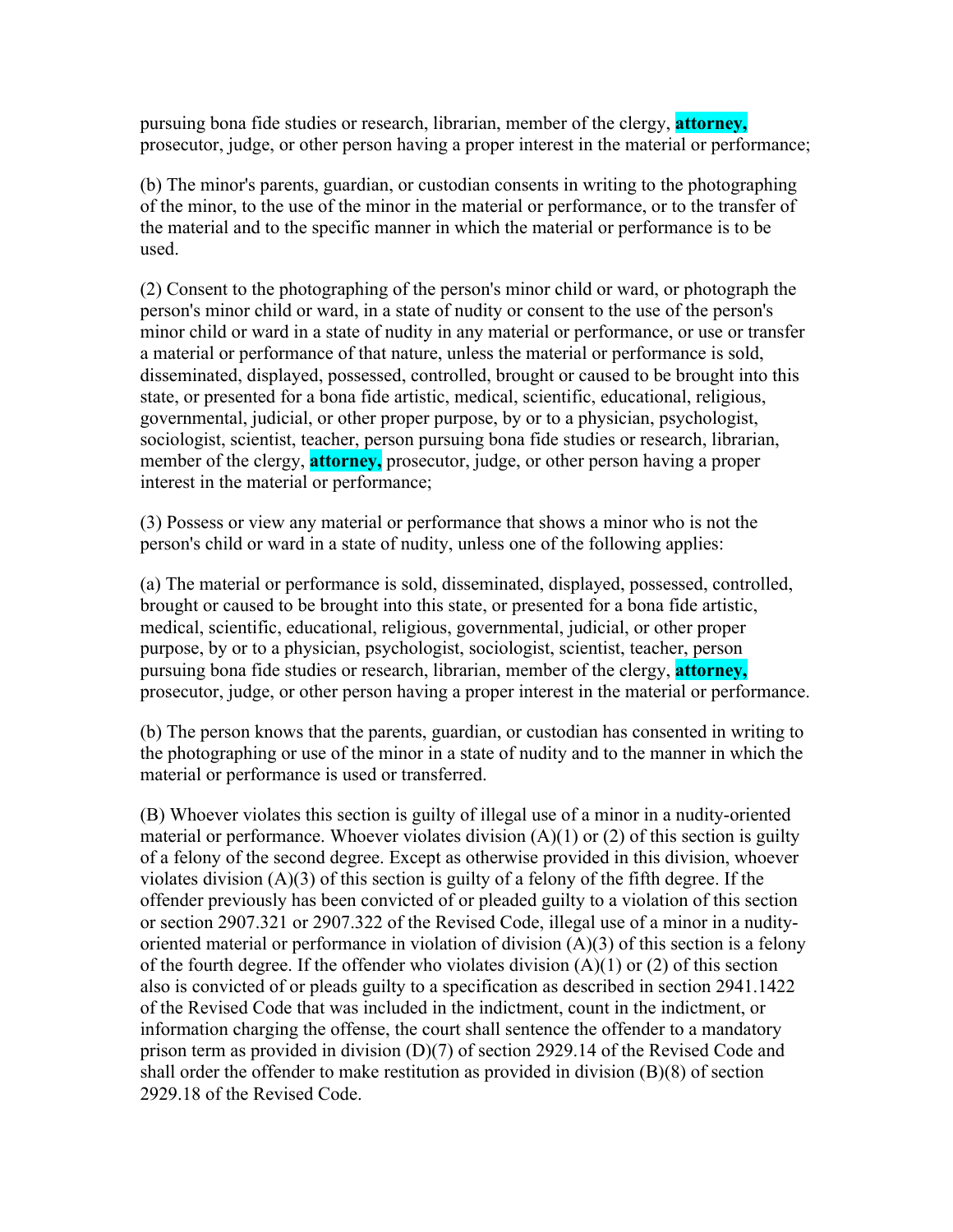**Sec. 2907.324. (A)(1) No minor, by use of a telecommunications device, shall do either of the following:**

**(a) Knowingly send, post, exchange, or share a photograph, video, or other material that shows the minor in a state of nudity;**

**(b) Knowingly send, post, exchange, or share a photograph, video, or other material that shows another minor in a state of nudity.**

**(2) Division (A)(1) of this section does not apply to a minor who sends, posts, exchanges, or shares a photograph, video, or other material that shows the minor or another minor in a state of nudity in connection with a criminal investigation or prosecution, civil action, or other proper purpose.**

**(B)(1) No minor, by means other than the use of a telecommunications device, shall knowingly photograph the minor in a state of nudity or knowingly create, direct, produce, or transfer any material or performance that shows the minor in a state of nudity.**

**(2) No minor, by means other than the use of a telecommunications device, shall knowingly photograph another minor who is not the minor's child or ward in a state of nudity or knowingly create, direct, produce, or transfer any material or performance that shows another minor who is not the minor's child or ward in a state of nudity.**

#### **(3) Divisions (B)(1) and (2) of this section do not apply if both of the following apply:**

**(a) The material or performance is, or is to be, sold, disseminated, displayed, shared, controlled, brought or caused to be brought into this state, or presented for a bona fide artistic, medical, scientific, educational, religious, governmental, judicial, or other proper purpose, by or to a physician, psychologist, sociologist, scientist, teacher, person pursuing bona fide studies or research, librarian, member of the clergy, attorney, prosecutor, judge, or other person having a proper interest in the material or performance.**

**(b) The minor's parents, guardian, or custodian consents in writing to the photographing of the minor, to the use of the minor in the material or performance, or to the transfer of the material and to the specific manner in which the material or performance is to be used.**

**(C) No minor shall knowingly consent to the photographing of the minor's minor child or ward, or photograph the minor's child or ward, in a state of nudity or knowingly consent to the use of the minor's child or ward in a state of nudity in any material or performance, or knowingly use or transfer a material or performance of that nature, unless the material or performance is sold, disseminated, displayed, shared, controlled, brought or caused to be brought into this state, or presented for a bona fide artistic, medical, scientific, educational, religious, governmental, judicial, or other proper purpose, by or to a physician, psychologist, sociologist,**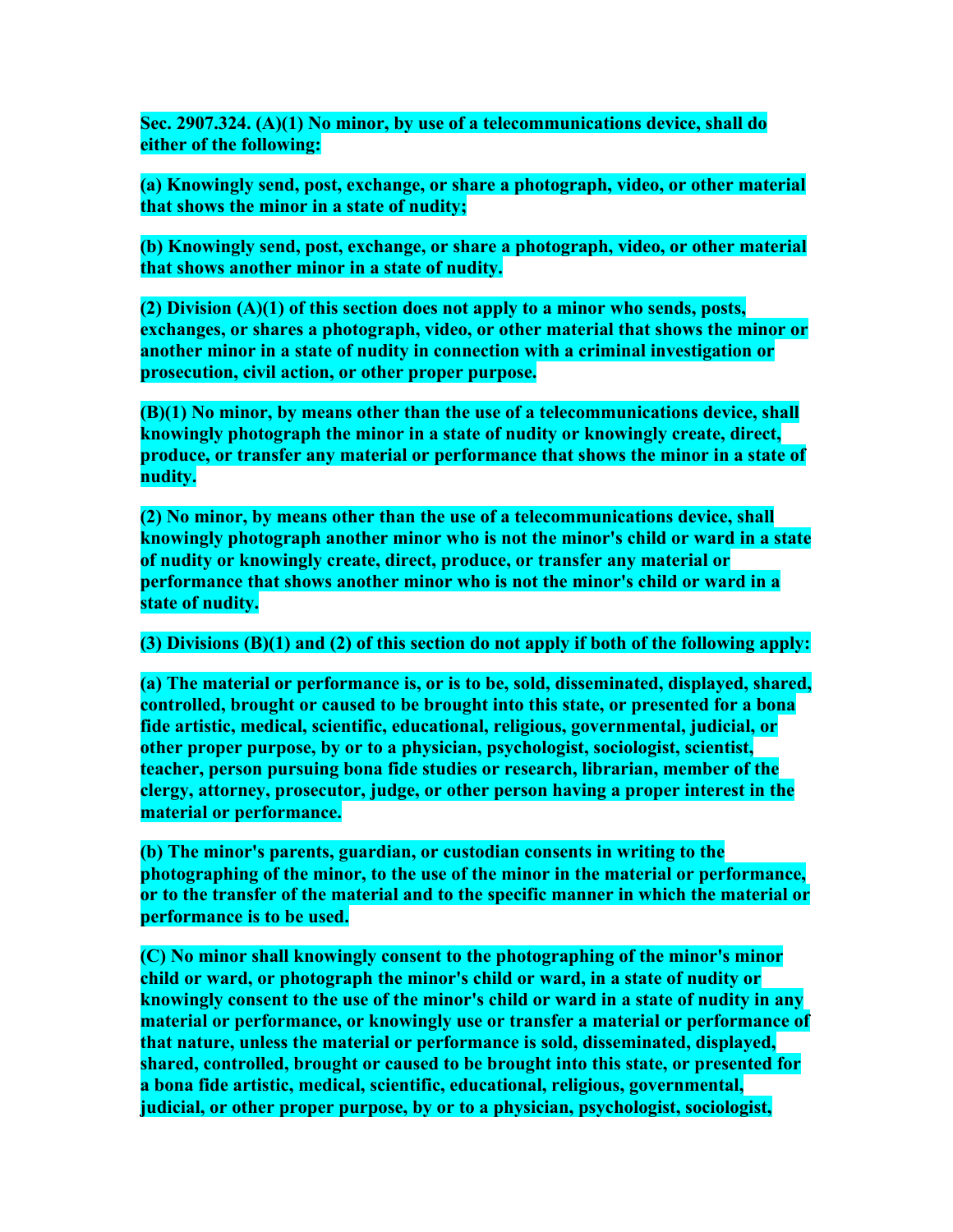**scientist, teacher, person pursuing bona fide studies or research, librarian, member of the clergy, attorney, prosecutor, judge, or other person having a proper interest in the material or performance.**

**(D)(1) No minor shall knowingly share or view, by means other than a telecommunications device, any material or performance that shows the minor in a state of nudity.**

**(2) No minor shall knowingly share or view, by means other than a telecommunications device, any material or performance that shows another minor who is not the minor's child or ward in a state of nudity.**

**(3) Divisions (D)(1) and (2) of this section do not apply if either of the following applies:**

**(a) The material or performance is sold, disseminated, displayed, shared, controlled, brought or caused to be brought into this state, or presented for a bona fide artistic, medical, scientific, educational, religious, governmental, judicial, or other proper purpose, by or to a physician, psychologist, sociologist, scientist, teacher, person pursuing bona fide studies or research, librarian, member of the clergy, attorney, prosecutor, judge, or other person having a proper interest in the material or performance.**

**(b) The minor knows that the minor's or other minor's parents, guardian, or custodian has consented in writing to the photographing or use of the minor in a state of nudity and to the manner in which the material or performance is used or transferred.**

**(E) Whoever violates division (A)(1) of this section is guilty of sexting. A minor who violates division (A)(1)(a) of this section shall be adjudged an unruly child, with such disposition of the case as may be appropriate under Chapter 2151. of the Revised Code. A violation of division (A)(1)(b) of this section is a delinquent act that would be a misdemeanor of the third degree on the first offense and a misdemeanor of the first degree on each subsequent offense if it could be committed by an adult. Whoever violates division (B), (C), or (D) of this section is guilty of delinquent use of a minor in a nudity-oriented material or performance. A minor who violates division (B)(1) of this section shall be adjudged an unruly child, with such disposition of the case as may be appropriate under Chapter 2151. of the Revised Code. A violation of division (B)(2) of this section is a delinquent act that would be a misdemeanor of the third degree on the first offense and a misdemeanor of the first degree on each subsequent offense if it could be committed by an adult. A violation of division (C) of this section is a delinquent act that would be a misdemeanor of the third degree if it could be committed by an adult. A minor who violates division (D)(1) of this section shall be adjudged an unruly child, with such disposition of the case as may be appropriate under Chapter 2151. of the Revised Code. A violation of division (D)(2) of this section is a delinquent act that would be a misdemeanor of the first degree if it could be committed by an adult.**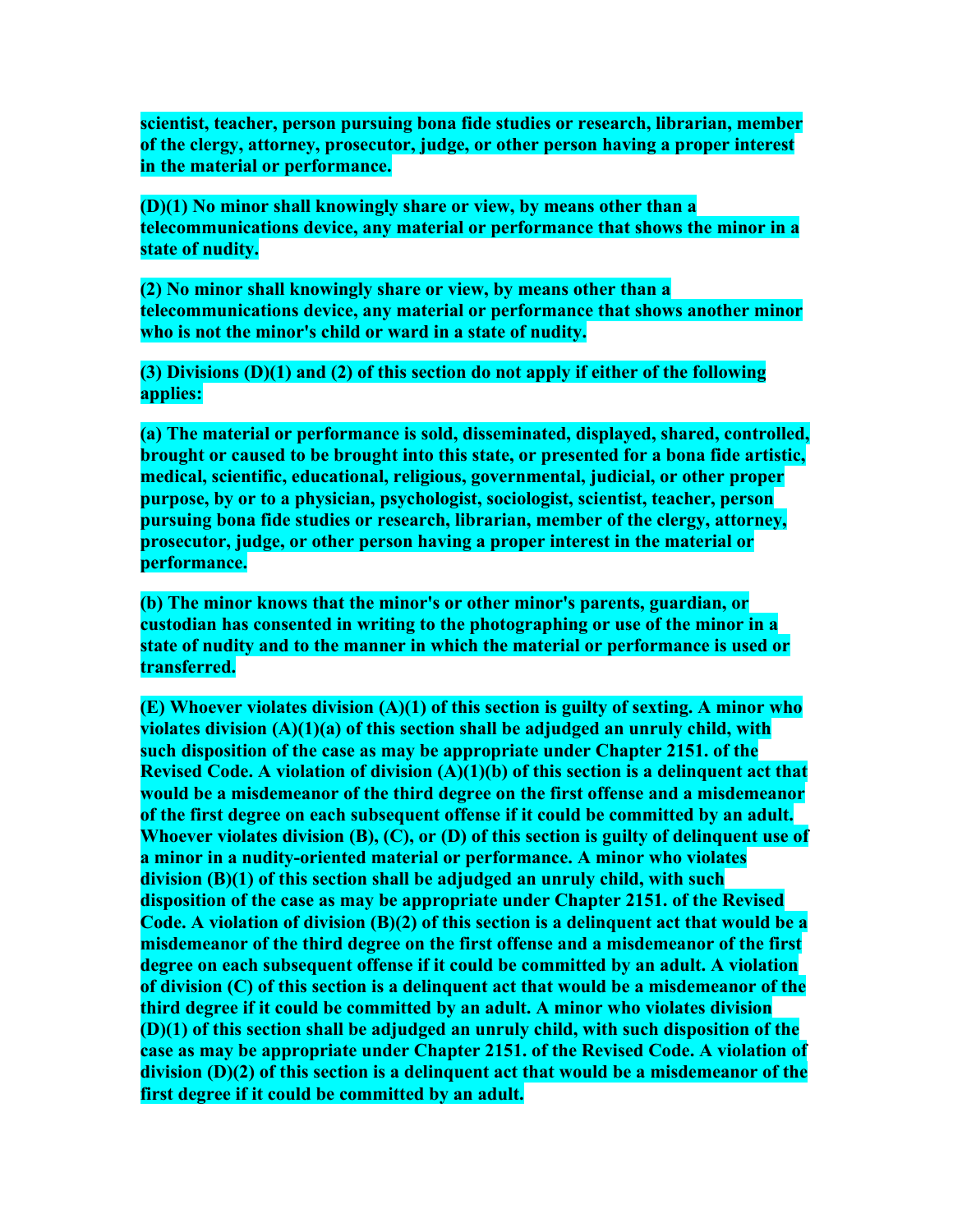#### **(F) As used in this section:**

**(1) "State of nudity" means a state of nudity that involves a lewd exhibition or graphic focus on the genitals.**

#### **(2) "Telecommunications device" has the same meaning as in section 2913.01 of the Revised Code.**

Section 2. That existing sections 2151.022, 2152.02, and 2907.323 of the Revised Code are hereby repealed.

Section 3. Section 2151.022 of the Revised Code is presented in this act as a composite of the section as amended by both Am. Sub. H.B. 23 and Am. Sub. S.B. 53 of the 126th General Assembly. The General Assembly, applying the principle stated in division (B) of section 1.52 of the Revised Code that amendments are to be harmonized if reasonably capable of simultaneous operation, finds that the composite is the resulting version of the section in effect prior to the effective date of the section as presented in this act.

# **OKLAHOMA**

No distinction

### **H.R. 2006, 53RD LEG., 1ST REG. SESS. (2011). CRIMES AND PUNISHMENTS; INCLUDING DESCRIPTION OF TEXT MESSAGES WITH CERTAIN SEXUAL CONTENT; EMERGENCY**

*Bill Status: In House Committee on Rules as of 02/08/2011*

BE IT ENACTED BY THE PEOPLE OF THE STATE OF OKLAHOMA:

SECTION 1. AMENDATORY 21 O.S. 2001, Section 1040.13a, as last amended by Section 14, Chapter 261 , O.S.L. 20 07 (21 O.S. Supp. 2010, Section 1040.13a), is amended to read as follows:

Section 1040.13a A. It is unlawful for any person to facilitate, encourage, offer or solicit sexual conduct with a minor, or other individual the person believes to be a minor, by use of any technology, or to engage in any communication for sexual or prurient interest with any minor, or other individual the person believes to be a minor, by use of any technology. For purposes of this subsection, "by use of any technology" means the use of any telephone or cell phone, computer disk (CD), digital video disk (DVD), recording or sound device, CD-ROM, VHS, computer, computer network or system, Internet or World Wide Web address including any blog site or personal web address, e-mail address, Internet Protocol address (IP), text messaging or paging device, any video, audio, photographic or camera device of any computer, computer network or system, cell phone, any other electrical, electronic, computer or mechanical device, or any other device capable of any transmission of any written or text message, audio or sound message,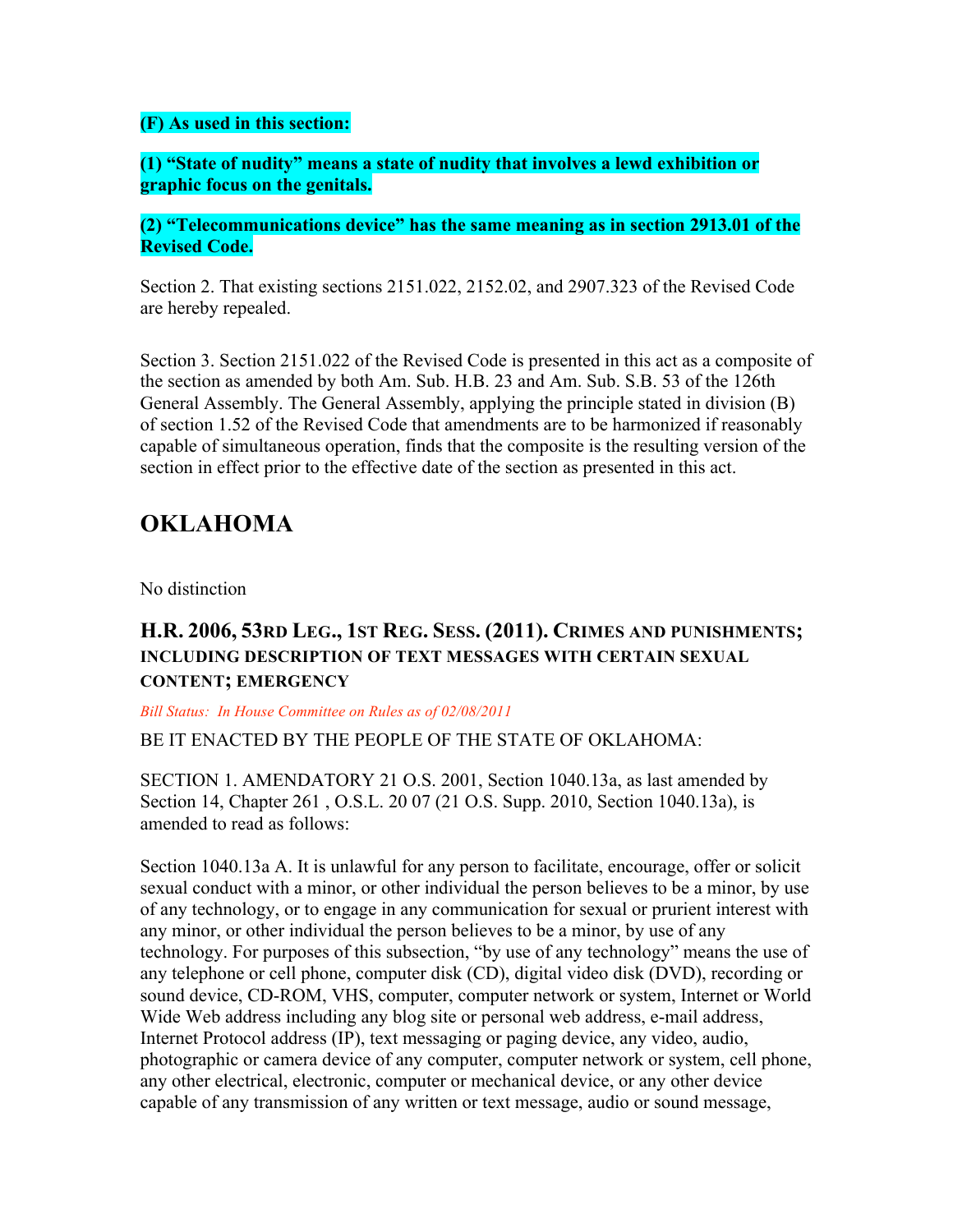photographic, video, movie, digital or computer-generated image, or any other communication of any kind by use of an electronic device. **For purposes of this section, text messaging shall include, but is not limited to, the transmission of a text message that has sexual content, that includes nude, semi nude, or erotic images or video or both the text messages containing sexual content and nude, semi nude, or erotic images or video.**

B. A person is guilty of violating the provisions of this section if the person knowingly transmits any prohibited communication by use of any technology defined herein, or knowingly prints, publishes or reproduces by use of any technology described herein any prohibited communication, or knowingly buys, sells, receives, exchanges, or disseminates any prohibited communication or any information, notice, statement, website, or advertisement for communication with a minor or access to any name, telephone number, cell phone number, e-mail address, Internet address, text message address, place of residence, physical characteristics or other descriptive or identifying information of a minor, or other individual the person believes to be a minor.

C. The fact that an undercover operative or law enforcement officer was involved in the detection and investigation of an offense pursuant to this section shall not constitute a defense to a prosecution under this section.

D. Any **Except as otherwise provided for in subsection E of this section, any** violation of the provisions of this section shall be a felony, punishable by a fine in an amount not to exceed Ten Thousand Dollars (\$10,000.00), or by imprisonment in the custody of the Department of Corrections for a term of not more than ten (10) years, or by both such fine and imprisonment. For purposes of this section, each communication shall constitute a separate offense. Except for persons sentenced to life or life without parole, any person sentenced to imprisonment for two (2) years or more for a violation of this section shall be required to serve a term of post-imprisonment supervision pursuant to subparagraph f of paragraph 1 of subsection A of Section 991a of Title 22 of the Oklahoma Statutes under conditions determined by the Department of Corrections. The jury shall be advised that the mandatory post-imprisonment supervision shall be in addition to the actual imprisonment.

E. **1. The penalty provided for in subsection D of this section shall not apply to consensual text messages between the following persons:**

**a. when one of the persons is eighteen (18) years of age**

**or older, is currently in a courtship, dating or**

**engagement relationship with the other person and the**

**other person is not under the age of fourteen (14), or**

**b. when both persons are not under the age of fourteen**

**(14) but are less than the age of eighteen (18).**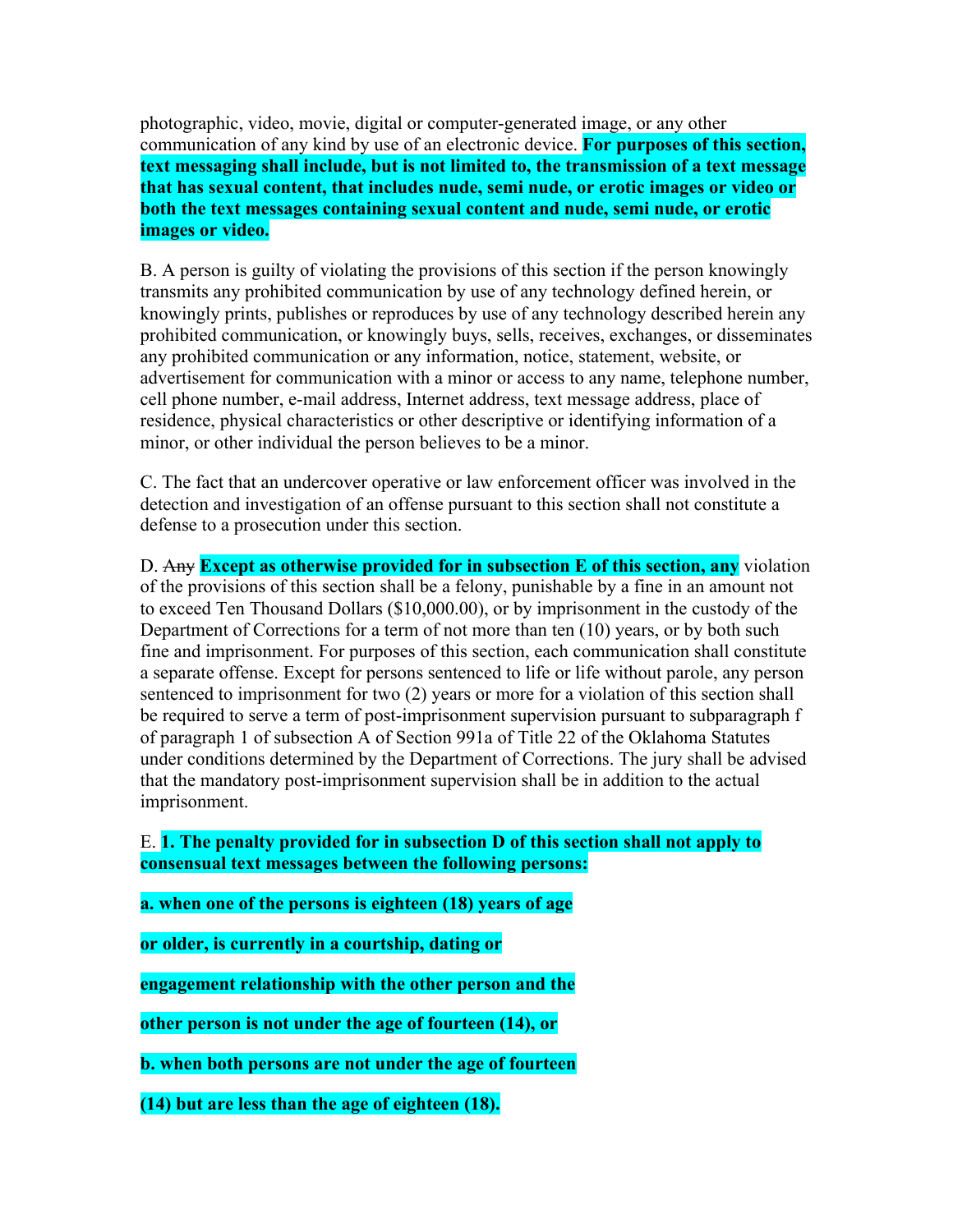**2. Any person as described in paragraph 1 of this subsection who violates the provisions of this section by transmitting, distributing, publishing, printing or reproducing a consensual text message shall be guilty of a misdemeanor punishable by incarceration in the county jail for a term not to exceed six (6) months, or a fine not to exceed Five Hundred Dollars (\$500.00), or by both the fine and incarceration. A second violation shall be a misdemeanor punishable by incarceration in the county jail for a term not to exceed one (1) year, or a fine not to exceed One Thousand Dollars (\$1,000.00), or by both the fine and incarceration. A third and subsequent violation shall be a felony, punishable by incarceration in the county jail for a term not to exceed eighteen (18) months, or a fine not to exceed Two Thousand Dollars (\$2,000.00), or by both the fine and incarceration. A person sentenced pursuant to this subsection shall not be required to register pursuant to the provisions o f the Sex Offenders Registration Act.**

**3. Any person not described in paragraph 1 of this subsection who violates the provisions of this section by transmitting, distributing, publishing, printing or reproducing a consensual text message shall be punished as provided for in subsection D of this section.**

**F.** For purposes of any criminal prosecution pursuant to any violation of this section, the person violating the provisions of this section shall be deemed to be within the jurisdiction of this state by the fact of accessing any computer, cellular phone or other computer-related or satellite-operated device in this state, regardless of the actual jurisdiction where the violator resides.

SECTION 2. It being immediately necessary for the preservation of the public peace, health and safety, an emergency is hereby declared to exist, by reason whereof this act shall take effect and be in full force from and after its passage and approval.

## **OREGON**

No distinction

## **S. 677, 76TH LEGIS. ASSEM., REG. SESS. (OR. 2011). RELATING TO CRIME; DECLARING AN EMERGENCY; PROVIDING FOR CRIMINAL SENTENCE REDUCTION THAT REQUIRES APPROVAL BY A TWO-THIRDS MAJORITY**

*Bill Status: In Senate Committee on Judiciary - Work Session Scheduled on 04/20/2011*

A BILL FOR AN ACT Relating to crime; declaring an emergency; and providing for criminal sentence reduction that requires approval by a two-thirds majority. Be It Enacted by the People of the State of Oregon: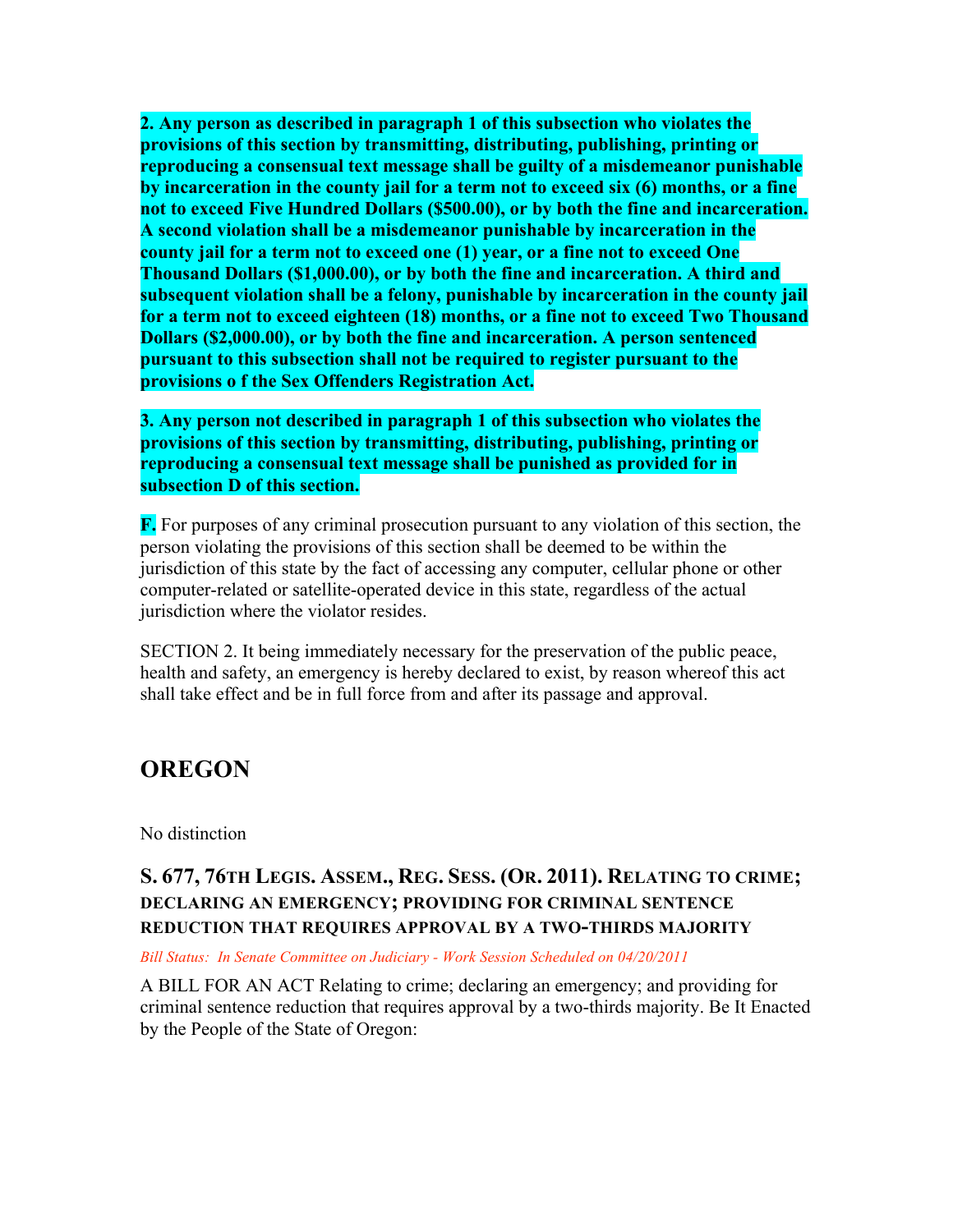SECTION 1. **(1) Except as otherwise provided in subsection (3) of this section, in any prosecution under ORS 163.670, 163.684, 163.686, 163.687, 163.688, 163.689 or 163.693, it is an affirmative defense that:**

**(a) The defendant was under 18 years of age at the time of the offense; or**

**(b) The defendant was less than three years older than the victim at the time of the offense.**

**(2) Except as otherwise provided in subsection (3) of this section, the affirmative defenses described in subsection (1) of this section constitute mitigating circumstances reducing what otherwise would be a violation of ORS 163.670, 163.684, 163.686, 163.687, 163.688, 163.689 or 163.693 to the offense of inappropriate use of a sexual image as defined in section 2 of this 2011 Act.**

**(3) The affirmative defense described in:**

**(a) Subsection (1) of this section does not apply if:**

**(A) The state proves beyond a reasonable doubt that, at the time the offense was committed, the victim was under 12 years of age; or**

**(B) The defendant has a previous conviction or finding of juvenile court jurisdiction for inappropriate use of a sexual image as defined in section 2 of this 2011 Act.**

**(b) Subsection (1)(b) of this section does not apply if the state proves beyond a reasonable doubt that:**

**(A) The defendant transferred the visual recording or visual depiction, or authorized another person to observe or record the sexually explicit conduct, for consideration; or**

**(B) The defendant used the visual recording or visual depiction, or the victim's participation or engagement in sexually explicit conduct, to commit coercion as defined in ORS 163.275 or theft by extortion as defined in ORS 164.075.**

**(4) As used in this section:**

**(a) 'Previous conviction or finding of juvenile court jurisdiction' means a conviction or finding of juvenile court jurisdiction that was entered prior to the commission of the current offense.**

**(b) 'Victim' means the child who is the subject of the visual recording or visual depiction or, in the case of a prosecution under ORS 163.670, the child who participates or engages in sexually explicit conduct.**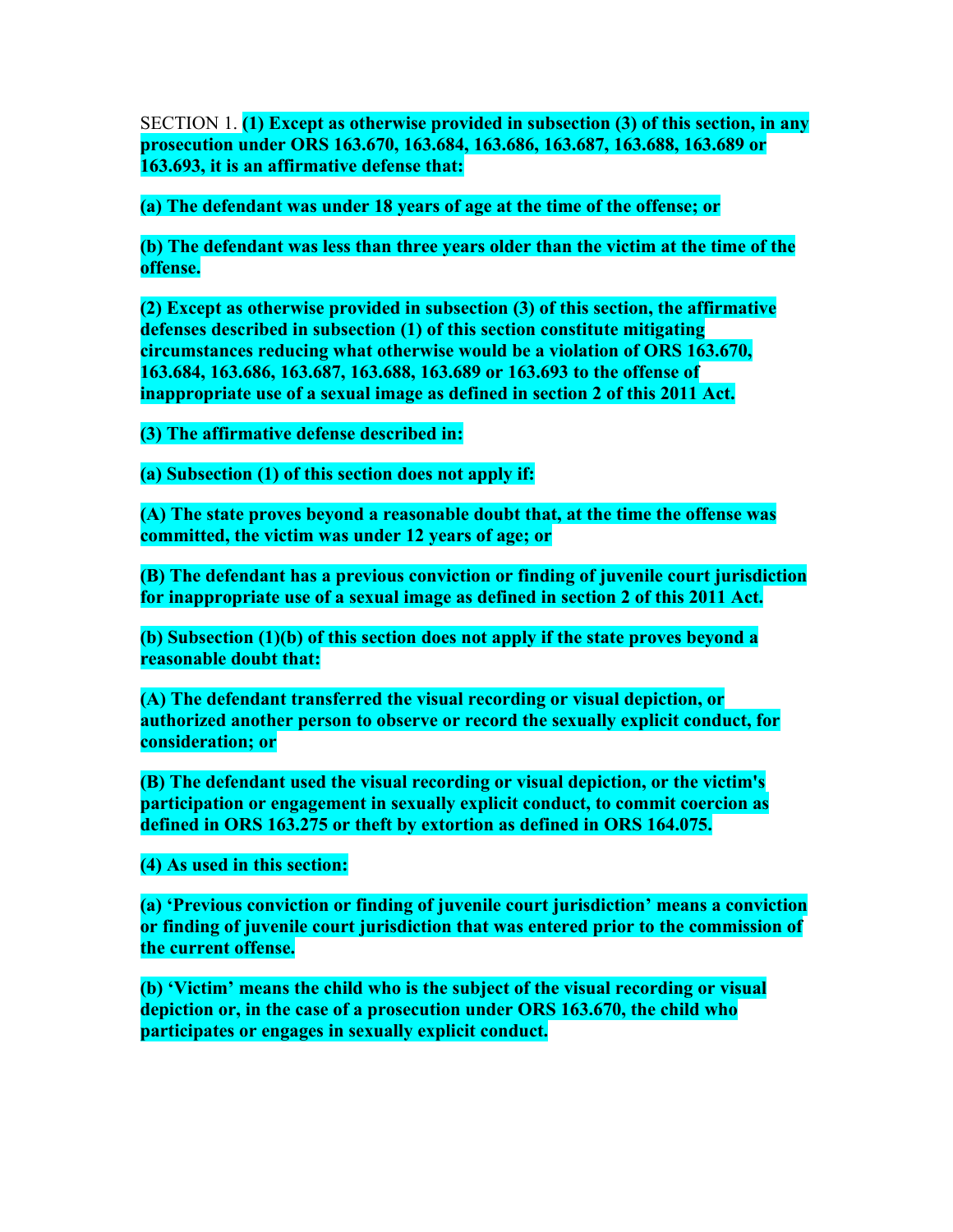SECTION 2. **(1) A person commits the offense of inappropriate use of a sexual image if the person violates ORS 163.670, 163.684, 163.686, 163.687, 163.688, 163.689 or 163.693 under the mitigating circumstances described in section 1 of this 2011 Act.**

#### **(2) The state:**

**(a) May charge the offense of inappropriate use of a sexual image by alleging the elements of ORS 163.670, 163.684, 163.686, 163.687, 163.688, 163.689 or 163.693;**

**(b) Need not prove the existence of an affirmative defense described in section 1 of this 2011 Act as a precondition to a conviction or finding of juvenile court jurisdiction; and**

**(c) Notwithstanding that the circumstances described in section 1 (3) of this 2011 Act exist, may allege a violation of this section by a person described in section 1 (1) of this 2011 Act. In a prosecution described in this paragraph, nothing in section 1 (3) of this 2011 Act prohibits a court from entering a judgment of conviction or a finding of juvenile court jurisdiction for a violation of this section.**

**(3) Inappropriate use of a sexual image is a Class A misdemeanor.** 

SECTION 3. **Sections 1 and 2 of this 2011 Act are added to and made a part of ORS 163.670 to 163.693.** 

SECTION 4. **Sections 1 and 2 of this 2011 Act apply only to conduct occurring on or after the effective date of this 2011 Act.** 

SECTION 5. **This 2011 Act being necessary for the immediate preservation of the public peace, health and safety, an emergency is declared to exist, and this 2011 Act takes effect on its passage.** 

**S. 678, 76TH LEGIS. ASSEM., REG. SESS. (OR. 2011). RELATING TO CRIME; DECLARING AN EMERGENCY; PROVIDING FOR CRIMINAL SENTENCE REDUCTION THAT REQUIRES APPROVAL BY A TWO-THIRDS MAJORITY**

*Bill Status: In Senate Committee on Rules as of 04/28/2011*

A BILL FOR AN ACT Relating to crime; declaring an emergency; and providing for criminal sentence reduction that requires approval by a two-thirds majority. Be It Enacted by the People of the State of Oregon:

SECTION 1. **(1) Except as otherwise provided in subsection (3) of this section, in any prosecution under ORS 163.670, 163.684, 163.686, 163.687, 163.688, 163.689 or 163.693, it is an affirmative defense that:**

**(a) The defendant was under 18 years of age at the time of the offense; or**

**(b) The defendant was less than three years older than the victim at the time of the offense.**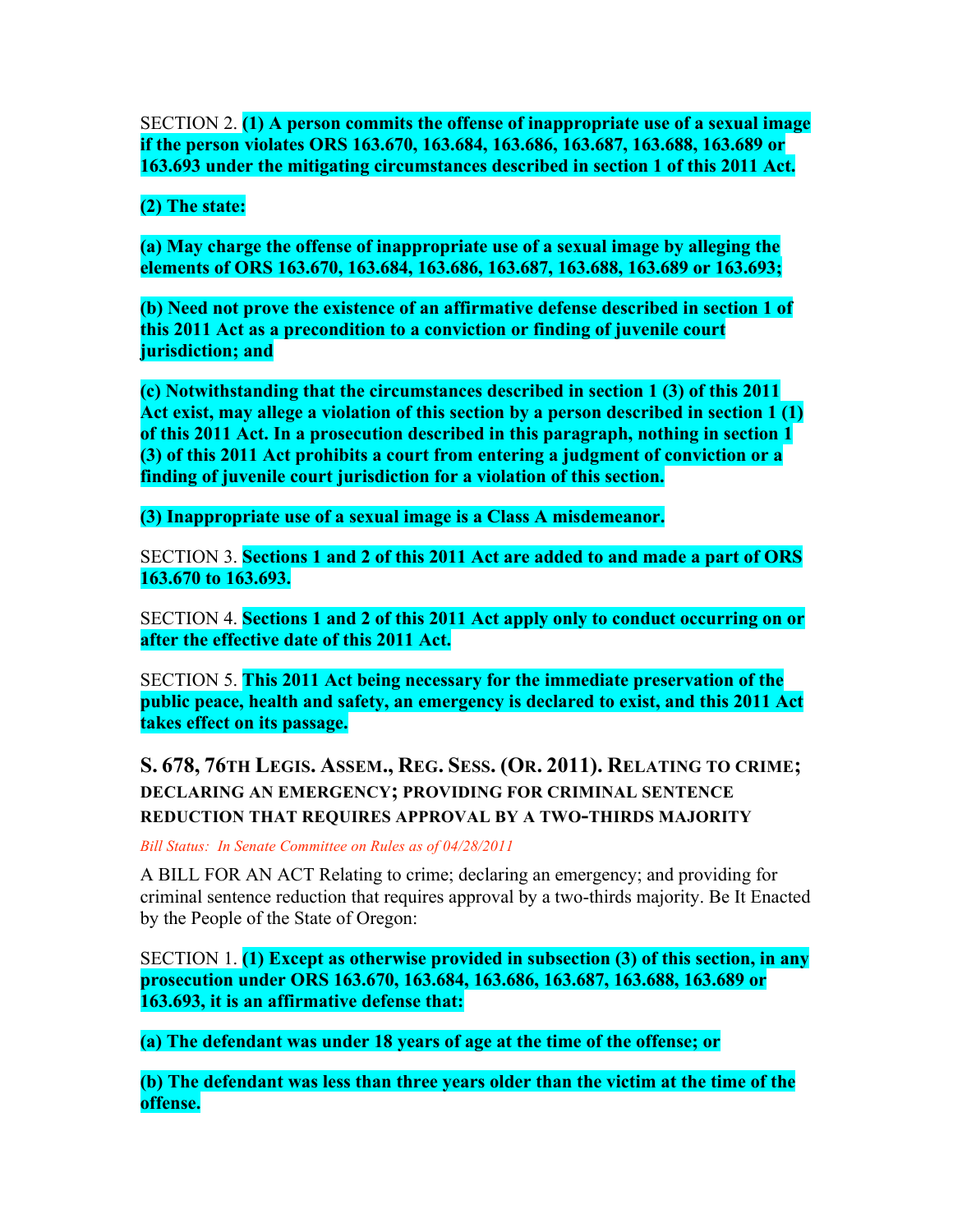**(2) Except as otherwise provided in section 3 of this 2011 Act or subsection (3) of this section, the affirmative defenses described in subsection (1) of this section constitute mitigating circumstances reducing what otherwise would be a violation of ORS 163.670, 163.684, 163.686, 163.687, 163.688, 163.689 or 163.693 to the offense of inappropriate use of a sexual image as defined in section 2 of this 2011 Act.**

**(3) The affirmative defense described in:**

**(a) Subsection (1) of this section does not apply if:**

**(A) The state proves beyond a reasonable doubt that, at the time the offense was committed, the victim was under 12 years of age; or**

**(B) The defendant has a previous conviction or finding of juvenile court jurisdiction for inappropriate use of a sexual image as defined in section 2 of this 2011 Act.**

**(b) Subsection (1)(b) of this section does not apply if the state proves beyond a reasonable doubt that:**

**(A) The defendant transferred the visual recording or visual depiction, or authorized another person to observe or record the sexually explicit conduct, for consideration; or**

**(B) The defendant used the visual recording or visual depiction, or the victim's participation or engagement in sexually explicit conduct, to commit coercion as defined in ORS 163.275 or theft by extortion as defined in ORS 164.075.**

**(4) As used in this section:**

**(a) 'Previous conviction or finding of juvenile court jurisdiction' means a conviction or finding of juvenile court jurisdiction that was entered prior to the commission of the current offense.**

**(b) 'Victim' means the child who is the subject of the visual recording or visual depiction or, in the case of a prosecution under ORS 163.670, the child who participates or engages in sexually explicit conduct.** 

SECTION 2. **(1) A person commits the offense of inappropriate use of a sexual image if the person violates ORS 163.670, 163.684, 163.686, 163.687, 163.688, 163.689 or 163.693 under the mitigating circumstances described in section 1 of this 2011 Act.**

**(2) The state:**

**(a) May charge the offense of inappropriate use of a sexual image by alleging the elements of ORS 163.670, 163.684, 163.686, 163.687, 163.688, 163.689 or 163.693;**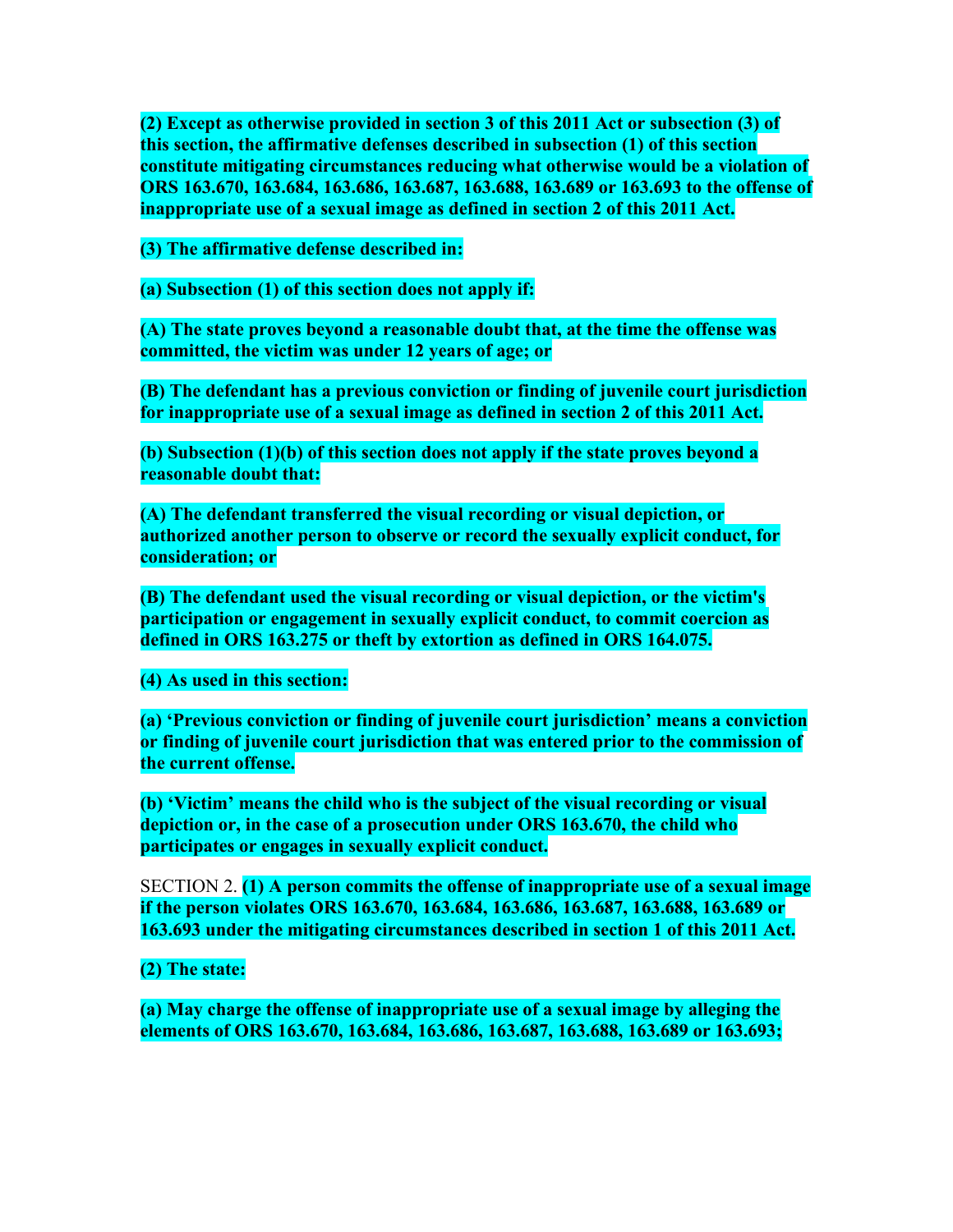**(b) Need not prove the existence of an affirmative defense described in section 1 of this 2011 Act as a precondition to a conviction or finding of juvenile court jurisdiction; and**

**(c) Notwithstanding that the circumstances described in section 1 (3) of this 2011 Act exist, may allege a violation of this section by a person described in section 1 (1) of this 2011 Act. In a prosecution described in this paragraph, nothing in section 1 (3) of this 2011 Act prohibits a court from entering a judgment of conviction or a finding of juvenile court jurisdiction for a violation of this section.**

**(3) Inappropriate use of a sexual image is a Class A misdemeanor.** 

SECTION 3. **(1) Notwithstanding any other provision of law, when a person is convicted of an offense described in subsection (3) of this section the court may impose a sentence of probation or a term of imprisonment that does not exceed any otherwise applicable mandatory minimum or presumptive sentence for the offense, whichever is longer, if:**

**(a) At the time the offense was committed, the defendant was under 18 years of age;**

**(b) At the time the offense was committed, the victim was under 12 years of age; and**

**(c) No other circumstance described in section 1 (3) of this 2011 Act exists.**

**(2) In making the sentencing determination described in this section, the court shall consider, in addition to any other factor the court considers appropriate:**

**(a) The age of the defendant and the age of the victim, at the time the offense was committed;**

**(b) The nature of the sexually explicit conduct involved in the offense; and**

**(c) Any criminal history of the defendant.**

**(3) This section applies to:**

**(a) Using a child in a display of sexually explicit conduct as defined in ORS 163.670.**

**(b) Encouraging child sexual abuse in the first degree as defined in ORS 163.684.**

**(c) Encouraging child sexual abuse in the second degree as defined in ORS 163.686.**

**(d) Possession of materials depicting sexually explicit conduct of a child in the first degree as defined in ORS 163.688.**

**(e) Possession of materials depicting sexually explicit conduct of a child in the second degree as defined in ORS 163.689.**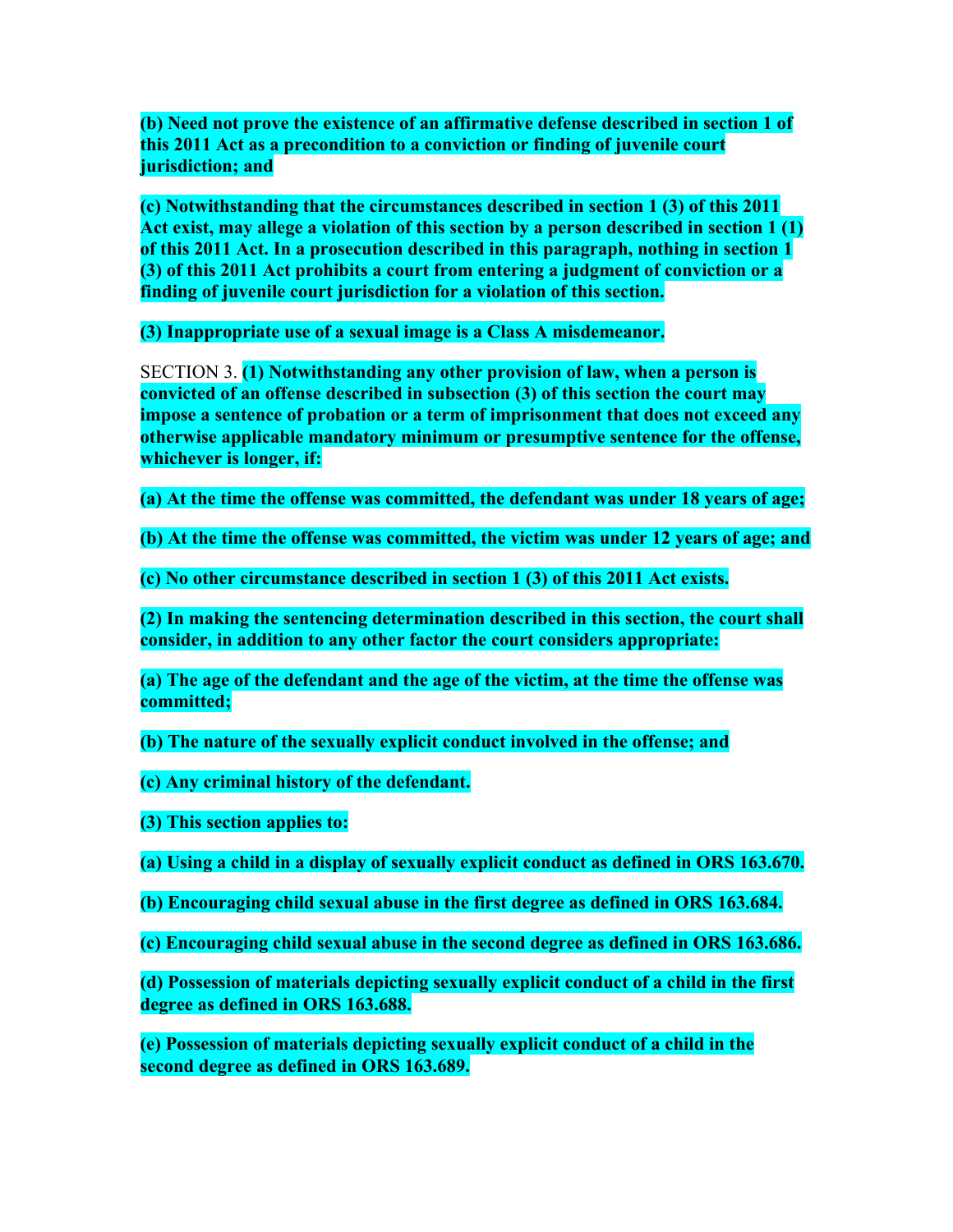SECTION 4. **Sections 1 and 2 of this 2011 Act are added to and made a part of ORS 163.670 to 163.693.** 

SECTION 5. **Sections 1 to 3 of this 2011 Act apply only to conduct occurring on or after the effective date of this 2011 Act.** 

SECTION 6. **This 2011 Act being necessary for the immediate preservation of the public peace, health and safety, an emergency is declared to exist, and this 2011 Act takes effect on its passage.** 

## **PENNSYLVANIA**

No distinction

## **H.R. 815, 195TH GEN. ASSEM., REG. SESS. (PA. 2011). AN ACT AMENDING TITLE 18 (CRIMES AND OFFENSES) OF THE PENNSYLVANIA CONSOLIDATED STATUTES, FURTHER PROVIDING FOR THE OFFENSE OF SEXUAL ABUSE OF CHILDREN; AND DEFINING THE OFFENSE OF SEXTING BY MINORS**

*Bill Status: Passed House – in Senate Committee on Judiciary as of 06/03/2011*

The General Assembly of the Commonwealth of Pennsylvania hereby enacts as follows:

Section 1. Section 6312(f) of Title 18 of the Pennsylvania Consolidated Statutes is amended to read:

§ 6312. Sexual abuse of children. \* \* \* (f) Exceptions.--This section does not apply to any **of the following:**

**(1) Any** material that is viewed, possessed, controlled, brought or caused to be brought into this Commonwealth, or presented**,** for a bona fide educational, scientific, governmental or judicial purpose.

**(2) Conduct prohibited under section 6321 (relating to sexting by minors).**

**(3) An individual under 18 years of age who knowingly photographs, videotapes, depicts on a computer or films or possesses or intentionally views a visual depiction as defined in section 6321 of himself o r herself alone in a state of simple nudity as defined in section 6321.** \* \* \*

Section 2. Title 18 is amended by adding a section to read:

#### **§ 6321. Sexting by minors.**

**(a) Offense defined.--A minor who knowingly transmits an electronic communication or disseminates a depiction of himself or herself or another minor,**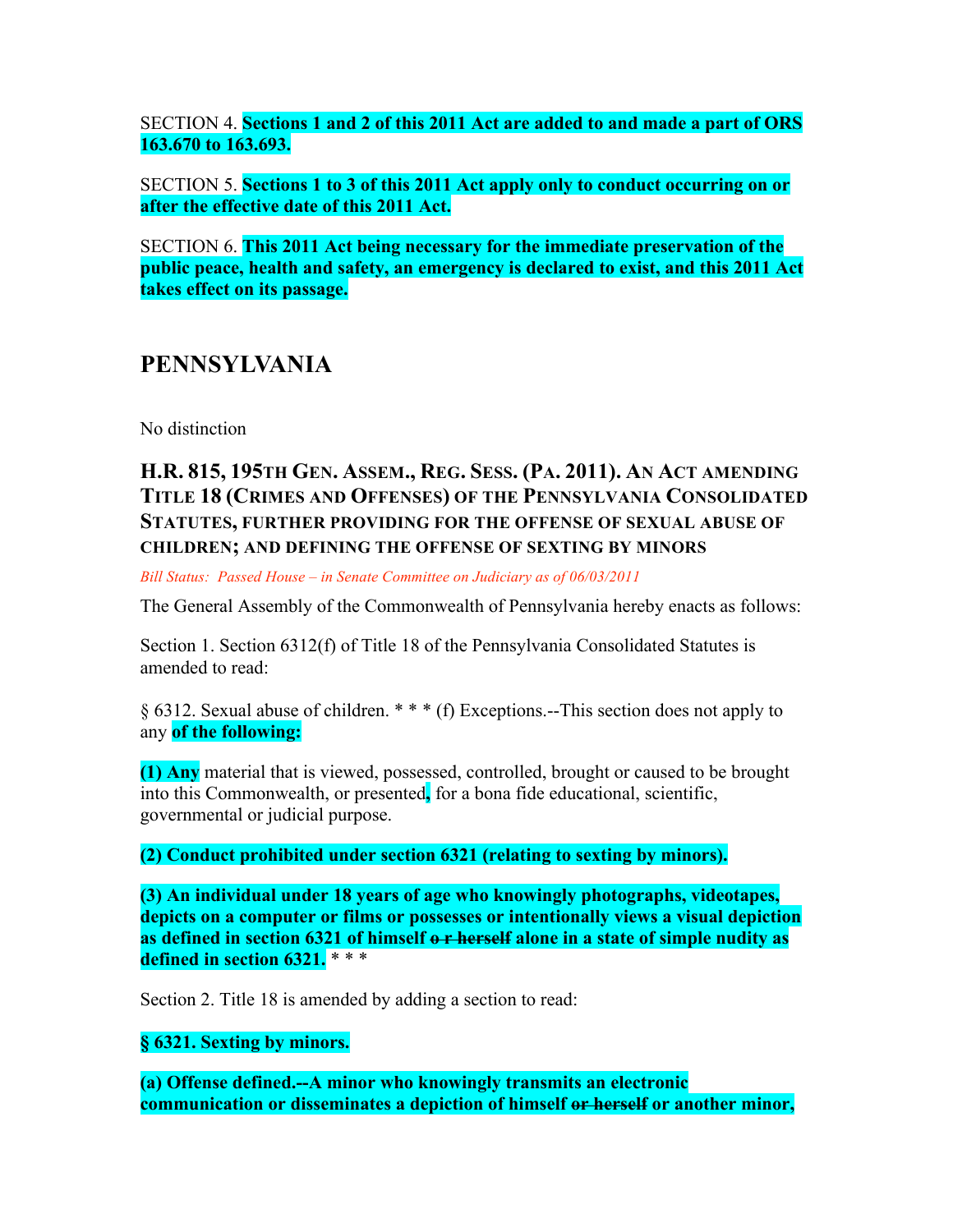**or possesses a depiction of another minor, engaging in sexually explicit conduct commits a misdemeanor of the second degree.**

**(b) Applicability.--This section shall not apply to the following:**

**(1) Electronic communications that depict either sexual intercourse or deviate sexual intercourse or the penetration, however slight, of the genitals or anus of a minor with any part of a person's body, masturbation, sadism or masochism. The transmission of an electronic communication depicting any of these acts shall be subject to prosecution under other provisions of this title, including section 6312 (relating to sexual abuse of children).**

**(2) A visual depiction of a minor which depicts the minor engaging in sexually explicit conduct if the photograph, videotape, film or depiction was taken, made, produced, used or intended to be used for or in furtherance of a commercial purpose. The photographing, videotaping, filming or depicting on a computer of a visual depiction which depicts the minor engaging in sexually explicit conduct**

**for or in furtherance of a commercial purpose shall be subject to prosecution under other provisions of this title, including section 6312.**

**(c) Adjudication alternatives.--As appropriate to the circumstances, if a minor is accused of violating this section, consideration shall be given to:**

**(1) Diversionary alternatives available prior to a law enforcement officer's submission of a written allegation of delinquency to the juvenile probation office.**

**(2) Adjudicatory alternatives available subsequent to the submission of a written allegation of delinquency, including the opportunity for disposition through informal adjustment as set forth in 42 Pa.C.S. § 6323 (relating to informal adjustment) or entry into a consent decree pursuant to 42 Pa.C.S. § 6340 (relating to consent decree).**

**(d) Expungement.--For juveniles who fulfill the conditions of a diversionary alternative pursuant to subsection (c)(1) or informal adjustment pursuant to 42 Pa.C.S. § 6323, the record, including any fingerprints or photographs taken under 42 Pa.C.S. § 6308(c) (relating to law enforcement records), shall be expunged pursuant to section 9123(a)(1) (relating to juvenile records). For juveniles who have successfully fulfilled the conditions of a consent decree pursuant to 42 Pa.C.S. § 6340, the record, including any fingerprints or photographs taken pursuant to 42 Pa.C.S. § 6308(c), shall be expunged pursuant to section 9123(a)(2).**

**(e) No secure detention or placement authorized.--A minor alleged to be delinquent solely on the basis of an offense committed under subsection (a) may not be detained in a secure placement facility under 42 Pa.C.S. § 6327 (relating to place of**

**detention). A minor adjudicated delinquent where the offense under subsection (a) is the only offense substantiated under 42 Pa.C.S. § 6341 (relating to adjudication)**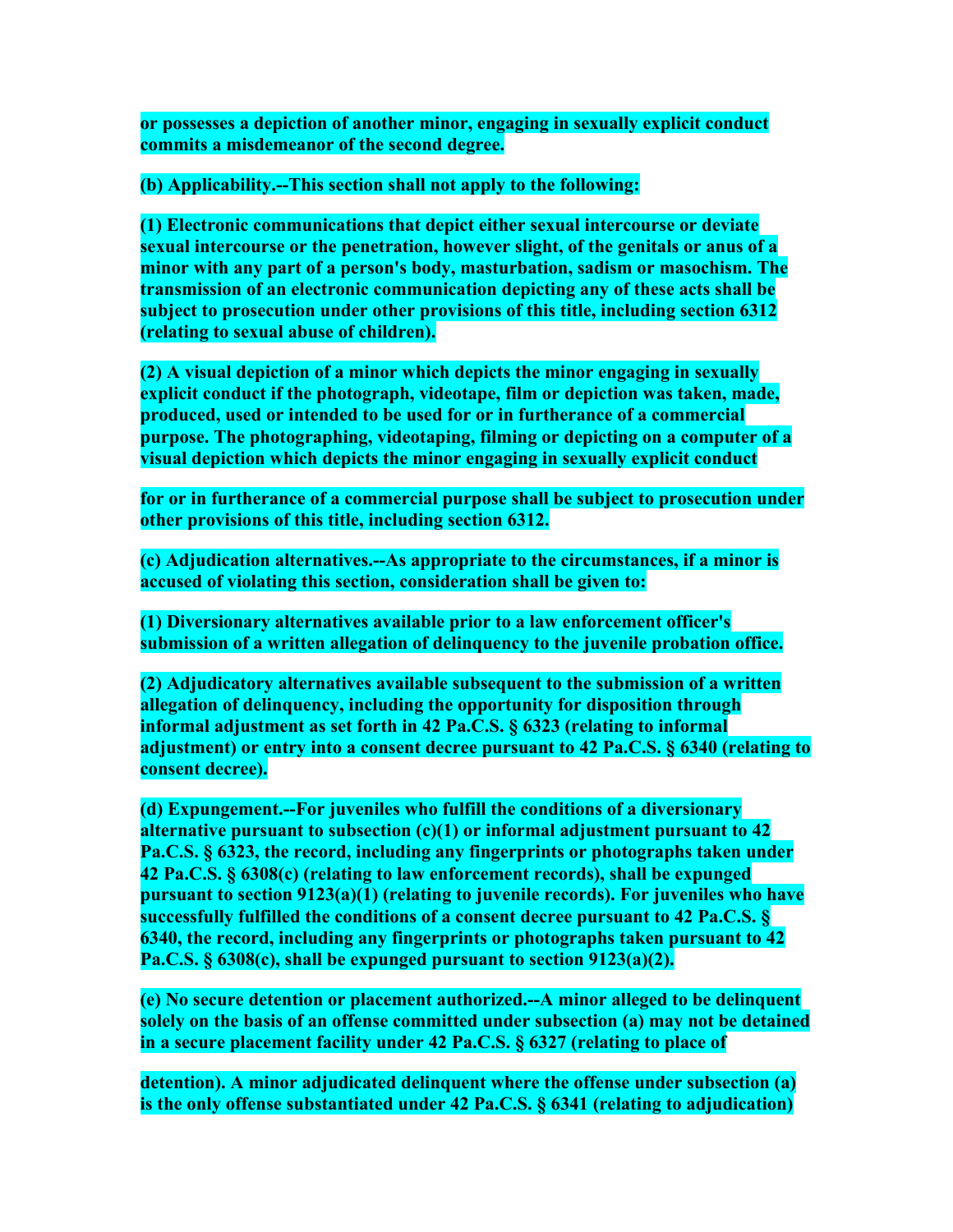**shall not be subject to commitment to a secure facility pursuant to a disposition ordered by the court under 42 Pa.C.S. § 6352 (relating to disposition of delinquent child).**

**(f) Seizure and forfeiture of electronic device.--An electronic device used in violation of this section may be seized and forfeited to the Commonwealth.**

**(g) Definitions.--As used in this section, the following words and phrases shall have the meanings given to them in this subsection unless the context clearly indicates otherwise:**

**"Electronic communication." As defined in section 5702 (relating to definitions).**

**"Minor." A person 13 years of age or older and under 18 years of age.**

**"Nudity." As defined in section 5903(e) (relating to obscene and other sexual materials and performances).**

**"Sexual intercourse." As defined in section 3101 (relating to definitions).**

**"Sexually explicit conduct." A lewd or lascivious exhibition of the minor's genitals, pubic area, breasts or buttocks or nudity if such nudity is depicted for the purpose of sexual stimulation or gratification of any person who might view such depiction. The term does not include simple nudity.**

Section 3. This act shall take effect in 60 days.

## **S. 850, 195TH GEN. ASSEM., REG. SESS. (PA. 2011). AN ACT AMENDING TITLES 18 (CRIMES AND OFFENSES) AND 42 (JUDICIARY AND JUDICIAL PROCEDURE) OF THE PENNSYLVANIA CONSOLIDATED STATUTES, IN MINORS, PROVIDING FOR THE OFFENSE OF CYBERBULLYING AND SEXTING BY MINORS; IN CRIMINAL HISTORY RECORD INFORMATION**

*Bill Status: In Senate Committee on Appropriations as of 05/04/2011*

AN ACT

Amending Titles 18 (Crimes and Offenses) and 42 (Judiciary and Judicial Procedure) of the Pennsylvania Consolidated Statutes, in minors, providing for the offense of cyberbullying and sexting by minors; in criminal history record information, further providing for expungement and for juvenile records; and, in relation to summary offenses, further providing for short title and purpose of chapter, for the scope of the Juvenile Act, for inspection of court files and records, for conduct of hearings and for right to counsel. The General Assembly of the Commonwealth of Pennsylvania hereby enacts as follows: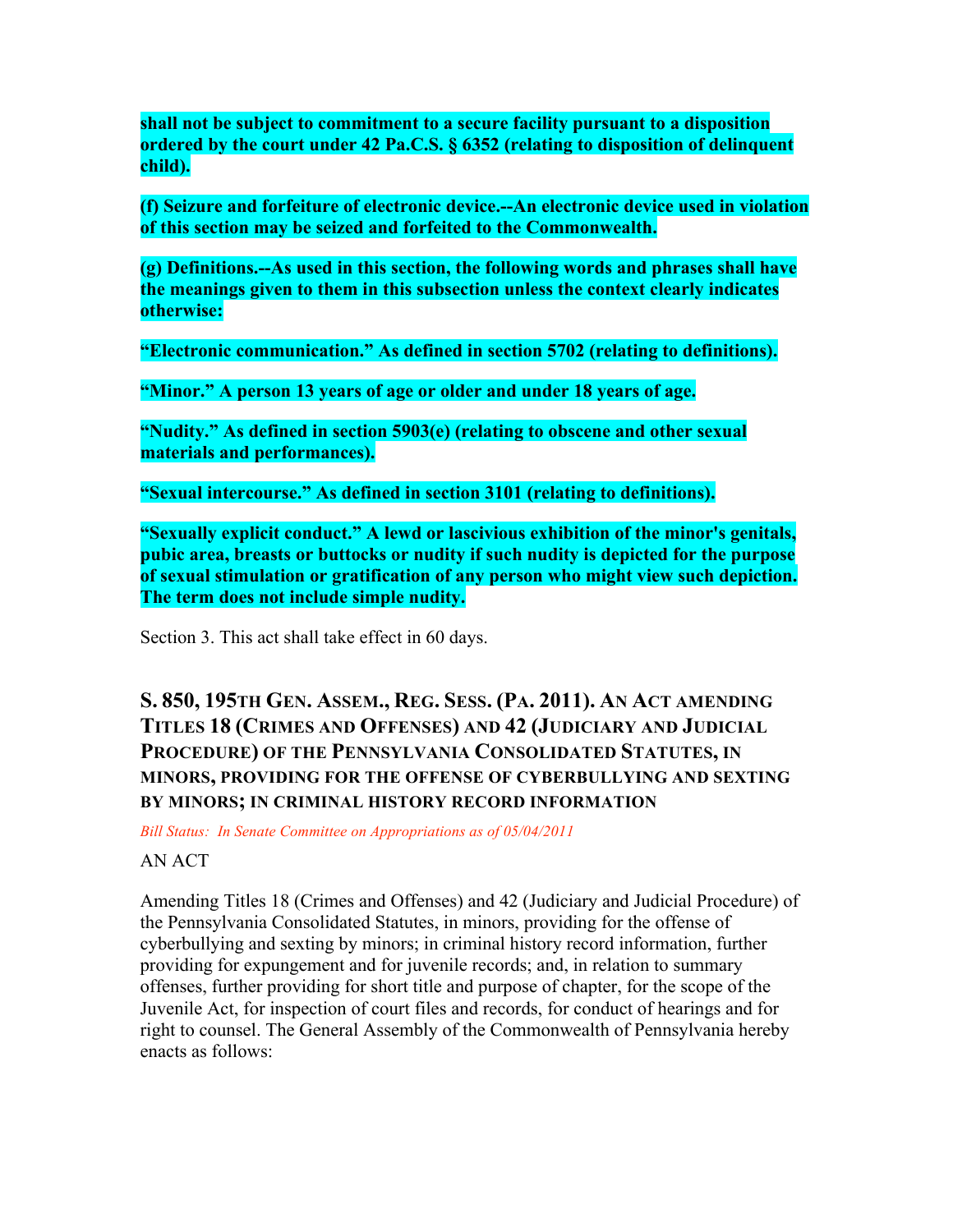Section 1. Title 18 of the Pennsylvania Consolidated Statutes is amended by adding a section to read:

**§ 6321. Cyberbullying and sexting by minors.**

**(a) Offense defined.--A minor commits a misdemeanor of the second third degree if:**

**(1) the minor knowingly transmits or disseminates any electronic message, including a visual depiction of himself or any other person in a state of nudity, to another minor with the knowledge or intent that the message would coerce,**

**intimidate, torment, harass or otherwise cause emotional distress to the other minor; or**

**(2) the minor does any of the following involving another minor:**

**(i) photographs, videotapes, depicts on a computer or films the other minor in a state of nudity without the person's knowledge or consent; or**

**(ii) transmits, distributes, publishes or disseminates a visual depiction of the other minor in a state of nudity where the minor depicted has not given consent or has withdrawn consent for the dissemination.**

**(b) Seizure and forfeiture of electronic device.--An electronic device used in violation of this section may be seized by and forfeited to the Commonwealth.**

**(c) Definitions.--As used in this section, the following words and phrases shall have the meanings given to them in this subsection:**

**"Disseminate." To cause or make an electronic communication from one person, place or electronic communication device to two or more persons, places or electronic communication devices. The term does not include the posting on or transfer to an Internet page or website to which the public has or might gain access.**

**"Minor." An individual under 18 years of age.**

**"Nudity." The showing of the human male or female genitals, pubic area or buttocks with less than a fully opaque covering, the showing of the female breast with less than a fully opaque covering of any portion thereof below the top of the nipple or the depiction of covered male genitals in a discernibly turgid state.**

**"Transmit." To cause or make an electronic communication**

**from one person, place or electronic communication device to only one other person, place or electronic communication device. The term shall not include the posting on or transfer to an Internet page or website to which the public has or might gain access.**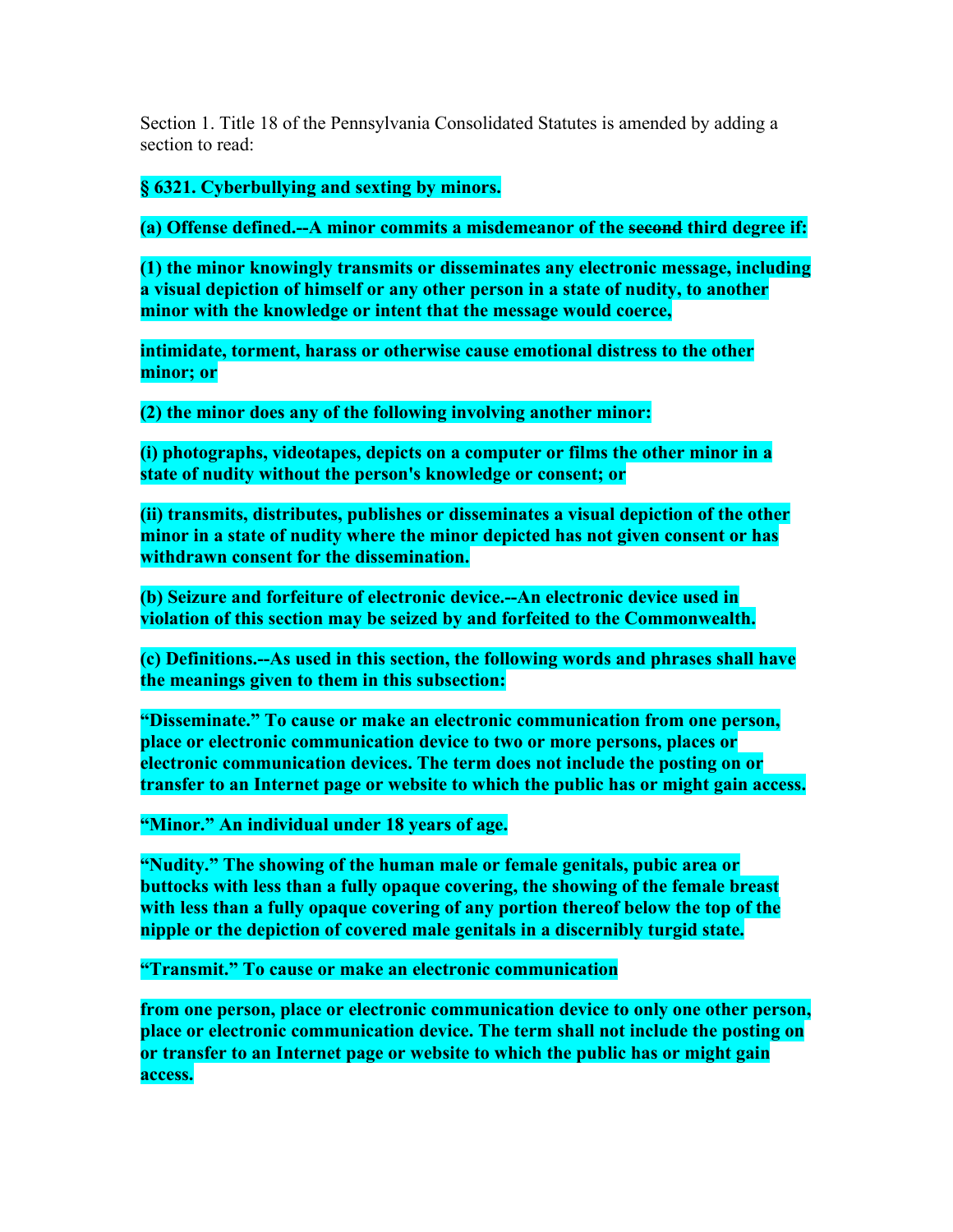**"Visual depiction." A photograph, videotape, film or depiction on a computer. The term shall not include a photograph, videotape, film or depiction on a computer, taken, taped, filmed, made, produced, used or intended to be used, for or in furtherance of a commercial purpose or to the transmission or dissemination of such a visual depiction.**

Section 2. Sections  $9122(a)(3)$  and (d) and  $9123(a)$  of Title 18 are amended to read:

§ 9122. Expungement.

(a) Specific proceedings.--Criminal history record information shall be expunged in a specific criminal proceeding when: \* \* \*  $(3)$  a person 21 years of age or older who has been convicted of a violation of section 6308 (relating to purchase, consumption, possession or transportation of liquor or malt or brewed beverages)**, which occurred on or after the day the person attained 18 years of age,** petitions the court of common pleas in the county where the conviction occurred seeking expungement and the person has satisfied all terms and conditions of the sentence imposed for the violation, including any suspension of operating privileges imposed pursuant to section 6310.4 (relating to restriction of operating privileges). Upon review of the petition, the court shall order the expungement of all criminal history record

information and all administrative records of the Department of Transportation relating to said conviction. \* \* \* (d) Notice of expungement.--Notice of expungement shall promptly be submitted to the central respository **repository** which shall notify all criminal justice agencies which have received the criminal history record information to be expunged. \* \* \* § 9123. Juvenile records.

(a) Expungement of juvenile records.--Notwithstanding the provisions of section 9105 (relating to other criminal justice information) and except upon cause shown, expungement of records of juvenile delinquency cases **and cases involving summary offenses committed while the individual was under 18 years of age,** wherever kept or retained shall occur after 30 days' notice to the district attorney, whenever the court upon its **own** motion or upon the motion of a child or the parents or guardian finds:

(1) a complaint is filed which is not substantiated or the petition which is filed as a result of a complaint is dismissed by the court; **(1.1) a written allegation is filed which was not approved for prosecution; (1.2) the individual successfully completed an informal adjustment and no proceeding seeking adjudication or conviction is pending;**

(2) six months have elapsed since the final discharge of the person from supervision under a consent decree **or diversion program, including a program under 42 Pa.C.S.**

**§ 1520 (relating to adjudication alternative program)** and no proceeding seeking adjudication or conviction is pending;

**(2.1) the individual is 18 years of age or older and the individual has satisfied all terms and conditions of the sentence imposed following a conviction for a summary**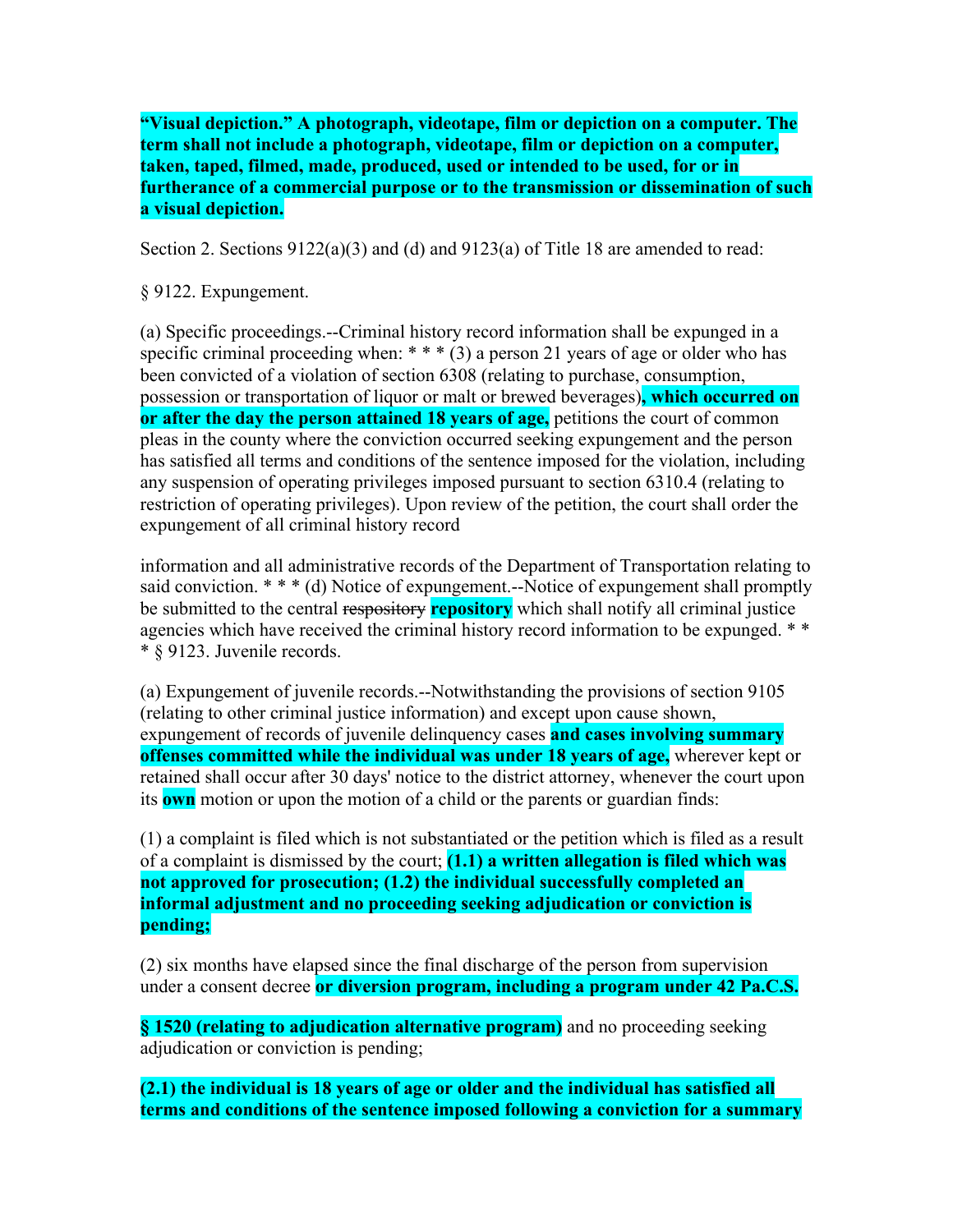**offense, with the exception of a violation of section 6308 (relating to purchase, consumption, possession or transportation of liquor or malt or brewed beverages), committed while the individual was under 18 years of age and the individual has not been convicted of a felony, misdemeanor or adjudicated delinquent and no proceeding is pending to seek such conviction and adjudication; (2.2) the individual is 18 years of age or older and has been convicted of a violation of section 6308 which occurred while the individual was under 18 years of age and the individual has satisfied all terms and conditions of the sentence imposed for the violation, including any suspension of operating privileges imposed under section 6310.4 (relating to restriction of operating privileges). Expungement shall include all criminal history record information and all administrative records of the Department of Transportation relating to the conviction;**

(3) five years have elapsed since the final discharge of the person from commitment, placement, probation or any other disposition and referral and since such final discharge, the person has not been convicted of a felony, misdemeanor or adjudicated delinquent and no proceeding is pending seeking such conviction or adjudication; or

(4) the individual [is 18 years of age or older **petitions the court for an expungement**,,] the attorney for the Commonwealth consents to the expungement and a court orders the expungement after giving consideration to the

following factors:

(i) the type of offense;

(ii) the individual's age, history of employment, criminal activity and drug or alcohol problems;

(iii) adverse consequences that the individual may suffer if the records are not expunged; and

(iv) whether retention of the record is required for purposes of protection of the public safety. \* \* \*

Section 3. Section 6301(b) of Title 42 is amended to read:

§ 6301. Short title and purposes of chapter. \* \* \* (b) Purposes.--This chapter shall be interpreted and construed as to effectuate the following purposes:

(1) To preserve the unity of the family whenever possible or to provide another alternative permanent family when the unity of the family cannot be maintained. (1.1) To provide for the care, protection, safety and wholesome mental and physical development of children coming within the provisions of this chapter.

(2) Consistent with the protection of the public interest, to provide for children committing delinquent acts programs of supervision, care and rehabilitation which provide balanced attention to the protection of the community, the imposition of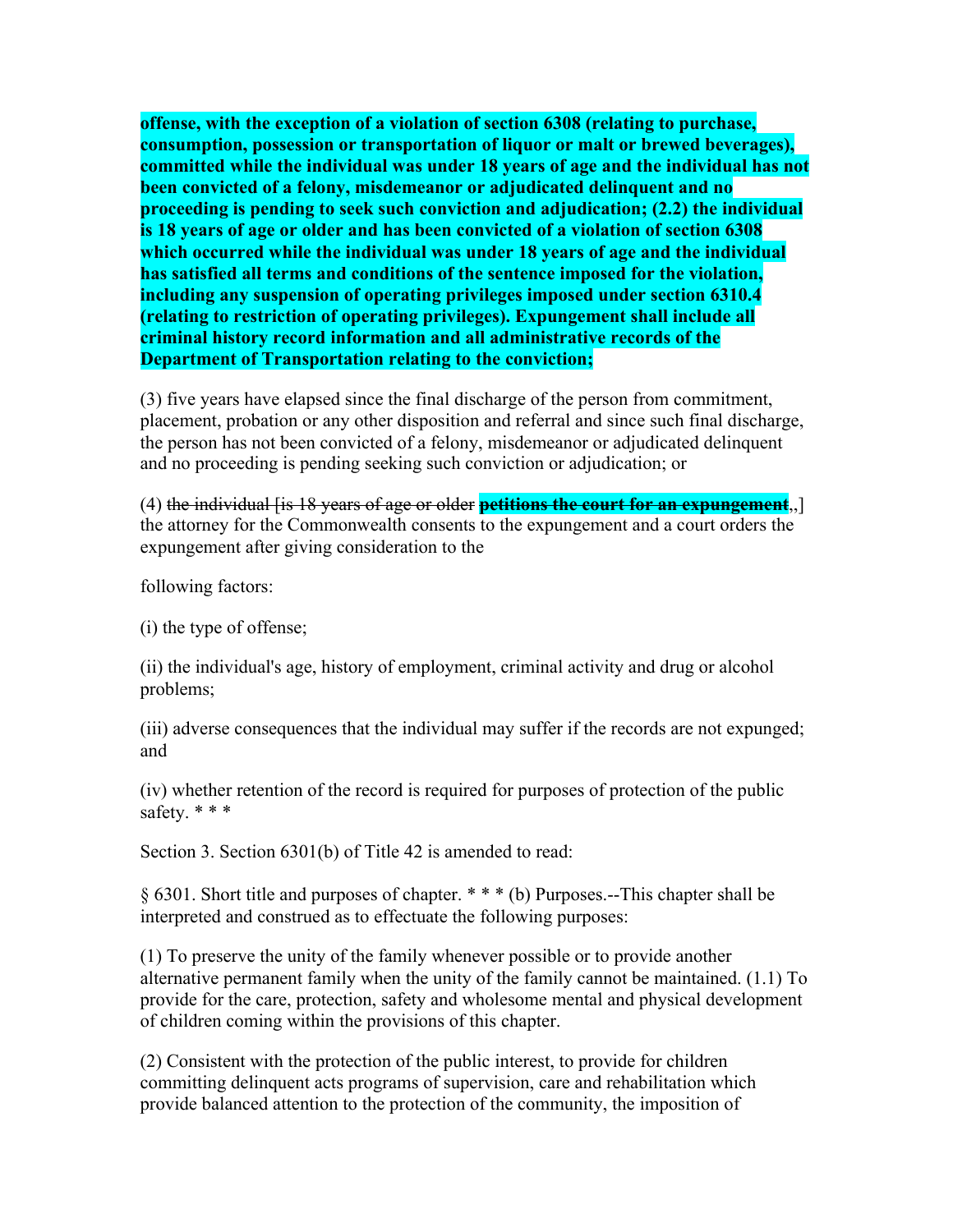accountability for offenses committed and the development of competencies to enable children to become responsible and productive members of the community.

(3) To achieve the foregoing purposes in a family environment whenever possible, separating the child from

parents only when necessary for his welfare, safety or health or in the interests of public safety.

(4) To provide means through which the provisions of this chapter are executed and enforced and in which the parties are assured a fair hearing and their constitutional and other legal rights recognized and enforced.

**(5) To use the least restrictive p unitive sanctions consistent with the protection of the community and the r ehabilitative rehabilitation needs of**

**the a delinquent child; and to use confinement as a last resort and to impose it for the minimum amount of time that is consistent with the protection of the public and the r ehabilitative rehabilitation needs of t he a delinquent child.**

**(6) To employ whenever possible evidence-based practices, with fidelity, at every stage of the juvenile justice process.**

Section 4. Sections 6303, 6307 and 6336 of Title 42 are amended by adding subsections to read:

§ 6303. Scope of chapter. \* \* \* **(c) Summary offenses generally.--In addition to the provisions of subsection (a)(5) and notwithstanding the exclusion of summary offenses generally from the definition of "delinquent act" under section 6302, the provisions of sections 6307 (relating to inspection of court files and records) and 6336(d) (relating to conduct of hearings), insofar as section 6336(d) relates to the exclusion of the general public from the proceedings, shall apply to proceedings involving a child charged with a summary offense when the proceedings are before a judge of the minor judiciary.**

§ 6307. Inspection of court files and records. \* \* \* **(c) Summary offenses.--The provisions of this section shall apply to proceedings involving a child charged with a summary offense when the proceedings are before a judge of the minor judiciary.** § 6336. Conduct of hearings. \* \* \* **(g) Summary offenses.--The provisions of subsection (d), insofar as it relates to the exclusion of the general public from the proceedings, shall apply to proceedings involving a child charged with a summary offense when the proceedings are before a judge of the minor judiciary.**

**(h) Adjudication alternative.--The magisterial district judge may refer a child charged with a summary offense to an adjudication alternative program under section 1520 (relating to adjudication alternative program) and the Pennsylvania Rules of Criminal Procedure.**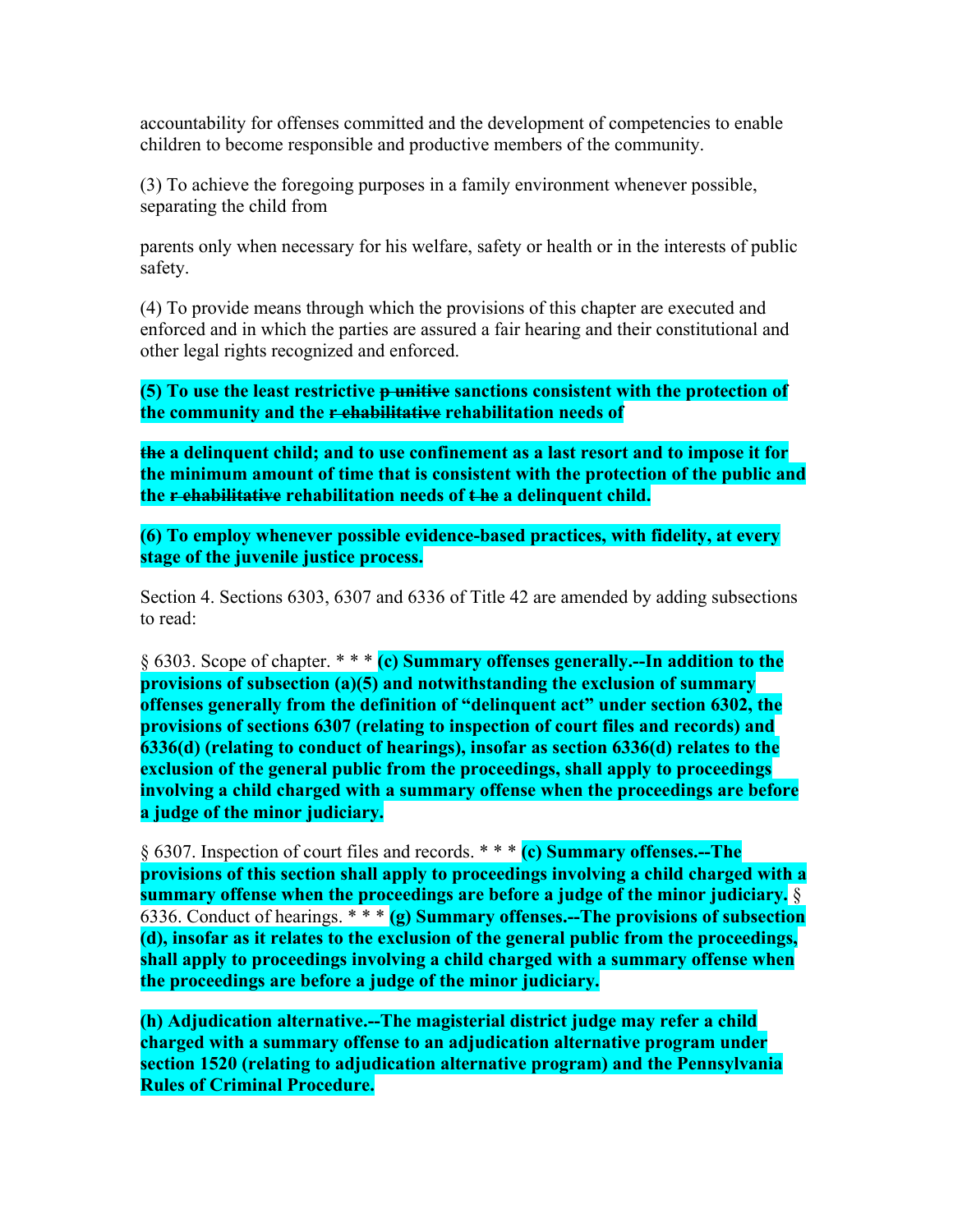Section 5. Section 6337 of Title 42 is amended to read:

§ 6337. Right to counsel.

**(a) Presumption of indigency.-- (1)** Except as provided in section 6311 (relating to guardian ad litem for child in court proceedings), a party is entitled to representation by legal counsel at all stages of any proceedings under this chapter and if he is without financial resources or otherwise unable to employ counsel, to have the court provide counsel for him.

**(2) All children are presumed indigent for the purposes of any proceedings under this chapter. The presumption may be rebutted if the court ascertains that the child has the**

**financial resources to retain counsel of his choice at his own expense. The court shall not consider the financial resources of the child's parent, guardian or custodian when ascertaining whether the child has the financial resources to retain counsel of his choice at his own expense.**

**(3)** If a party appears without counsel the court shall ascertain whether he knows of his right thereto and to be provided with counsel by the court if applicable. The court may continue the proceeding to enable a party to obtain counsel.

**(b) Waiver.--**Counsel must be provided for a child unless his parent, guardian, or custodian is present in court and affirmatively waive **waives** it. However, the parent, guardian, or custodian may not waive counsel for a child when their interest may be in conflict with the interest or interests of the child. If the interests of two or more parties may conflict, separate counsel shall be provided for each of them. Section 6. This act shall take effect in 60 days.

## **RHODE ISLAND**

### **2011 R.I. PUB. LAWS CH. 11-270 (H.R. 5094). AN ACT RELATING TO CRIMINAL OFFENSES - CHILDREN. (EFFECTIVE)**

It is enacted by the General Assembly as follows:

 SECTION 1. Chapter 11-9 of the General Laws entitled "Children" is hereby amended by

adding thereto the following section:

 11-9-1.4. Minor electronically disseminating indecent material to another person. – "Sexting" Prohibited. - (a) Definitions as used in this section:

(1) "Minor" means any person not having reached eighteen (18) years of age;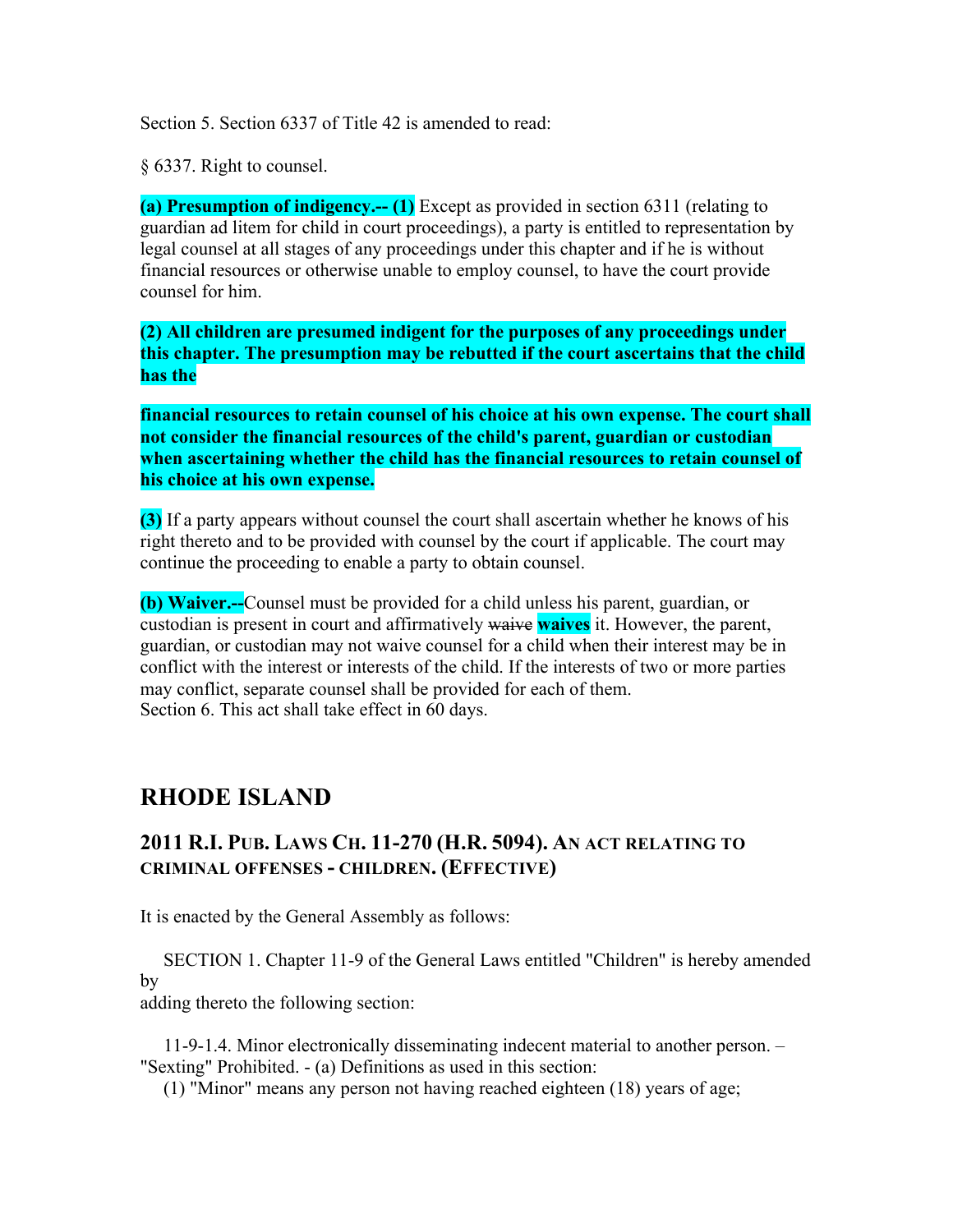(2) "Computer" has the meaning given to that term in section 11-52-1;

 (3) "Telecommunication device" means an analog or digital electronic device which processes data, telephony, video, or sound transmission as part of any system involved in the

sending and/or receiving at a distance of voice, sound, data, and/or video transmissions;

 (4) "Indecent visual depiction" means any digital image or digital video of the minor engaging in sexually explicit conduct, and includes data stored or any computer, telecommunication device, or other electronic storage media which is capable of conversion into

a visual image;

 (5) "Sexually explicit conduct" means actual masturbation or graphic focus on or lascivious exhibition of the nude genitals or pubic area of the minor.

 (b) No minor shall knowingly and voluntarily and without threat or coercion use a computer or telecommunication device to transmit an indecent visual depiction of himself or

herself to another person.

(c) A violation of this section shall be a status offense and referred to the family court.

 (d) The conduct prohibited under subsection (b) shall not be deemed a violation of section 11-9-1.3 and, further, shall not subject the minor to sex offender registration requirements

set forth in section 11-37.1-1 et seq., entitled "Sexual Offender Registration and Community

Notification."

SECTION 2. This act shall take effect upon passage.

## **SOUTH CAROLINA**

No distinction

### **H.R. 3130/S. 296, 119TH GEN. ASSEM., 1ST REG. SESS. (S.C. 2011). TO AMEND THE CODE OF LAWS OF SOUTH CAROLINA, 1976, BY ADDING SECTION 63-19-2470 SO AS TO CREATE THE OFFENSE OF SEXTING**

*Bill Status: In House and Senate Committees on Judiciary as of 01/11/2011*

A BILL TO AMEND THE CODE OF LAWS OF SOUTH CAROLINA, 1976, BY ADDING SECTION 63-19-2470 SO AS TO CREATE THE OFFENSE OF SEXTING, TO PROVIDE FOR A CIVIL FINE AND THE CREATION OF AN EDUCATIONAL PROGRAM FOR A PERSON WHO COMMITS THE OFFENSE, TO PROVIDE FOR THE RESTRICTION OF A MINOR'S DRIVING PRIVILEGES UNDER CERTAIN CIRCUMSTANCES, TO PROVIDE CERTAIN SAFEGUARDS FOR MINORS WHO COMMIT THE OFFENSE, AND TO PROVIDE FOR THE USE OF THE UNIFORM TRAFFIC TICKET FOR THE OFFENSE AND FOR JURISDICTION OVER THE OFFENSE IN THE MUNICIPAL OR MAGISTRATES COURT.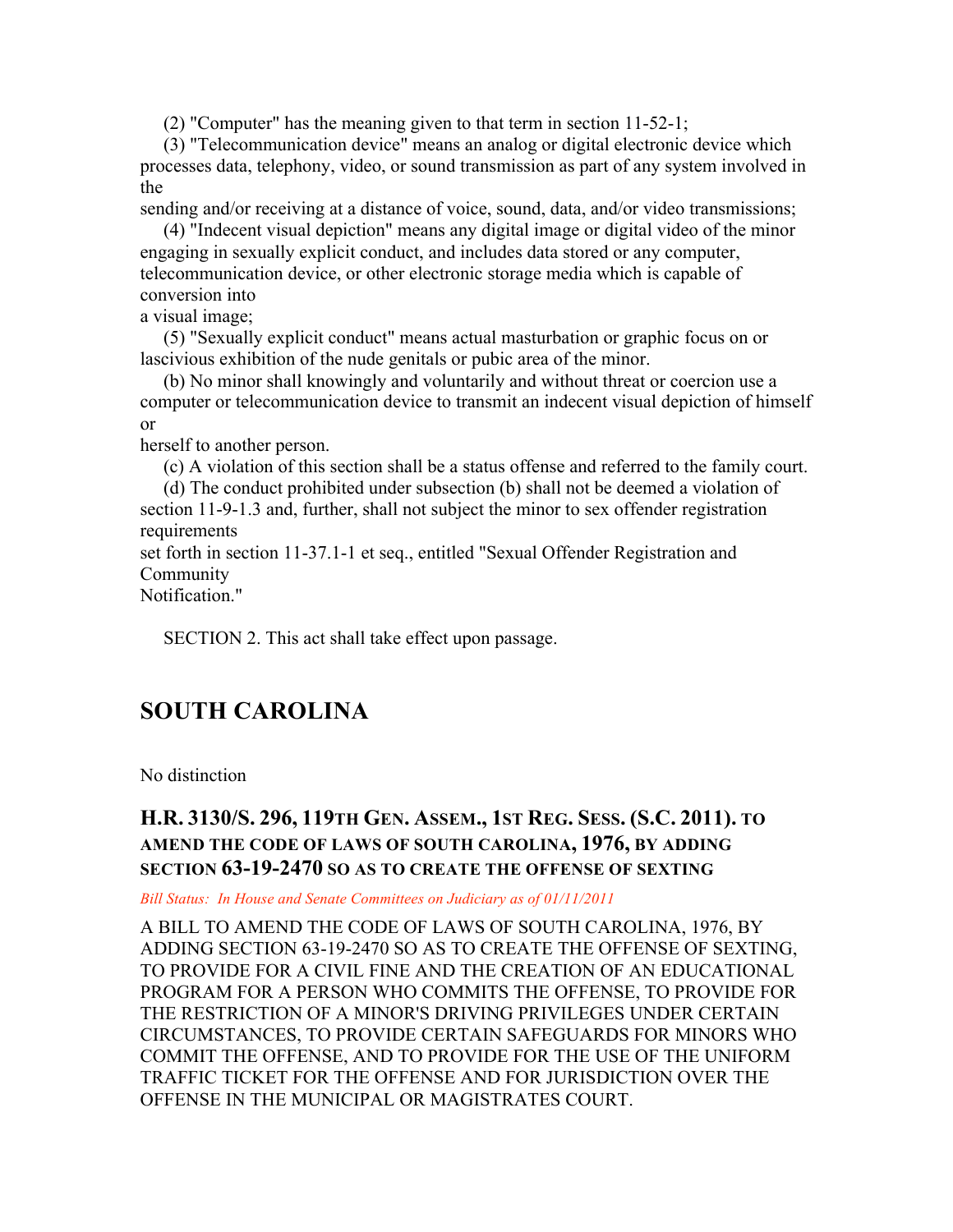Be it enacted by the General Assembly of the State of South Carolina:

SECTION 1. Article 23, Chapter 19, Title 63 of the 1976 Code is amended by adding:

"Section 63-19-2470. (A) Notwithstanding another provision of law, it is unlawful for a minor who is at least twelve years of age but less than the age of eighteen years to use a telecommunications device to knowingly transmit or distribute to another person a photograph, text message with a photo attachment, or other transmitted material of any kind depicting himself or another person who is less than eighteen years of age in a state of sexual activity or a state of sexually explicit nudity. A minor who violates the provisions of this section is guilty of the civil offense of sexting and is subject to a civil fine of not more than one hundred dollars and may be ordered to complete an educational program as provided in subsection (C). The civil fine is subject to all applicable court costs, assessments, and surcharges.

(B) If a minor convicted pursuant to this section fails to pay the civil fine or to successfully complete the education program as provided in subsection (C) as ordered by the court, the court may restrict the minor's driving privileges to driving only to and from school, work, and church, or as the court considers appropriate for a period of ninety days beginning from the date provided by the court. If the minor does not have a driver's license or permit, the court may delay the issuance of the person's driver's license or permit for a period of ninety days beginning on the date the person applies for a driver's license or permit. Upon restricting or delaying the issuance of the minor's driver's license or permit, the court must complete and remit to the Department of Motor Vehicles any required forms or documentation. The minor is not required to submit his driver's license or permit to the court or to the Department of Motor Vehicles. The Department of Motor Vehicles must clearly indicate in the minor's driving record that the restriction or delayed issuance of the minor's driver's license or permit is not a traffic violation of a driver's license suspension. The Department of Motor Vehicles must notify the minor's parent, guardian, or custodian of the restriction or delayed issuance of the minor's driver's license or permit. At the completion of the ninety-day period, the Department of Motor Vehicles must remove the restriction or allow for the issuance of the minor's license or permit. No record may be maintained by the Department of Motor Vehicles of the restriction or delayed issuance of the minor's driver's license or permit after the ninety-day period. The restriction or delayed issuance of the minor's driver's license or permit must not be considered by an insurance company for automobile insurance purposes or result in an automobile insurance penalty, including a penalty under the Merit Rating Plan promulgated by the Department of Insurance.

(C) Each circuit solicitor has the prosecutorial discretion as defined in Chapter 22, Title 17 and shall establish, as a matter of prosecutorial discretion, an educational program for minors who violate the provisions of this section. The educational program must include, but is not limited to, the:

(1) legal consequences of and penalties for sharing materials depicting minors engaged in sexual activity or in a state of sexually explicit nudity, including applicable federal and state statutes;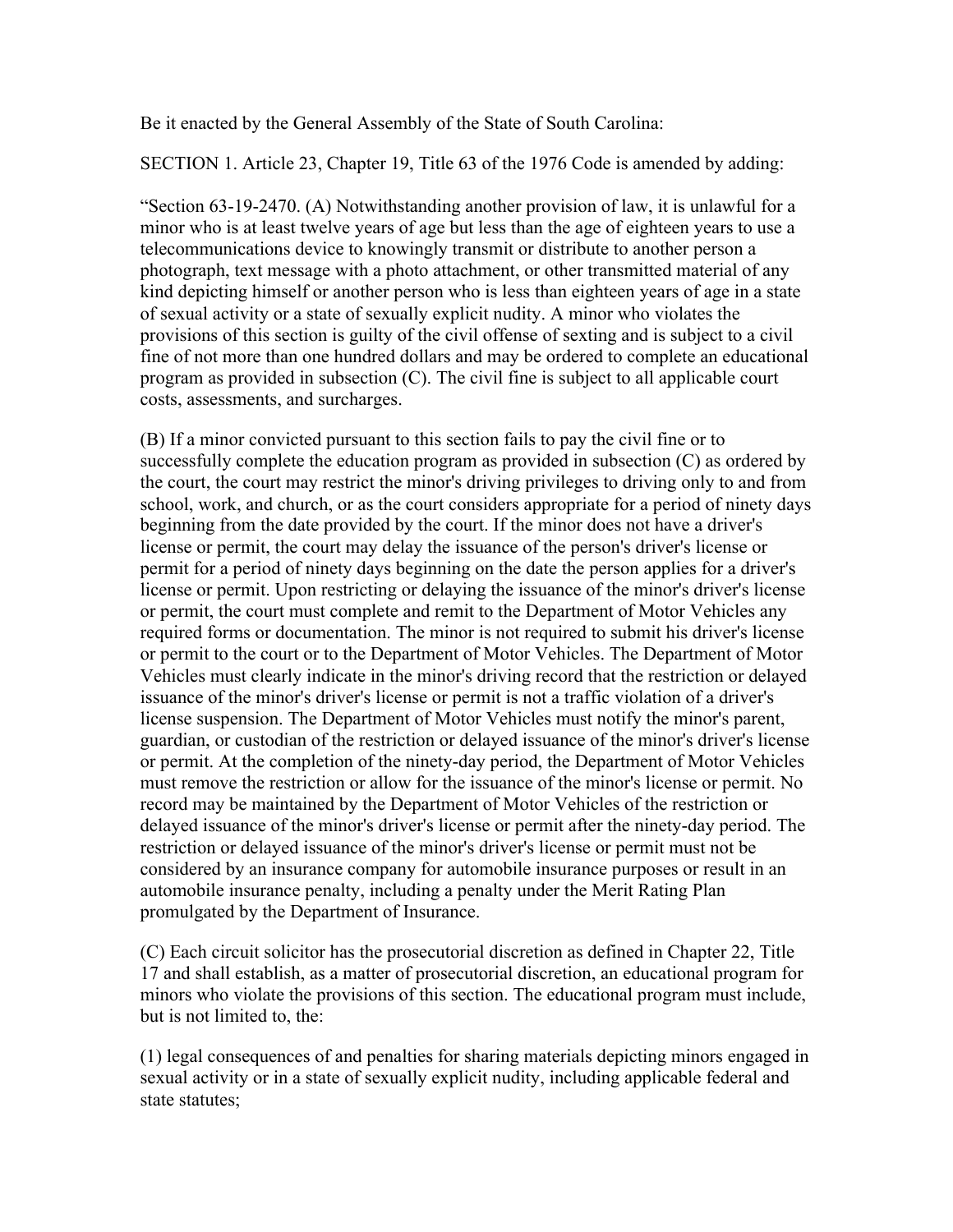(2) nonlegal consequences of sharing materials depicting minors engaged in sexual activity or in a state of sexually explicit nudity including, but not limited to, the:

(a) effect on relationships;

(b) loss of educational and employment opportunities; and

(c) removal from certain school programs and extracurricular activities.

(3) unique characteristics of cyberspace and the Internet, including searching and replicating material, and the long-term consequences of sharing materials depicting minors engaged in sexual activity or in a state of sexually explicit nudity with an infinite audience; and

(4) connection between bullying and cyberbullying and minors sharing materials depicting minors engaged in sexual activity or in a state of sexually explicit nudity.

(D) The educational program required by the provisions of this section must be under the direct supervision and control of the circuit solicitor; however, the solicitor may contract for services with a county or municipality in the circuit.

(E) The South Carolina Commission on Prosecution Coordination shall oversee the administrative procedures for the educational programs required by this section.

(F) A violation of the provisions of this section is not a criminal or delinquent offense and no criminal or delinquent record may be maintained. A minor may not be detained, taken into custody, arrested, placed in jail or in any other secure facility, committed to the custody of the Department of Juvenile Justice, or found to be in contempt of court for a violation of this section or for failure to pay a fine or successfully complete the educational program provided in subsection (C).

(G) A violation of this section is not grounds for denying, suspending, or revoking a person's participation in a state college or university financial assistance program including, but not limited to, a Life Scholarship, a Palmetto Fellows Scholarship, or a need-based grant.

(H) The uniform traffic ticket, established pursuant to Section 56-7-10, may be used by law enforcement officers for a violation of this section. The law enforcement officer must notify the minor's parent, guardian, or custodian of the minor's offense, if reasonable, within ten days of the issuance of the uniform traffic ticket.

(I) Jurisdiction to hear a violation of this section is vested exclusively in the municipal court and the magistrates court. A hearing concerning a violation of this section must be placed on the court's appropriate docket for traffic violations and not on the court's docket for civil matters."

SECTION 2. This act takes effect upon approval by the Governor.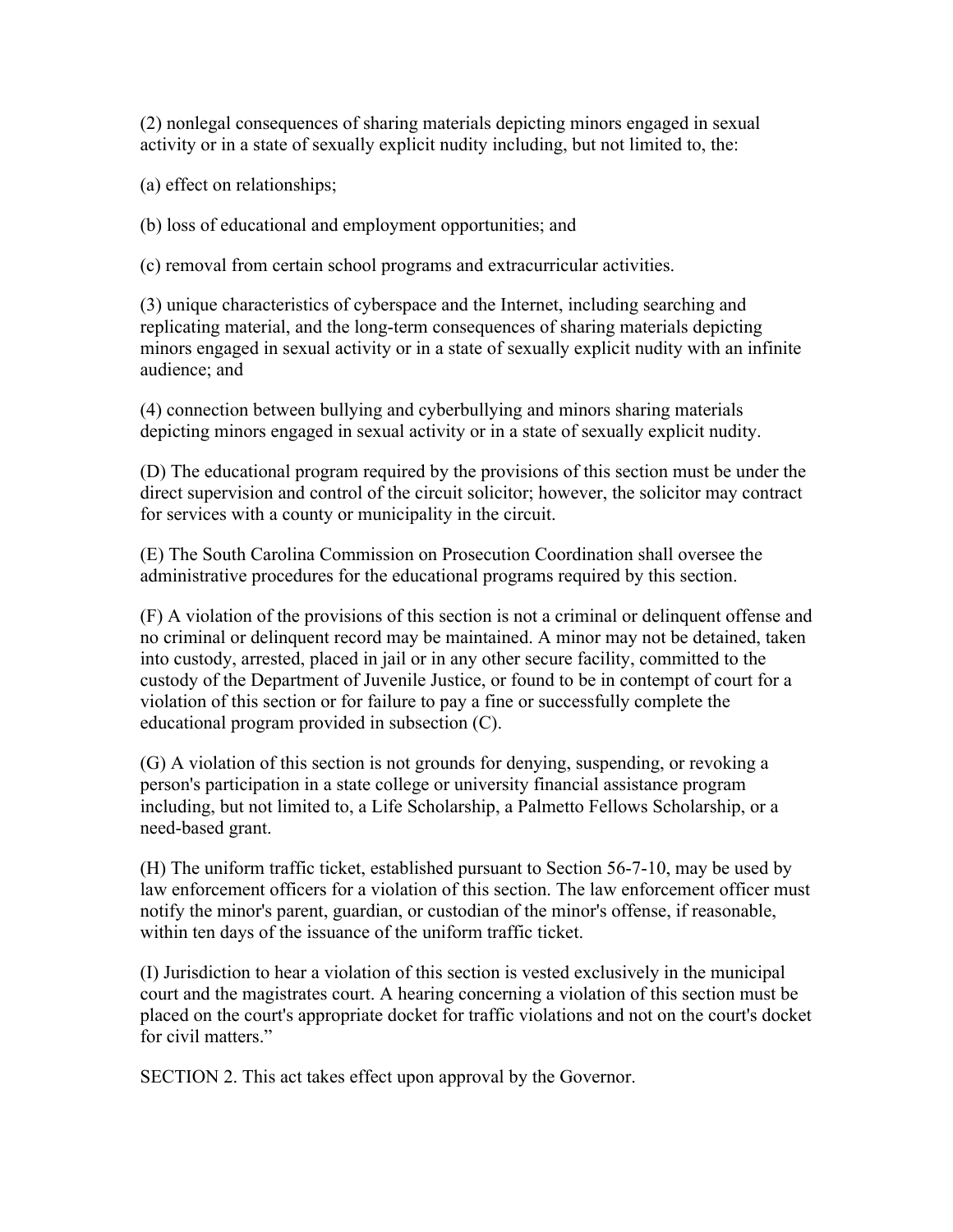## **SOUTH DAKOTA**

No distinction

### **S. 179, 86TH LEGIS. ASSEM., REG. SESS. (S.D. 2011). DEFINE AND PROHIBIT THE OFFENSES OF JUVENILE SEXTING AND AGGRAVATED JUVENILE SEXTING AND TO PROVIDE FOR CERTAIN SANCTIONS AND REMEDIES**

*Bill Status: Senate Committee on Judiciary Deferred Hearing to the 41st legislative day on 02/22/2011*

FOR AN ACT ENTITLED, An Act to define and prohibit the offenses of juvenile sexting and aggravated juvenile sexting and to provide for certain sanctions and remedies. BE IT ENACTED BY THE LEGISLATURE OF THE STATE OF SOUTH DAKOTA:

Section 1. No minor may, by any electronic or computerized device, intentionally and knowingly, create, produce, distribute, present, transmit, post, exchange, or possess any visual depiction of a minor involved in any sexually explicit conduct or any lewd exhibition of nudity. Any violation of this section constitutes the offense of juvenile sexting.

Section 2. Possession alone of a visual depiction is an affirmative defense to section 1 of this Act, if a minor has not solicited the visual depiction, if the minor does not subsequently distribute, present, transmit, post, or exchange the visual depiction, and if the minor subsequently deletes or destroys the visual depiction, either volitionally or at the request of any person in authority or in loco parentis.

Section 3. No minor may be adjudicated as a child in need of supervision, pursuant to chapter 26-8B, or as a delinquent child, pursuant to chapter 26-8C, solely because of committing the offense of juvenile sexting. Such minor may, however, at the discretion of the court, be referred to teen court, remedial educational programs, community service programs, or other juvenile diversion programs.

Section 4. Any violation of section 1 of this Act constitutes the offense of aggravated juvenile sexting if any of the following aggravating factors apply:

(1) The offending minor committed the offense for commercial or financial gain;

(2) The offending minor created or produced the visual depiction without the knowledge and consent of any depicted minor;

(3) The visual depiction was subsequently distributed, presented, transmitted, or posted, by the offending minor, to more than five other persons, whether adult or minor; or

(4) The offending minor has been previously referred for juvenile sexting pursuant to section 3 of this Act.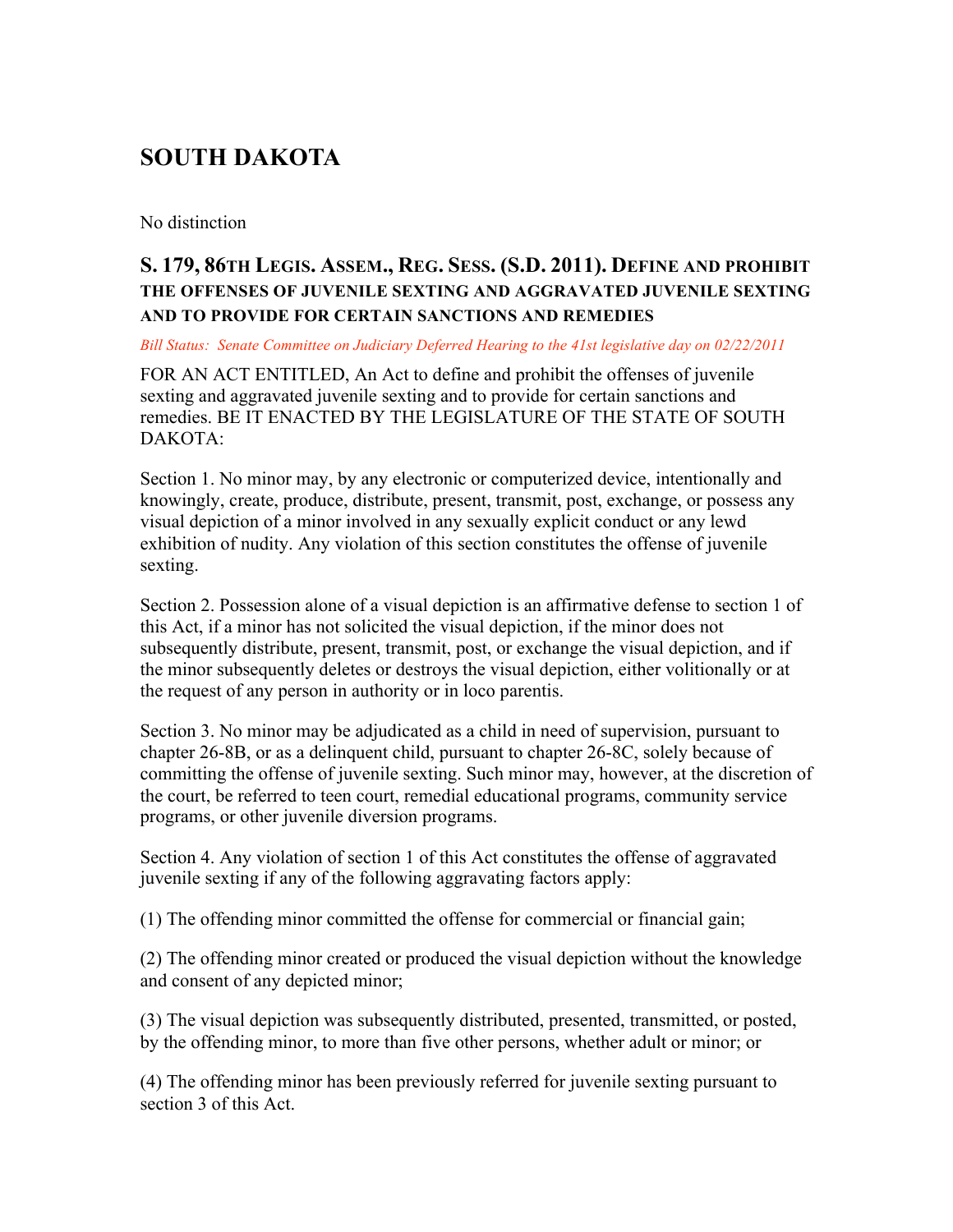Section 5. Any minor, who has committed the offense of aggravated juvenile sexting may, at the discretion of the court, be adjudicated as a child in need of supervision, pursuant to chapter 26-8B, or as a delinquent child, pursuant to chapter 26-8C. Such minor may also, at the discretion of the court, be referred to teen court, remedial education programs, community service programs, or other juvenile diversion programs.

Section 6. No minor may be compelled to register as a sex offender, pursuant to chapter 22-24B, solely for committing the offense of juvenile sexting or aggravated juvenile sexting.

Section 7. It is not a defense to a violation of section 1 of this Act that the minor's visual depiction is of himself or herself alone.

Section 8. For the purposes of this Act, a minor is any child less than eighteen years old, but at least twelve years old.

## **TENNESSEE**

No distinction

# **TEXAS**

No distinction

### **2011 TEX. SESS. LAW SERV. CH. 1322 (S. 407). RELATING TO THE CREATION OF THE OFFENSE OF ELECTRONIC TRANSMISSION OF CERTAIN VISUAL MATERIAL DEPICTING A MINOR AND TO CERTAIN EDUCATIONAL PROGRAMS CONCERNING THE PREVENTION AND AWARENESS OF THAT OFFENSE**

*Status: Effective 09/01/2011*

BE IT ENACTED BY THE LEGISLATURE OF THE STATE OF TEXAS:

SECTION 1. Section 37.09, Penal Code, is amended by adding Subsection (c-1) to read as follows:

**(c-1) It is a defense to prosecution under Subsection (a) or (d)(1) that the record, document, or thing was visual material prohibited under Section 43.261 that was destroyed as described by Subsection (f)(3)(B) of that section.**

SECTION 2. Section 43.26, Penal Code, is amended by adding Subsection (h) to read as follows: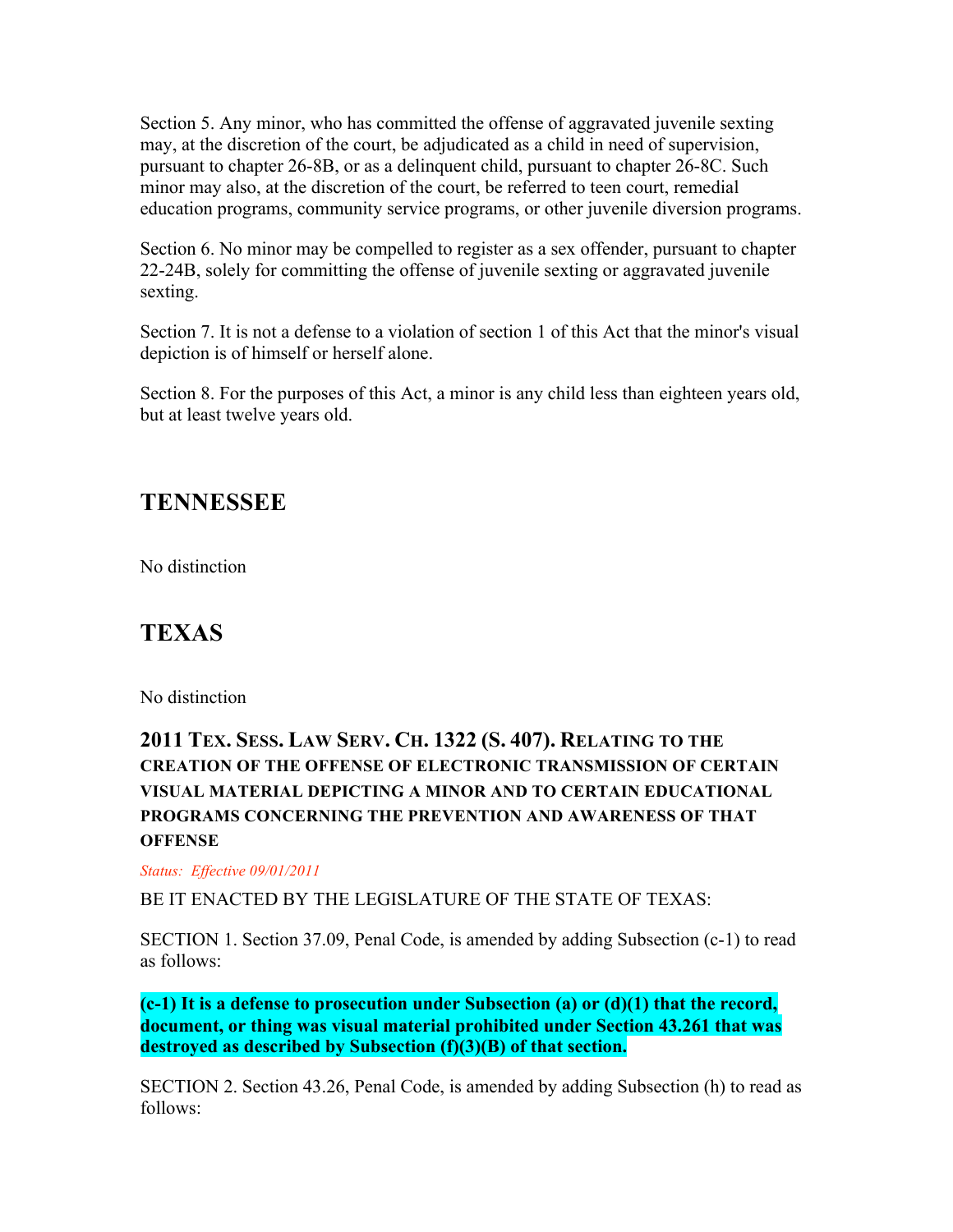**(h) It is a defense to prosecution under Subsection (a) or (e) that the actor is a law enforcement officer or a school administrator who:**

**(1) possessed the visual material in good faith solely as a result of an allegation of a violation of Section 43.261;**

**(2) allowed other law enforcement or school administrative personnel to access the material only as appropriate based on the allegation described by Subdivision (1); and**

**(3) took reasonable steps to destroy the material within an appropriate period following the allegation described by Subdivision (1).**

SECTION 3. Subchapter B, Chapter 43, Penal Code, is amended by adding Section 43.261 to read as follows:

**Sec. 43.261. ELECTRONIC TRANSMISSION OF CERTAIN VISUAL MATERIAL DEPICTING MINOR.**

**(a) In this section:**

**(1) "Dating relationship" has the meaning assigned by Section 71.0021, Family Code.**

**(2) "Minor" means a person younger than 18 years of age.**

**(3) "Produce" with respect to visual material includes any conduct that directly contributes to the creation or manufacture of the material.**

**(4) "Promote" has the meaning assigned by Section 43.25.**

**(5) "Sexual conduct" has the meaning assigned by Section 43.25.**

**(6) "Visual material" has the meaning assigned by Section 43.26.**

**(b) A person who is a minor commits an offense if the person intentionally or knowingly:**

**(1) by electronic means promotes to another minor visual material depicting a minor, including the actor, engaging in sexual conduct, if the actor produced the visual material or knows that another minor produced the visual material; or**

**(2) possesses in an electronic format visual material depicting another minor engaging in sexual conduct, if the actor produced the visual material or knows that another minor produced the visual material.**

**(c) An offense under Subsection (b)(1) is a Class C misdemeanor, except that the offense is:**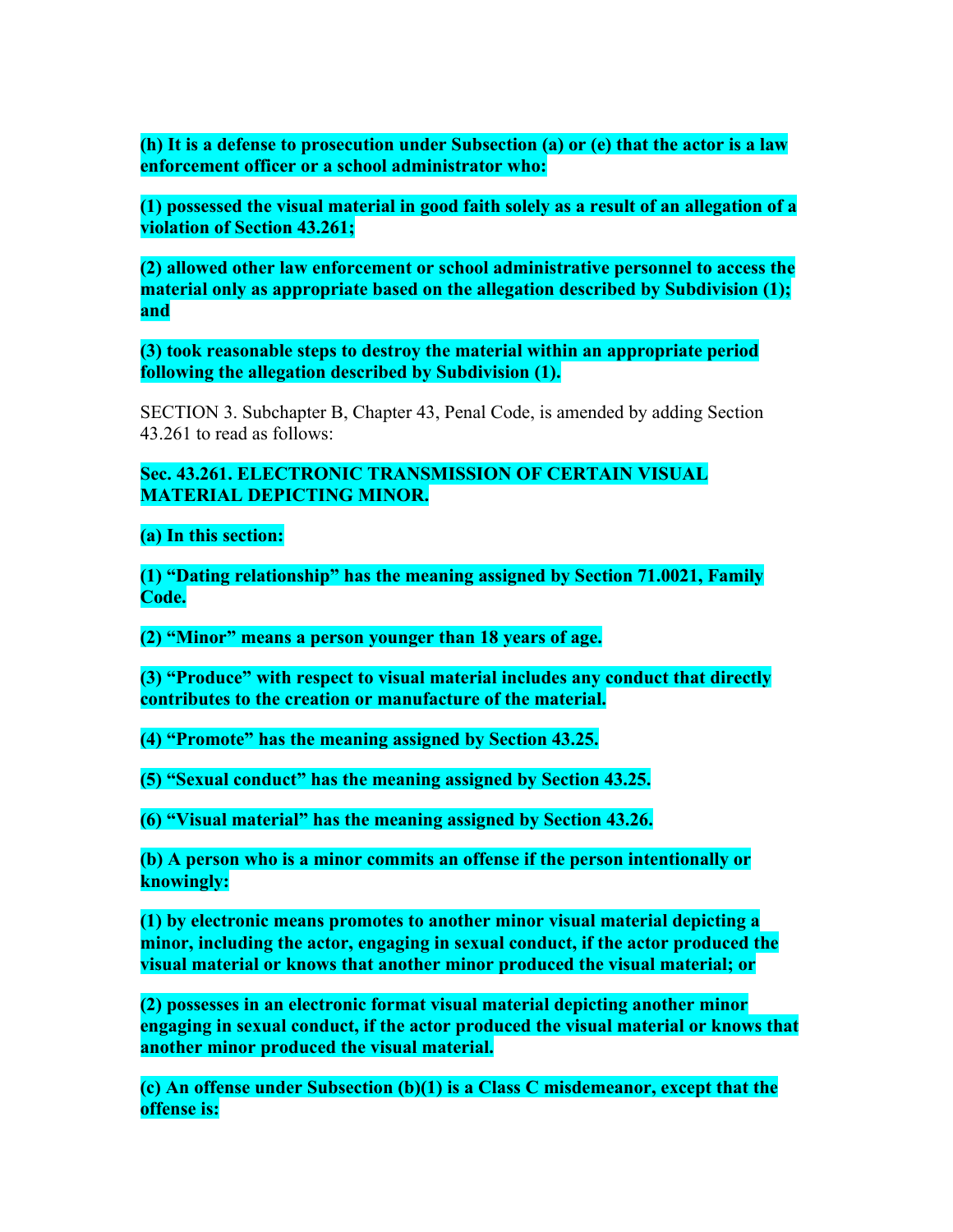**(1) a Class B misdemeanor if it is shown on the trial of the offense that the actor:**

**(A) promoted the visual material with intent to harass, annoy, alarm, abuse, torment, embarrass, or offend another; or**

**(B) except as provided by Subdivision (2)(A), has previously been convicted one time of any offense under this section; or**

**(2) a Class A misdemeanor if it is shown on the trial of the offense that the actor has previously been:**

**(A) convicted one or more times of an offense punishable under Subdivision (1)(A); or**

**(B) convicted two or more times of any offense under this section.**

**(d) An offense under Subsection (b)(2) is a Class C misdemeanor, except that the offense is:**

**(1) a Class B misdemeanor if it is shown on the trial of the offense that the actor has previously been convicted one time of any offense under this section; or**

**(2) a Class A misdemeanor if it is shown on the trial of the offense that the actor has previously been convicted two or more times of any offense under this section.**

**(e) It is an affirmative defense to prosecution under this section that the visual material:**

**(1) depicted only the actor or another minor:**

**(A) who is not more than two years older or younger than the actor and with whom the actor had a dating relationship at the time of the offense; or**

**(B) who was the spouse of the actor at the time of the offense; and**

**(2) was promoted or received only to or from the actor and the other minor.**

**(f) It is a defense to prosecution under Subsection (b)(2) that the actor:**

**(1) did not produce or solicit the visual material;**

**(2) possessed the visual material only after receiving the material from another minor; and**

**(3) destroyed the visual material within a reasonable amount of time after receiving the material from another minor.**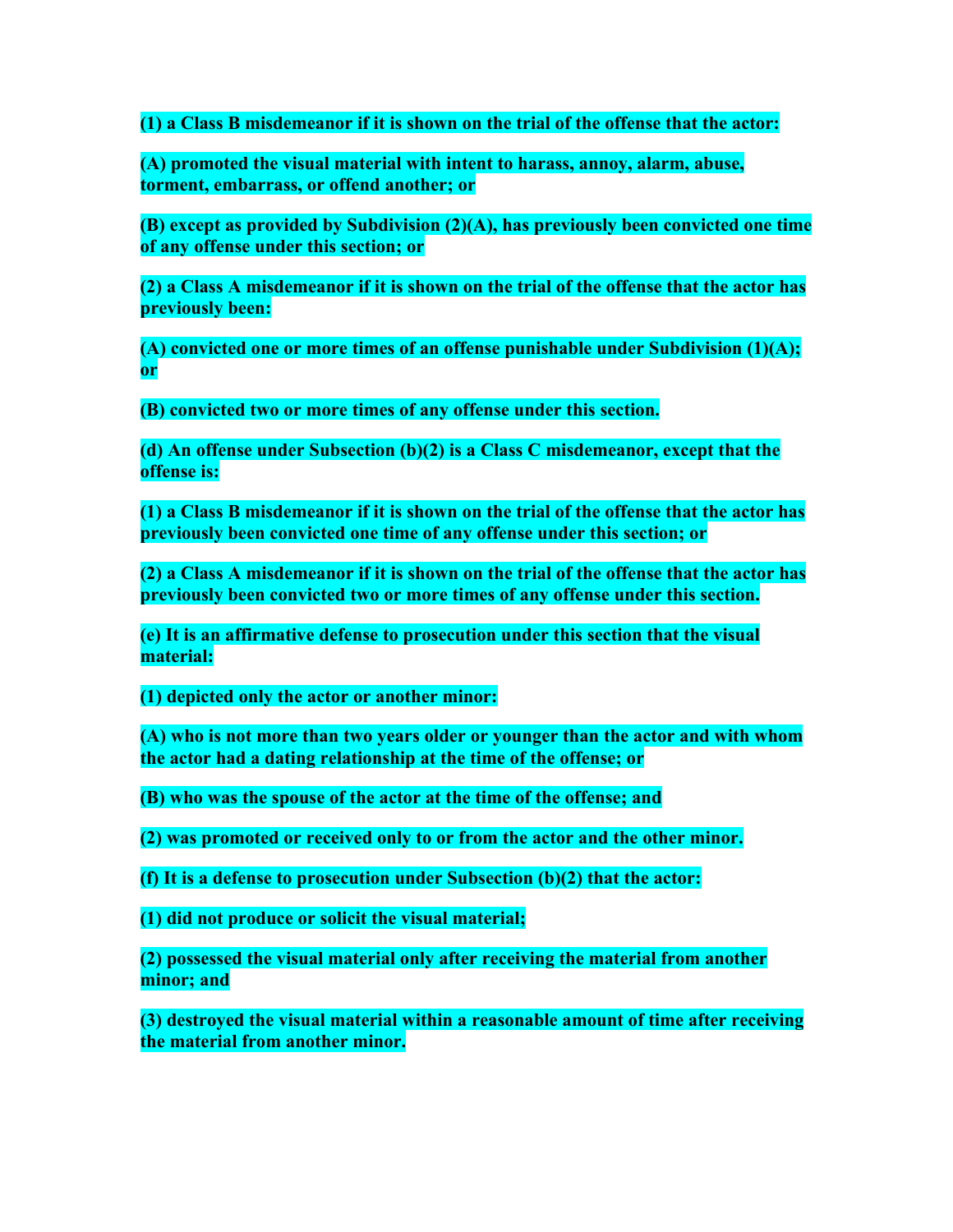**(g) If conduct that constitutes an offense under this section also constitutes an offense under another law, the defendant may be prosecuted under this section, the other law, or both.**

**(h) Notwithstanding Section 51.13, Family Code, a finding that a person has engaged in conduct in violation of this section is considered a conviction for the purposes of Subsections (c) and (d).**

SECTION 4. Subsection (b), Section 51.03, Family Code, is amended to read as follows:

(b) Conduct indicating a need for supervision is:

(1) subject to Subsection (f), conduct, other than a traffic offense, that violates:

(A) the penal laws of this state of the grade of misdemeanor that are punishable by fine only; or

(B) the penal ordinances of any political subdivision of this state;

(2) the absence of a child on 10 or more days or parts of days within a six-month period in the same school year or on three or more days or parts of days within a four-week period from school;

(3) the voluntary absence of a child from the child's home without the consent of the child's parent or guardian for a substantial length of time or without intent to return;

(4) conduct prohibited by city ordinance or by state law involving the inhalation of the fumes or vapors of paint and other protective coatings or glue and other adhesives and the volatile chemicals itemized in Section 485.001, Health and Safety Code;

(5) an act that violates a school district's previously communicated written standards of student conduct for which the child has been expelled under Section 37.007(c), Education Code; [ $\Theta$ ] (6) conduct that violates a reasonable and lawful order of a court entered under Section 264.305**; or**

**(7) conduct that violates Section 43.261, Penal Code**.

SECTION 5. The heading to Chapter 6, Code of Criminal Procedure, is amended to read as follows:

CHAPTER SIX. PREVENTING OFFENSES BY THE ACT OF MAGISTRATES AND OTHER OFFICERS**; EDUCATION CONCERNING CONSEQUENCES OF CERTAIN OFFENSES**

SECTION 6. Chapter 6, Code of Criminal Procedure, is amended by adding Article 6.09 to read as follows: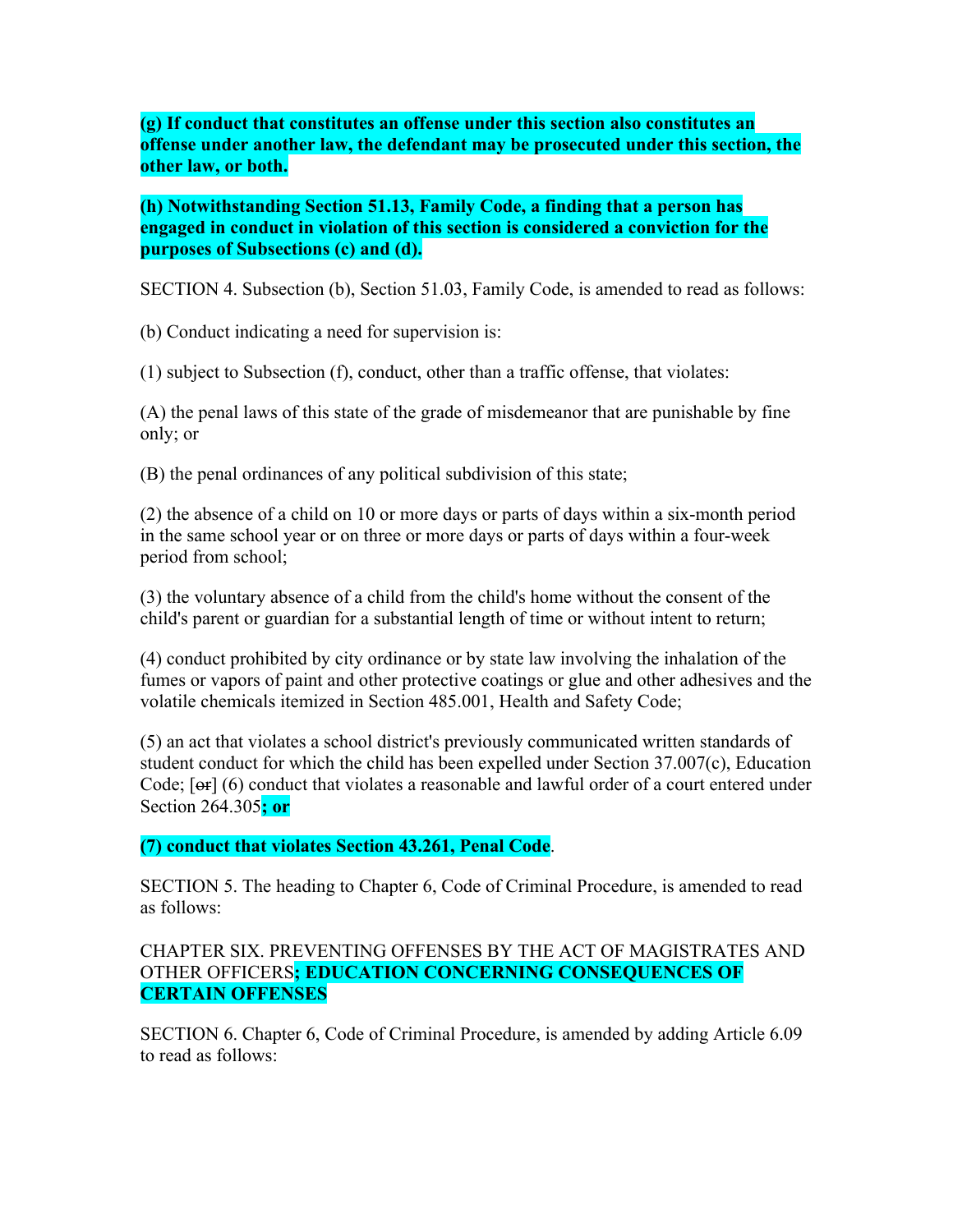### **Art. 6.09. EDUCATIONAL PROGRAMS CONCERNING CERTAIN OFFENSES COMMITTED BY MINORS; MANDATORY COURT ATTENDANCE.**

**(a) In this article, "parent" means a natural or adoptive parent, managing or possessory conservator, or legal guardian. The term does not include a parent whose parental rights have been terminated.**

**(b) This article applies to a defendant who has not had the disabilities of minority removed and has been charged with an offense under Section 43.261, Penal Code.**

**(c) The judge of a county court:**

**(1) must take the defendant's plea in open court; and**

**(2) shall issue a summons to compel the defendant's parent to be present during:**

**(A) the taking of the defendant's plea; and**

**(B) all other proceedings relating to the case.**

**(d) If a county court finds that a defendant has committed an offense under Section 43.261, Penal Code, the court may enter an order requiring the defendant to attend and successfully complete an educational program described by Section 37.218, Education Code, or another equivalent educational program.**

**(e) A court that enters an order under Subsection (d) shall require the defendant or the defendant's parent to pay the cost of attending an educational program under Subsection (d) if the court determines that the defendant or the defendant's parent is financially able to make payment.**

SECTION 7. The heading to Article 38.45, Code of Criminal Procedure, is amended to read as follows:

Art. 38.45. EVIDENCE **DEPICTING OR DESCRIBING ABUSE OF OR SEXUAL CONDUCT BY** [THAT CONSTITUTES] CHILD **OR MINOR** [ PORNOGRAPHY].

SECTION 8. Subsection (a), Article 38.45, Code of Criminal Procedure, is amended to read as follows:

(a) During the course of a criminal hearing or proceeding, the court may not make available or allow to be made available for copying or dissemination to the public property or material**:**

**(1)** that constitutes child pornography, as described by Section 43.26(a)(1), Penal Code**;**

**(2) the promotion or possession of which is prohibited under Section 43.261, Penal Code; or**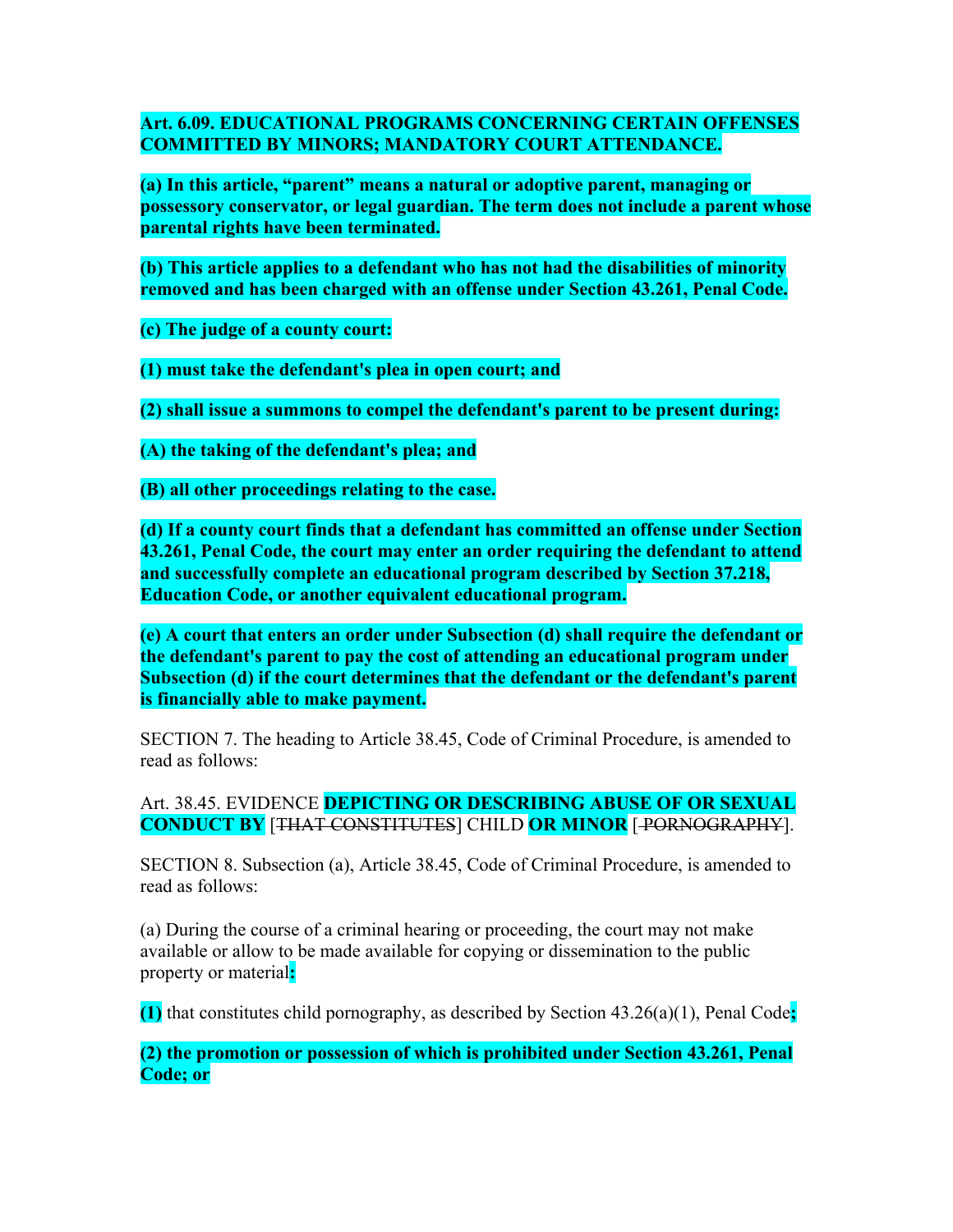**(3) that is described by Section 2 or 5, Article 38.071, of this code**.

SECTION 9. The heading to Article 39.15, Code of Criminal Procedure, is amended to read as follows:

Art. 39.15. DISCOVERY OF EVIDENCE **DEPICTING OR DESCRIBING ABUSE OF OR SEXUAL CONDUCT BY** [THAT CONSTITUTES] CHILD **OR MINOR** [PORNOGRAPHY].

SECTION 10. Subsection (a), Article 39.15, Code of Criminal Procedure, is amended to read as follows:

(a) In the manner provided by this article, a court shall allow discovery under Article 39.14 of property or material**:**

**(1)** that constitutes child pornography, as described by Section 43.26(a)(1), Penal Code**;**

**(2) the promotion or possession of which is prohibited under Section 43.261, Penal Code; or**

**(3) that is described by Section 2 or 5, Article 38.071, of this code**.

SECTION 11. Article 42.12, Code of Criminal Procedure, is amended by adding Section 13H to read as follows:

### **Sec. 13H. DEFENDANTS PLACED ON COMMUNITY SUPERVISION FOR ELECTRONIC TRANSMISSION OF CERTAIN VISUAL MATERIAL.**

**(a) In this section, "parent" means a natural or adoptive parent, managing or possessory conservator, or legal guardian. The term does not include a parent whose parental rights have been terminated.**

**(b) If a judge grants community supervision to a defendant who is convicted of or charged with an offense under Section 43.261, Penal Code, the judge may require as a condition of community supervision that the defendant attend and successfully complete an educational program described by Section 37.218, Education Code, or another equivalent educational program.**

**(c) The court shall require the defendant or the defendant's parent to pay the cost of attending an educational program under Subsection (b) if the court determines that the defendant or the defendant's parent is financially able to make payment.**

SECTION 12. Article 45.0215, Code of Criminal Procedure, is amended by amending Subsection (a) and adding Subsection (a-1) to read as follows:

(a) **This article applies to** [If] a defendant **who has not had the disabilities of minority removed and has been:**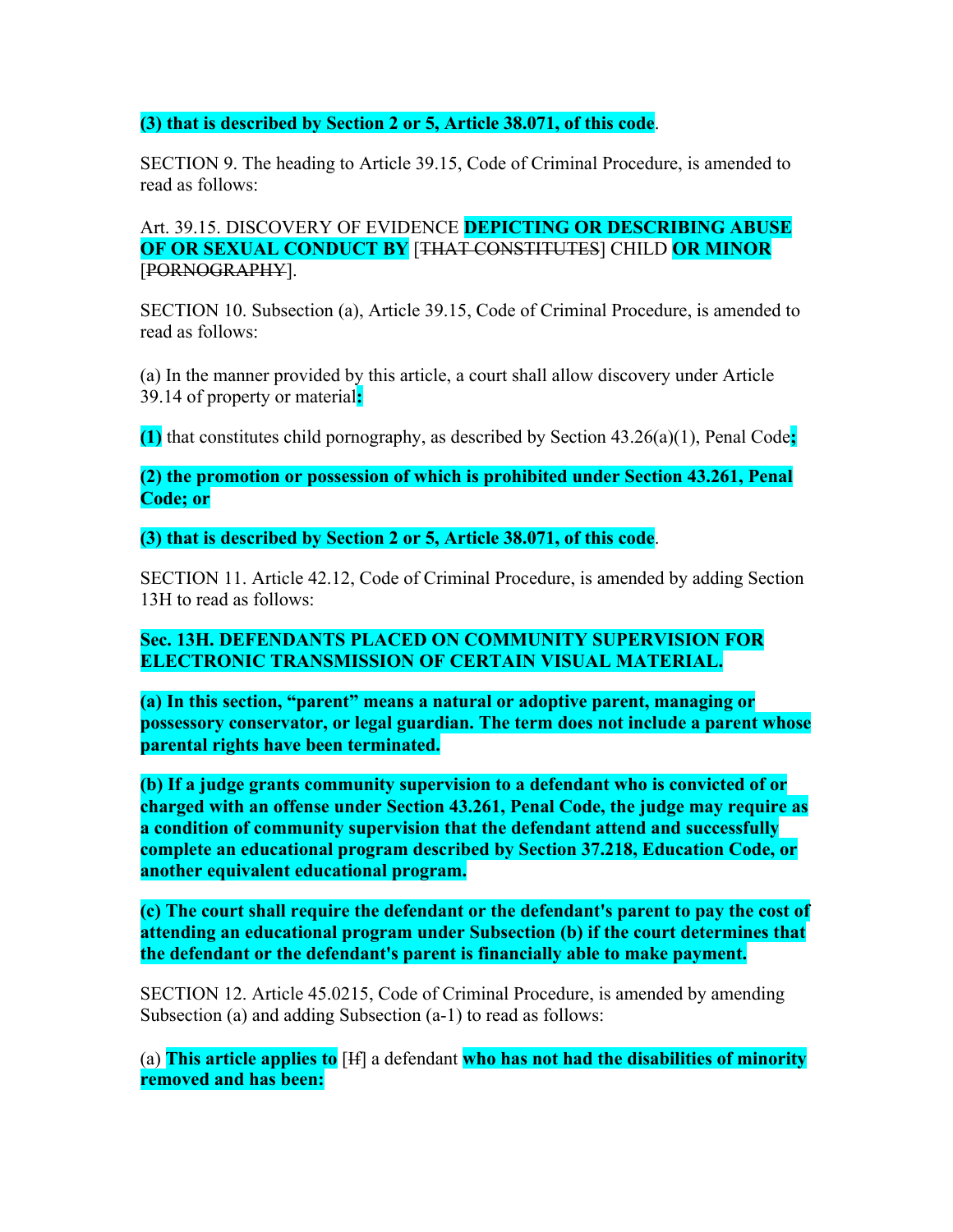**(1) charged with an offense other than an offense under Section 43.261, Penal Code, if the defendant** is younger than 17 years of age**; or**

**(2) charged with an offense under Section 43.261, Penal Code, if the defendant is younger than 18 years of age.**

**(a-1) The** [and has not had the disabilities of minority removed, the] judge or justice:

(1) must take the defendant's plea in open court; and

(2) shall issue a summons to compel the defendant's parent, guardian, or managing conservator to be present during:

(A) the taking of the defendant's plea; and

(B) all other proceedings relating to the case.

SECTION 13. The heading to Article 45.0216, Code of Criminal Procedure, is amended to read as follows:

Art. 45.0216. EXPUNCTION OF CERTAIN CONVICTION RECORDS [OF CHILDREN].

SECTION 14. Article 45.0216, Code of Criminal Procedure, is amended by amending Subsections (b), (d), and (f) and adding Subsection (f-1) to read as follows:

(b) A person **may** [convicted of not more than one offense described by Section 8.07(a)(4) or (5), Penal Code, while the person was a child may, on or after the person's 17th birthday,] apply to the court in which the **person** [child] was convicted to have the conviction expunged as provided by this article **on or after the person's 17th birthday if:**

**(1) the person was convicted of not more than one offense described by Section 8.07(a)(4) or (5), Penal Code, while the person was a child; or**

**(2) the person was convicted only once of an offense under Section 43.261, Penal Code**.

(d) The request must contain the person's statement that the person was not convicted [while the person was a child] of any **additional** offense **or found to have engaged in conduct indicating a need for supervision as** described by **Subsection (f)(1) or (2), as applicable** [Section 8.07(a)(4) or (5), Penal Code, other than the offense the person seeks to have expunged].

(f) **The** [If the court finds that the person was not convicted of any other offense described by Section  $8.07(a)(4)$  or  $(5)$ , Penal Code, while the person was a child, the court shall order the conviction, together with all complaints, verdicts, sentences, and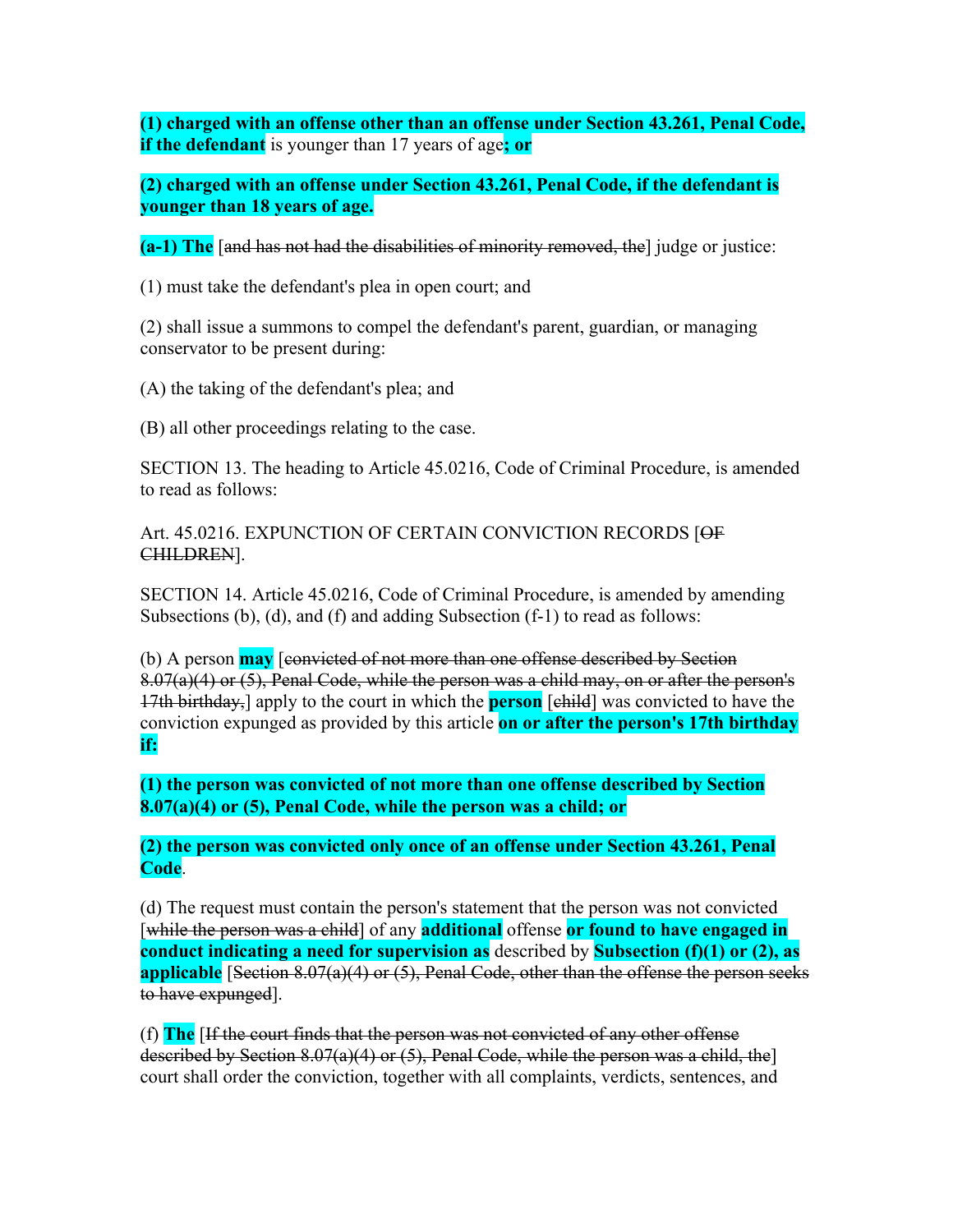prosecutorial and law enforcement records, and any other documents relating to the offense, expunged from the person's record **if the court finds that:**

**(1) for a person applying for the expunction of a conviction for an offense described by Section 8.07(a)(4) or (5), Penal Code, the person was not convicted of any other offense described by Section 8.07(a)(4) or (5), Penal Code, while the person was a child; and**

**(2) for a person applying for the expunction of a conviction for an offense described by Section 43.261, Penal Code, the person was not found to have engaged in conduct indicating a need for supervision described by Section 51.03(b)(7), Family Code, while the person was a child**.

**(f-1)** After entry of **an** [the] order **under Subsection (f)**, the person is released from all disabilities resulting from the conviction and the conviction may not be shown or made known for any purpose.

SECTION 15. Subchapter B, Chapter 45, Code of Criminal Procedure, is amended by adding Article 45.061 to read as follows:

### **Art. 45.061. PROCEEDINGS CONCERNING ELECTRONIC TRANSMISSION OF CERTAIN VISUAL MATERIAL DEPICTING MINOR.**

**(a) In this article, "parent" means a natural or adoptive parent, managing or possessory conservator, or legal guardian. The term does not include a parent whose parental rights have been terminated.**

**(b) If a justice or municipal court finds that a defendant has committed an offense under Section 43.261, Penal Code, the court may enter an order requiring the defendant to attend and successfully complete an educational program described by Section 37.218, Education Code, or another equivalent educational program.**

**(c) A court that enters an order under Subsection (b) shall require the defendant or the defendant's parent to pay the cost of attending an educational program under Subsection (b) if the court determines that the defendant or the defendant's parent is financially able to make payment.**

SECTION 16. Subsections (b) and (d), Section 51.08, Family Code, are amended to read as follows:

(b) A court in which there is pending a complaint against a child alleging a violation of a misdemeanor offense punishable by fine only other than a traffic offense or a violation of a penal ordinance of a political subdivision other than a traffic offense:

(1) except as provided by Subsection (d), shall waive its original jurisdiction and refer the child to juvenile court if**:**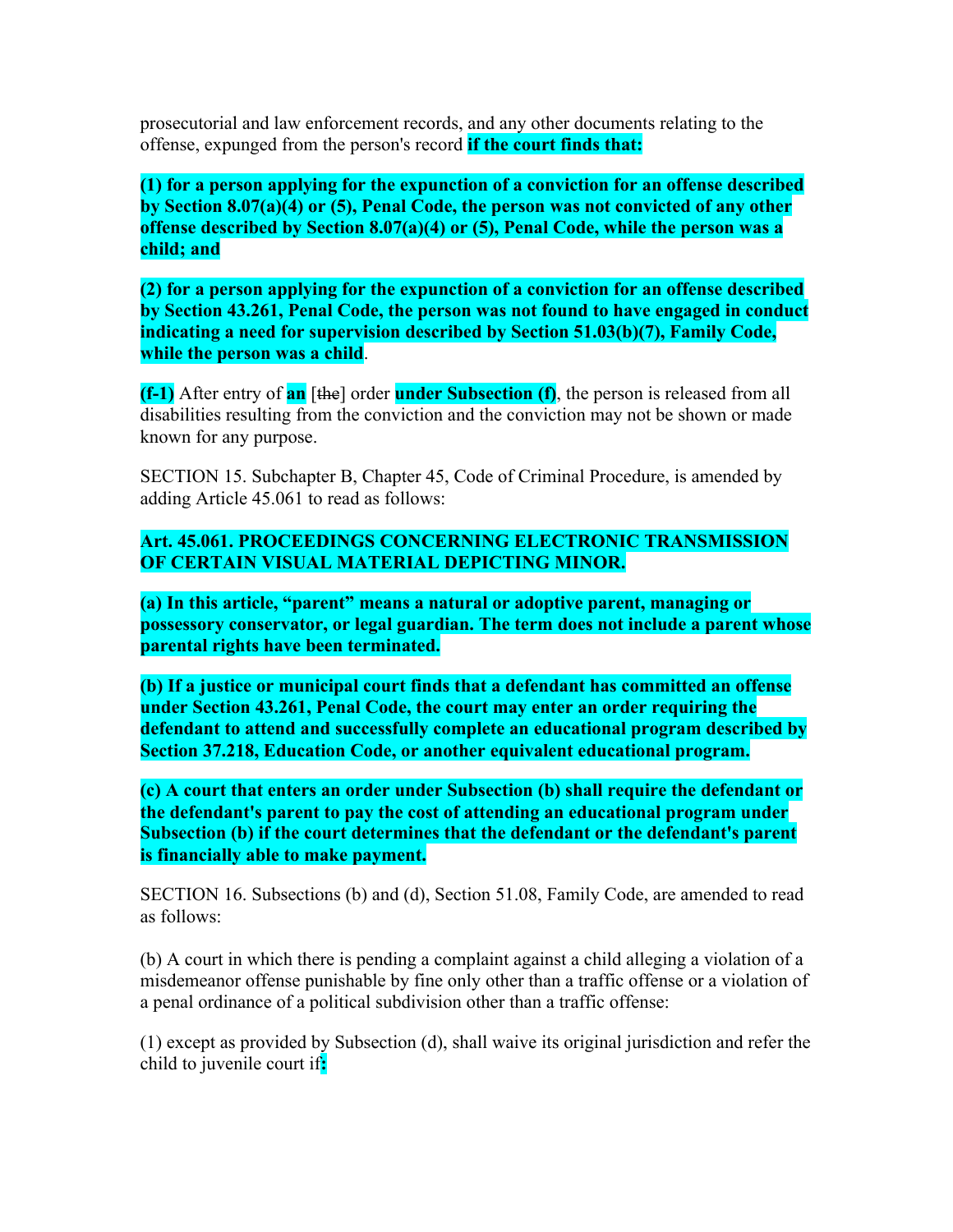**(A) the complaint pending against the child alleges a violation of a misdemeanor offense under Section 43.261, Penal Code, that is punishable by fine only; or**

**(B)** the child has previously been convicted of:

**(i)** [(A)] two or more misdemeanors punishable by fine only other than a traffic offense;

**(ii)** [(B)] two or more violations of a penal ordinance of a political subdivision other than a traffic offense; or

**(iii)** [(C)] one or more of each of the types of misdemeanors described in **Subparagraph (i) or (ii)** [Paragraph (A) or (B)]; and

(2) may waive its original jurisdiction and refer the child to juvenile court if the child:

(A) has not previously been convicted of a misdemeanor punishable by fine only other than a traffic offense or a violation of a penal ordinance of a political subdivision other than a traffic offense; or

(B) has previously been convicted of fewer than two misdemeanors punishable by fine only other than a traffic offense or two violations of a penal ordinance of a political subdivision other than a traffic offense.

(d) A court that has implemented a juvenile case manager program under Article 45.056, Code of Criminal Procedure, may, but is not required to, waive its original jurisdiction under Subsection  $(b)(1)(B)$   $(\theta)(1)$ ].

SECTION 17. Section 51.13, Family Code, is amended by amending Subsection (a) and adding Subsection (e) to read as follows:

(a) Except as provided by **Subsections (d) and (e)** [Subsection (d)], an order of adjudication or disposition in a proceeding under this title is not a conviction of crime. Except as provided by Chapter 841, Health and Safety Code, an order of adjudication or disposition does not impose any civil disability ordinarily resulting from a conviction or operate to disqualify the child in any civil service application or appointment.

**(e) A finding that a child engaged in conduct indicating a need for supervision as described by Section 51.03(b)(7) is a conviction only for the purposes of Sections 43.261(c) and (d), Penal Code.**

SECTION 18. Chapter 54, Family Code, is amended by adding Section 54.0404 to read as follows:

**Sec. 54.0404. ELECTRONIC TRANSMISSION OF CERTAIN VISUAL MATERIAL DEPICTING MINOR: EDUCATIONAL PROGRAMS.**

**(a) If a child is found to have engaged in conduct indicating a need for supervision described by Section 51.03(b)(7), the juvenile court may enter an order requiring**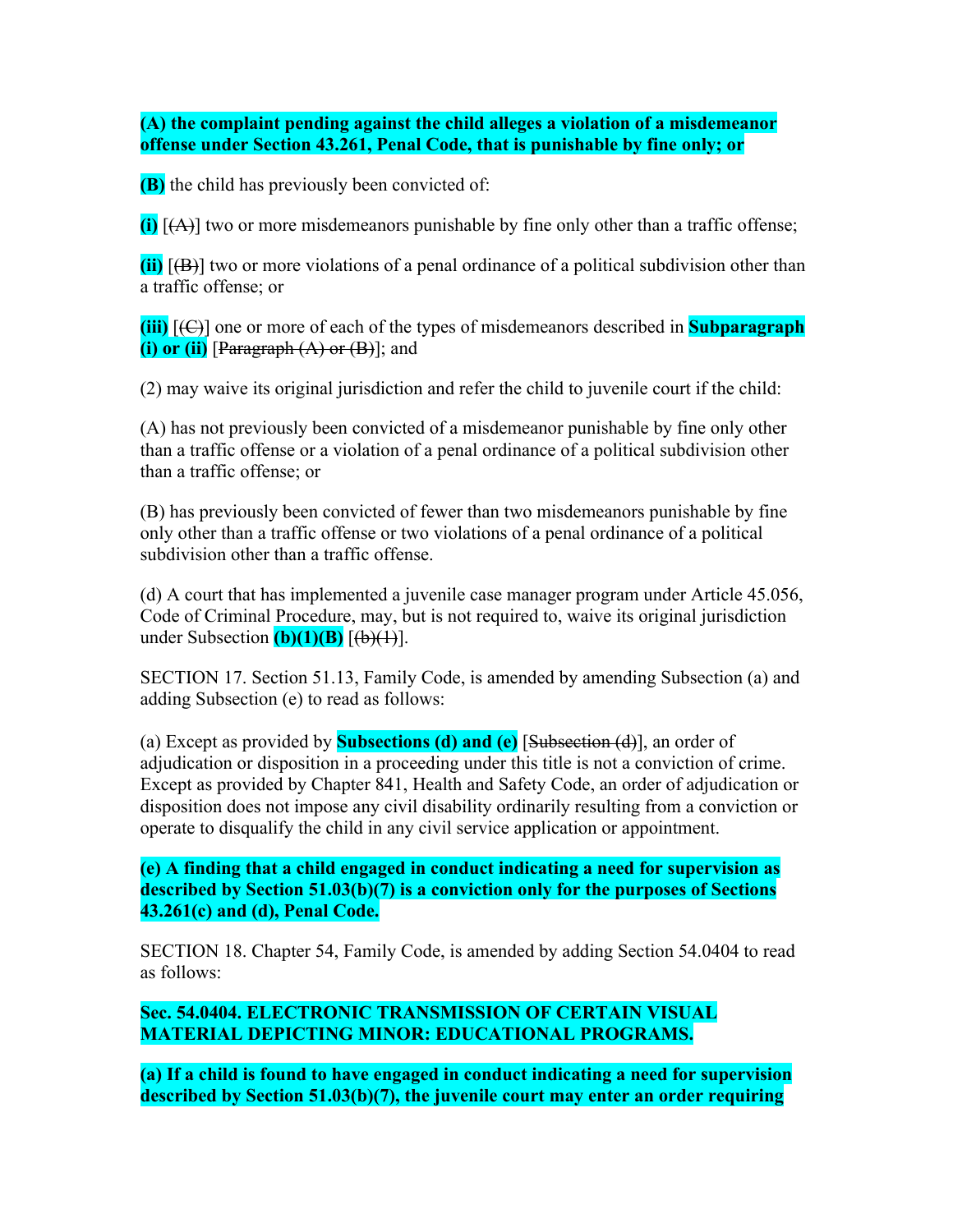**the child to attend and successfully complete an educational program described by Section 37.218, Education Code, or another equivalent educational program.**

**(b) A juvenile court that enters an order under Subsection (a) shall require the child or the child's parent or other person responsible for the child's support to pay the cost of attending an educational program under Subsection (a) if the court determines that the child, parent, or other person is financially able to make payment.**

SECTION 19. Section 58.003, Family Code, is amended by adding Subsections (c-3) and (c-4) and amending Subsection (d) to read as follows:

**(c-3) Notwithstanding Subsections (a) and (c) and subject to Subsection (b), a juvenile court may order the sealing of records concerning a child found to have engaged in conduct indicating a need for supervision that violates Section 43.261, Penal Code, or taken into custody to determine whether the child engaged in conduct indicating a need for supervision that violates Section 43.261, Penal Code, if the child attends and successfully completes an educational program described by Section 37.218, Education Code, or another equivalent educational program. The court may:**

**(1) order the sealing of the records immediately and without a hearing; or**

**(2) hold a hearing to determine whether to seal the records.**

**(c-4) A prosecuting attorney or juvenile probation department may maintain until a child's 17th birthday a separate record of the child's name and date of birth and the date on which the child successfully completed the educational program, if the child's records are sealed under Subsection (c-3). The prosecuting attorney or juvenile probation department, as applicable, shall send the record to the court as soon as practicable after the child's 17th birthday to be added to the child's other sealed records.**

(d) The court may grant the relief authorized in Subsection (a)**,** [or] (c-1)**, or (c-3)** at any time after final discharge of the person or after the last official action in the case if there was no adjudication, subject**, if applicable,** to Subsection (e). If the child is referred to the juvenile court for conduct constituting any offense and at the adjudication hearing the child is found to be not guilty of each offense alleged, the court shall immediately and without any additional hearing order the sealing of all files and records relating to the case.

SECTION 20. Subsection (a), Section 59.004, Family Code, is amended to read as follows:

(a) For a child at sanction level one, the juvenile court or probation department may:

(1) require counseling for the child regarding the child's conduct;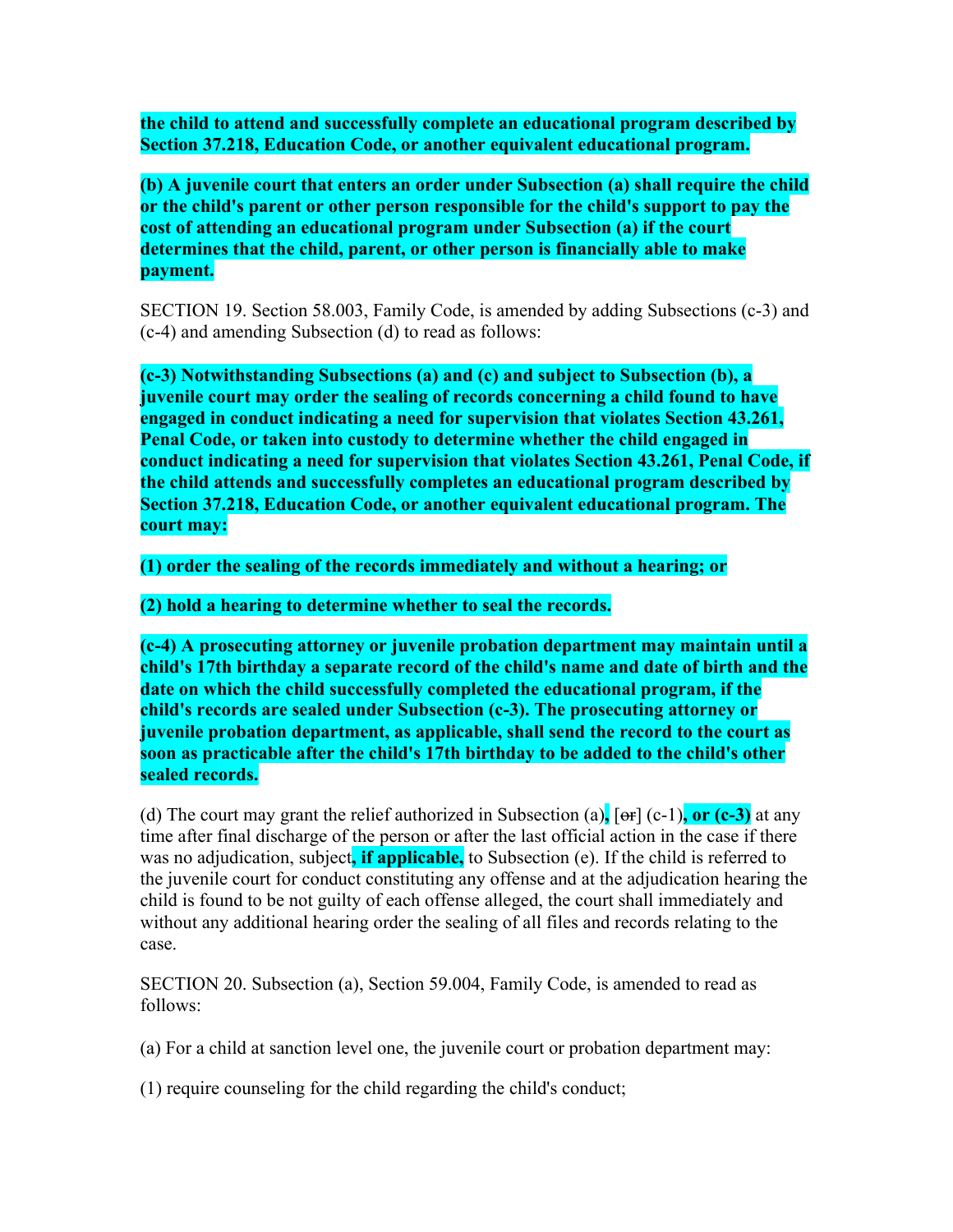(2) inform the child of the progressive sanctions that may be imposed on the child if the child continues to engage in delinquent conduct or conduct indicating a need for supervision;

(3) inform the child's parents or guardians of the parents' or guardians' responsibility to impose reasonable restrictions on the child to prevent the conduct from recurring;

(4) provide information or other assistance to the child or the child's parents or guardians in securing needed social services;

(5) require the child or the child's parents or guardians to participate in a program for services under Section 264.302, if a program under Section 264.302 is available to the child or the child's parents or guardians;

(6) refer the child to a community-based citizen intervention program approved by the juvenile court; [and] (7) release the child to the child's parents or guardians**; and**

### **(8) require the child to attend and successfully complete an educational program described by Section 37.218, Education Code, or another equivalent educational program**.

SECTION 21. Subsection (a), Section 61.002, Family Code, is amended to read as follows:

(a) Except as provided by Subsection (b), this chapter applies to a proceeding to enter a juvenile court order:

(1) for payment of probation fees under Section 54.061;

(2) for restitution under Sections 54.041(b) and 54.048;

(3) for payment of graffiti eradication fees under Section 54.0461;

(4) for community service under Section 54.044(b);

(5) for payment of costs of court under Section 54.0411 or other provisions of law;

(6) requiring the person to refrain from doing any act injurious to the welfare of the child under Section 54.041(a)(1);

(7) enjoining contact between the person and the child who is the subject of a proceeding under Section 54.041(a)(2);

(8) ordering a person living in the same household with the child to participate in counseling under Section 54.041(a)(3);

(9) requiring a parent or guardian of a child found to be truant to participate in an available program addressing truancy under Section 54.041(f);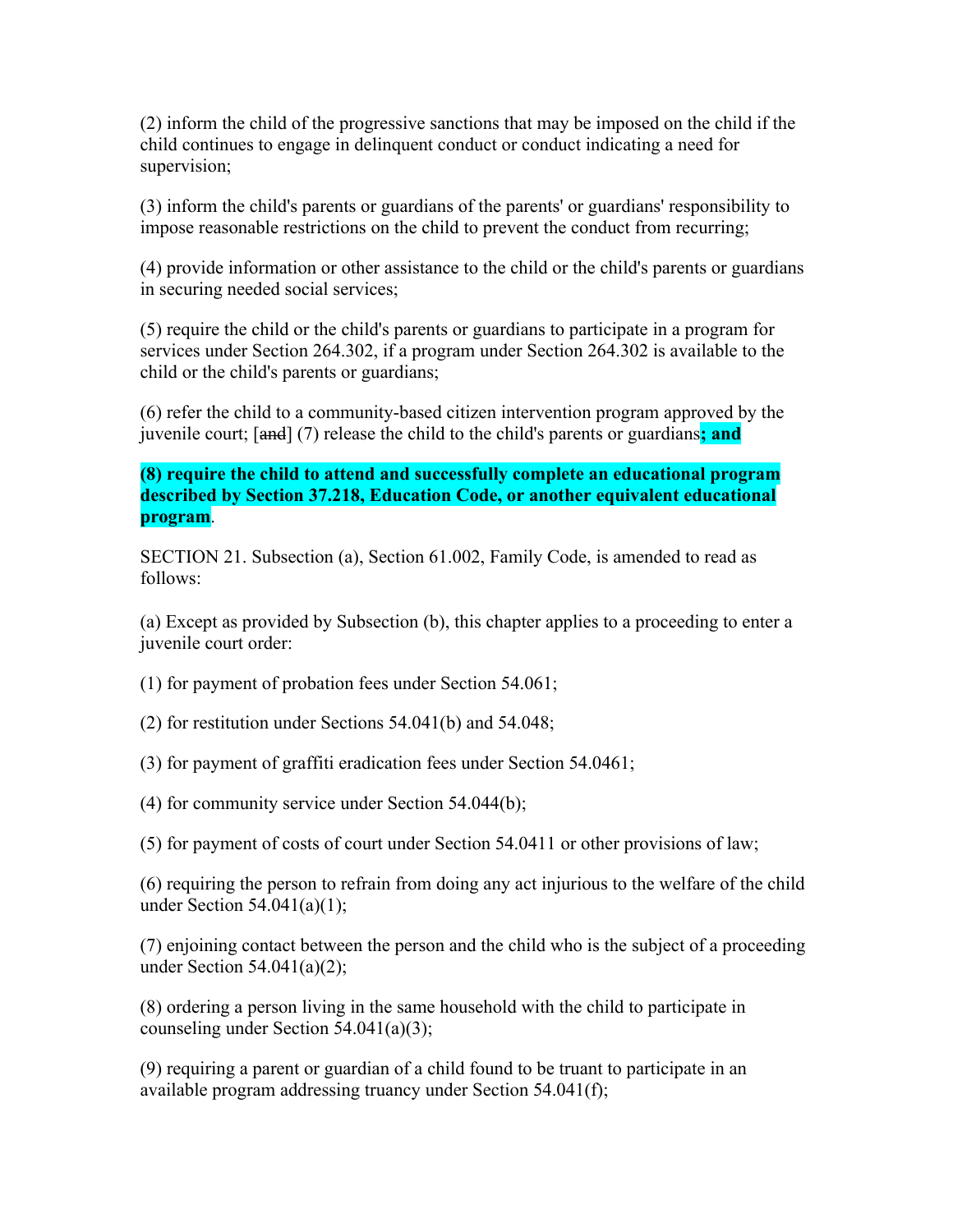(10) requiring a parent or other eligible person to pay reasonable attorney's fees for representing the child under Section 51.10(e);

(11) requiring the parent or other eligible person to reimburse the county for payments the county has made to an attorney appointed to represent the child under Section  $51.10(i)$ ;

(12) requiring payment of deferred prosecution supervision fees under Section 53.03(d);

(13) requiring a parent or other eligible person to attend a court hearing under Section 51.115;

(14) requiring a parent or other eligible person to act or refrain from acting to aid the child in complying with conditions of release from detention under Section  $54.01(r)$ ;

(15) requiring a parent or other eligible person to act or refrain from acting under any law imposing an obligation of action or omission on a parent or other eligible person because of the parent's or person's relation to the child who is the subject of a proceeding under this title; [or] (16) for payment of fees under Section 54.0462**; or**

**(17) for payment of the cost of attending an educational program under Section 54.0404**.

SECTION 22. Subchapter G, Chapter 37, Education Code, is amended by adding Section 37.218 to read as follows:

### **Sec. 37.218. PROGRAMS ON DANGERS OF STUDENTS SHARING VISUAL MATERIAL DEPICTING MINOR ENGAGED IN SEXUAL CONDUCT.**

**(a) In this section:**

**(1) "Bullying" has the meaning assigned by Section 25.0342.**

**(2) "Cyberbullying" means the use of any electronic communication device to engage in bullying or intimidation.**

**(3) "Harassment" has the meaning assigned by Section 37.001.**

**(4) "Sexual conduct" has the meaning assigned by Section 43.25, Penal Code.**

**(b) The center, in consultation with the office of the attorney general, shall develop programs for use by school districts that address:**

**(1) the possible legal consequences, including criminal penalties, of sharing visual material depicting a minor engaged in sexual conduct;**

**(2) other possible consequences of sharing visual material depicting a minor engaged in sexual conduct, including:**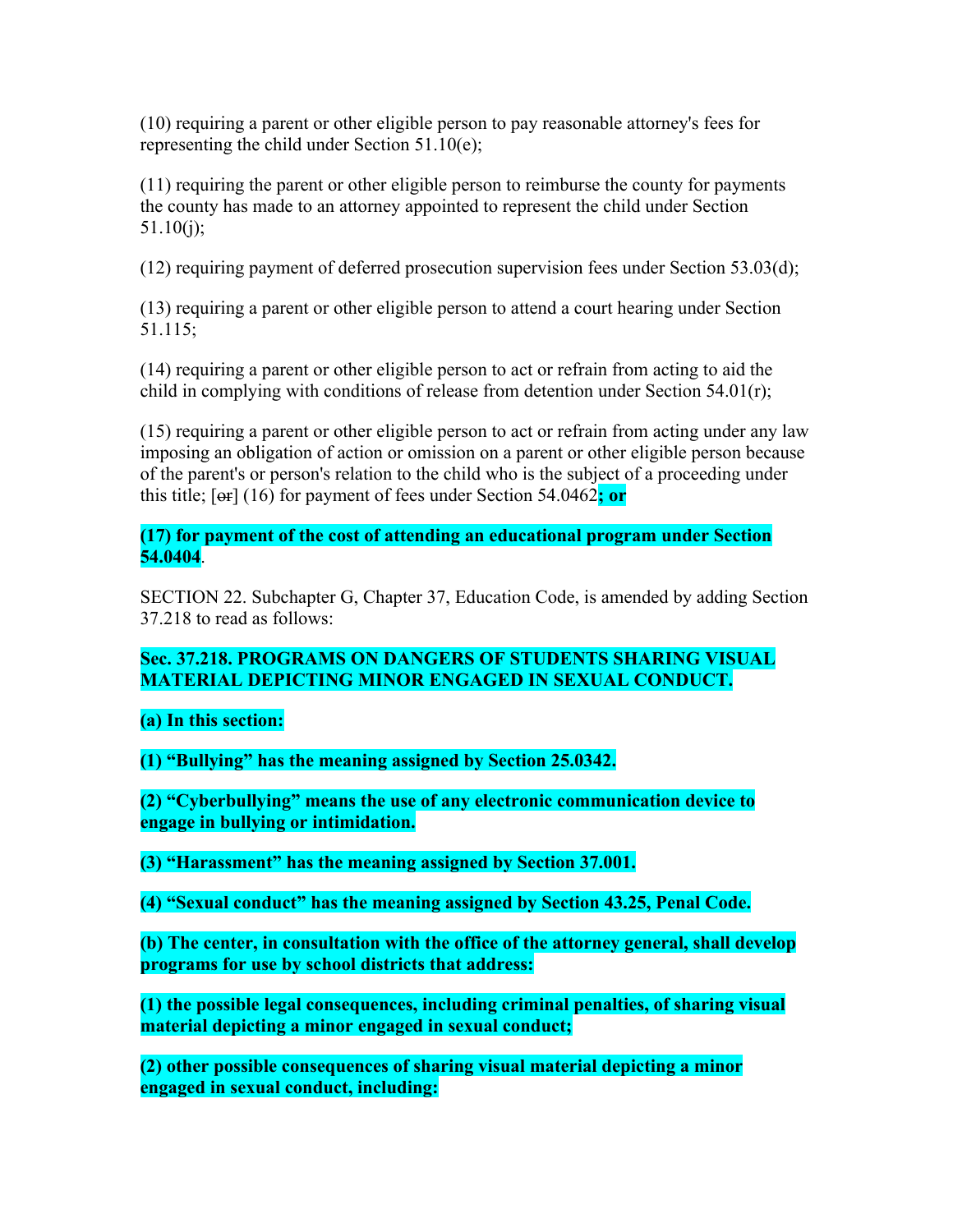**(A) negative effects on relationships;**

**(B) loss of educational and employment opportunities; and**

**(C) possible removal, if applicable, from certain school programs or extracurricular activities;**

**(3) the unique characteristics of the Internet and other communications networks that could affect visual material depicting a minor engaged in sexual conduct, including:**

**(A) search and replication capabilities; and**

**(B) a potentially worldwide audience;**

**(4) the prevention of, identification of, responses to, and reporting of incidents of bullying; and**

**(5) the connection between bullying, cyberbullying, harassment, and a minor sharing visual material depicting a minor engaged in sexual conduct.**

**(c) Each school district shall annually provide or make available information on the programs developed under Subsection (b) to parents and students in a grade level the district considers appropriate. Each district shall provide or make available the information by any means the district considers appropriate.**

SECTION 23.

(a) Not later than January 1, 2012, the Texas School Safety Center shall develop the program required under Subsection (b), Section 37.218, Education Code, as added by this Act.

(b) Subsection (c), Section 37.218, Education Code, as added by this Act, applies beginning with the 2012-2013 school year.

SECTION 24. The change in law made by this Act to Section 43.26, Penal Code, applies only to an offense committed on or after the effective date of this Act. An offense committed before the effective date of this Act is covered by the law in effect when the offense was committed, and the former law is continued in effect for that purpose. For purposes of this section, an offense was committed before the effective date of this Act if any element of the offense occurred before that date.

SECTION 25. This Act takes effect September 1, 2011.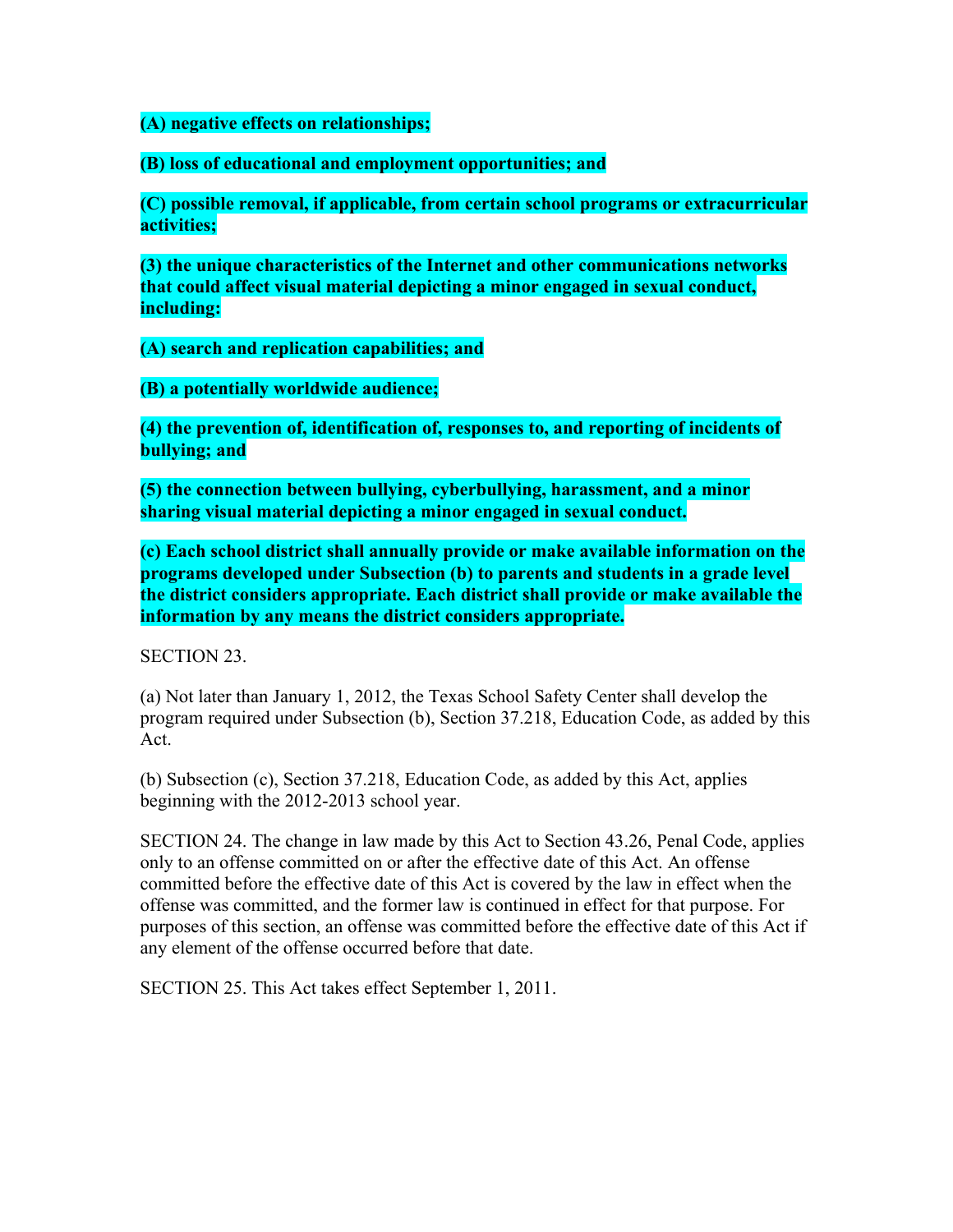# **UTAH**

No distinction

## **VERMONT**

### **VT. STAT. ANN. tit. 13, § 2802B (2011). MINOR ELECTRONICALLY DISSEMINATING INDECENT MATERIAL TO ANOTHER PERSON**

(a)(1) No minor shall knowingly and voluntarily and without threat or coercion use a computer or electronic communication device to transmit an indecent visual depiction of himself or herself to another person.

(2) No person shall possess a visual depiction transmitted to the person in violation of subdivision (1) of this subsection. It shall not be a violation of this subdivision if the person took reasonable steps, whether successful or not, to destroy or eliminate the visual depiction.

(b) Penalties; minors.

(1) Except as provided in subdivision (3) of this subsection, a minor who violates subsection (a) of this section shall be adjudicated delinquent. An action brought under this subdivision (1) shall be filed in family court and treated as a juvenile proceeding pursuant to chapter 52 of Title 33, and may be referred to the juvenile diversion program of the district in which the action is filed.

(2) A minor who violates subsection (a) of this section and who has not previously been adjudicated in violation of that section shall not be prosecuted under chapter 64 of this title (sexual exploitation of children), and shall not be subject to the requirements of subchapter 3 of chapter 167 of this title (sex offender registration).

(3) A minor who violates subsection (a) of this section who has previously been adjudicated in violation of that section may be adjudicated in family court as under subdivision  $(b)(1)$  of this section or prosecuted in district court under chapter 64 of this title (sexual exploitation of children), but shall not be subject to the requirements of subchapter 3 of chapter 167 of this title (sex offender registration).

(4) Notwithstanding any other provision of law, the records of a minor who is adjudicated delinquent under this section shall be expunged when the minor reaches 18 years of age.

(c) Penalties; adults. A person 18 years of age or older who violates subdivision (a)(2) of this section shall be fined not more than \$300.00 or imprisoned for not more than six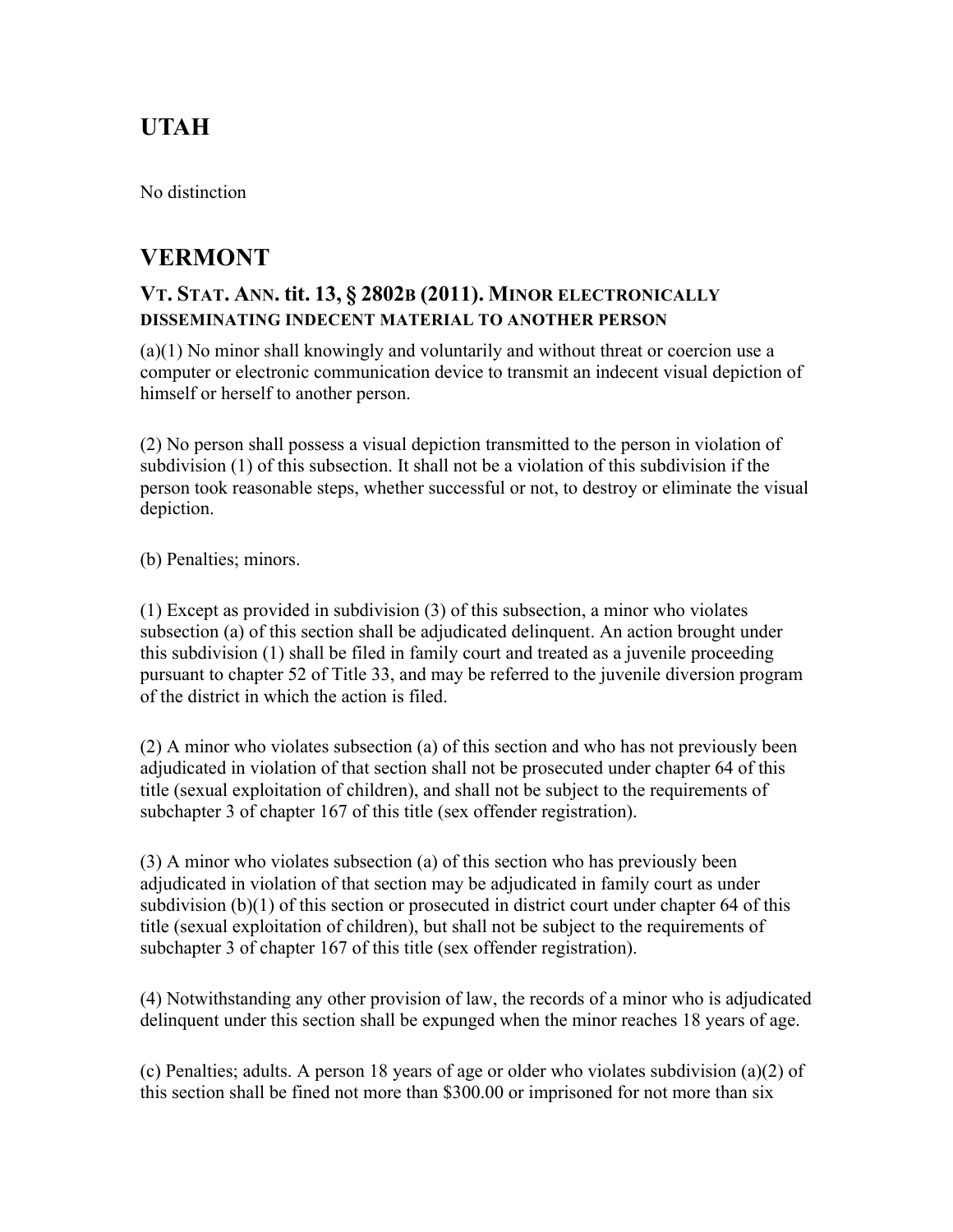months or both.

(d) This section shall not be construed to prohibit a prosecution under section 1027 (disturbing the peace by use of telephone or electronic communication), 2601 (lewd and lascivious conduct), 2605 (voyeurism), or 2632 (prohibited acts) of this title, or any other applicable provision of law.

## **VIRGINIA**

No distinction

## **WASHINGTON**

No distinction

## **WEST VIRGINIA**

No distinction

## **WISCONSIN**

No distinction

## **WYOMING**

No distinction

## **FEDERAL LEGISLATION**

No distinction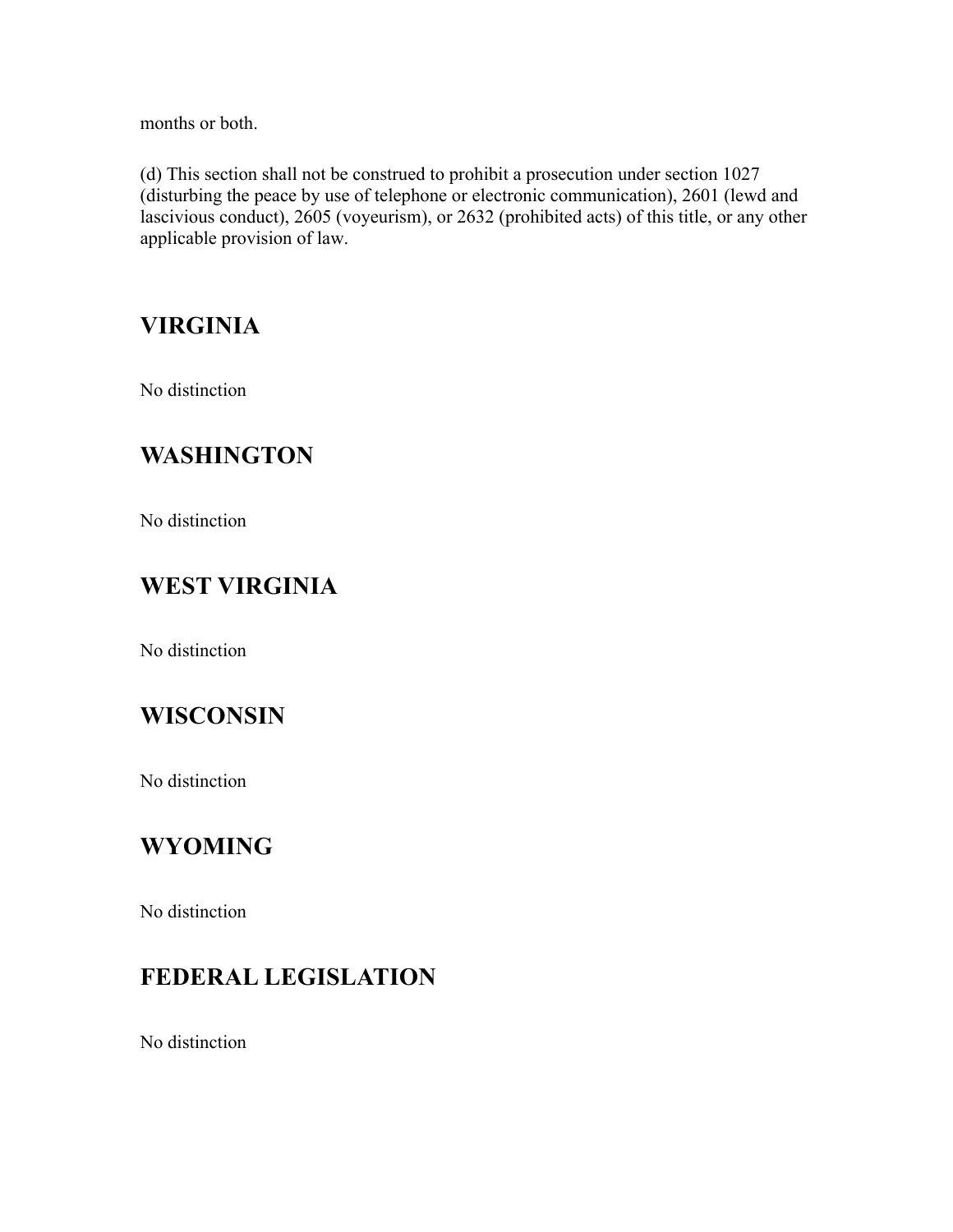### **U.S. TERRITORIES:**

### **AMERICAN SAMOA**

No distinction

### **GUAM**

### **GUAM PUB. L. NO. 31-09 (2011). AN ACT TO AMEND §§ 19.69, 19.70, AND 61.20 OF TITLE 9, GUAM CODE ANNOTATED; TO ADD NEW §§ 61.20.1, 28.90, 29.100, AND 28.101 TO TITLE 17, GUAM CODE ANNOTATED; RELATIVE TO BULLYING, CYBERBULLYING, AND SEXTING**

*Signed by Governor on 03/09/2011 - Effective*

#### **BE IT ENACTED BY THE PEOPLE OF THE TERRITORY OF GUAM**:

**Section 1. Legislative Findings and Intent.** *I Liheslaturan Guahan* finds that there is both a concern and alarm among families, parents, children, and our community about the growing contemporary problem of not only actual physical assault but also emotional harassment, intimidation, and mistreatment of weaker or vulnerable children or minors by others. This bullying is reported to be on the rise and, in this electronic, digital, or computer age is occurring more commonly and frequently on the Internet and transmitted onto cellular phones and computers, which is now called "cyberbullying." *I Liheslaturan Guahan* finds that bullying and cyberbullying as forms of harassment and stalking can be addressed by updating and amending our current related criminal laws.

*I Liheslaturan Guahan* also finds that "sexting" has become a more evident problem within our juvenile community as a result of the easy accessibility of electronic devices among our youth community. The teenage practices of sexting and posting sexual images online are nationwide problems that have perplexed parents, school administrators, and law enforcement officials. Prosecutors in several states have charged teenagers who have engaged in these behaviors with criminal offenses, including distribution of child pornography. Sexting, which is a new term of art, refers to "the use of a cell phone to send sexually suggestive texts or emails with nude or nearly nude photos." Sexting has been on the increase in our community, and has not only resulted in problems of itself, but it has been linked to other problems and crimes within our youth community like bullying, cyberbullying, assault, harassment, and even criminal sexual conduct. Like the rest of the nation, Guam has had to charge juveniles with other more serious criminal offenses like distribution of child pornography. The *National Campaign to Prevent Teen and Unplanned Pregnancy* conducted research that shows the following statistics with respect to sexting: 39 percent of all teens have sent sexually suggestive texts; 48 percent of teens say they have received such messages; 71 percent of teen girls and 67 percent of teen boys who have sent or posted sexually suggestive content say they have sent or posted this content to a boyfriend/girlfriend; 21 percent of teen girls and 39 percent of teen boys say they have sent such content to someone they wanted to date or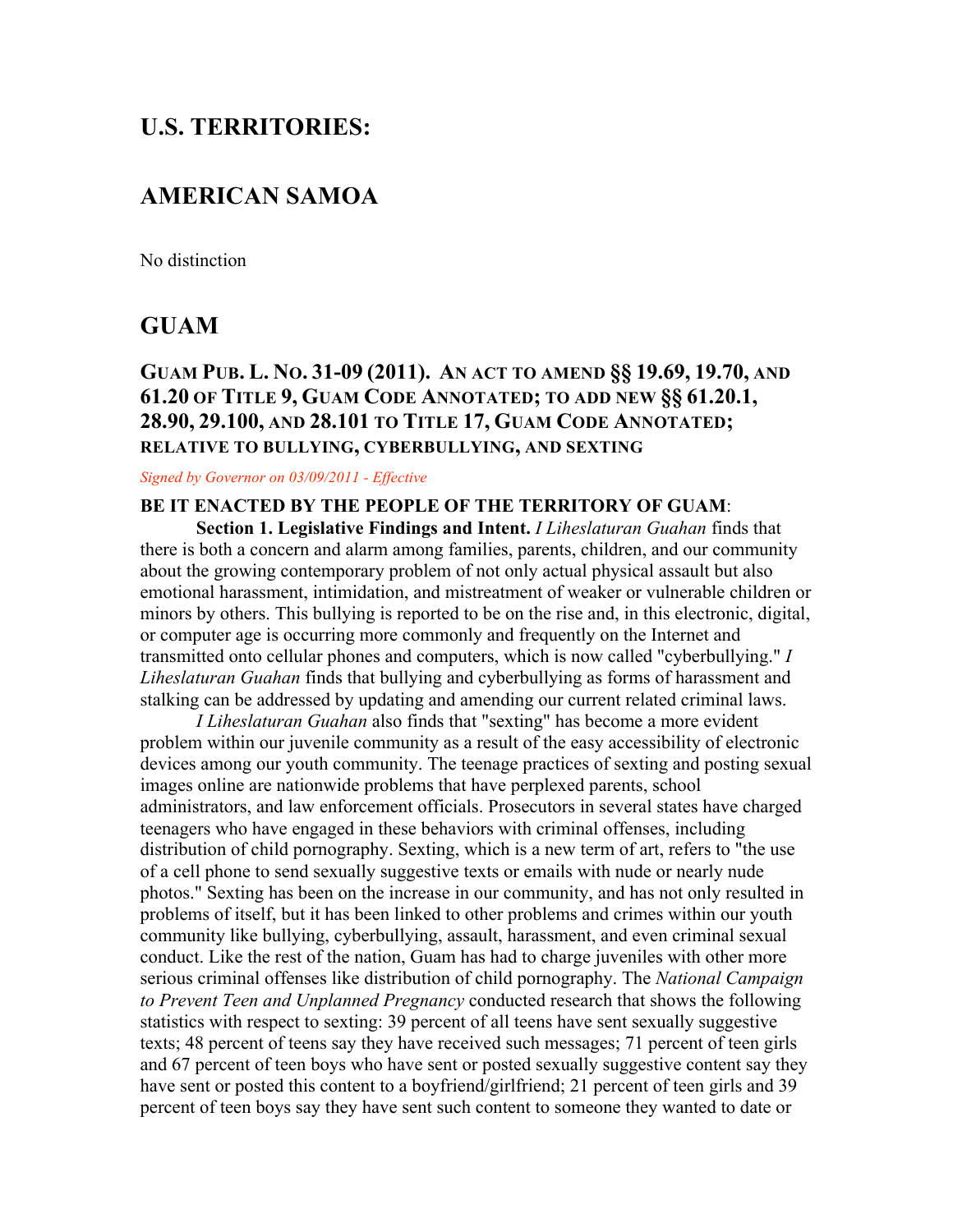"hook up" with; 38 percent of teens say they have had sexually suggestive text messages, originally meant for someone else, shared with them; and 25 percent of teen girls and 33 percent of teen boys say they have had semi- nude or nude images, originally meant for someone else, shared with them. In an attempt to battle this growing problem, *I Liheslaturan Guahan* enacts this legislation addressing two different forms of sexting among our youth: Illegal Use of a Computer or Telecommunications Device to Disseminate Prohibited Materials Involving a Minor.

*I Liheslaturan Guahan* further finds that there is a need to create a diversionary program for first-time offending juveniles who can be charged for sexting or posting of sexual images via electronic devices as a preventive measure and means to educate juveniles about the severity of this type of behavior, and the possible consequences for such a crime. *I Liheslaturan Guahan* wishes to establish an educational program that is intended to be an alternative to prosecution for juveniles who are charged with a criminal offense for posting sexually suggestive or sexually explicit photographs, usually on the Internet. The educational program would include juveniles who engage in the behavior commonly known as Sexting, in which sexually suggestive or explicit pictures are transmitted via cell phones.

The bill would require the Office of the Attorney General, Family Division, or whichever designated division of the Office of the Attorney General that addresses matters involving juveniles in the community of Guam, to incorporate such a diversionary program under its current services. Such diversionary program would be similar to or incorporated under the current Pre-Adjudicatory Diversionary Program that the Office of the Attorney General currently utilizes. The program would require that the Office of the Attorney General develop an educational program for juveniles who commit an eligible offense as defined in this Act. The Office of the Attorney General shall then consult with the Judiciary of Guam, Juvenile Probation Division, to discuss and implement such educational program, to include the same or similar conditions as the current Pre-Adjudicatory Diversionary Program between the Office of the Attorney General and Judiciary of Guam, Juvenile Probation Division. The Office of the Attorney General shall be the sole agency responsible for the determination as to whether a minor may be admitted into the diversionary program. A juvenile who successfully completes the program would have the opportunity to avoid prosecution, and any records relating to such an offense, upon completion of the program, would be dismissed and expunged.

Admission to the program would be limited to juveniles who: (1) have not previously been adjudicated delinquent for or convicted of a criminal offense; (2) were not aware that their actions could constitute and did not have the intent to commit a criminal offense; (3) may be harmed by the imposition of criminal sanctions; and ( 4) would likely be deterred from engaging in similar conduct in the future by completing the program.

*I Liheslaturan Guahan* finds that such educational program will be beneficial to the community of Guam, and more so, in the best interests of the youth in our community as such program is designed to provide information concerning: the legal consequences of and penalties for sexting or posting sexual pictures online, including the applicable local and federal statutes; the non-legal consequences of sexting or posting such pictures, including, but not limited to, the effect on relationships, loss of educational and employment opportunities, and being barred or removed from school programs and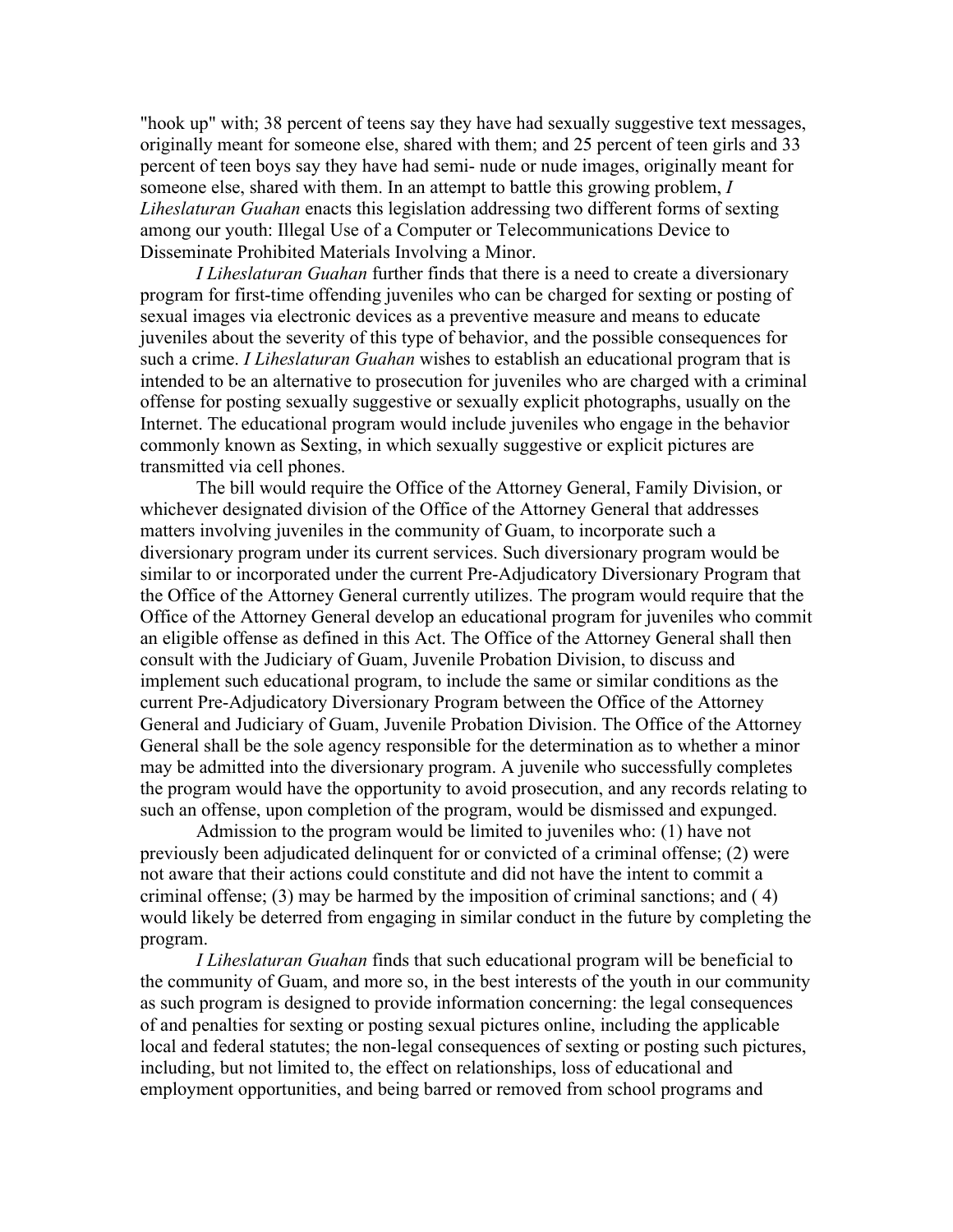extracurricular activities; how the unique characteristics of cyberspace and the Internet can produce long-term and unforeseen consequences for sexting and posting such photographs; and the connection between bullying and cyber-bullying and juveniles sexting or posting sexual images.

*I Liheslaturan Guahan* further finds that the need to impose upon retail stores which sell cellular telephone equipment or cellular telephone equipment service contracts, the responsibility of providing informational brochures about sexting to customers who purchase such equipment or contracts, is vital in the prevention and education of sexting. The need for active participation from these particular retail stores in providing such informational brochures will ensure that purchasers of these devices are educated up front about the illegal use of these devices and the consequences of such illegal actions. This bill supplements Guam's consumer fraud act making it an unlawful practice for any retail mercantile establishment to sell cellular telephone equipment or to sell or renew cellular telephone service contracts, unless the store encloses an informational brochure with such equipment or contracts, that describes the dangers of sexting, the criminal penalties that may be associated with sexting, and the names, addresses, and telephone numbers of qualified organizations that can provide information to the customer concerning responsible cellular telephone usage.

The bill directs the Office of the Attorney General, Consumer Protection Division, to notify stores which sell cellular telephone equipment and cellular telephone equipment service contracts, about the bill's requirements by advertising it in Guam local newspapers. In addition, the bill requires that *I Liheslaturan Guahan* provide funding to the Office of the Attorney General to advertise such information on a yearly basis, as well as adequate funding for the Office of the Attorney General to prepare and distribute information brochures about sexting to stores throughout Guam for distribution to customers who purchase such equipment or contracts from the stores.

**Section 2.** Section 19.69 of Title 9, Guam Code Annotated, is hereby *amended* to read:

#### § **19.69. Definitions.**

Unless otherwise indicated, as used in§ 19.70:

(a) *Harasses* or *harassment* means a knowing and willful course of conduct, whether physical, verbal, written, electronic, telephonic, written, via or by use of a computer, computer network, computer system, telephone network, data network, test message, instant message, or otherwise, directed at a specific person which alarms, annoys, or distresses the person, and which serves no legitimate purpose. Such course of conduct must be of a nature to cause a reasonable person to suffer substantial emotional distress, and must cause substantial emotional distress.

(b) *Course of conduct* means a pattern of conduct composed of a series of acts over a period of time, however short, evidencing continuity of purpose. Constitutionally and statutorily protected activity, including but not limited to picketing as a result of a labor dispute, is not included in this definition.

(c) *Credible threat* means any threat, physical or verbal, overtly or subtly manifested, constituting a threat with the intent and apparent ability to carry out the threat with the person who is the target of the threat to reasonably fear for his or her safety or the safety of his or her immediate family. Such threatening advance must be against the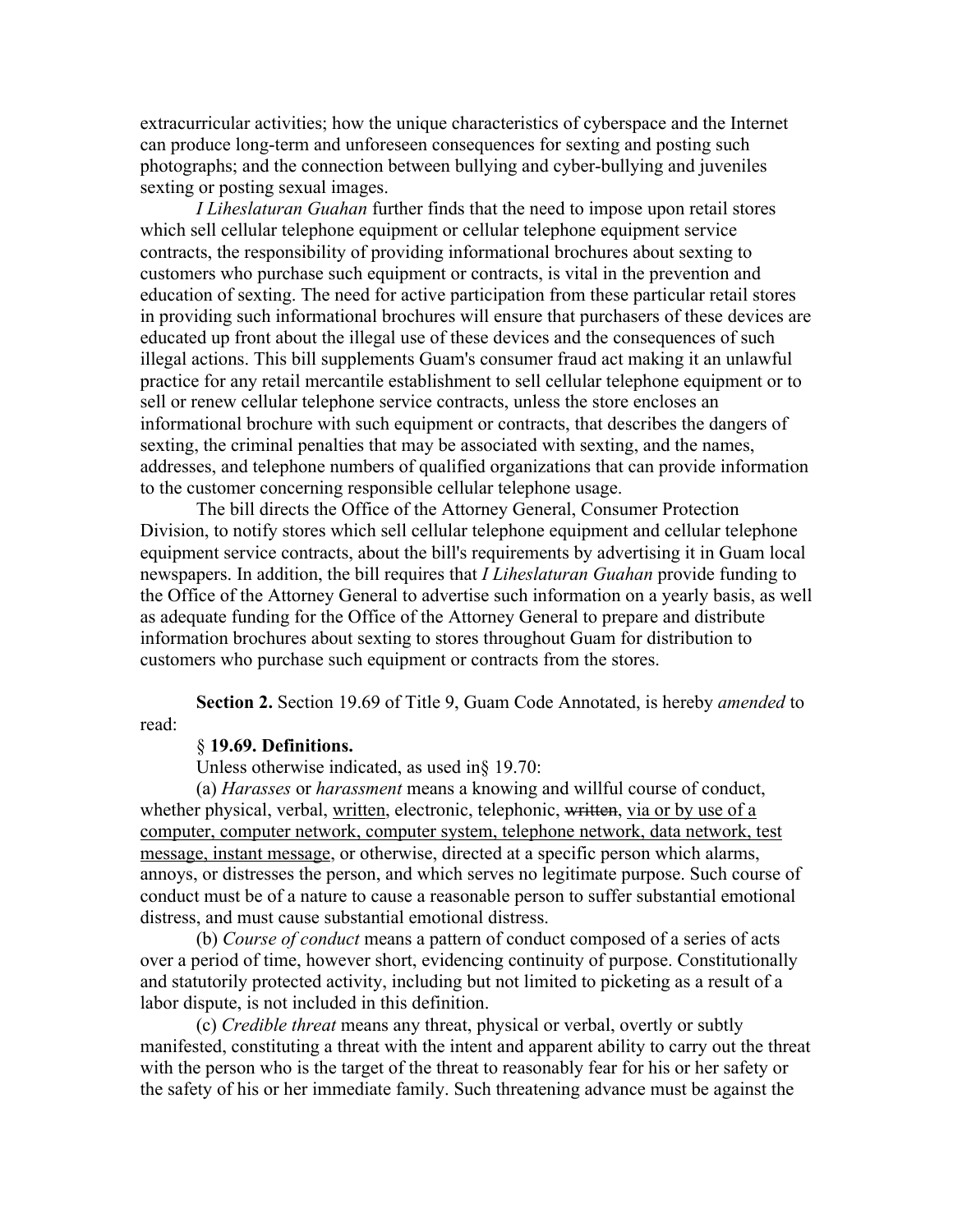life of, or a threat to cause bodily injury to, the person threatened or to a member of his or her immediate family.

(d) *Computer* means any electronic, magnetic, optical, electrochemical, *or* other high-speed data processing device performing logical, arithmetic, *or* storage functions, and includes, all computer equipment connected *or* related to such a device in a computer system *or* computer network, but *shall not* include an automated typewriter or typesetter, a portable hand-held calculator, *or* other similar device.

(e) *Computer network* means two (2) or more computers or computer systems, interconnected by communication lines, including microwave, electronic, or any other form of communication.

(f) *Computer system* means a set of interconnected computer equipment intended to operate as a cohesive system."

**Section 3**. Section 19.70 of Title 9, Guam Code Annotated, is hereby *amended* to read:

### **"§ 19.70. Stalking.**

(a) A person is guilty of simple stalking if he or she willfully, maliciously, and repeatedly, follows or harasses **harasses** another person or who makes a credible threat with intent to place that person or a member of his or her immediate family in fear of death or bodily injury.

(b) A person is guilty of advanced stalking if he or she violates subsection (a) of this section when there is a temporary restraining order or an injunction or both or any other court order in effect prohibiting the behavior described in that subsection against the same party.

(c) A person is guilty of advanced stalking if he or she violates subsection (a) of this section a second or subsequent time against the same victim, within seven (7) years of a prior conviction under that subsection, and involving an harassment or a credible threat of violence, as defined in this§ 19.69 of this Chapter.

(d) Simply stalking is a felony of the third degree.

(e) Advanced stalking is a felony of the second degree.

(f) This section shall not apply to conduct which occurs during labor picketing."

**Section 4.** Section 61.20 of Title 9, Guam Code Annotated, is hereby *amended* to read:

#### **"§ 61.20 Harassment; Defined & Punished.**

A person commits a petty misdemeanor if, with intent to harass another, he:

(a) makes, or causes to be made, a communication anonymously or at extremely inconvenient hours, or in offensively coarse language, or any other manner likely to cause annoyance or alarm;

(b) subjects another to striking, kicking, shoving or other offensive touching, or threatens to do so; or

(c) engages in any other course of alarming conduct or of repeatedly committed acts which alarm or seriously annoy such other person serving no legitimate purpose of the defendant.

(d) Every person who with intent to annoy, telephones, or telefaxes, or communicates by use of any telephone network, data network, text message, instant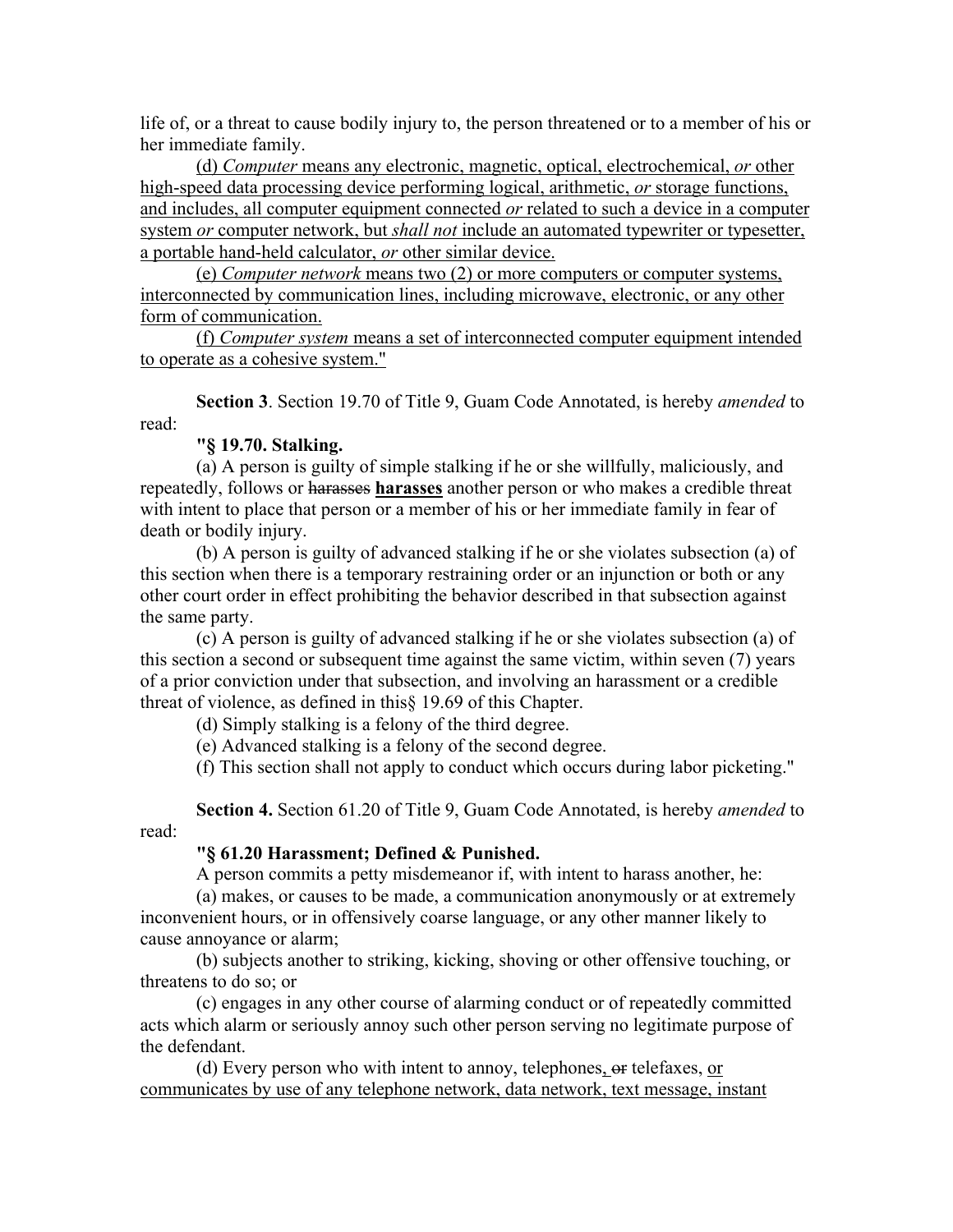message, computer, computer network, or computer system with another person and addresses to or about such other person any obscene language is guilty of a misdemeanor.

(e) Every person who makes a telephone call, or telefax transmission, or any transmission by use of a telephone network, data network, text message, instant message, computer, computer network, or computer system with intent to annoy and without disclosing his true identity to the person answering the telephone or receiving the telefax transmission or transmission received from any telephone network, data network, text message, instant message, computer, computer network, or computer system, whether or not conversation or return transmission ensues from making the telephone call or the transmission, is guilty of a misdemeanor.

(f) Any offense committed by use of a telephone, or telefax machine, or any telephone network, data network, text message, instant message, computer, computer network, or computer system as set out in this section may be deemed to have been committed at either the place at which the telephone calls,  $\Theta$  telefax transmissions, or any transmission by use of a telephone network, data network, text message, instant message, computer, computer network, or computer system were made or received. In the event that a customer of a telephone service provider, wireless service provider, or an internet service provider receives harassing telephone calls or transmissions received via or by use of a telephone network, data network, text message, instant message, computer, computer network, or computer system, such customer may file an injunction complaint under the name of John Doe, although the telephone service provider may release the name, address, and telephone number of the plaintiff to the Superior Court of Guam. The telephone service provider, wireless service provider, or an internet service provider shall disconnect all telephone services or computer or wireless services to any subscriber who has violated the provisions of this section more than one (1) time.

(g) Subsections (d) or (e) of this section are violated when the person acting with intent to annoy makes a telephone call, or telefax transmission, or any transmission by use of a telephone network, data network, text message, instant message, computer, computer network, or computer system requesting a return call or return transmission and performs the acts prohibited under such subsections upon receiving the return call or transmission."

**Section 5.** A new Section 61.20.1 is hereby *added* to Chapter 61 of Title 9, Guam Code Annotated to read as follows:

#### "§ **61.20.1 Definitions.**

Unless otherwise indicated, as used in§ 61.20:

(a) *Computer* means any electronic, magnetic, optical, electrochemical, *or* other high-speed data processing device performing logical, arithmetic, *or* storage functions, and includes, all computer equipment connected *or* related to such a device in a computer system *or* computer network, but *shall not* include an automated typewriter or typesetter, a portable hand-held calculator, *or* other similar device.

(b) *Computer network* means two (2) or more computers or computer systems, interconnected by communication lines, including microwave, electronic, or any other form of communication.

(c) *Computer system* means a set of interconnected computer equipment intended to operate as a cohesive system."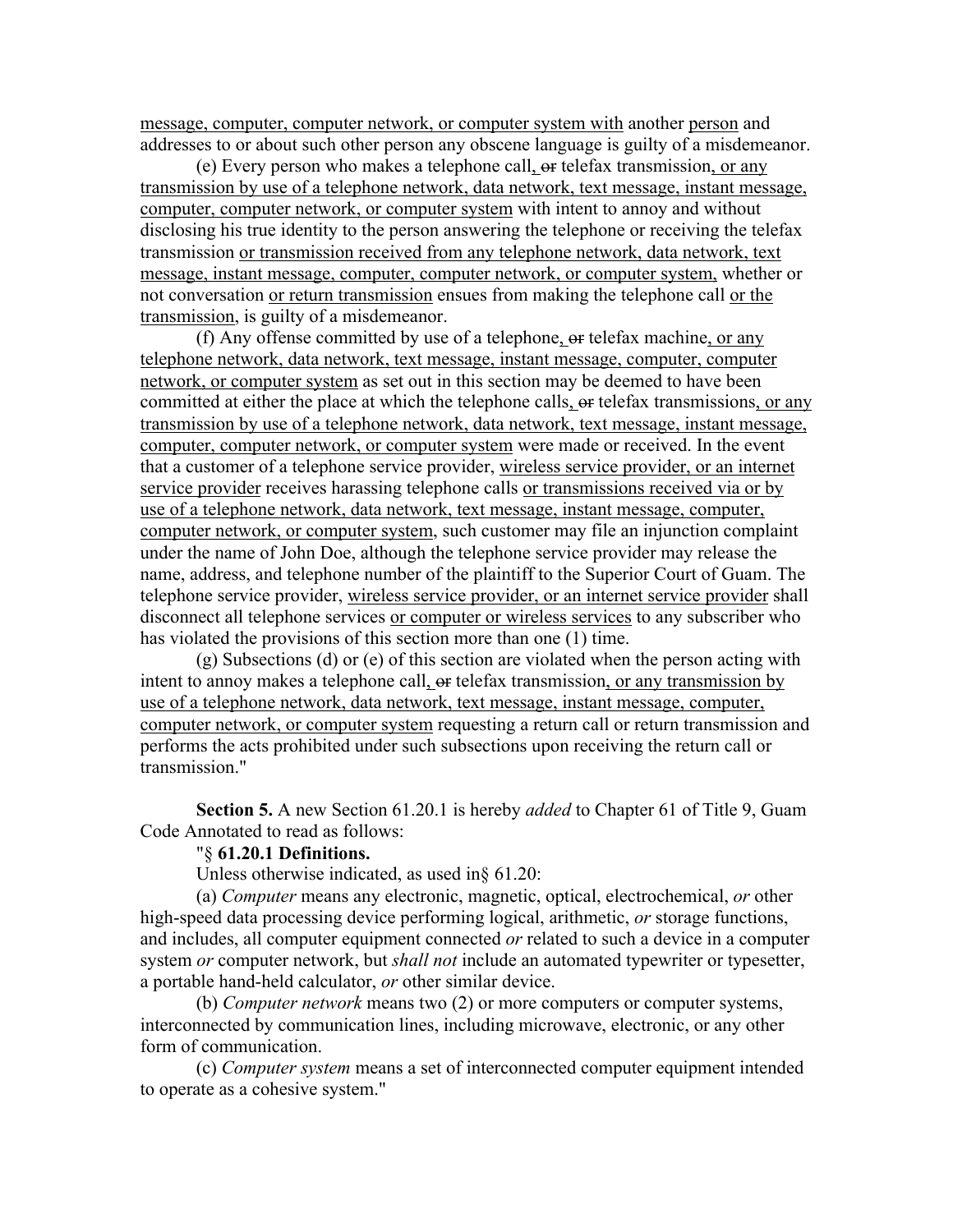**Section 6.** A new Section 28.90 is hereby added to Article 2, Chapter 28 of Title 9, Guam Code Annotated, to read as follows:

**"§ 28.90. Obscene, anonymous, harassing and threatening communications by computer; Defined & Punished.**

(a)It is unlawful for any person, with the intent to harass or abuse another person, to use a computer to:

(1) Make contact via the internet with another without disclosing his or her identity with the intent to harass or abuse;

(2) Make contact via the internet with a person after being requested by the person to desist from contacting them;

(3) Threaten via the internet to commit a crime against any person or property; or Cause obscene material to be delivered or transmitted via the internet to a specific person after being requested to desist from sending such material.

(4) Publish via the internet a webpage or posting on a newsgroup untrue statements about another person which are false and designed to entice or encourage other people to ridicule or perpetuate the untruth about that person.

For purposes of this Article and sections therein, "obscene material" means material that:

(A) An average person, applying contemporary adult community standards, would find, taken as a whole, appeals to the prurient interest, is intended to appeal to the prurient interest, or is pandered to a prurient interest;

(B) An average person, applying contemporary adult community standards, would find, depicts or describes, in a patently offensive way, sexually explicit conduct consisting of an ultimate sexual act, normal or perverted, actual or simulated, an excretory function, masturbation, lewd exhibition of the genitals or sadomasochistic sexual abuse; and

(C) A reasonable person would find, taken as a whole, lacks literary, artistic, political or scientific value.

(b) It is unlawful for any person to knowingly permit a computer under his or her control to be used for any purpose prohibited by this section.

(c) Any offense committed under this section may be determined to have occurred at the place at which the contact originated or the place at which the contact was received or intended to be received.

(d) Any person who violates a provision of this section is guilty of a misdemeanor and, upon conviction thereof, shall be fined not more than \$1,000 or imprisoned for not more than one year, or both."

**Section** 7. A new Section 28.100 is hereby *added* to Article 2, Chapter 28 of Title 9, Guam Code Annotated, to read as follows:

### **"§28.100. Illegal** Use **of a Computer or Telecommunications Device to Disseminate Prohibited Materials Involving a Minor- Sexting; Crime Defined and Punished.**

(a) A minor is guilty of an offense of Illegal Use of a Computer Telecommunications Device Involving a Minor, otherwise known as Sexting, if the minor, by use of a computer or any telecommunications device, recklessly or knowingly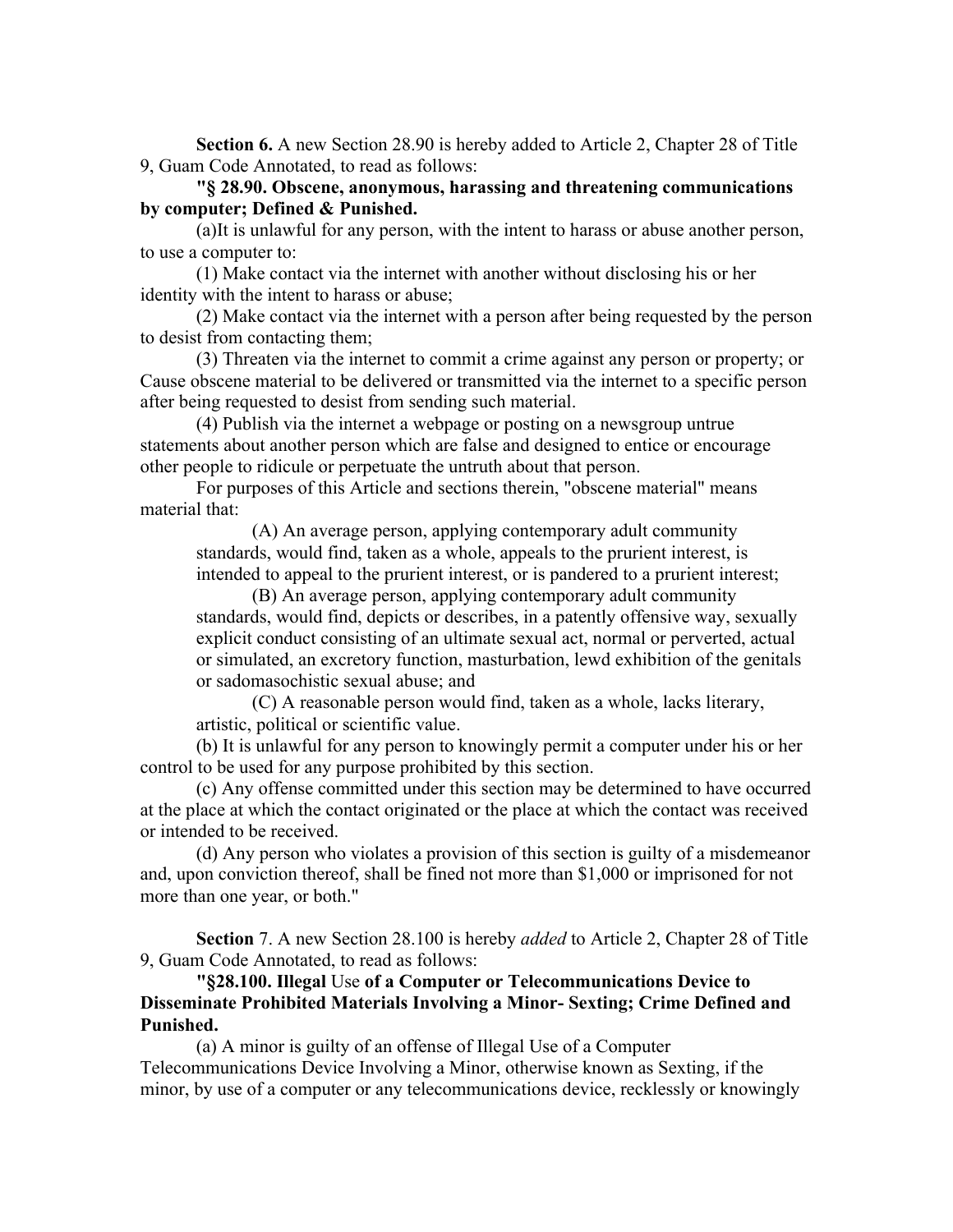creates, receives, exchanges, sends, disseminates, transmits or possesses a photograph, video, depiction or other material that shows himself or herself, or of another minor, in a state of nudity.

(b) It is no defense to a charge under this section that the minor creates, receives, exchanges, sends, or possesses a photograph, video, or other material that shows themselves in a state of nudity.

(c) Applicability.--This section shall not apply to the use of a computer or a telecommunications device to transmit or distribute a photograph or other depiction involving sexual intercourse, deviate sexual intercourse, sadism, masochism or masturbation. This section does not prohibit a person guilty under this section to be charged with other chargeable criminal sex offenses under Guam law.

(d) An offense under this section constitutes a "status offense". Any minor found to commits an offense under this section shall be found guilty of illegal use of a telecommunications device involving a minor in a state of nudity, a delinquent act that would be a misdemeanor if it could be committed as an adult.

(e) A minor who violates this section is guilty of a separate offense for each separate photograph, video, or other material that shows a minor in a state of nudity which is created, received, exchanged, sent, or possessed.

(f) Any minor who is convicted of a violation of this section, shall be ordered in addition to the sentence ordered by the Court, as part of his or her sentence, to participate in the educational program similar to that discussed under subsection (g) of this Section.

(g) A juvenile or minor who commits the offense of Illegal Use of a Computer or Telecommunications Device to Disseminate Prohibited Materials Involving a Minor-Sexting, may be eligible for a diversionary program.

(1) As used herein, "eligible offense" means an offense chargeable under this Section where:

> (A)the facts of the case involve the creation, exhibition or distribution without malicious intent of a photograph depicting nudity as defined in that section through the use of a telecommunications device or a computer; and

(B) the creator and subject of the photograph are juveniles or were juveniles at the time of its making.

(2) The Office of the Attorney General, Family Division, or whichever designated division of the Office of the Attorney General that addresses matters involving juveniles in the community of Guam, will incorporate such a diversionary program under its current services. Such diversionary program would be similar to or incorporated under the current Pre-Adjudicatory Diversionary Program that the Office of the Attorney General currently utilizes. The program would require the Office of the Attorney General to develop an educational program for juveniles who commit an eligible offense as defined in this Act. The Office of the Attorney General shall then consult with the Judiciary of Guam, Juvenile Probation Division, to discuss and implement such educational program, to include the same or similar conditions as the current Pre-Adjudicatory Diversionary Program in place between the Office of the Attorney General and Judiciary of Guam, Juvenile Probation Office. The Office of the Attorney General shall be the sole agency responsible for the determination as to whether a minor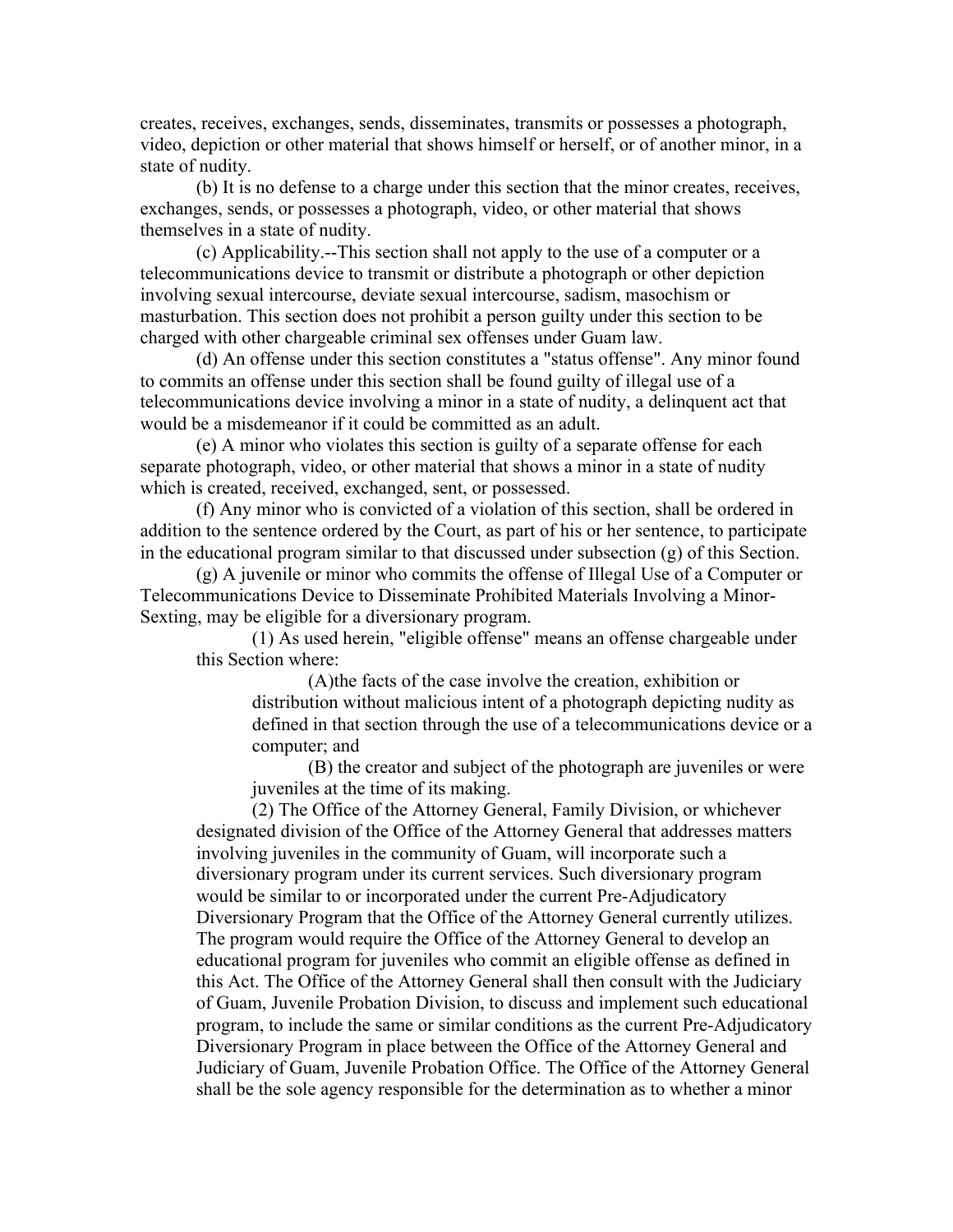may be admitted into the diversionary program. A juvenile who successfully completes the program would have the opportunity to avoid prosecution, and any records relating to such an offense, upon completion of the program, would be dismissed and expunged.

(3) Admission to the program shall be limited to juveniles who:

(A) have not previously been adjudicated delinquent for or convicted of a criminal offense underTitle 9 of the Guam Code Annotated that constitutes a third degree felony or greater;

(B) were not aware that their actions could constitute and did not have the intent to commit a criminal offense;

(C) may be harmed by the imposition of criminal sanctions; and

(D) would likely be deterred from engaging in similar conduct in the future by completing the program.

(4) The educational program shall provide information concerning:

(A) the legal consequences of and penalties for sharing sexually suggestive or explicit materials, including applicable local and federal statutes;

(B) the non-legal consequences of sharing sexually suggestive or explicit materials including, but not limited to, the effect on relationships, loss of educational and employment opportunities, and being barred or removed from school programs and extracurricular activities;

(C) how the unique characteristics of cyberspace and the Internet, including searchibility, replicability, and an infinite audience, can produce long-term and unforeseen consequences for sharing sexually suggestive or explicit materials; and

(D) the connection between bullying and cyberbullying and juveniles sharing sexually suggestive or explicit materials.

(5) The Attorney General may promulgate guidelines to effectuate the provisions of this Section.

**Section 8.** A new Section 28.101 is hereby *added* to Article 2, Chapter 28 of Title 9, Guam Code Annotated, to read as follows:

**"§ 28.101. Illegal Use of a Computer or Telecommunications Device to Disseminate Prohibited Materials Involving a Minor-Sexting; Mandatory Distribution of Information Brochure about Sexting by Retail Stores Who Sell Cellular Telephone Equipment or Cellular Telephone Equipment Service Contracts.**

(a) Definitions. As used in this Section:

(1)"Cellular telephone equipment" or "equipment" means a wireless telephone handset used in conjunction with wireless telephone service.

(2)"Wireless telephone service" means commercial mobile radio service, as defined in subsection (d) of section 3329 of the Communications Act of 1934 (47 U.S.C. s.332).

(3)Sexting is defined in §28.100(a) of Title 9 G.C.A.

(4) "Store or other retail mercantile establishment" or "store" means a place where merchandise is displayed, held, stored or sold or offered to the public for sale on Guam.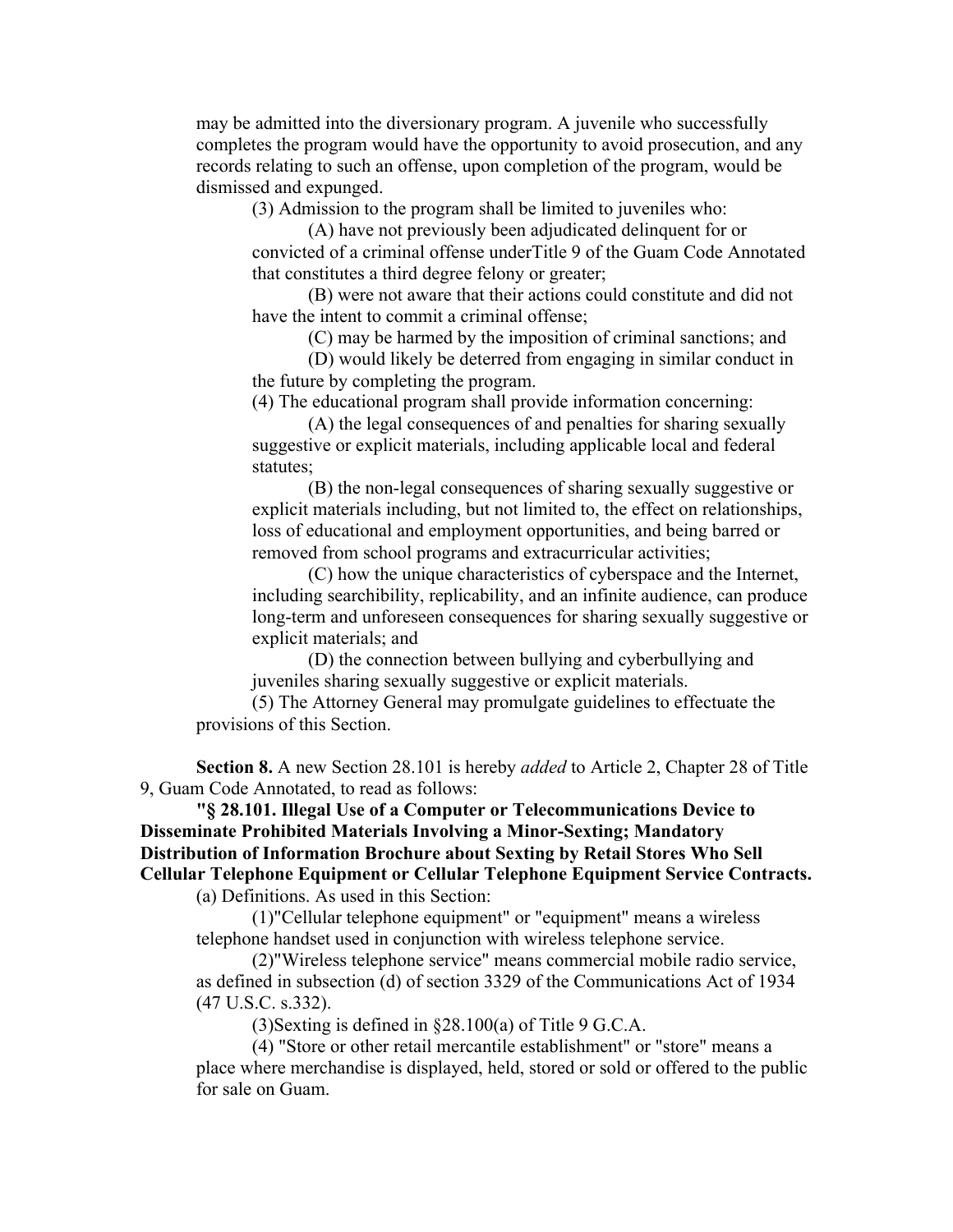(b) It shall be an unlawful practice for any store or other retail mercantile establishment to sell cellular telephone equipment to an individual, or to sell a contract for cellular telephone equipment service to an individual, or to renew a contract for cellular telephone equipment service with an individual, unless the store encloses an informational brochure with such equipment or contract that informs the individual about the dangers of the practice known as sexting.

(1) The informational brochure required pursuant to subsection (b) shall include, but not be limited to, an explanation of the types of criminal penalties that may be imposed on an individual who engages in sexting, as well as a list of the names, telephone numbers, and addresses of agencies qualified and available to answer questions related to sexting, such as the Office of the Attorney General, Consumer Protection Division, or any other government or nonprofit organizations that is dedicated to educating communities about safety and selfresponsibility when using cellular telephone equipment.

(2) The Office of the Attorney General, Consumer Protection Division, the Guam Police Department, and the Department of Revenue and Taxation shall notify all stores that sell cellular telephone equipment or cellular telephone equipment service contracts, of the requirements of this Act by advertising in local newspapers of general circulation on Guam, and shall prepare an information brochure on sexting and make copies available to all such stores.

(3) The Office of the Attorney General shall annually report to the Legislature on the effectiveness of the brochure preparation and distribution required by subsection c. of this section.

(c) The owners of any store other retail mercantile establishment which violates subsection (b) shall be subject to the penalty of fines not to exceed \$1,000.00 per each violation, and if applicable be subject to the sentence imposed for corporations under §80.16 of Title 9 G.C.A."

#### **Section 9.** Section 3112.1 of Title 17, Guam Code Annotated, is hereby *amended* to read: **"§ 3112.1. Same: Policy Against Bullying.**

(a) As used in this Section:

(1) 'at school' means in a classroom, elsewhere on or immediately adjacent to school premises, on a school bus or other school-related vehicle, at an official school bus stop, or at a school-sponsored activity or event whether or not it is held on school premises.

(2) 'harassment, intimidation, or bullying"' means any gesture or written, verbal, or physical act that a reasonable person under the circumstances should know will have the effect of harming a pupil or damaging his or her property or placing a pupil in reasonable fear of harm to his or her person or damage to his or her property, or that has the effect of insulting or demeaning any pupil or group of pupils in such a way as to disrupt or interfere with the school's educational mission or the education of any pupil. 'Harassment, intimidation, or bullying' includes, but is not limited to, such a gesture or written, verbal, or physical act that is reasonably perceived as being motivated by a pupil's religion, race, color, national origin, age, sex, sexual orientation, disability, height, weight, or socioeconomic status, or by any other distinguishing characteristic.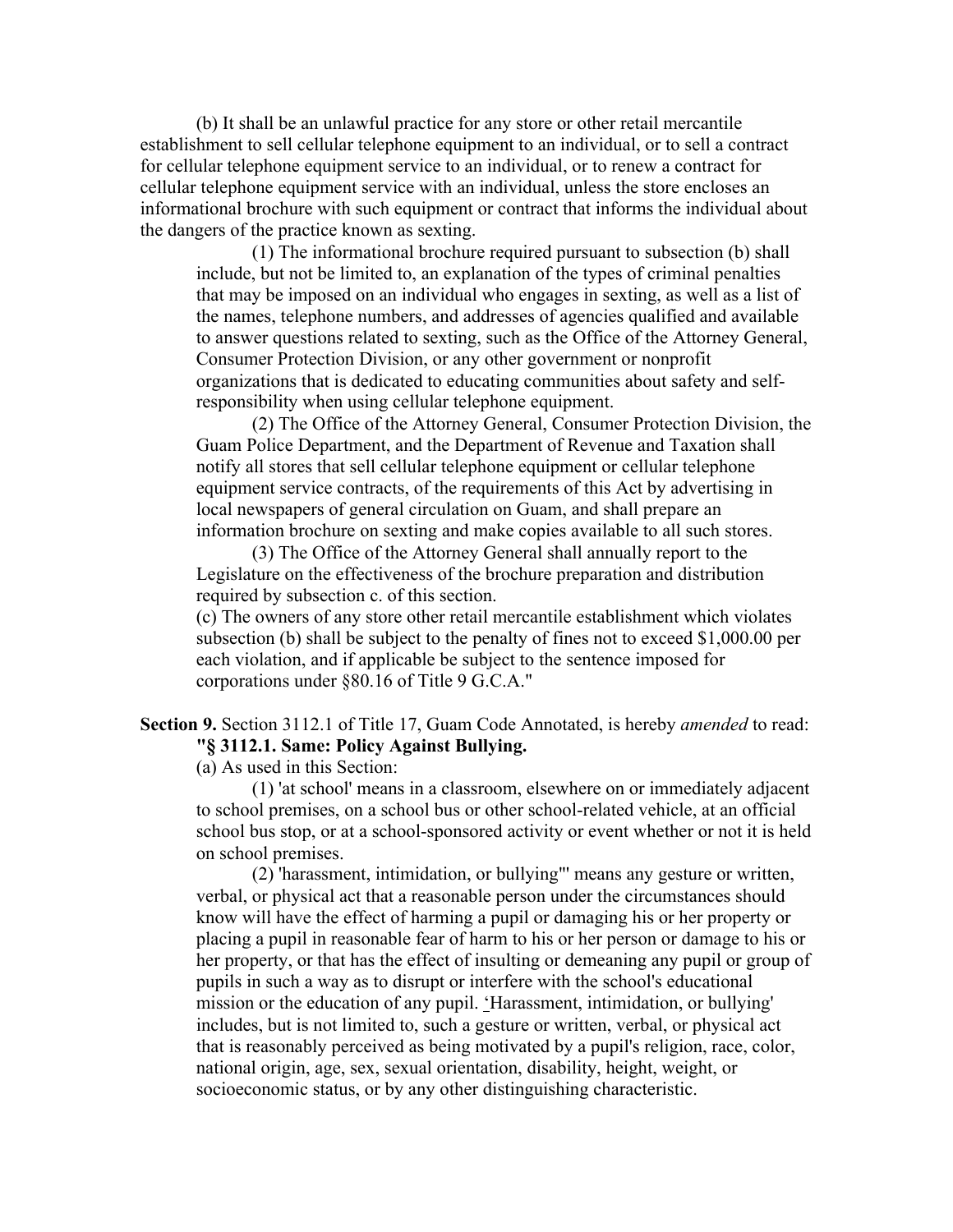(3) "Cyberbullying" means the use of any electronic communication device to harass, intimidate or bully as defined in the above subsection (2).

(b) The Guam Education Policy Board (the 'Board') shall adopt a policy prohibiting "harassment, intimidation, or bullying" and "cyberbullying" at school. The content of the policy shall be determined by the Board but shall contain at least the components in Subsection (3). The policy shall be adopted through a process that includes representation of parents or guardians, pupils, teachers, staff, administrators, volunteers, and community representatives.

(c) The policy shall include at least each of the following components:

(1) A statement prohibiting "harassment, intimidation, or bullying" and "cyberbullying" of a pupil.

(2) A definition of "harassment, intimidation, or bullying" and "cyberbullying" that includes at least the acts described in the definition in this Section.

(3) A description of the type of behavior expected from each pupil.

(4) Consequences and appropriate remedial action for a person who commits an act of "harassment, intimidation, or bullying" and "cyberbullying"

(5) A procedure for reporting an act of "harassment, intimidation, or bullying" and "cyberbullying" including a provision that permits a person to report an act of "harassment, intimidation, or bullying" and "cyberbullying" anonymously. However, this Subsection shall *not* be construed to permit formal disciplinary action solely on the basis of an anonymous report.

(6) A procedure for prompt investigation of reports of violations and complaints, identifying either the principal or the principal's designee as the person responsible for the investigation.

(7) The range of ways in which a school will respond once an incident of "harassment, intimidation, or bullying" and "cyberbullying" is identified.

(8) A statement that prohibits reprisal or retaliation against any person who reports an act of "harassment, intimidation, or bullying" and "cyberbullying," and the consequences and appropriate remedial action for a person who engages in that type of reprisal or retaliation.

(9) Consequences and appropriate remedial action for a person found to have falsely accused another as a means of retaliation or as a means of "harassment, intimidation, or bullying" and "cyberbullying".

(10) A statement of how the policy is to be publicized including notice that the policy applies to participation in school-sponsored activities.

(11) A school employee, pupil, or volunteer shall not engage in reprisal, retaliation, or false accusation against a victim, witness, or one with reliable information about an act of "harassment, intimidation, or bullying" and "cyberbullying".

(12) A school employee or volunteer who has witnessed, or has reliable information that a pupil has been subjected to "harassment, intimidation, or bullying" and "cyberbullying", whether verbal or physical, *shall* report the incident to he appropriate school official designated by the Board policy.

(13) A school employee who promptly reports an incident of "harassment, intimidation, or bullying" and "cyberbullying" to the appropriate school official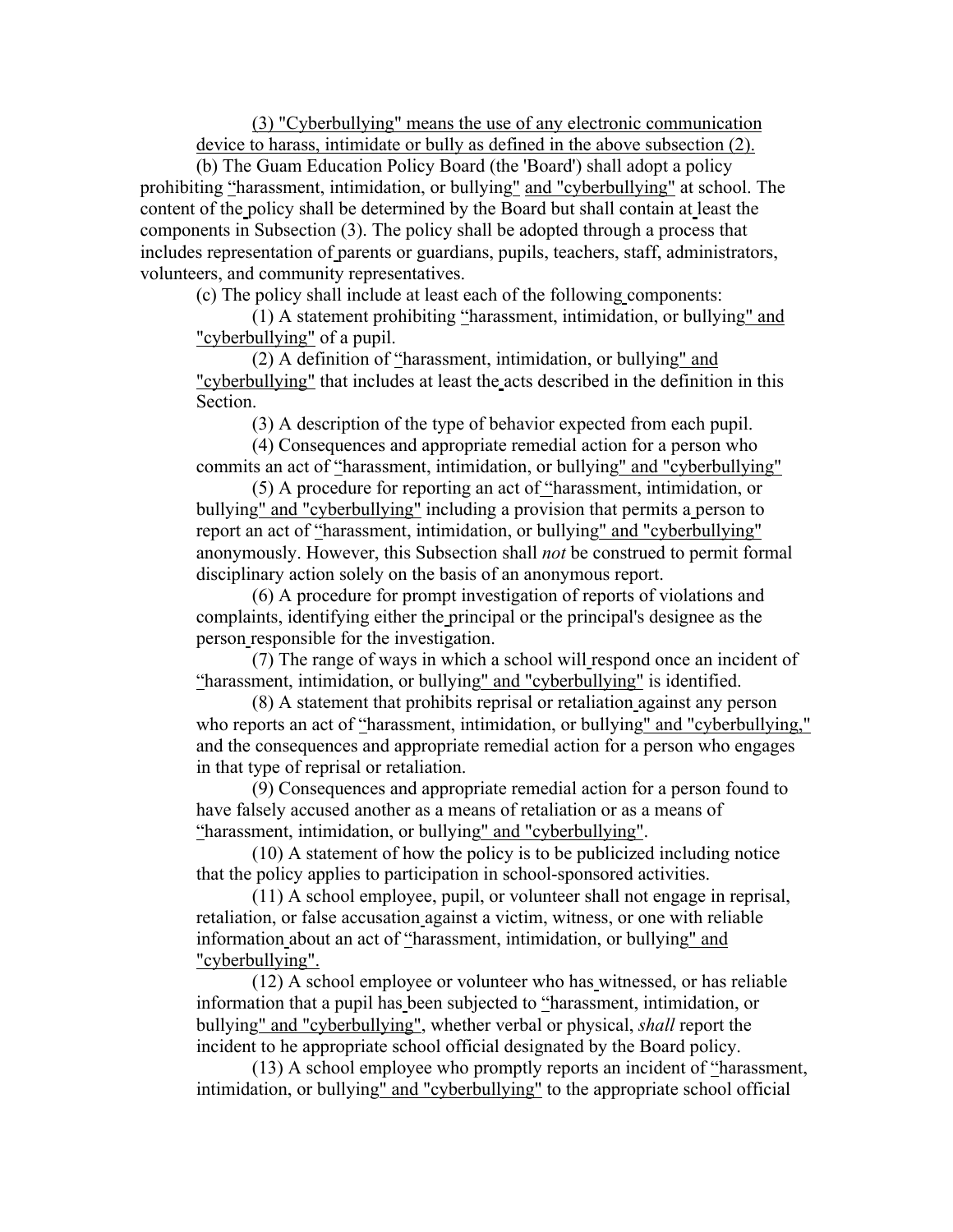designated by the Board policy, and who makes this report in compliance with the procedures in the policy prohibiting "harassment, intimidation, or bullying" and "cyberbullying" is not liable for damages arising from any failure to remedy the reported incident.

(d) The Board shall adopt the policy under this Section and transmit a copy of its policy to the Superintendent of Education by February 28, 2004.

(e) The Board shall ensure that notice of the policy under this Section is included in any publication that sets forth the comprehensive rules, procedures, and standards of conduct for all schools, and in its pupil handbooks.

(f) Public schools are required to form "bullying" and "cyberbullying" prevention task forces; implement prevention, intervention, and remediation programs; and explore other initiatives that involve the school community, law enforcement, assistance organizations, and community members. School community is defined as parents or guardians, pupils, teachers, staff, and administrators. (g) Each school shall do all of the following:

(1) Provide training on the school's "harassment, intimidation, or bullying" and "cyberbullying" policies to the school community and volunteers who have significant contact with pupils.

(2) Develop a process for discussing the "harassment, intimidation, or bullying" and "cyberbullying" policy with pupils as part of the curriculum. (h) A school shall incorporate information regarding its policy against "harassment, intimidation, or bullying" and "cyberbullying" into its employee training program.

(i) This Section does not prevent a victim from seeking redress under any other available law, either civil or criminal. This Section does not create or alter any tort liability.

(j) The Board shall establish rules for appropriate disciplinary action for the Department of Education personnel who do not comply with the policy prohibiting harassment, intimidation, or bullying.

(k) "Harassment, Intimidation, or Bullying" and "Cyberbullying" are CRIMINAL IN NATURE and any of these actions can constitute a criminal offense that is chargeable under Guam Law."

**Section 10. Severability.** If any provision of this Law or its application to any person or circumstance is found to be invalid or contrary to law, such invalidity shall not affect other provisions or applications of this Law which can be given effect without the invalid provisions or application, and to this end the provisions of this Law are severable.

**Section 11. Effective Date.** This Act shall be effective upon enactment.

## **PUERTO RICO**

No distinction